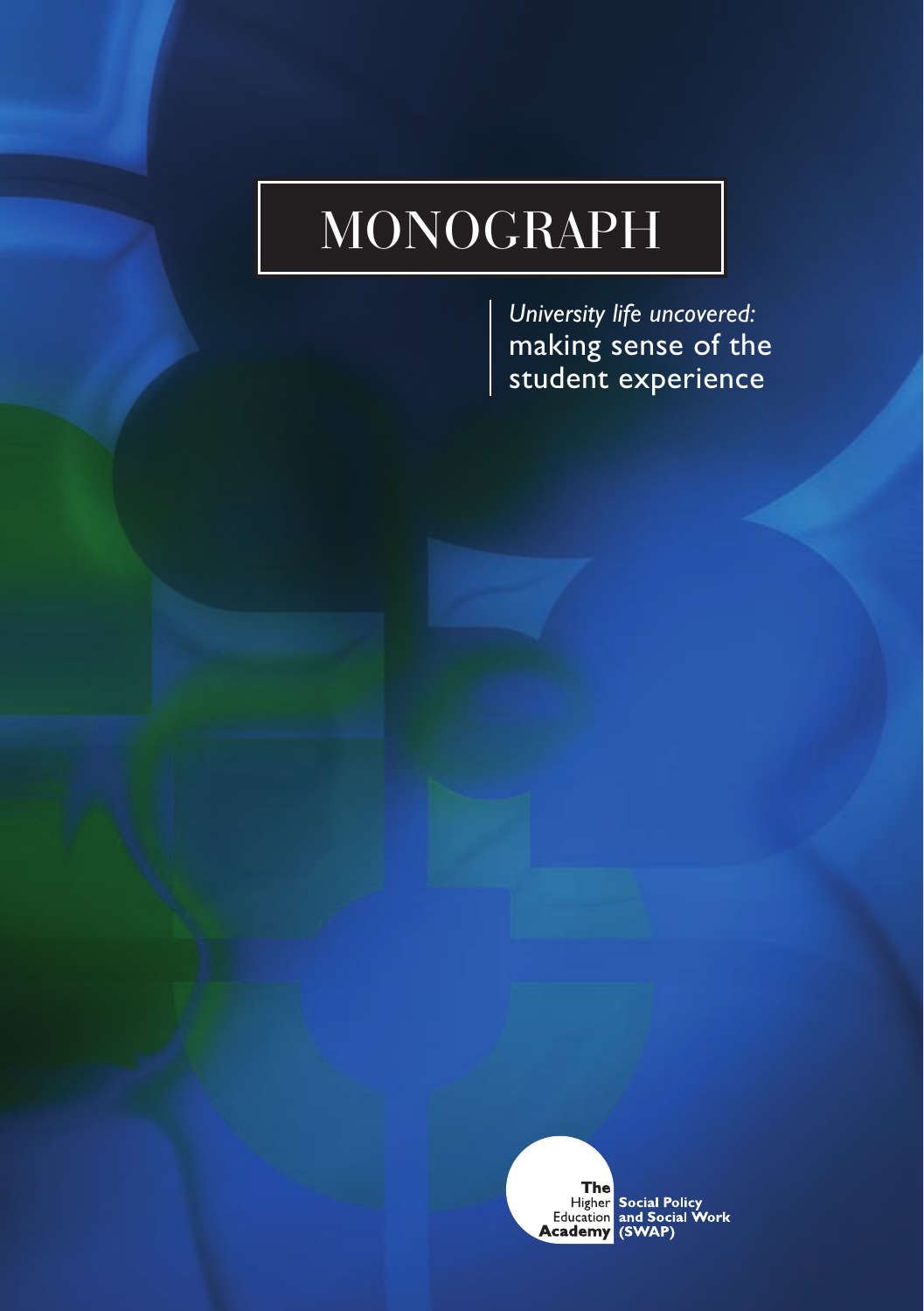ISBN: 9780854328901



Published by the Higher Education Academy Subject Centre for Social Policy and Social Work (SWAP), University of Southampton School of Social Sciences, SO17 1BJ.

This publication is available online at www.swap.ac.uk/resources or can be ordered in a large print format from SWAP (Tel: 02380 599310, Email: swapteam@soton.ac.uk).

© The Higher Education Academy Subject Centre for Social Policy and Social Work (2008). The publication may be used for educational and policy purposes. If reproducing any part of this publication please acknowledge the publisher and relevant author(s).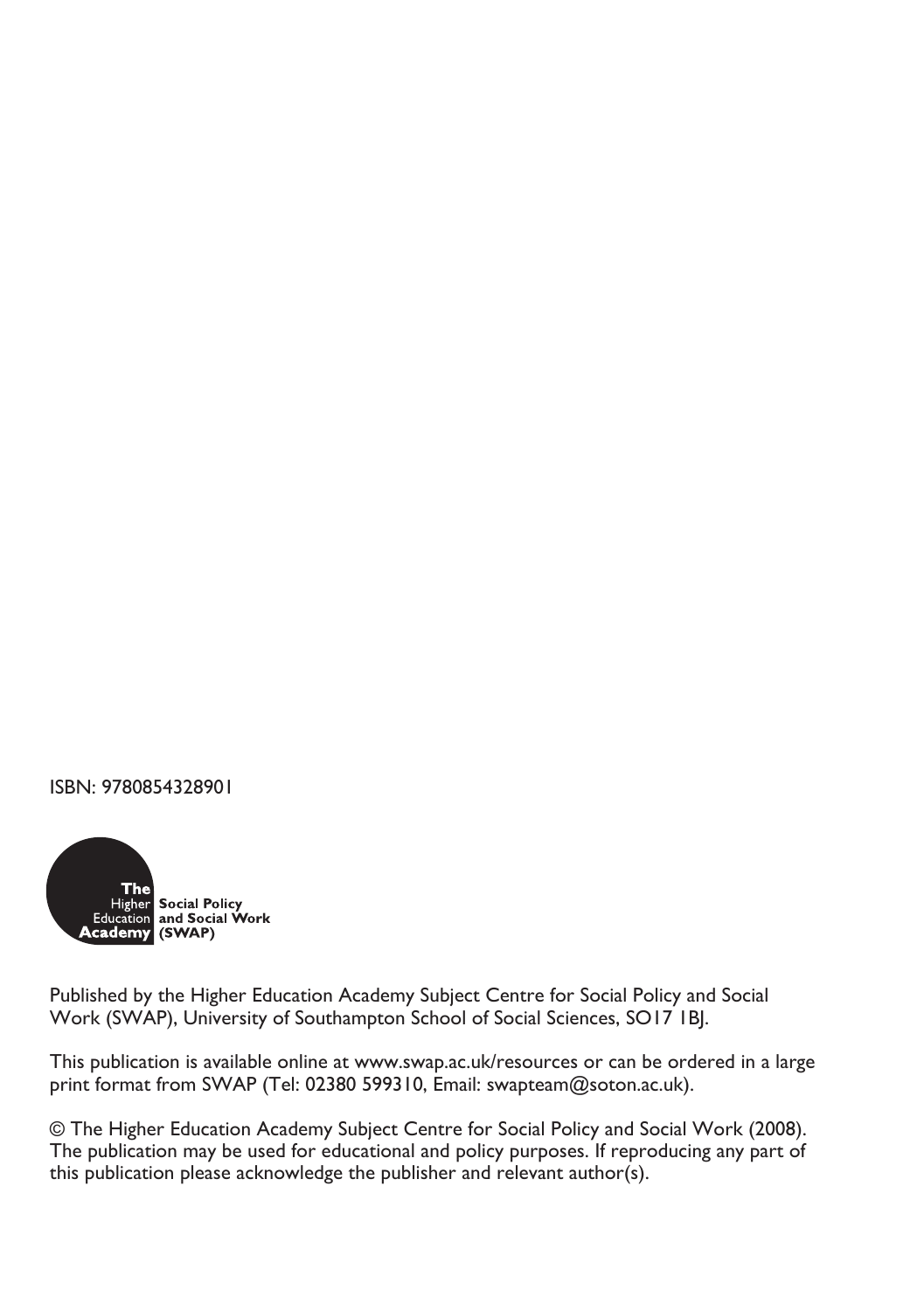# **CONTENTS**

| <b>Introduction</b><br>Rebecca Johnson                                                                                                                             | p 2             |
|--------------------------------------------------------------------------------------------------------------------------------------------------------------------|-----------------|
| <b>A Foreword</b><br>Michael Connolly                                                                                                                              | p <sub>3</sub>  |
| Making sense of student cultures in higher education today<br>Deborah Claire Le Play                                                                               | p 6             |
| Learning, identity and learning about identity: the role of<br>connectedness<br>Hilary Lawson                                                                      | p <sub>15</sub> |
| Rhythm, routine and ritual: strategies for collective living<br>among first year students in halls of residence<br>Ingrid Richter and Gary Walker                  | p 24            |
| Living and learning: students talk and investment in university<br>culture<br>Kate Brooks                                                                          | p 34            |
| Mindful or mindless: do UK student drinking cultures and<br>stereotypes undermine intercultural contact?<br>Neil Harrison and Nicola Peacock                       | p 44            |
| Negotiating an identity in English: the discursive construction<br>and reconstruction of Chinese students<br>Trevor Grimshaw                                       | p 56            |
| Lone parents as higher education students<br>Tamsin Hinton-Smith                                                                                                   | p 66            |
| Students and term time work: benefit or hindrance?<br>Paul Greenbank, Sue Hepworth and John Mercer                                                                 | p 76            |
| <b>Employability and the Aimhigher student ambassador scheme</b><br><b>South East London</b><br>David Chilosi, Margaret Noble, Philip Broadhead and Mike Wilkinson | p 87            |
| Working with schools: active citizenship for undergraduate<br>social science students<br>Paul Watt, Chris Gifford and Shirley Koster                               | p 94            |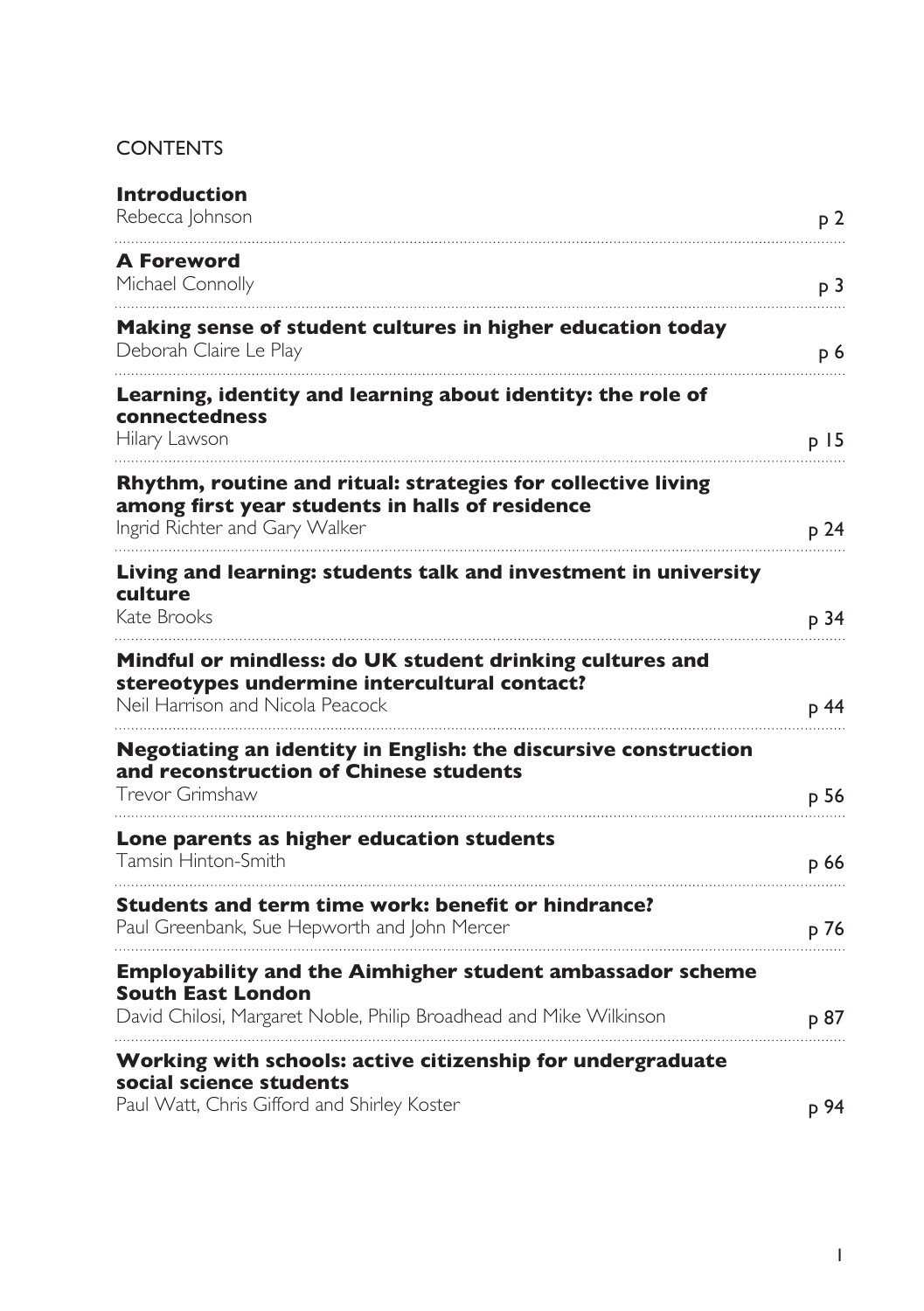# <span id="page-3-0"></span>Introduction

#### **Rebecca Johnson**

Subject Centre for Social Policy and Social Work (SWAP), University of Southampton.

The papers included in this monograph originated as presentations at *University Life Uncovered: how are students' experiences outside the classroom impacting on their learning?* a conference hosted by the Subject Centre for Social Policy and Social Work (SWAP) in partnership with the Subject Centres for Education (ESCalate) and Sociology, Anthropology and Politics (C-SAP).

*University Life Uncovered* aimed to provide a reflective and critical forum for the growing number of colleagues researching student life during higher education. Professor Miriam David (University of London) and Professor Andy Furlong (University of Glasgow) gave keynote talks offering both a critical perspective on research practices and pedagogies and a focus on socio-economic disadvantage and the university experience. Wes Streeting, Vice President (Education) NUS was the event's guest chair. Paper and poster presentations came from practitioners allied to a wide range of cognate academic subject areas (Sociology, Social Policy, Social Work, Anthropology, Psychology, Education, Culture and Media) as well as student support and related university initiatives. The conference website (including keynotes) can be accessed at: www. swapexternal.soton.ac.uk/ulu.

Several students attended the day and two founding members of the CETL Student Network acted as roving reporters for the conference organisers:

*"...We were able to connect with many of the researchers' experiences of talking to students. Some of the themes that emerged on the day made us both think more about how the social and academic aspects of studentship are inextricably linked. This was a really powerful learning experience and we felt privileged to engage in an academic research community, to learn about different perspectives on students university life from academics and researchers rather than from students themselves".*

*[Linda Graham and Rebecca Freeman]*

A call for papers and review process followed the conference and we are very pleased that the outcomes from that process form the content of the first SWAP monograph. SWAP would like to thank those who attended the conference for making it such a stimulating day and those who submitted monograph papers. We would also like to thank Michael Connolly, chair of the SWAP Steering Group, for writing the foreword.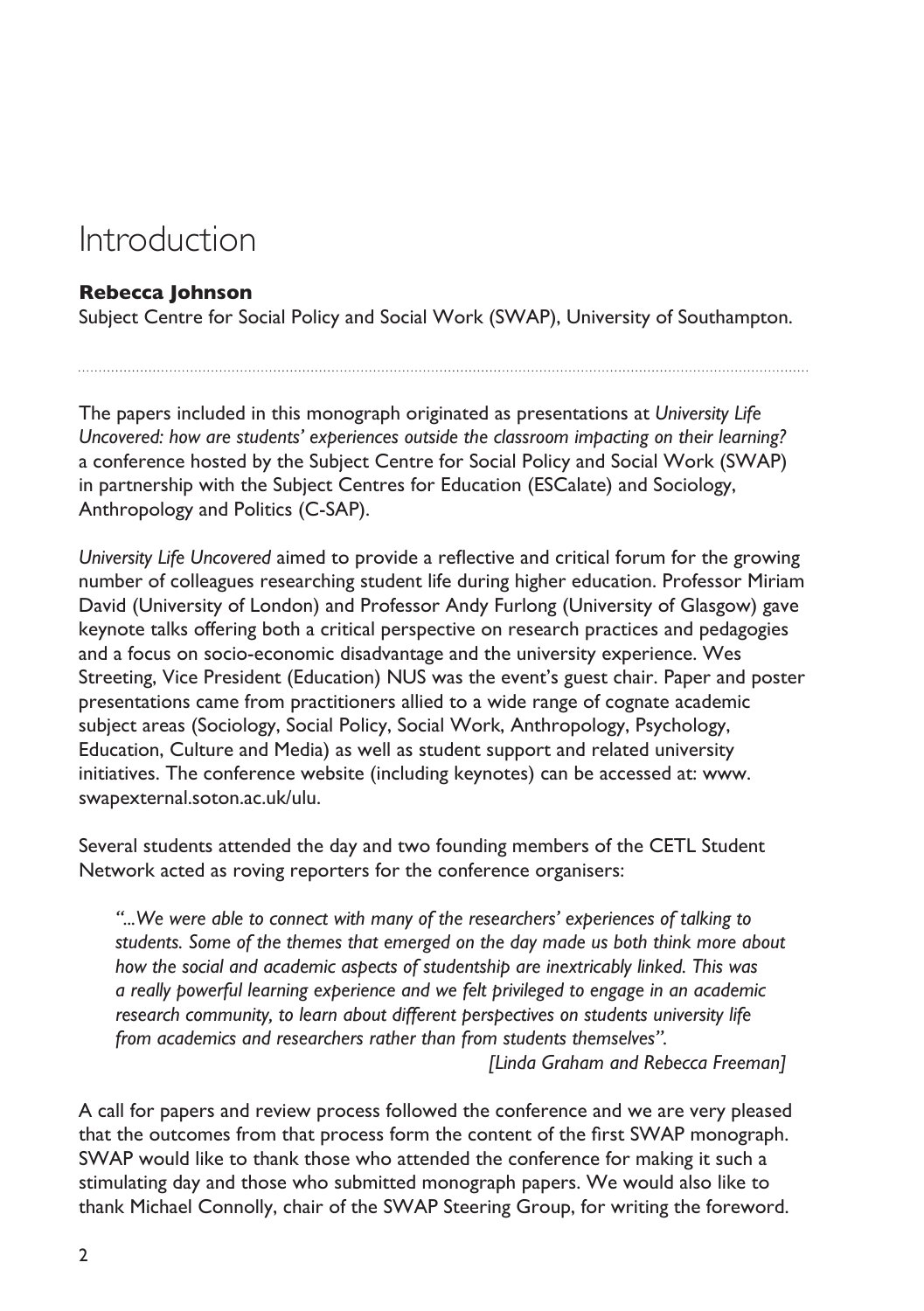# <span id="page-4-0"></span>A Foreword

#### **Michael Connolly**

Faculty of Humanities and Social Sciences, University of Glamorgan.

It has become a truism that Higher Education in the UK – and indeed across much of the developed world – is vastly different compared to 20, 30, never mind 40 years ago. The current Government has frequently articulated its aims to increase the numbers of pupils of school leaving age in Higher Education Institutions (HEIs) and to ensure the diversity of that student body, a policy the current Secretary of State for Innovation, Universities and Skills, John Denham, seems determined to implement despite various criticisms. Recently, for example, Denham announced the government's intention of creating twenty new universities, with the intention of adding to the variety of HEIs in the UK.

One can overstate the degree of homogeneity that existed in universities 40 years ago – the honours class I attended had around twenty students, of whom three were from Malaysia and four or five were mature students. Nonetheless, the then student population represented a relatively small percentage of school leavers, and many of those were ex-grammar school pupils (although a surprising number of these were working class). Few lecturers at the time thought about the relationship between the students sitting in front of them and their pedagogic practice – lectures, seminars and end-of-year examinations were pretty much the standard diet on offer. OHPs and powerpoint handouts were definitely not the currency of the time. Indeed for me the pedagogy of those times was defined by a (very entertaining) lecture at the end of my first term when the massed ranks of the back rows sang lustily and tunelessly Christmas carols, while a determined professor continued to deliver his pre-prepared lecture unheard by any, not even the eager denizens of the front row.

The world has changed. With the onset of mass education have come significant pedagogic changes recognised by (almost) everyone in Higher Education (HE). HEIs vary considerably, though we still maintain the notion (fiction?) that a degree is a degree is a degree. But we all surely agree that a student is not a student is not a student. Students' motives, aptitudes, experiences, competences, social skills, familial and other support networks and abilities vary enormously. Furthermore, HEIs – equally – differ enormously. Differences between HEIs are driven in part by the increase in mass education, but are also created by the need to compete for reputation and students in a globalised world and to guarantee financial security. Whilst research outputs continue to define the reputation of many, all HEIs have an ongoing concern with marketing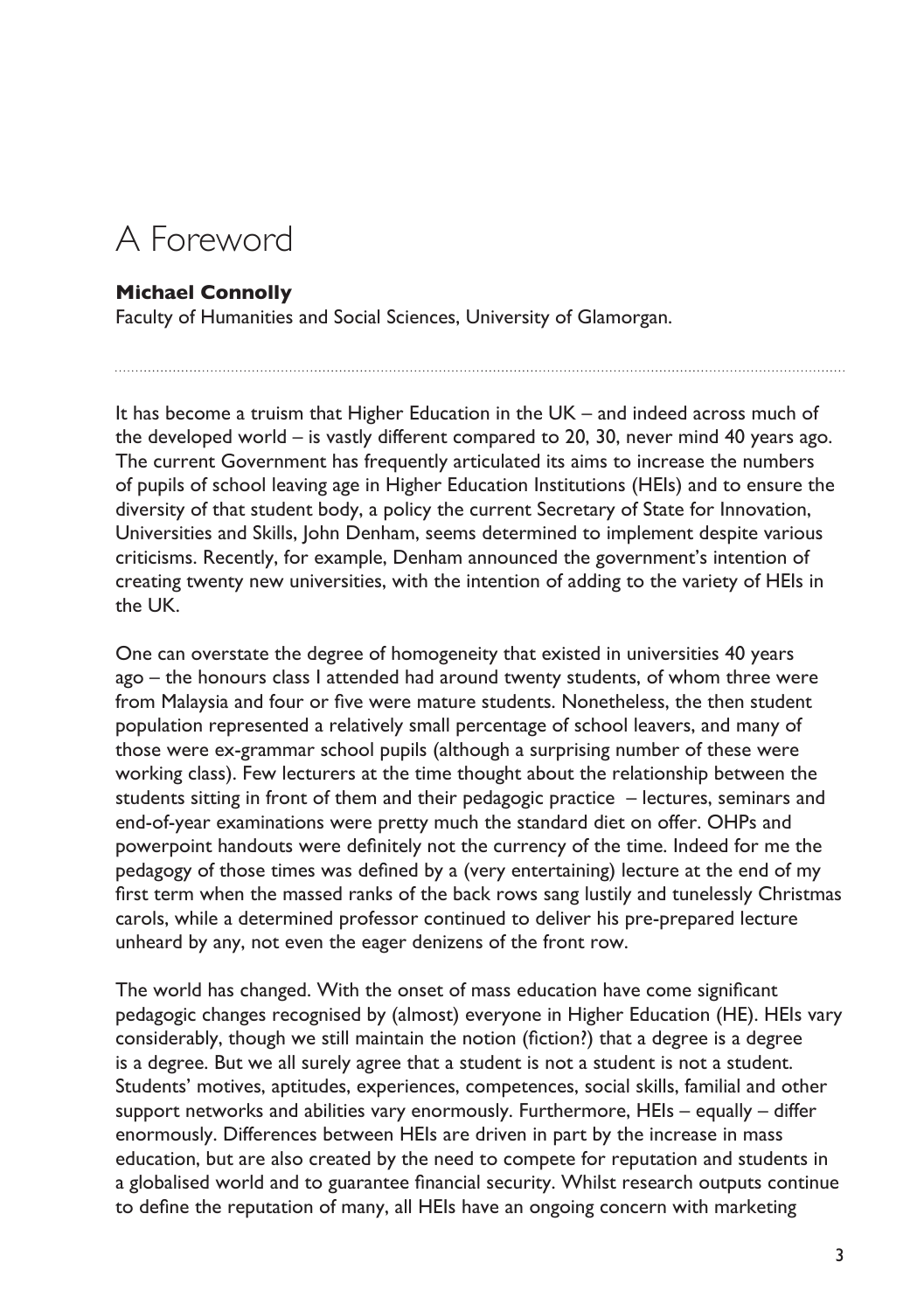the specific qualities of the teaching on the courses they offer. We may not all be outstanding researchers – goes the mantra – but there is no excuse for poor teaching from anyone. One is tempted to add "discuss" and invite colleagues to unpack all the implications and assumptions lying behind that statement.

Central to the role of the Subject Centre for Social Policy and Social Work (SWAP) is supporting academics and other staff delivering learning and teaching in departments and related associations and organisations. We work with an interesting and diverse community. Social work has traditionally worried about learning and teaching, driven in part by a profession anxious about those joining it from the halls of academe. So the issue of transferring knowledge to ensure minimum levels of professional competence has always played a part in the world of social work. Credibility within the profession in social work has also been important. Social policy on the other hand usually has been considered a traditional academic discipline, although interestingly social policy modules have always been taught within social work courses. Furthermore, the reach of social policy has been extensive. Some colleagues focus on particular sectors where the range can be wide: from housing to education to health to community work and so forth. Others are concerned about the nature of social policy in a modern capitalist economy, while others worry more about policy development and implementation.

Diversification of subject interests and topics is matched by diversification of the student body. Increasingly, students who sign up for the courses of further study we devise bring with them a diaspora of experiences and expectations of their own. Concurrently certain groups have attracted researchers interested in making sense of the student experience. This SWAP monograph showcases some of the ways in which members of our diverse community are researching the student experience and their findings to date.

The first paper 'Making sense of student cultures in HE today' seeks to establish a "framework to examine and explore student experience and its cultures" (including the global). The theme sets the context for the papers that follow. The next three papers are ordered chronologically in terms of the student life cycle. Each extends discussions of 'individuality' and 'group life' and the impact both have on learning. The last of this set of papers, 'Living and learning', also introduces a new way of conceptualising the student experience which includes the discursively powerful 'slacker' modality with its associated references to drinking behaviours.

The next two papers offer further interesting insights into the behaviour and attitudes of UK students, as well as the implications of this behaviour for international students, who are a growing and important sub-group within our HEIs. Thus the fifth paper 'Mindful or mindless' offers a different perspective on student drinking cultures and the ways in which drinking can act against the creation of home based and international student friendship groups.

Even within the homogeneity of UK students, there remains the puzzle of specific student identities and experiences and the implications these have for learning and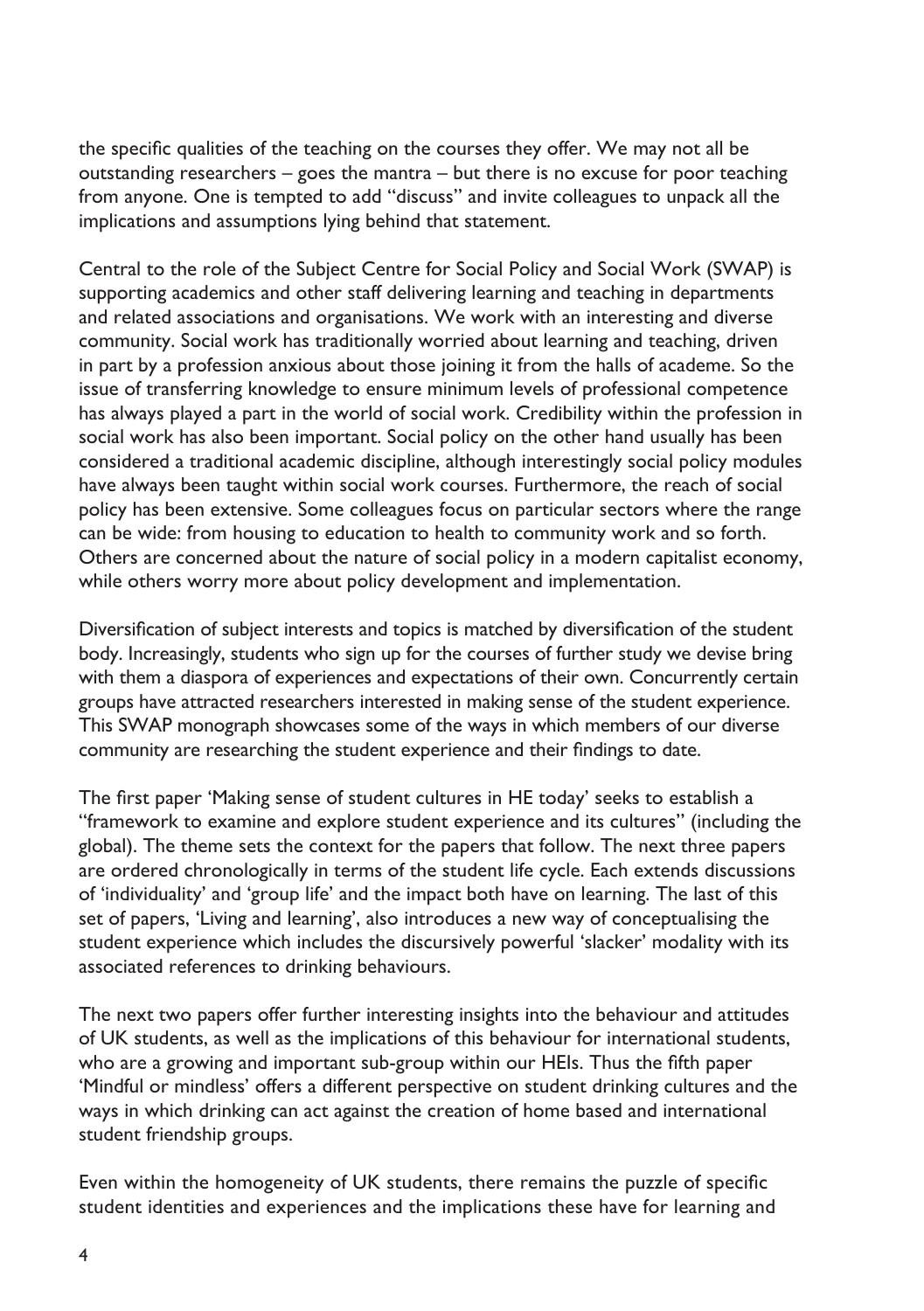teaching. Paper six 'Negotiating an identity in English' and paper seven 'Lone parents as HE students' focus on several aspects of this puzzle. The latter paper reminds us, if we needed it, that students are people too; people with families, worries, relationships, jobs, all of which impact on their HEI experience. This leads us on to the final set of papers which looks at engagement with the wider curriculum and world beyond the classroom and reminds us that our students are – frequently – the best ambassadors for HE.

The range of topics in this monograph is in no sense exhaustive and indeed on reading them, they generate a host of questions. And so they should. The monograph was published not because we were silly enough to think we could provide (all the) answers but because we are anxious to stimulate conversation among our community (and further afield) about the nature of the student experience today so that by engaging in that conversation, we can hope to stimulate improved learning and teaching.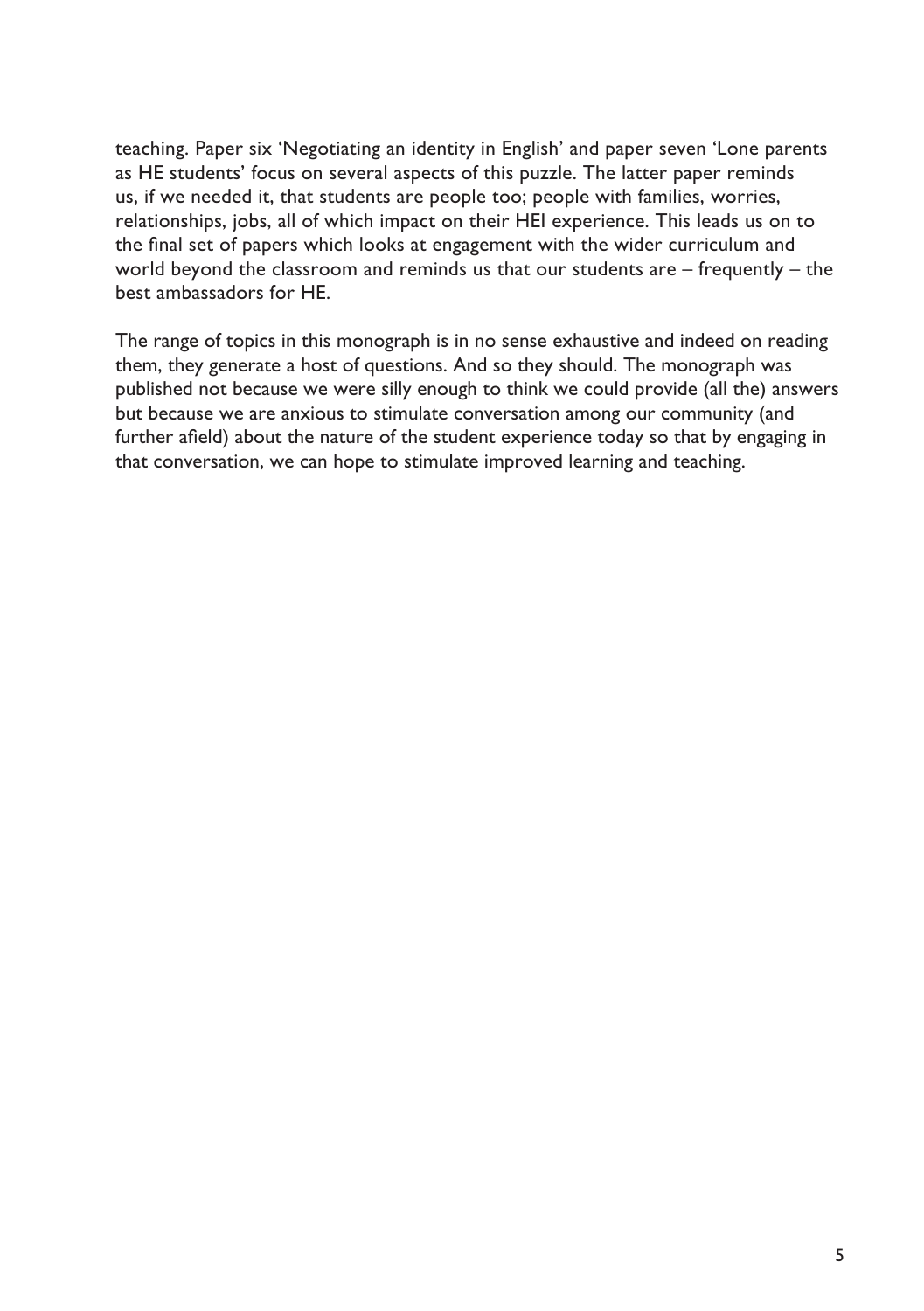# <span id="page-7-0"></span>Making sense of student cultures in higher education today

#### **Deborah Claire Le Play**

Faculty of Humanities, De Montfort University.

#### *Abstract*

*Higher education in a postmodern, market-driven world is quite a different beast to 25 years ago. Today it is in and of a world centred on consumption and consuming, globalized knowledge and high tech communication networks. Indeed, students coming into university are often more adept and familiar with these networks than many of their tutors. If the word 'culture' can be used to explain a level of collective existence of a group of individuals can we ascribe this concept to the student body? If so, is its meaning unequivocal in an uncertain world? This paper explores student behaviours, expectations and attitudes in an attempt to make sense of student culture in contemporary society. It examines some of the complexities inherent in the very notion of culture and it suggests a framework to capture student cultures. This framework is based on the idea that students are individual consumers engaged in 'individualistic conformity' through their participation in higher education in a market-driven globalised world.*

#### **Introduction**

This paper presents some of the complexities associated with definitions of 'culture' and considers how these relate to the undergraduate student body today. It begins with a consideration of definitions of culture in an attempt to establish a framework within which to examine and explore the student experience and its cultures. It goes on to discuss the changed and changing expectations of the student in a market-driven, globalised world in which education has become a vehicle for social reform and higher education commodified and branded; the panacea for economic success. Meanwhile the student has become the 'individual' learner, consumer of a commodity partaking of cultures as appropriate, and relative to individual identity and needs. The tension inherent in the consequent clash of cultures leads to a questioning of the purpose of higher education today. The discussion does not lead to a definitive meaning of student culture but rather in its conclusions implies the need for further research and debate in an attempt to make sense of student cultures.

#### **Defining 'culture'**

There is no consensus as to the precise definition of culture; indeed, the word has been described as one of the most complicated words in the English language (Williams,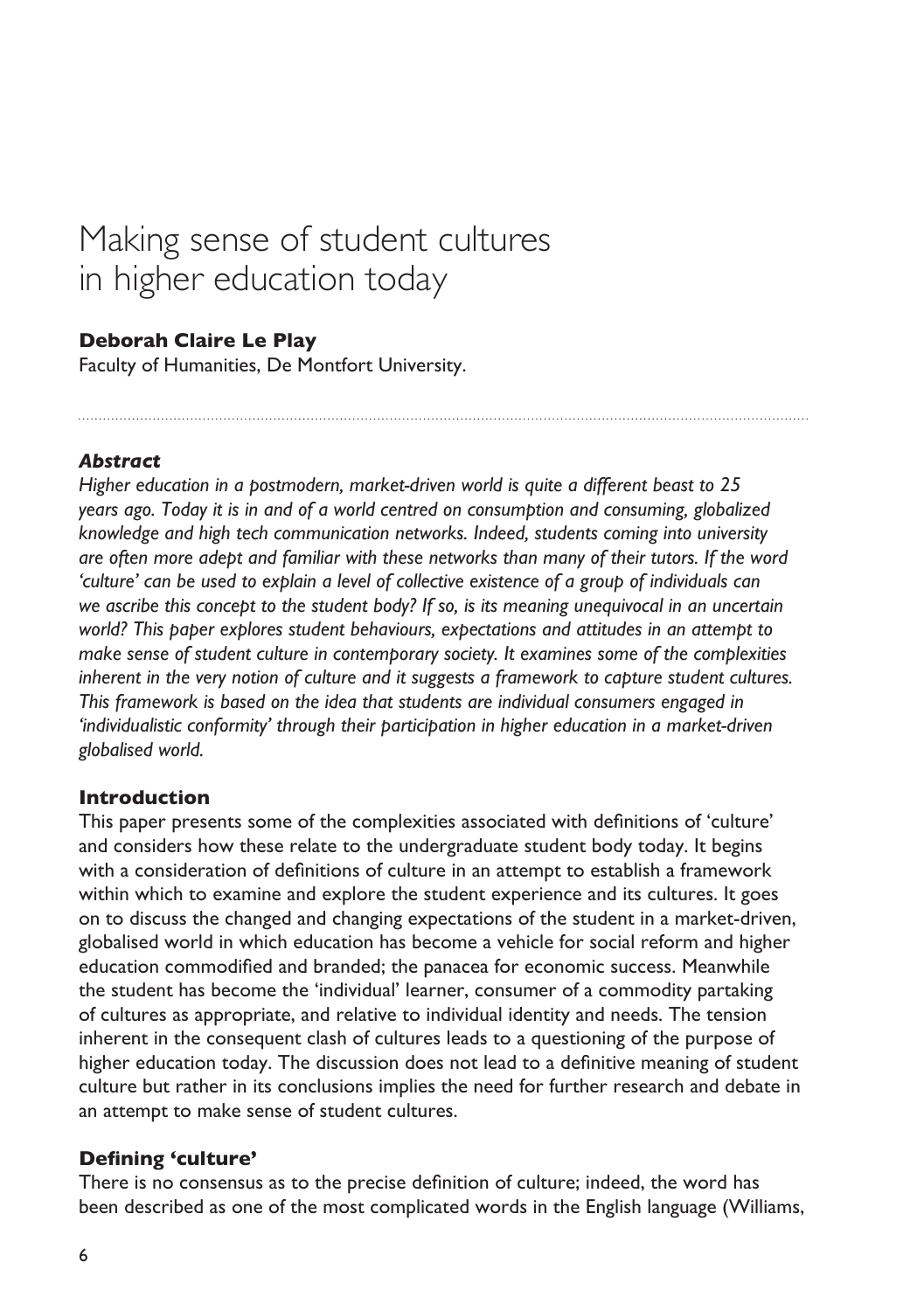1976, in Milner & Browitt, 2002). Hartman (1997, p.30 quoted in Milner & Browitt, 2002) underlines the complexity of the word 'culture' and notes the way it is used with other words – "camera culture, gun culture, service culture, museum culture, deaf culture, football culture". According to Hartman it acts almost like a "linguistic weed" which attaches itself to different and various other words, and I would add, which propagates exponentially in modern times to include a multitude of other concepts such as youth culture, gay culture, black culture, and of course student culture. Chaney (2002, p.7) also acknowledges the complexities of the word culture and in his definition points to the distinctiveness of the changing cultural environment which includes the "cultural homogeneity of conventional experience, the expansion of the means of entertainment… and increased leisure time which has changed the… rhythms of daily life as well as created new consumer goods and services".

We can no longer understand culture as necessarily being a framework of values and beliefs shared by a majority, a nation state for instance; culture becomes cultures and increasing numbers of social groups are distinguishing themselves through cultural differentiation. Both Chaney (2002) and Hall (Taylor et al., 2002) speak of cultural fragmentation and pluralism; Chaney (2002, p.172) points to the way in which cultures are increasingly difficult to contain in one space such that they "bleed into everyday life". The delineation between the cultural and the social is becoming blurred and the notion of what is 'multi' cultural is changing. It is no longer solely part of political discourse and an attempt to promote social cohesion based on cultural, and especially religious and racial, differentiation. It should be understood in the wider sense of a society which constitutes a multitude of self-determining as well as determined 'cultures', held together (albeit precariously) by and within a globally oriented social framework. What then is meant by student cultures in this context? To try to answer this question we must consider the context of higher education in contemporary society and the learning environment in which student cultures flourish.

#### **The context of Higher Education**

According to Tomlinson (2001, p.166), education is part of a world "where people have to make their way without fixed referents and traditional anchoring points". But "the lack of a centre and the floating of meaning are understood as phenomena to be celebrated rather than regretted" (Usher & Edwards, 1994. p.2). In some respects this marks a real difference from what went before. Traditonally the university has generally been held to be guardian of "knowledge and the pursuit of learning for their own sake" (Graham, 2002, p.20). Its scholars encouraged development of the individual through the pursuit of knowledge and by means of one methodology. Association with skills and training was through the professions. In the modern university there are "an infinite number of knowledges, endlessly interweaving and cross-fertilizing" (Taylor et al., 2002, p.8). The university is "very clearly, in and of the world" (p.9). The environment in which undergraduates pursue knowledge is one of wide choice, governed by rules of performativity and quality systems, and filled with modular curricula and assessment regimes which emphasise skills and competencies as well as (or some might argue instead of) the quest for truth. Wolf (2002) contends that recent UK education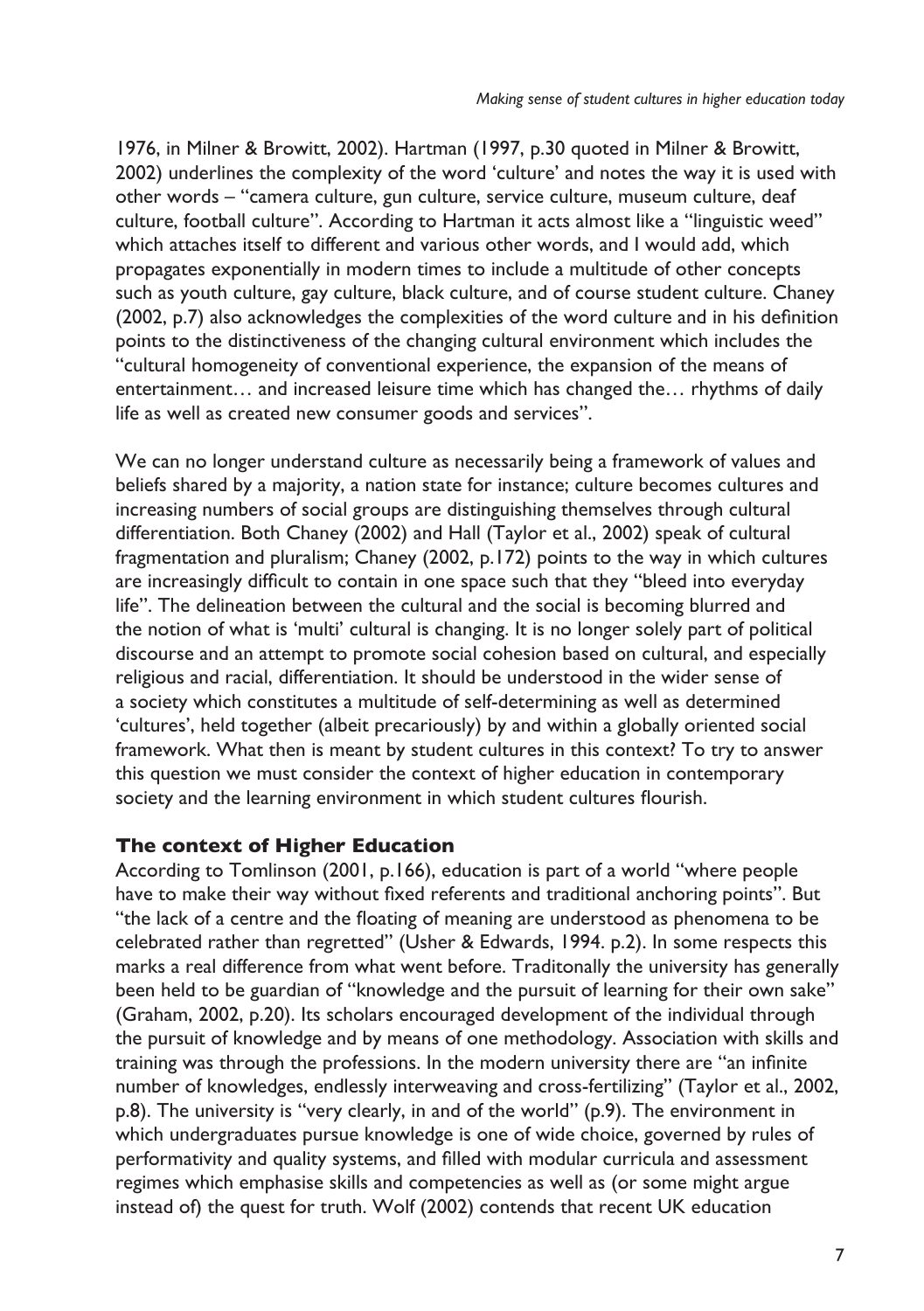#### *Deborah Claire Le Play*

policy has been operating under the misconception that education at every level is a precondition to economic growth and success. Nevertheless, universities have entered the global marketplace and along with schools and colleges vie for individual clients or customers. Education is treated as a public service and increasingly as a "private good rather than a public responsibility" (Whitty, 2003, p.79).

The  $21^{st}$  century university is, some would argue, a space in which a variety of truths coexist in a unified diversity, and in which a key feature is "credentialism" (Abercrombie et al., 2000), linked to market forces and economic imperatives. In other words, qualifications (certificates and diplomas) are increasingly pre-requisites for certain jobs and careers, for material success. Education, or more precisely those institutions for whom the prime aim is to deliver education, continues to perform a selection function. Knowledge is power, but it is no longer an absolute, and what was once regarded as the domain of the private has, since the mid 1980s, begun to penetrate the domain of the university. However, this has led to tensions with regard to academic freedom as well as the purpose and role of higher education institutions:

[T]he western university [has become] the site of major culture wars over race, ethnicity, religion and gender [and] these developments have had major repercussions for academic freedom which can no longer be seen as occupying a neutral space free of politics.

*(Menand, 1997, quoted in Delanty, 2001, p.142)*

The composition of the student body has by implication changed quite dramatically, ostensibly in the pursuit of and need for social equity, opening hitherto closed or only partially open avenues to higher education for the working class, women and minority groups (Jones, 1990).

#### **Student cultures**

In such a climate it is perhaps unsurprising that the current student body is less collectively politically active compared to their counterparts in Britain in the 1970s, or in Paris during the May 1968 counter-cultural revolution. "The ideological battles of the late sixties are over and have been replaced by… identity battles" (Graff, 1992, quoted in Delanty, 2001, p.145) which are fought on the basis of individual needs. Tensions between "widening participation, equality of opportunity and education for social purpose… on the one hand, and the pressure towards skills training and employer involvement… on the other', and between 'elite', old and 'new' universities" (Taylor et al. 2002, p.14) describe in part the academic environment in which undergraduates operate today. The question is, how does this impact on their sense of identity – on their cultures? Drawing on the various definitions of culture outlined in the first part of this paper together with Barnett's (1990, p.96) reference to the culture of higher education as functioning at two levels (the first in relation to the academic community and the second in relation to the students and their experience), I will now consider student cultures within two broad frames of reference. Firstly, one which concerns values, beliefs and habits in the context of academe, study and learning, and may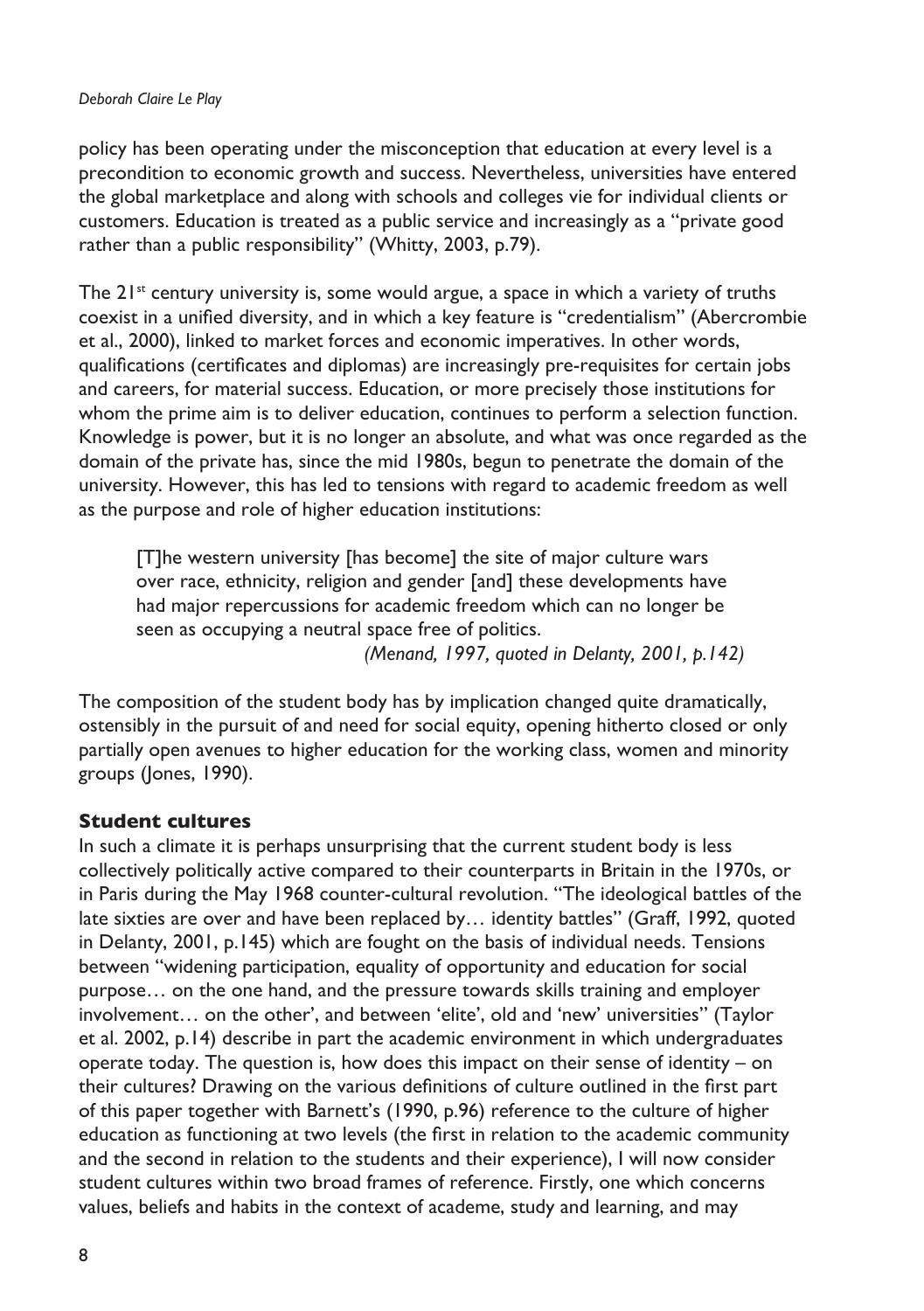be equally related to the social sphere. Secondly, one which relates to the student experience and to expectations which students have of themselves and which others, be it tutors, the institution or society at large, may have of them.

Students now enter higher education with a range of different life as well as learning experiences which impact significantly on their student experience:

There is substantial variation in the way they conceive of learning and in the way they have approached their learning;… their prior experiences are qualitatively different.

*(Prosser & Trigwell, 2000)* 

Variation in prior experience encourages cross-fertilisation of ideas and practices within the student body, but does it produce a 'new' set of cultural references or is there simply replication of wider society in a more protected and more intimate context? Certain practices do seem to be student specific fostered by both the disciplines with which students engage and the type of institution in which students find themselves. In a paper which presents a picture of the field of student positions within UK higher education institutions, Lapping (2005, p.657) suggests that student positions can be understood as "a product of intersections between institutional cultures, gender regulations and the socially situated codes of specific academic disciplines". She argues that the academic culture associated with the academic discipline, allied with expectations associated with the culture of the institution itself, may over-determine different aspects of student positions. The result can be to enhance and perpetuate social hierarchies of both social class and gender within the given institution and discipline, or to mitigate existing social divisions. Lapping also contends that the combination of students' prior experience and 'cultural capital', with practices and 'cultures' associated with the discipline or institution, do not necessarily produce 'new' cultures but instead reinforce or attenuate what already exists. This echoes Bourdieu's idea that "social formations are structured around a complex ensemble of social fields in which various forms of power circulate" (Naidoo, 2004, p.458). The field is structured in hierarchy and the positions within depend on the specific resources possessed by and in relation to each of the occupants. Bourdieu refers to these field-specific resources as 'capital' and they may be social or cultural (as opposed to economic) (Naidoo, 2004):

Higher education is conceptualized as a sorting machine that selects students according to an implicit social classification and reproduces the same students according to an explicit academic classification, which in reality is very similar to the implicit social classification. *(Bourdieu, 1996, quoted in Naidoo, 2004, p.459)*

Education is the vehicle for transmission of 'cultural capital', the cognitive structures constitutive of the dominant cultural models in society (Delanty, 2001, p.90) and which are symbolised largely in today's society by 'credentials', qualifications, certification,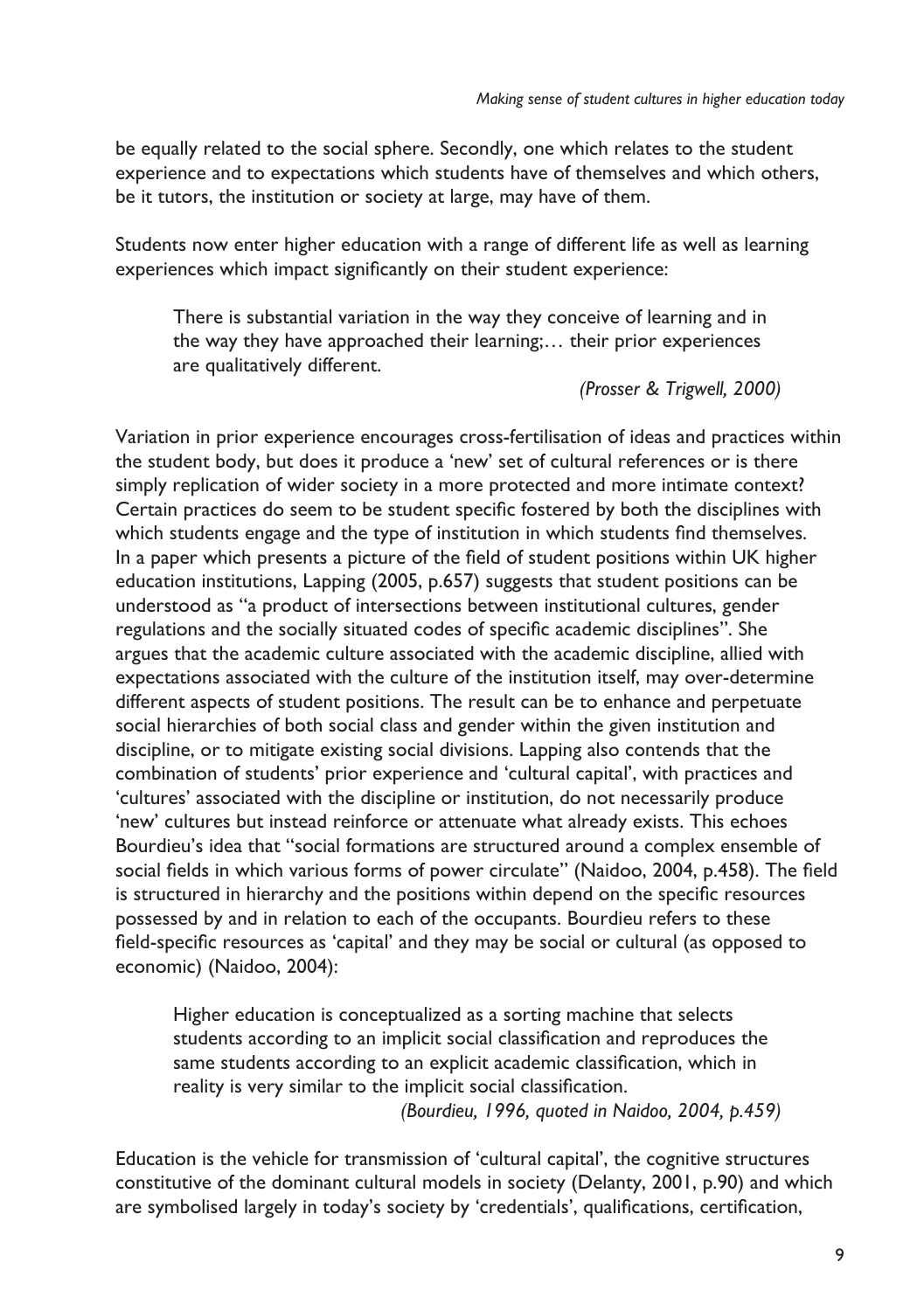#### *Deborah Claire Le Play*

evidence of educational 'success'. Education is a valuable commodity and students are consumers of this commodity. Learning is commodified, and in this "pervasive market context… the learner is seen as a customer" (Taylor et al., 2002, p.123). In fact, like a customer the student can shop around, has individual choice, and becomes a strategic consumer of a service. Students must then by inference display some of the behaviours one might associate with consumer culture, for example the expectation of value for money. Graham (2002, p.47) notes, interestingly, that "students may vote with their feet, but do not vote with their purses". This is an interesting observation in the climate of top-up tuition fees. It has been largely assumed that top-up fees would deter a significant number of students from traditional subjects and from entering higher education altogether, but although a large constituency of students is fully appraised of the financial investment they are making in engaging with higher education, and unsurprisingly display the characteristics of an astute consumer, a significant group of 'others' manifest the same consumerist behaviours whilst having little or no notion of the financial burden they may be storing up for themselves.

Notwithstanding the above, the idea of student as stakeholder does have its positive aspects. In their discussion of learner autonomy and what this actually means in the context of New Labour HE policy development, Taylor et al. argue that the impact of New Labour ideology is its:

"genuine commitment to cultural change in the educational context so that learners should have a real say in that learning process. Learners are stakeholders and have a right to negotiate and, to an extent, to choose, what, when and how they study".

*Taylor et al. (2002, p.123)*

In the same way that the competitive educational market is meant to drive up standards in schools, student surveys and league tables are meant to improve the quality of the undergraduate learning experience. As Wolf (2002) points out, just because something is a valuable commodity, this does not mean that more of it is by definition a good idea. The government's eagerness to "widen access to further and higher education and to make them [HEIs] more responsive to the needs of the economy" (DES,1988) in the name of social equity and economic exigency, has not taken sufficient account of the consequent implications for higher education.

#### **'Individualistic conformity'**

The idea of a collective existence encapsulated in 'culture' which could be used to explain everyday experience (Chaney, 2002), and which could in the case of the undergraduate student body be used by the academic to explain an individual's learning behaviour, is no longer current. Students are bringing individual traits to their undergraduate study which might fit with the cultural characteristics of a smaller, more clearly delineated group, but which are essentially 'individual'. Emphasis is placed on "lifestyle, individual difference and choice as defining characteristics for contemporary society" (Taylor et al., 2002, p.6). In New Labour policy consideration of the collective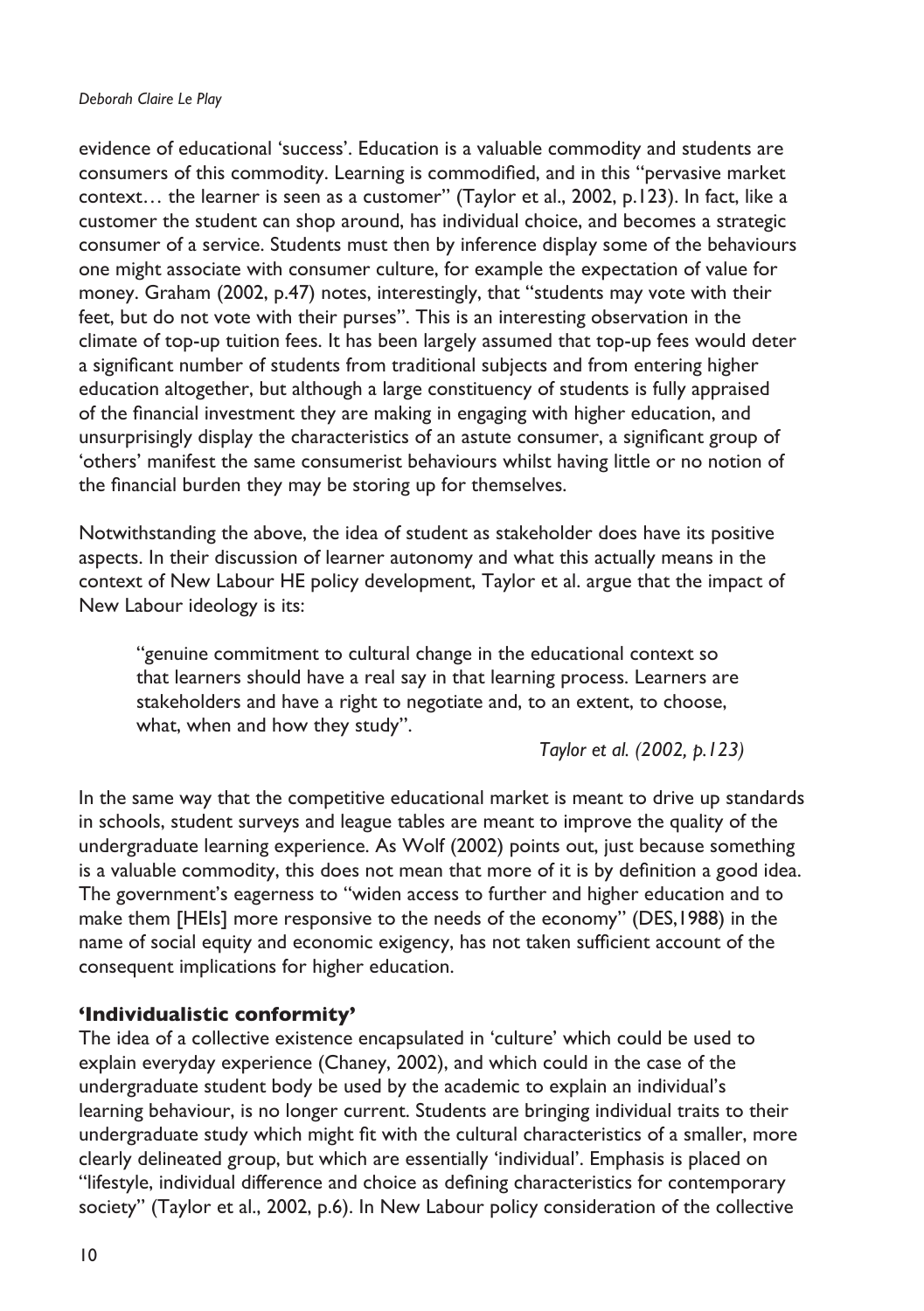is excluded, and the initiatives of the late 1990s with regard to widening participation, however commendable in principle "…are focused almost entirely upon the individual's accessibility and progression" (Taylor et al., 2002, p.24). Student radicalism and opposition to the "gross materialism" associated with an affluent, consumer driven society, as reported by Zweig in his survey of student opinion in 1963 (Smart, 2002), has all but disappeared with the development of "academic capitalism" (Slaughter & Leslie, 1997 in Smart, 2002) and increased "branding of learning" (Klein, 2000 in Smart, 2002). The collective non-conformity typical of the student body in the late 1960s and early 1970s has developed into an 'individualistic conformity'. One's individuality is not understood in the context of belonging to a larger group through common world views or political stances, through positions with regard to the 'big' political and cultural issues of the day, but rather one's individual identity allows access to and membership of smaller, more intimate groups held together by shared cultural prerogatives.

Perhaps surprisingly, one element of this 'individualistic conformity' can be seen in the way in which young people engage with, and to a degree rely on, information and new technologies to communicate with each other and to negotiate and try to make sense of the world in which they live. Do shared modes of communication constitute the shared sense of community essential to the notion of 'culture'? The paradox is that although such communication networks allow greater freedom and mobility, they tend to make the experience of the collective, as described above, redundant. Just as the boundaries of locality are now more arbitrarily defined due to new communication and information technologies (Chaney, 2002), so too are these technologies impacting significantly on the way in which students interact with their discipline, with their peers, as well as how they engage with their learning. For example, the university library is no longer the hub of intellectual activity, indeed the library environment itself has had to change quite dramatically to become a place where knowledge is sought and ideas are thrashed out in communal spaces and state of the art learning zones, and where information can be gathered simultaneously from around the globe in a matter of seconds. Crook (2002, p.122) argues that the virtualisation of students' learning disturbs four aspects of the traditional institutional culture of higher education: time, place, community, and materials. However, he also contends that this is a positive change and that higher education institutions should, on the contrary, embrace this and adapt to it. Through the new communication technologies "…universities now have the possibility of reinventing themselves as places of encounter for cultures and knowledges across the world" (p.322). He argues for a "cosmopolitan university" which would aspire to produce a "contingent universalism", which takes seriously "a plurality of world views without losing the sense that there exists the possibility of knowing and realizing sets of values that may in fact be common, or become common, to all humanity" (Wallerstein 1996, p.87 quoted in Crook 2002, p.122).

#### **Concluding thoughts**

This paper has attempted to make some sense of student cultures in the context of higher education today and to consider how student cultures and the student experience relate not only to the academic world but to the globalised world of which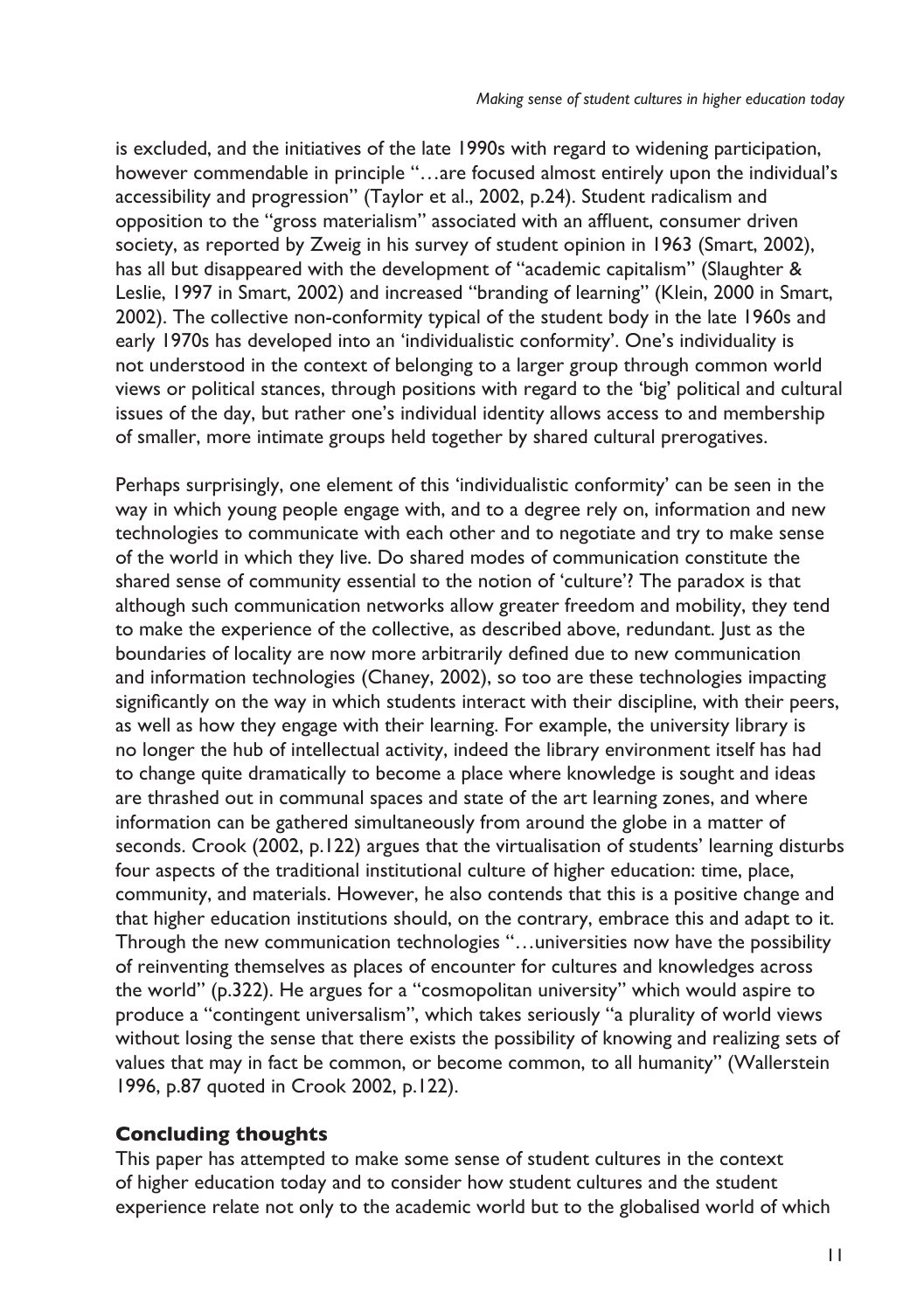they are part. Student 'culture' no longer resides in the taken-for-granted aspects of a shared community (Barnett, 1990) but instead student 'cultures' find their roots in a knowledge-driven, utilitarian society where education equals qualifications, qualifications indicate knowledge, knowledge means power and power leads to 'success'. This world without boundaries is difficult to navigate, despite technology. Just as we speak of the crisis of modern youth, so too we bemoan the crisis in higher education – falling standards, de-motivated students, poor literacy and numeracy skills, increasing reliance on virtual learning environments, a 'culture' of dependency and so it goes on. What we understand as student cultures may well simply be determined by individual 'coping mechanisms' which students deploy as they are thrust into yet another sea of choice in their transition from school to university or employment back to education (see Fisher, 1994). This paper has merely scratched the surface of a debate which, to my mind, will be at the root of much of the discussion around the possible futures of higher education in the coming years. Higher education appears to acquiesce in western industrialised society's redefinition of culture and has become complacent, preferring skills and competencies associated with 'employability' and economic success (albeit important) to "open debate and critical discourse" (Barnett, 1990). The concept of 'culture' can help to advance and elucidate our understanding of the student experience.

### **References and further reading**

Abercrombie, N. , et al. (2000) *Contemporary British Society*. Third edition, USA, Polity Press.

Barnett, R. (1990) *The Idea of Higher Education*. Buckingham, SRHE and Open University Press.

Becher, T. and Rower, P.R. (2001) *Academic Tribes and Territories*. Second edition, Buckingham SRHE and Open University Press.

Bourdieu, P. (1996) *The State Nobility*. Cambridge, Polity Press.

Chaney, D. (2002) *Cultural Change and Everyday Life*. Basingstoke, Palgrave.

Crook, C. (2002) 'The virtual university: the learner's perspective' in Robins, K. & F. Webster, (eds) (2002) *The Virtual University: Knowledge, Markets and Management*, Oxford University Press, pp.105 -125.

Delanty, G. (2001) *Challenging Knowledge: The University in the Knowledge Society*. Buckingham SRHE and Open University Press.

DES (Department of Education and Science) (1988) 'Top up loans for students', Cm 520, London, HMSO.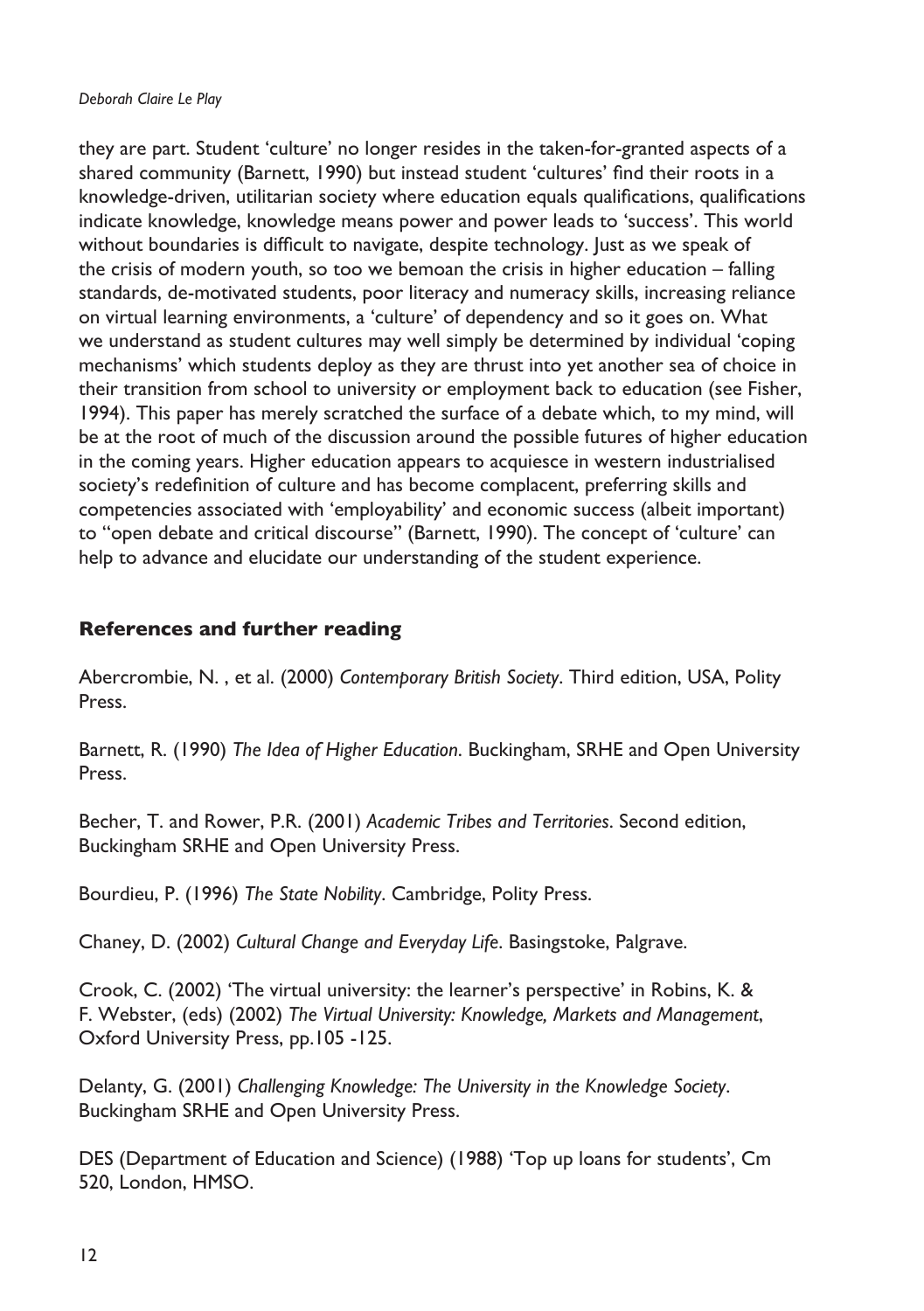Fisher S. (1994) *Stress in Academic Life: The Mental Assembly Line*. Buckingham SRHE and Open University Press.

Graff, G. (1992) *Beyond the Culture Wars: How Teaching the Conflicts can Revitalize American Education*. New York, Norton.

Graham, G. (2002) *Universities: The Recovery of an Idea*. Thorverton, Imprint Academic.

Hall, S. (2002) 'Brave new world' in Taylor, R. Barr, J. and Steele, T. (eds) *For a Radical Higher Education: After Postmodernism*. Buckingham SRHE and Open University Press.

Hartman, G. (1997) *The Fateful Question of Culture*. New York, Columbia University Press.

Hayes, D. and Wynward R. (eds) (2002) *The McDonaldization of Higher Education*. Westport, Bergin and Garvey.

Jones, P. (1990) 'Access courses into the 1990s', *Adult Learning*, January, 1(5).

Klein, N. (2000) *No Logo*. London, Flamingo.

Lapping, C. (2005) 'Antagonism and over-determination: the production of student positions in contrasting undergraduate disciplines and institutions in the United Kingdom, *British Journal of Sociology of Education*, November, 26(5), pp.657-671.

Menand, L. (ed.) (1997) *The Future of Academic Freedom*. Chicago, University of Chicago Press.

Milner, A. & Browitt, J. (1991) *Contemporary Cultural Theory: An Introduction*. Third edition. New York, Routledge.

Naidoo, R. (2004), 'Fields and institutional strategy: Bourdieu on the relationship between higher education, inequality and society', *British Journal of Sociology of Education*, September, 25 (4), pp.457-471

Prosser, M. and Trigwell, K. (2000) *Understanding Learning and Teaching: The Experience in Higher Education*, Buckingham, SRHE and Open University Press.

Smart, B. (2002) 'Accounting for anxiety: economic and cultural imperatives transforming university life' in Hayes, D. and Wynward R. (eds) (2002) *The McDonaldization of Higher Education*, Westport: Bergin and Garvey pp.43-56.

Slaughter, S. and Leslie, L. (1997) *Academic Capitalism: Politics, Policies and the Entrepreneurial University*. Baltimore MD, Johns Hopkins University Press.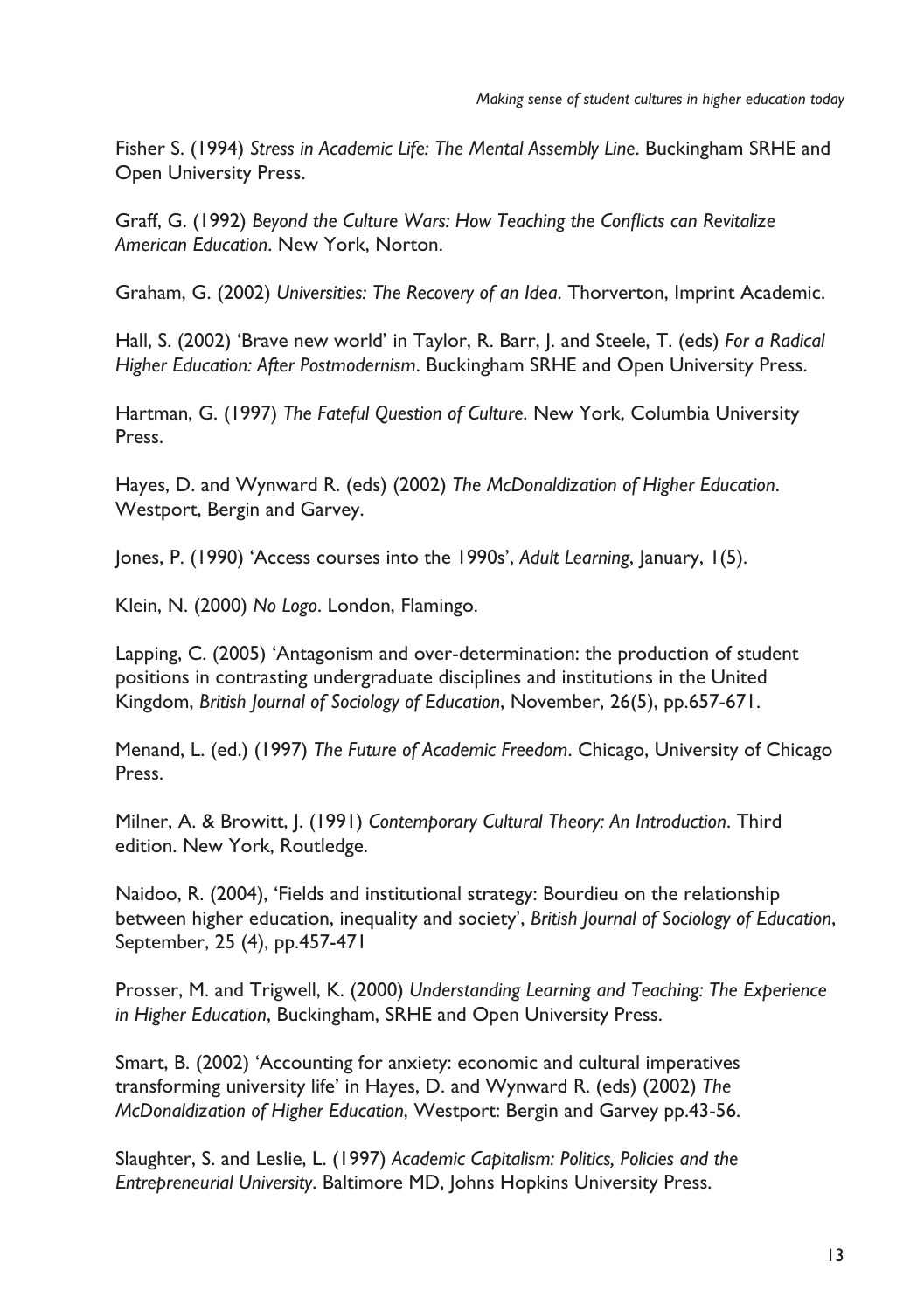Taylor, R. Barr, J. and Steele, T. (2002) *For a Radical Higher Education: After Postmodernism*, Buckingham SRHE and Open University Press.

Tomlinson, S. (2001) *Education in a Post-Welfare Society.* Buckingham, Open University Press.

Usher, R. and Edwards, R. (1994) *Postmodernism and Education*. London, Routledge.

Whitty, G. (2003) *Making Sense of Education Policy*. London, Paul Chapman Publishing.

Williams, R. (1976) *Key Words: A Vocabulary of Culture and Society*. Fontana, Glasgow.

Wolf, A. (2002) *Does Education Matter? Myths About Education and Economic Growth*. London, Penguin Books.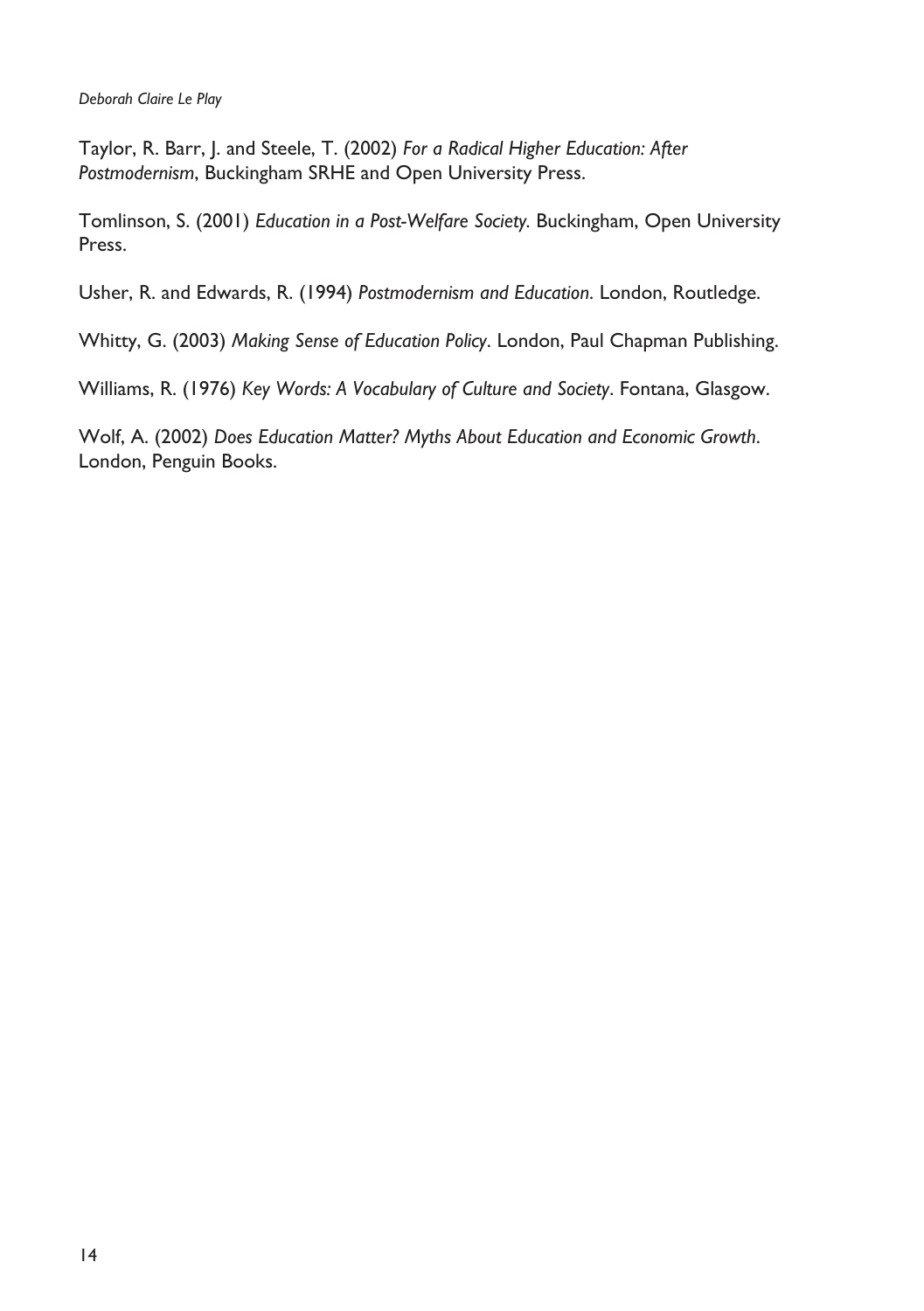# <span id="page-16-0"></span>Learning, identity and learning about identity: the role of connectedness

#### **Hilary Lawson**

Department of Social Work and Social Care, University of Sussex.

#### *Abstract*

*This paper discusses the role of connectedness in young people's developing sense of self from sixth form college to university. The research focuses on 12 young people interviewed over a twelve month period from when they had just finished their A levels to the end of their first year at university. Their lives, and their stories, are shaped by educational contexts, and as learning is a central activity of this late adolescent period a particular focus of the study was the effect of learning, both subject-based and general learning, on identities.*

*Giddens' work on the self as a reflexive project informed the choice of narrative methodology. The pivotal nature of relationship in both the development of their identity and learning emerged from their accounts, and in this paper the effects of relationship, particularly grouplife, on identity is seen to be significant. Group-life has both facilitative and constraining qualities. The community of practice literature is used to analyse the informal group's effect on identity but I argue this literature does not sufficiently interrogate the quality of relationships it describes. I draw on friendship studies to develop discussion of the variety and quality of those relationships.* 

*The dominance of the group in the students' lives has afforded the opportunity to develop skills in negotiating and managing complex situations. University enables those skills to be tested, and this provides learning about themselves and their capabilities.* 

*Finally, the paper raises questions about the nature of reflexivity, both in relation to the students' identity work and also in the relationship between student and researcher.*

#### **Introduction**

"The narrative of the self secures meaning through a narrative of 'connectedness'." (Weeks et al., 2001, p. 25). This paper concerns one aspect of the findings from a small-scale qualitative study of young peoples' developing sense of self, that is, the significance of connectedness. The young people were first interviewed as they were waiting for, or had just heard, their A level results, and they were followed through the first year of their university life. Their lives, then, and their stories, are shaped by educational contexts, and as learning is a central activity of this late adolescent period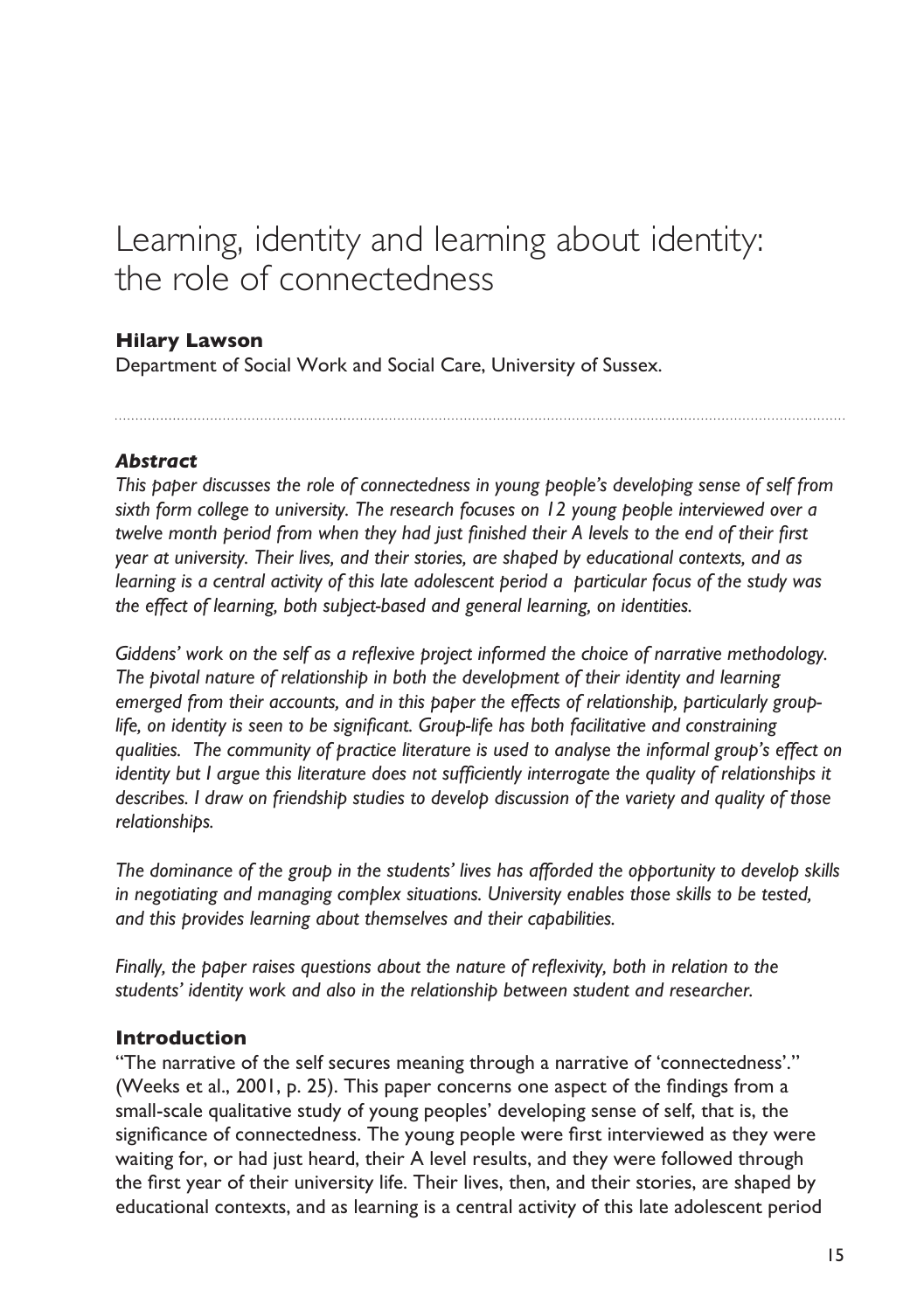#### *Hilary Lawson*

the author particularly explored with them the effect of learning, both subject-based and general learning, on identities. What emerged from their narratives both before and during university life was the dominance of the group in their lives. The paper discusses the way participation in groups affects learning and identity. It focuses on informal groups, as accounts of these are more pervasive than of formal groups in the students' responses. Such accounts highlight the importance of social and informal spaces in identity-building. Although the connectedness described is chiefly between the young people and others in the communities they establish, it also refers to the connectedness between them and the author as researcher, and raises questions about the role of the researcher in identity-work.

The research draws on Giddens' (1991) work to conceptualise identity as self-reflexive and self-constructing; a "reflexive project" (1991, p.9), but, it is argued, the rhetoric of choice is problematic (Lawy, 1998). Choice is limited by both structural constraints, and the effects of group-life on young people which shape identities through facilitative and constraining properties. Connectedness as a key theme in young people's lives is posited in contrast to the individualism and agency stressed by authors such as Giddens. Connectedness also refers to the communities the university students form which, although temporal and liminal, are often characterised by shared values, trust and reciprocity which render them a crucial resource of social capital. The paper utilises Wenger's community of practice literature , but claims that it does not sufficiently interrogate the quality of relationships it describes, and studies on friendship are used to emphasise both the identity-shaping and social capital elements of connectedness.

#### **Research strategy**

Narrative methodology was chosen as the tool to capture the young people's accounts of their developing selves as they moved between educational contexts. Elliott has stressed three elements which are associated with narrative in social research:

- the "temporal or chronological dimension"
- the communication of meaning
- the social dimension of narrative (Elliott, 2005, p.15).

While the subjects of the research are the young people narrating and making meaningful their experiences over a specific and significant period of their lives, this reflexive methodology also allows the researcher to reflect on their role in the students' reflexivity.

The research sample referred to in this paper consists of 12 young people, three male and nine female who were all just leaving one of three sixth form colleges, two of which are in a southern city and one in a northern city, at the time of the first interview.

Two local sixth form colleges provided the names of six students who were starting university in Autumn 2006 who would be willing research subjects. The other six students volunteered themselves having heard about the research via word of mouth.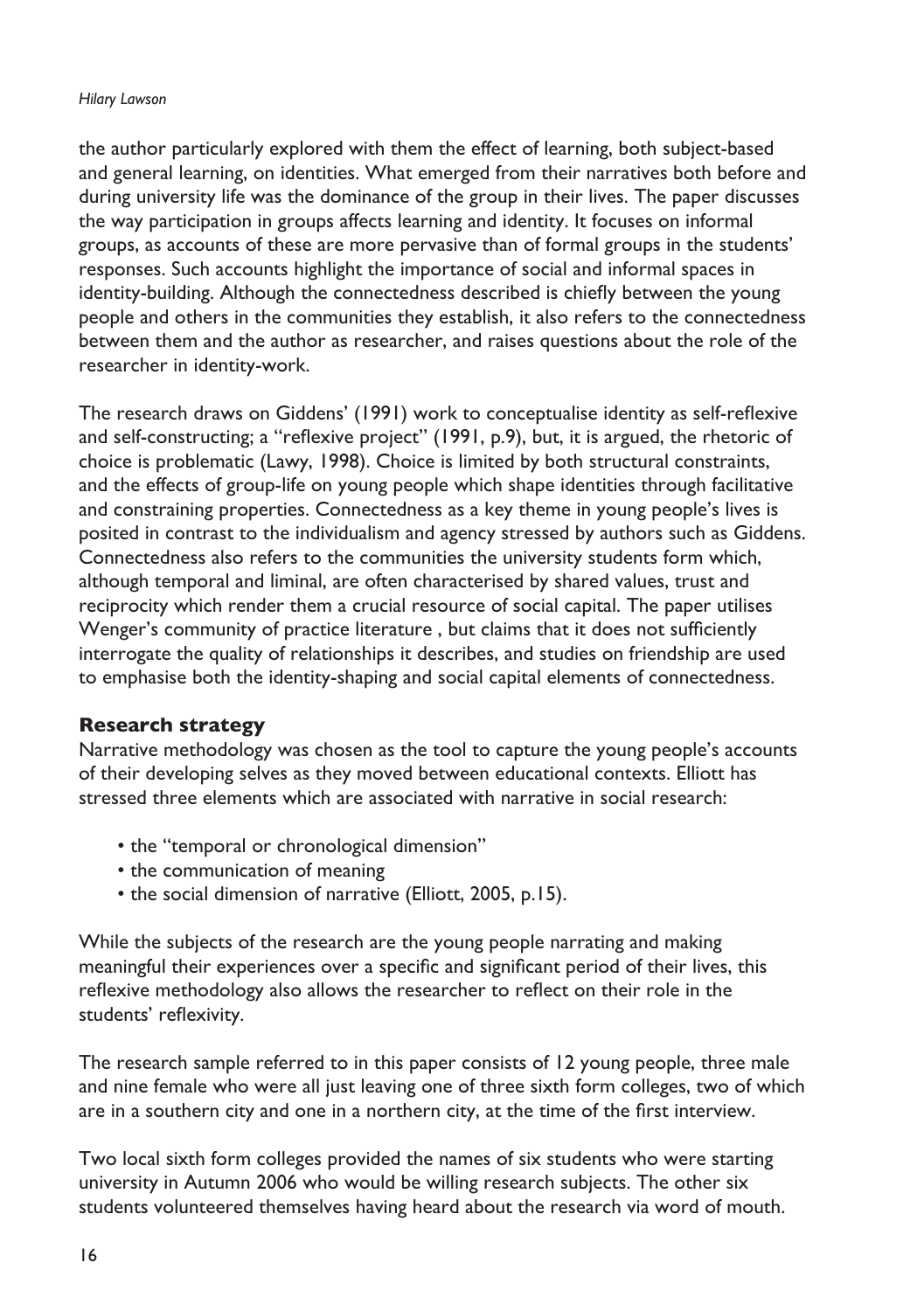The 12 are a relatively homogenous group predominantly from comfortable middleclass homes. All were 18 or 19 at first interview. 10 are white whilst two have dual heritage (both British/Indian).Each student was interviewed at least twice, once before starting university, and again during their first year. Contact was throughout the year, and at the end of it 11 of the 12 were emailed to ask for any end-of-year-reflections (the twelfth had decided to take a gap year so was interviewed a year later). Five emailed back with their accounts. An additional two suggested they be interviewed again. A variety of methods were used to collect information about their identities. These included questionnaires, email, text messages and visits to them in their new lives. Different media seemed to produce different facets of identity. Walls of student rooms were important sites of identity-work. They literally provided a blank canvas upon which a student's first instinct was to stamp an identity.

The smallness and homogeneity of the group means there can be no claims for representivity, and it would be unwise to make generalisations from the sample under study. Instead the paper offers one of the many "grounded, multiple and local studies of lives in all their rich flux and change" (2001, p.13) that Plummer links to the recent rise of what can broadly be termed life-story work in the social sciences.

# **Identity and group-life**

Analysis of the young people's narratives highlighted the way in which their lives were dominated by group-life. The importance of the peer group in young people's lives is unsurprising, but two issues in particular are worth further exploration. Firstly, the effects of group-life on identity and secondly the way in which young people develop skills to manage group-life.

Again unsurprisingly, many of the young people in their first interview when describing school and college experiences revealed the problematic nature of group-life. Three of the 12 volunteered the fact they felt bullied at school, and one stated in her opening statement about school-life that she was a bully. Tales from both male and female students of in-fighting and constant fallings in and out of friendship were common. This meant that by the time the young people arrived at university, many had developed the social skills necessary to negotiate group-life. The new situation of starting university enabled them to draw on these social skills, such as assertiveness and mediation, and by employing them effectively they realised something about themselves and their identity. Several students commented on their surprise at their ability to manage group-living and the complexities of establishing rules and routines among a group of hitherto unknown individuals.

The students also described groups they belonged to before university being constraining of identity as well as facilitative. Several of the students explained in the interviews undertaken at university that they were able to experiment with dress and behaviour at university in ways that was not possible before because of the way the group's unspoken rules demanded conformity. University provided an opportunity "to be who I want to be" (Alice).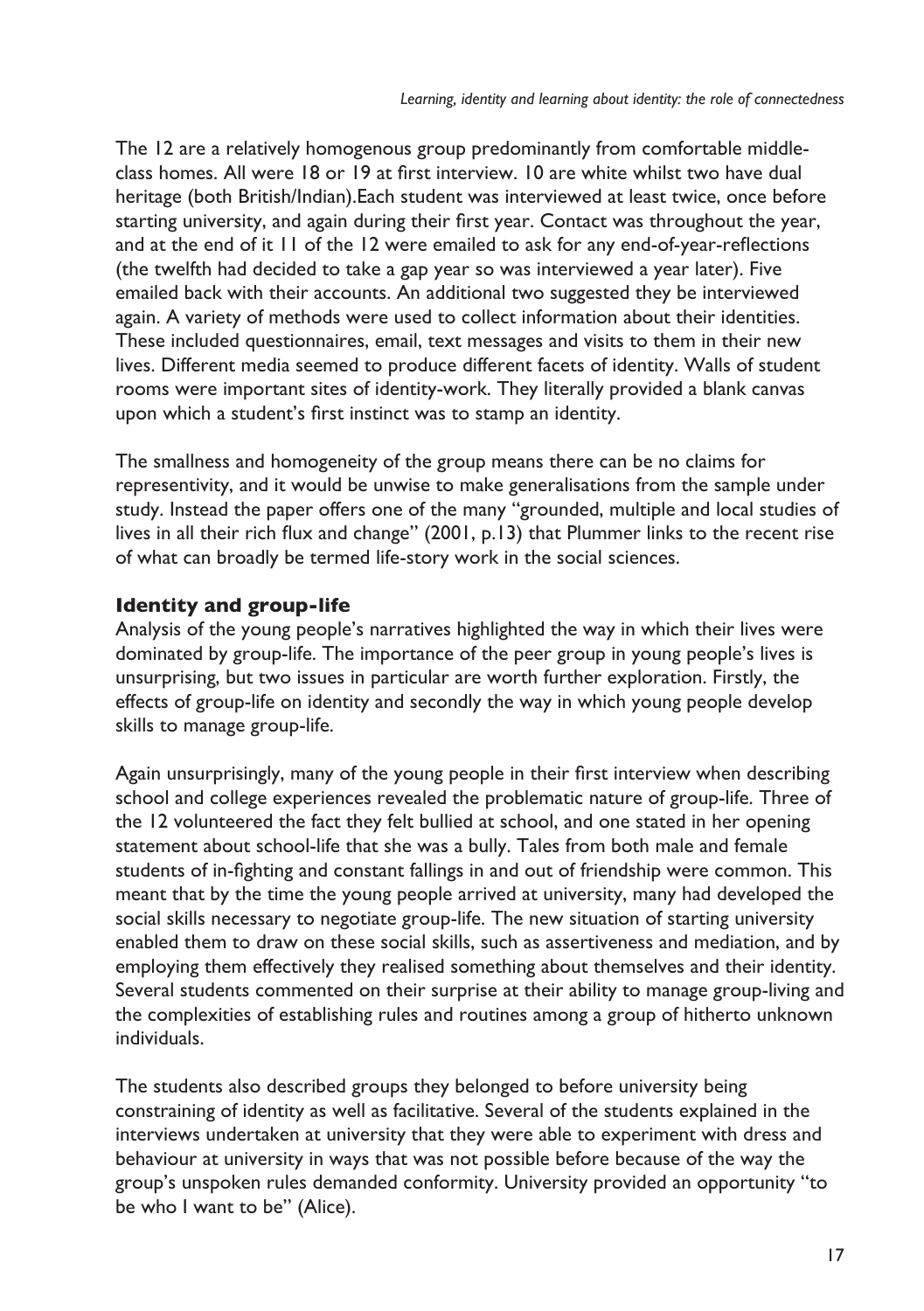#### **Communities of practice and informal groupings in educational contexts**

The literature on communities of practice provides a tool for analysing what goes on in groups that are bound together in a shared endeavour by understandings and routines which have evolved within the group. Communities of practice are where, through participation, meanings are negotiated and "shared histories of learning" (Wenger, 1998, p.87) developed. Lea has noted that the term community of practice has now "become ubiquitous in the literature of teaching and learning in higher education" (Lea 2005, p.186), although the original ideas of situated learning (Lave and Wenger, 1991) and communities of practice (Wenger, 1998) were not developed in a formal educational context. Lea has argued that when applied to Higher Education, communities of practice became a concept "used uncritically as a top-down educational model" (ibid). As she argues, recent academic literacies research has raised doubts that groups including both tutor and student could be seen as participating in the same communities of practice where power imbalances, played out through impenetrable academic discourse, "tend to position undergraduate students as permanent novices, never attaining full membership of an academic community of practice" (2005, p.193).

However, the literature is useful, I argue, when applied to informal groupings within the university. These may come together for academic purposes (informal peer groups), or social, and the community of practice literature enables us to view the students through a lens of individuals participating in groups and groupings in a shared endeavour of the successful integration into new lives. The literature illuminates the creation of meanings and the development of identity in the students' participation in practices.

#### **Friendships as a source of identity and social support**

However, the literature does not adequately capture the quality and variety of the relationships that are being formed in these communities. Starting university is a significant life change. Weeks has argued that "friendships particularly flourish when overarching identities are fragmented in periods of rapid social change, or at turning points in people's lives, or when lives are lived at odds with social norms" (Weeks et al., 2001, p.51 citing Weeks, 1995, pp.145-6).

In a recent study of friendships, Spencer and Pahl argued that rather than emphasising the "corroding effects of individualization" (Spencer and Pahl, 2006) that has been the subject of recent commentaries on postmodern society, their findings reveal "a serious misunderstanding of the dynamics of micro-social worlds, and particularly the role of friendship and trust" (2006, p.3) The writers argue that their work demonstrates the existence of "hidden solidarities" in personal communities that people develop around themselves.

Although Spencer and Pahl do not focus on students' friendships, this notion of "hidden solidarities" chimes with this paper's findings which reveal the prevalence of significant friendships, founded on loyalty and trust, that could be said to provide the social capital students draw upon to get them through transitional insecurities. Pahl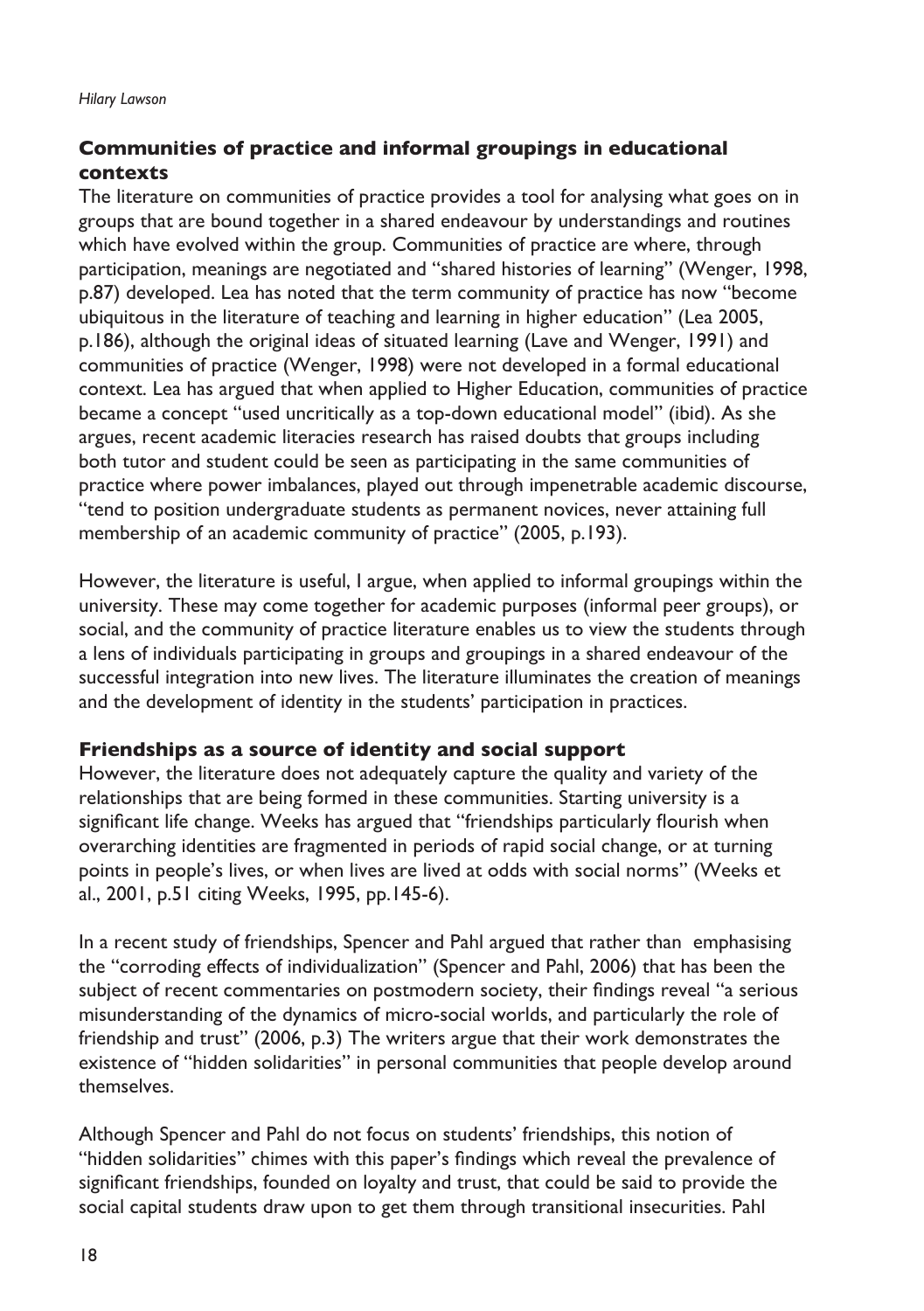(2000) discusses friendships both replicating and sustaining family relationships. In this research, connectedness occurred on many levels, and the narratives told revealed similar patterns of quality relationships as described by Pahl. Of particular note was one friendship between two male students who knew each other before starting at the same university. One, Nick, had been allocated a hall of residence where friendships were made easily and he was well-connected and content. The other, Martin, had found it impossible to make friends with the people in his residence as they were a particularly studious group who had little interest in socialising. The way in which Nick supported Martin, integrating him into his newly formed group of friends and even keeping Martin's sleeping bag in a corner of his room so that Martin could stay over whenever he wanted, was a story of significant friendship. Space does not permit lengthy discussion of the literature on friendship and gender, but except for some notable exceptions, much of the literature has focused on female friendships, and the friendships between male students warrants further investigation.

Rosalyn also illustrates the way in which students provide support for each other. She spoke about birthdays and how in those first few weeks when the students realized people had a birthday they would make a point of buying a cake and generally making a fuss of them as they had no family to do that for them. There was much talk of "looking out for your flatmates" – an assumption that people would find certain things hard and it was important to be there for them. Rosalyn talked about staying up all night with a friend whose long-term relationship from back home had become a casualty of the move away to university. "Well you have to, don't you? We're all in this together" she said.

Friendship is an experience of identity because of the way it is founded on trust and attachment as well as the self-reflection friendships afford. As Pahl puts it, "the way our friends interpret us helps us to interpret ourselves" (2000, p.81). Of course friendship is also shaped by structural contexts. Allan writes:

"Class, ethnicity, gender, kinship, caste, age, and whatever other social divisions are most pertinent to that society at that period will impact on the "freedoms" there are to develop forms of informal relationship and shape the consequent solidarities that emerge" (1998, p.71).

Brannen and Nilsen, in a discussion about biographical choice, warn that "the structural side of life is more often expressed in the silences which punctuate narratives" (2005, p.423). The effects of structure on "choice" and identity are profound but run through the students' narratives in subtle ways and are the subject of further exploration elsewhere.

#### **Identities and communities of practice**

Wenger's work positions the group as a site of learning, meaning and identity. The concept of trajectories is used to describe how identity is developed as an individual engages in different forms of participation. Giddens, too, writes of a trajectory of the self to imply a continual re-evaluation and re-working of identity. His use of the concept of lifestyles, or "routinised practices" chimes with the way identities are formed in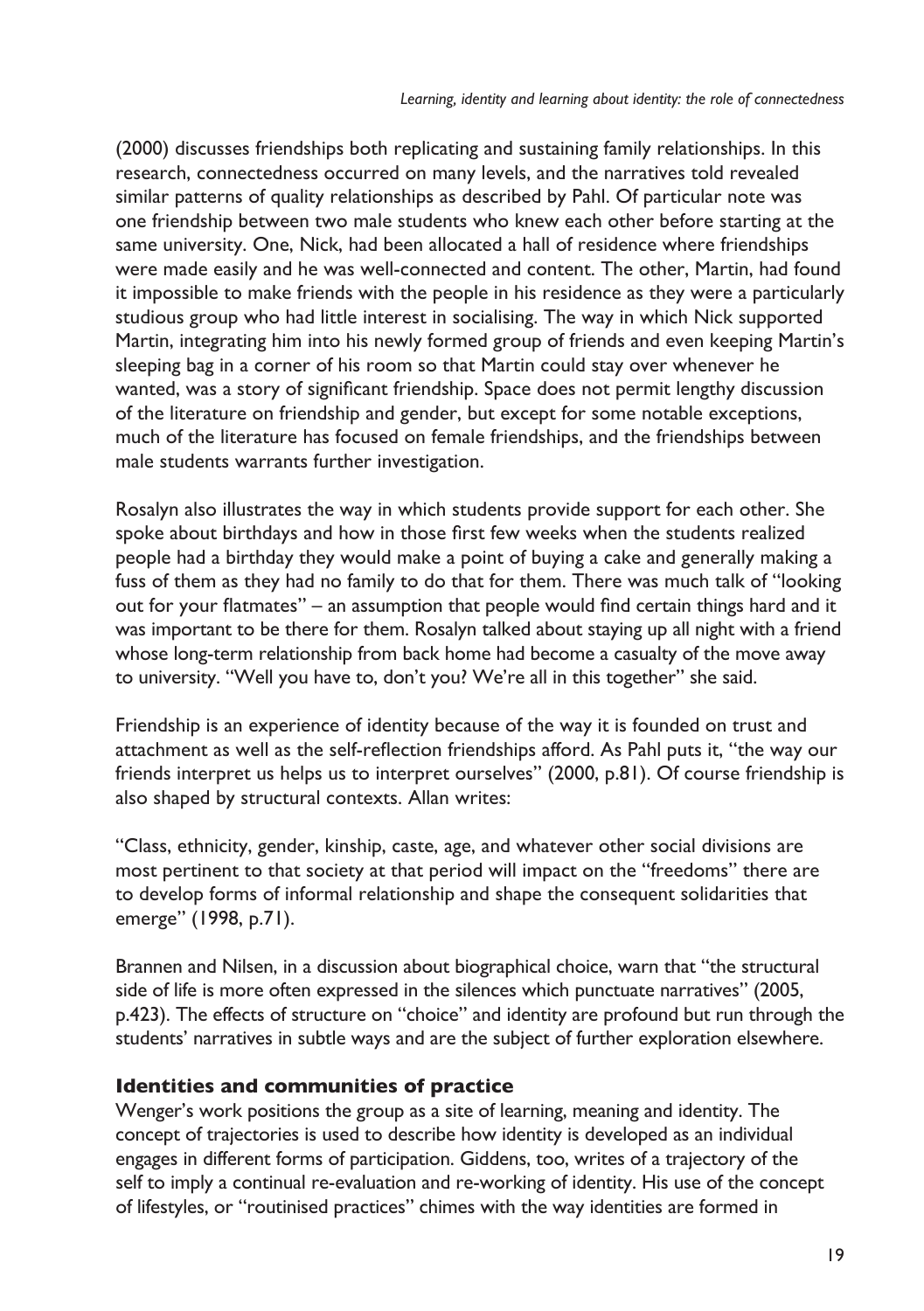#### *Hilary Lawson*

communities of practice. These explicit and tacit practices, Wenger explains, include:

the language, tools,….symbols….that various practices make explicit for various purposes. But it also includes…tacit conventions, subtle cues, untold rules of thumb…and shared world views (1998, p.47)

In the following quote from Alice it is possible to see how her involvement in a community of practice impacts on her learning, as well as her self-consciousness of using a practice (understandings about plagiarism) specific to it:

*Most of the learning takes place outside of lectures and seminars…As a group, we often help each other out with essays, presentations and stuff by sharing books we've found useful, talking about how we've written things and helping each other out generally (pause) whilst avoiding plagiarism (she laughs) I'm sure I have to say that!*

Sangita also highlights the importance of the group in her learning and identity. She says:

*Being a modern foreign language student is amazing, there seems to be a real sense of community between us. Many people think that a language is easy and don't understand the extent of it – we do lots more besides just French, like history, literature, arts…I really enjoy putting my studying into context, like I bought Le Monde and it had an article with the French lady who had had the first face transplant – she'd refused to do an interview with the English press….. I managed to read the whole interview without using a dictionary, and really felt a sense of achievement when I opened the Guardian, and they had done a review of the very article in Le Monde!*

In this passage Sangita shows the development of an identity not just as a student but as a student linguist, and she does this by positioning herself against other students, in her suggestion that other students do not understand what it takes to be a language student.

Sangita also exemplifies the more "tacit conventions" and "untold rules of thumb" of practice:

*I didn't think I would get so stressed about exams, or that I had it in me to stay up all night and write an essay in pure desperation to just get it finished. I didn't think it was possible to like Red Bull.…! I'm not sure I would have got through exams without it!*

#### **Reflexivity in learning about identity**

Sangita can be seen to be engaging in reflexive self-learning. Other responses from interviewees are peppered with phrases which show how they talk about the processes of becoming connected (after a safe distance), and in so doing learn something about themselves and their capabilities: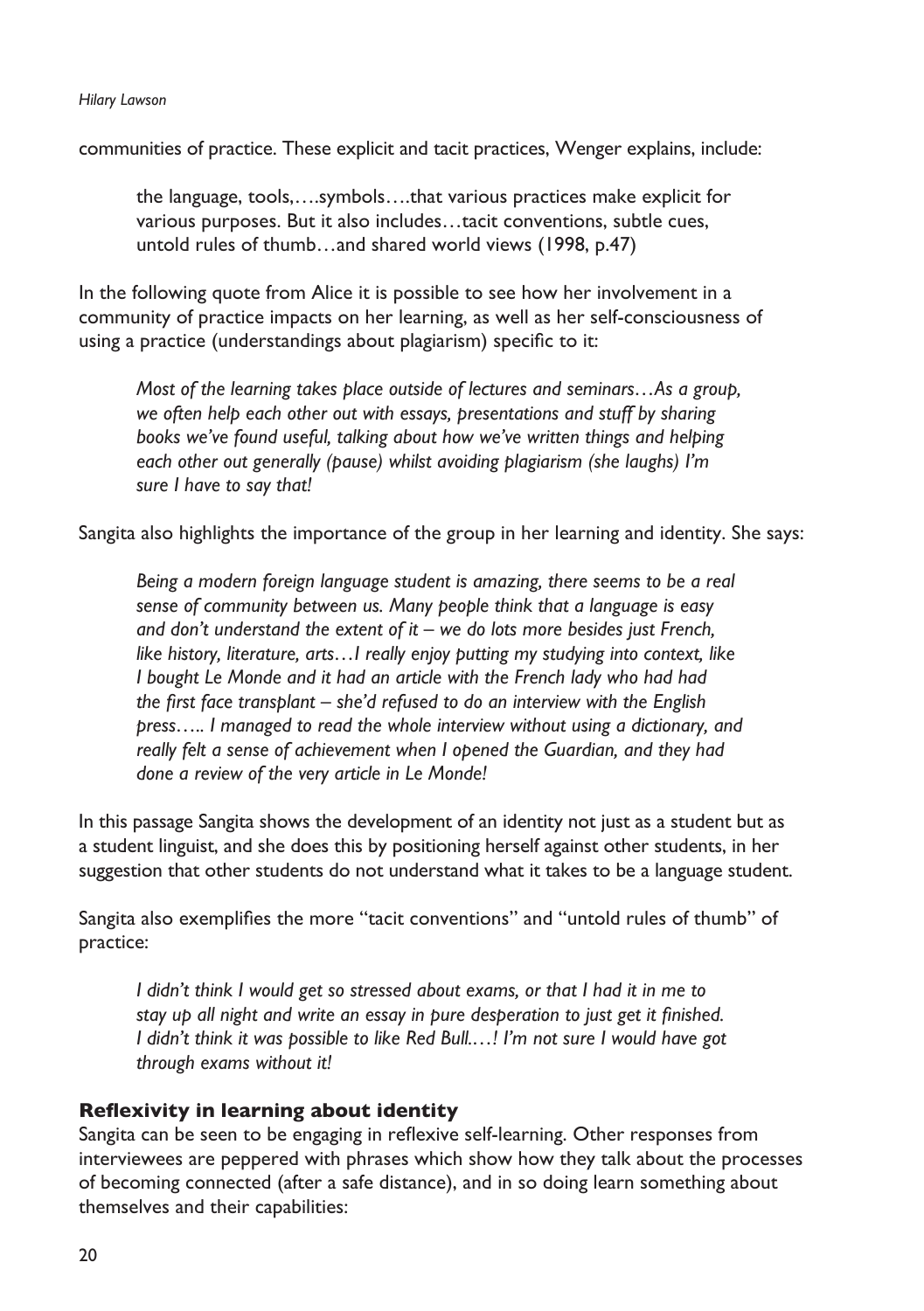*(Eventually) we talked about how in the first week we were desperate to make friends and how you have to be so strategic, …you end up spending time with people you don't particularly like because you're desperate (Alice).*

It also became apparent as the research progressed that the role of the researcher played an important role in students' reflexivity. An extract from the research diary describes Nick who was obviously enjoying life in the north:

*As a summarising statement I said he seemed very content up here, he seemed "to fit". The way he beamed "That's nice" made me realise I had made a statement that would form an important part of his identity. He had described to me his developing confidence, his contentment, and how much a part of the place he felt. But in my throwing back to him those reflections I had cemented something for him.*

In professional social work discourse the relationship between critical reflection and the development of professional identity is much analysed. Taylor, for example, explains that because "we grasp our lives in narratives", reflective journals can be used reflexively in the development of social work identities:

"Reflection-on-action plays an important part in the constitution of identity" (Taylor, 2006, p.192).

Giddens also refers to journals and "working through an autobiography...for sustaining an integrated sense of self" (1991, p.76). This raises questions about the extent to which reflexivity occurs without the prompts that writing, being interviewed, or participating in reflexive conversations with friends affords.

Narratives are told to an audience and narrative methodology demands the researcher, as well as the audience, is brought into the frame. The role of the researcher, particularly within qualitative research has recently received much justifiable attention. Capturing "the truth" is problematic for many reasons. One is that "narratives are usually told in a specific context for a particular purpose" (Elliott, 2005, p.15) and can only convey the reality of a particular moment shaped in the context of the teller and the receiver. Another is that the "truth" has to be interpreted by the researcher. As Walkerdine et al. argue, it is important to understand the role of researcher subjectivity and the "tricky place of emotions, ours and the participants', within the research process" (2002, p.194). These authors draw on postmodern psychoanalysis in their exploration of subjectivity in the research process, and discuss the role of transference and counter-transference.

Interestingly, when sweeping through the responses of all of the research respondents in this project it became apparent that, although crammed full of incidents of learning and identity, there was a notable absence of detailed accounts of sex, drugs and alcohol. How could this be? The answer may lie in the fact that the researcher was the same age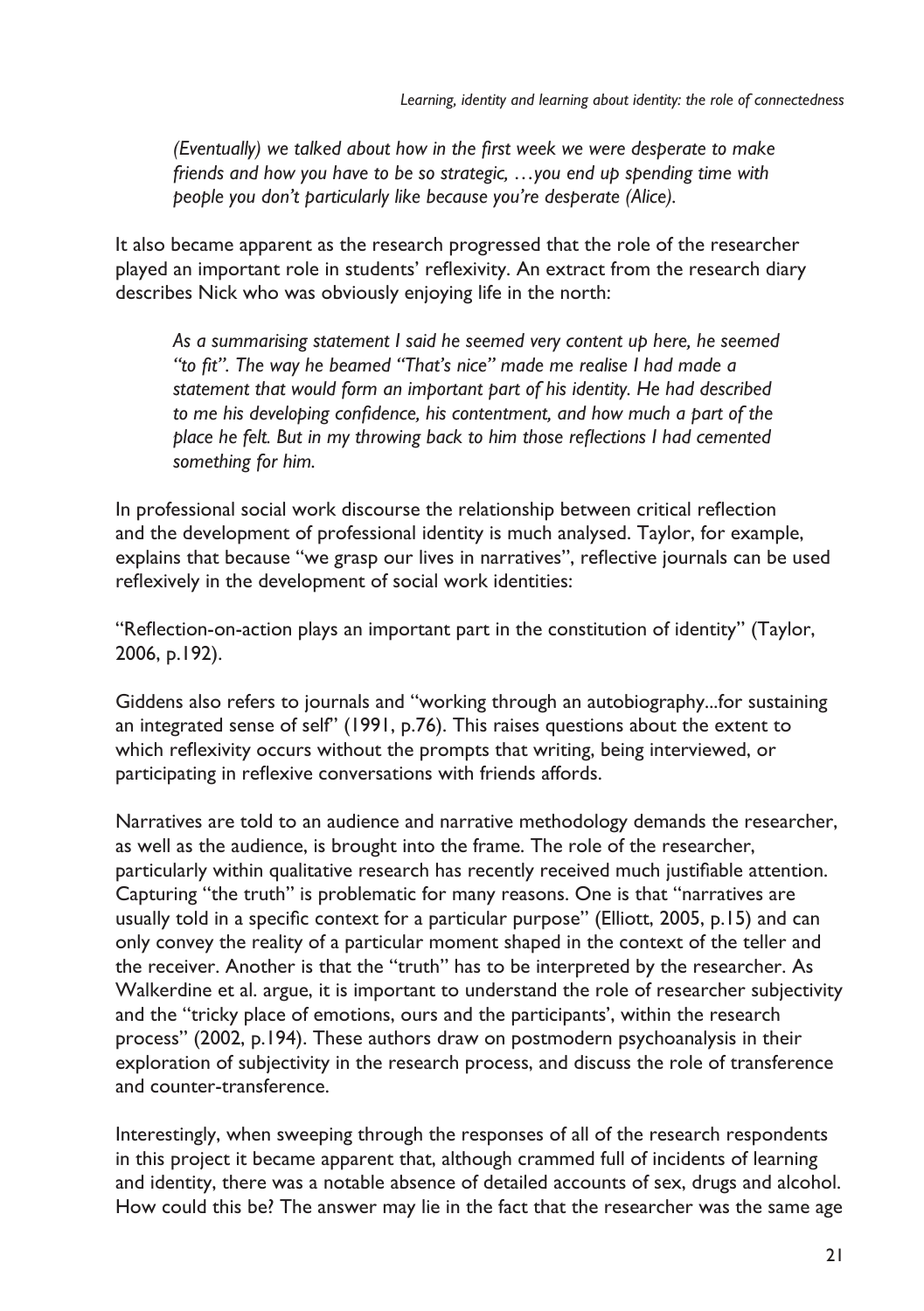#### *Hilary Lawson*

as their mothers and through unconscious processes both parties had conveyed that familiar parent-adolescent defensive pact "I don't want to know and you don't want to tell me"!

#### **Conclusion**

Within this paper the role of connectedness in the reflexive project has been explored. The research has highlighted the dominance of group-life in young people's lives, and the importance of giving further attention to the processes that facilitate different forms of connectedness, including the nature of reflexivity itself. This may shed light on young people's developing sense of selves, their use of others and their ability to manage complex social situations. It then begs the question whether such skills can be taught, perhaps within the emerging focus on emotional health and intelligence in school contexts.

I have raised questions about the research process itself and have indicated that just as identities are fragmented and fluid, so are the stories which are told to represent those identities. As Plummer writes: "The world is constituted through multiple refracted perspectives: it is indeed a 'plural world', one that is constantly changing and never fixed, and one where meanings are always being negotiated. In such a world, meanings and truth never arrive simply" (Plummer, 2001, p. xi).

#### **References and further reading**

Allan, G. (1998) 'friendship and the private sphere', in Adams, R. G. and Allan, G. *Placing Friendship in Context*. Cambridge, Cambridge University Press.

Beck, U. (1992) *Risk Society Towards a New Modernity.* London, Sage.

Bourne, J. (2001) 'Discourses and identities in a multi-lingual primary classroom', *Oxford Review of Education*, 27(1), pp.103-114.

Brannen, J. and Nilsen, A. (2005) 'Individualisation, choice and structure: a discussion of current trends in sociological analysis', *The Sociological Review*, 53, (3), pp. 412-428.

Elliott, J. (2005) *Using Narrative in Social Research Qualitative and Quantitative Approaches*. London, Sage.

Frosh, S., Phoenix, A. and Pattman, R. (2002) *Young Masculinities.* Basingstoke, Palgrave.

Giddens, A. (1991) *Modernity and Self-Identity: Self and Society in the Late Modern Age*. Cambridge, Polity Press.

Green, E. (1998) '"Women Doing Friendship": an analysis of women's leisure as a site of identity construction, empowerment and resistance', *Leisure Studies*, 17, pp.171-185.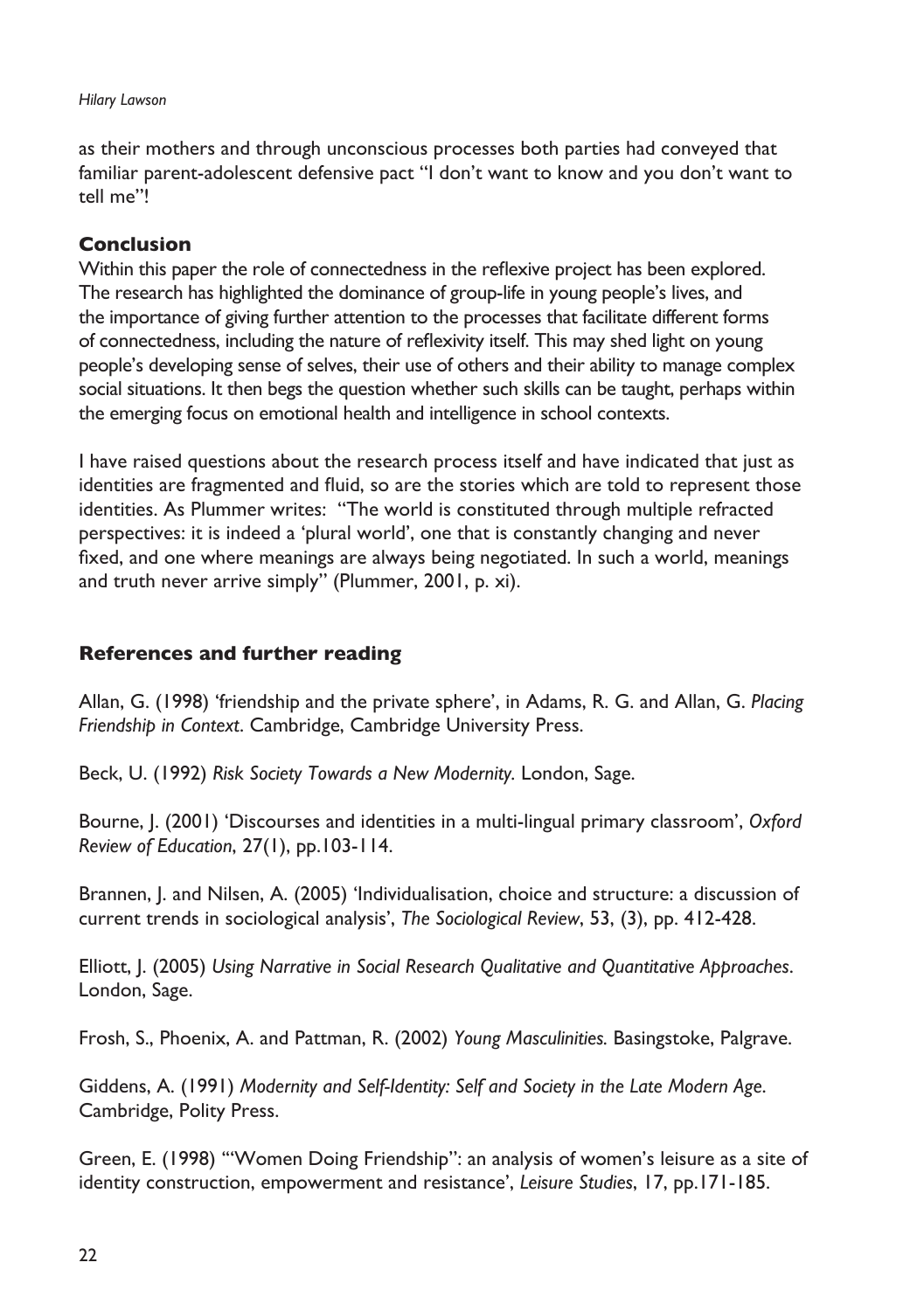Hey, V. (1997) *The Company She Keeps. An Ethnography of Girls' Friendships*. Buckingham, Open University Press.

Jack, G. and Jordan, B. (1999) 'Social capital and social welfare', *Children and Society*, 13, pp.242-256.

Lave, J. and Wenger, E. (1991) *Situated Learning Legitimate Peripheral Participation*. Cambridge, Cambridge University Press.

Lawy, R. (1998) *The Experience of Young Adults in Transition: Making Connections.* Paper from the 28th Annual SCUTREA Conference.

Lea, M. R. (2005) '"Communities of practice" in higher education. Useful heuristic or educational model?' in Barton, D. and Tusting, K. *Beyond Communities of Practice*. Cambridge, Cambridge University Press.

Pahl, R. (2000) *On Friendship*. Cambridge, Polity Press.

Plummer, K. (2001) *Documents of Life: an Invitation to a Critical Humanism*. London, Sage.

Spencer, L. and Pahl, R. (2006) *Rethinking Friendship: Hidden Solidarities Today*. Woodstock, Oxfordshire, Princeton University Press.

Taylor, C. (2006) 'Narrating significant experience: reflective accounts and the production of (self) knowledge', *British Journal of Social Work*, 36, pp.189-206.

Walkerdine, V., Lucey, H. and Melody, J. (2002) 'Subjectivity and qualitative method', in May, T. (ed.) *Qualitative Research in Action*. London, Sage.

Weeks, J., Heaphy, B. and Donovan, C. (2001) *Same Sex Intimacies: Families of Choice and Other Life Experiments*. London, Routledge.

Wenger, E. (1998) *Communities of Practice: Learning Meaning and Identity*. Cambridge, Cambridge University Press.

Wilcox, P., Winn, S. and Fyvie-Gauld, M. (2005) '"It was nothing to do with the university, it was just the people": the role of social support in the first-year experience of higher education', *Studies in Higher Education*, 30, (6) pp.707-722.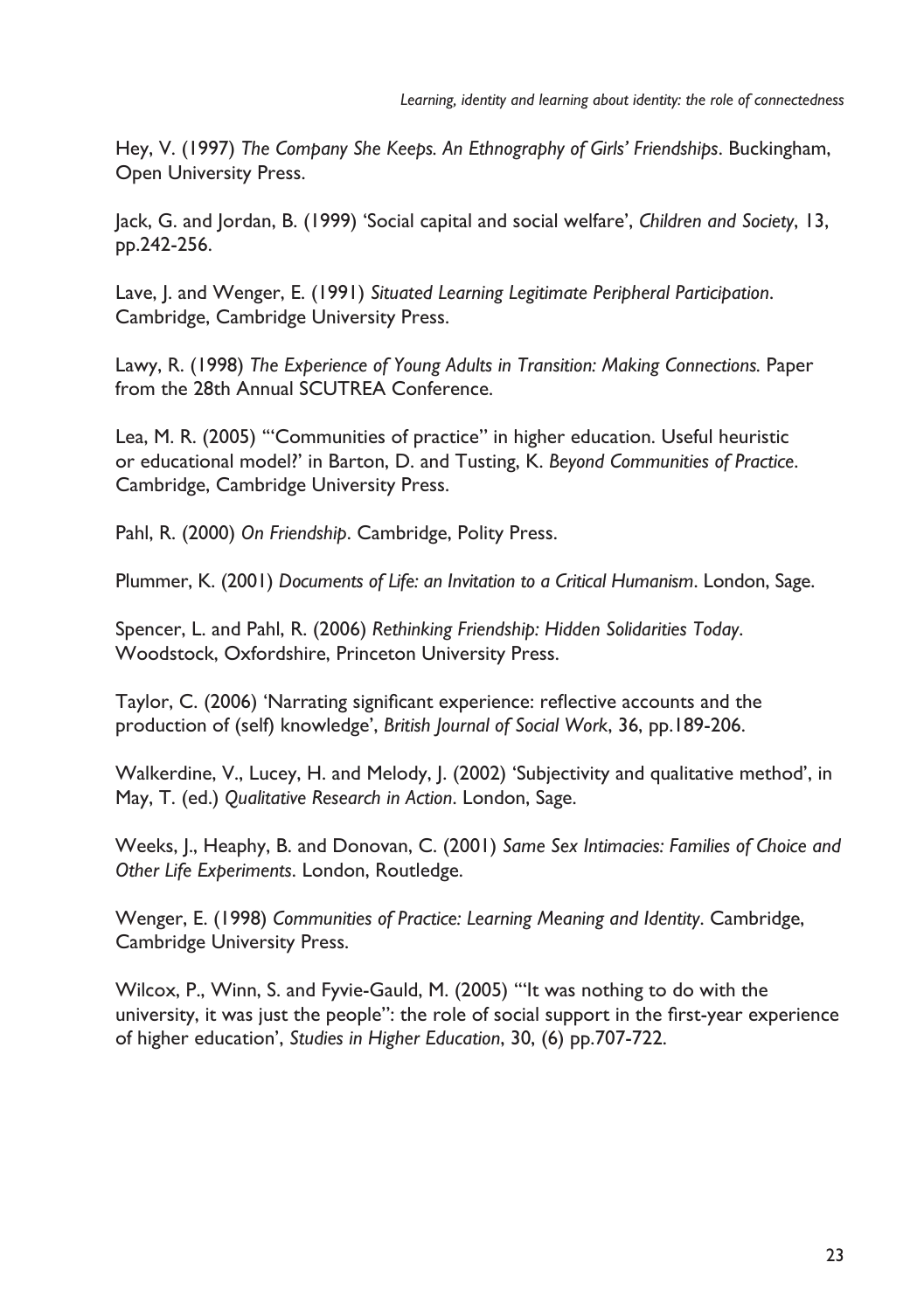# <span id="page-25-0"></span>Rhythm, routine and ritual: strategies for collective living among first year students in halls of residence

#### **Ingrid Richter and Gary Walker**

Faculty of Sport and Education, Leeds Metropolitan University.

#### *Abstract*

*Students' experiences and negotiation of transition to adulthood and communal living in halls of residence are the central themes of this paper which is based on the results of a survey carried out by the authors with students at Leeds Metropolitan University. Key questions in the survey elicited information about how students negotiate the experience of collective living, what strategies and practices they adopt, and how these relate to their transition to adulthood. 42 students from years one, two and three took part in focus groups, responded to questionnaires or completed reflective logs. Findings suggested that transition involves a physical and emotional journey, and has positive and negative aspects. One negative feature was conflict, and three distinct strategies emerged to deal with this: avoidance, direct challenge to others and determined socialisation. Students also developed a range of consistent and repetitive social and cultural practices, reflecting the non-linear character of transition to independence. At times these practices involved a conscious desire to delay obligation and responsibility. They also illustrated the rich and sometimes contradictory nature of collective living, and of how social relationships and adult identity are negotiated. Throughout the passage towards independence, rhythm, routine and ritual appear crucial in providing students with the means of negotiating collective living, and the personal experiences that follow from this. The overwhelming conclusion was that the choice to live in halls of residence was positive.*

#### **Rationale**

This research evolved as a result of seminar discussions with students, where they reflected on their shared experiences of living in halls of residence, and how these often represented critical events in relation to transitions into adulthood. These critical events invariably resulted from trying to negotiate and navigate paths through the tensions created by study, domestic responsibilities, friendships and paid work. This process resulted in the development of complex, interconnected strategies to manage their experiences of transition in the context of communal living.

#### **Literature review**

The research is informed by theory and research from a number of areas: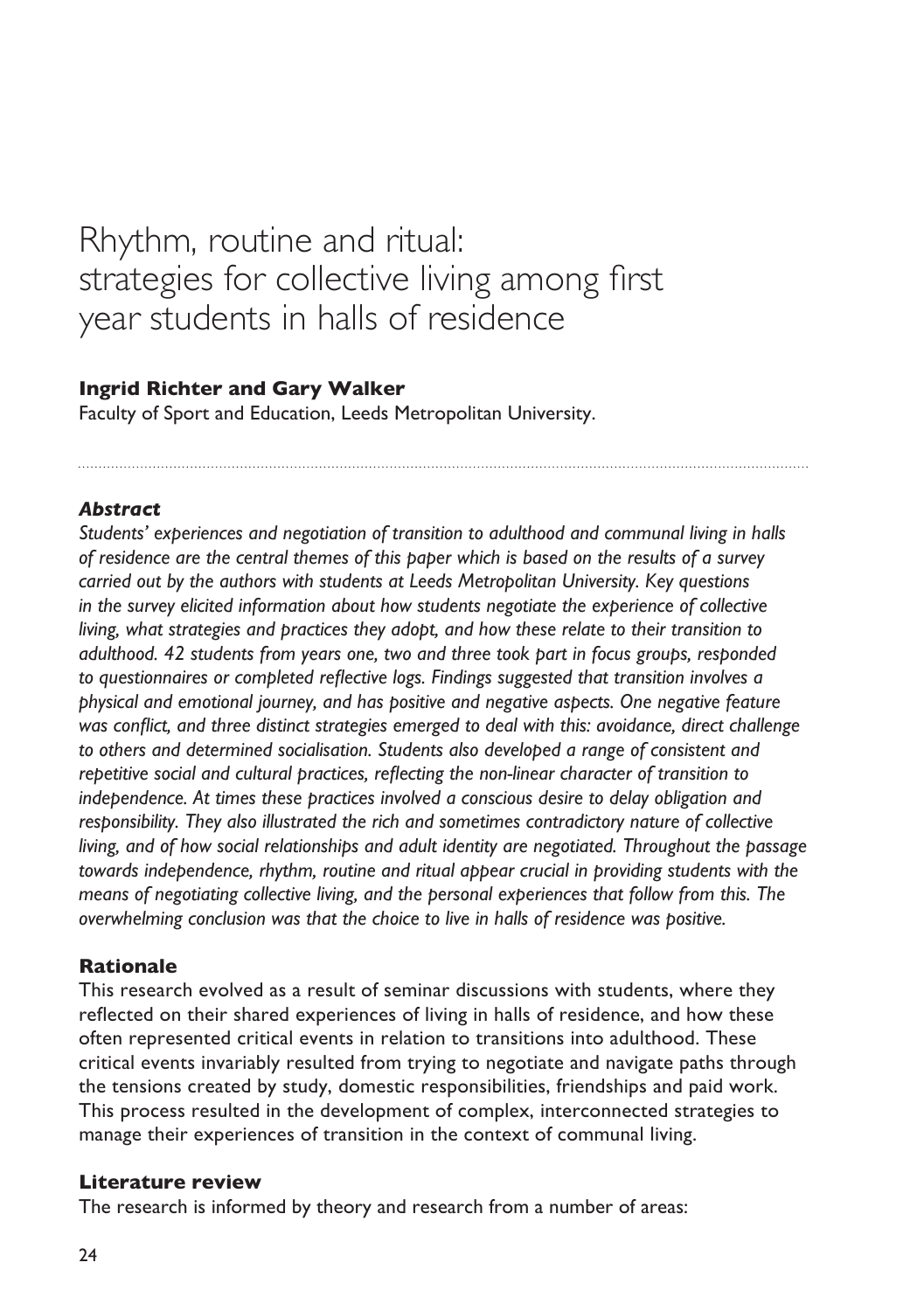- transitions to adulthood
- communal and collective living
- space and time, halls of residence and education.

#### *Transitions to Adulthood*

Research has explored young people's perspectives and experiences of key transitions related to the family, education and training, employment, income, accommodation, relationships and consumption (Thomson et al., 2002). These are increasingly understood as interrupted, extended and diverse transitions for young people from different social groups (Allan & Crow, 2001, Goldson et al. 2002, Griffin, 2004, Morrow, 2003, and Roche et al., 2004). Wider social systems shape this transition, for example the state withdrawal of certain forms of support for young people and the expectation that family and/or community will provide this support. The linear trajectory of school, college, university, work is no longer relevant – how young people negotiate the transition to adulthood is complex, with interwoven strands (Allan & Crow, 2001, Mac an Ghaill & Haywood, 2005, Morrow, 2003).

A major review of research relating to student experiences of university life in France evoked the complexity of transition from older childhood to young adulthood by concluding that students are young people "discovering the pleasures of a freer kind of sociability" (Galland & Oberti, 2000, p.115) and that "socializing among themselves, they may seem to have been merely thrown together by circumstance, but they are in fact living fundamental, intense modern moments of student experience" (ibid., p.115).

A UK study considered the development of a student 'habitus' – the durable and generalised disposition that suffuses a person's action throughout an entire domain – in relation to students living on campus and at home (Holdsworth, 2006). It concluded that those in the former category developed a more successful student identity, and as a result adapted to university better than those living at home. Mindful of the charge that socio-economic factors may be at play here, this research concedes that although the findings are related to class (students from poorer backgrounds tend to live at home) this does not alone explain the findings. Rather, both the practical problems faced by these students, and the difficulty of integrating into social life at university, and therefore of developing a student identity, or habitus, are strong elements here. Those students who can establish and maintain friendship bonds in their new environment adjust better to student life than those students who remain isolated (Enochs & Roland, 2006).

#### *Communal and collective living*

Student experience of collective living can take many forms, but what seems to unite them, and the findings from the research, is that they all contribute in some way to personal development. Thus Jordyn & Byrd (2003) studied some 278 students in New Zealand where they carefully controlled for age and socio-economic status (although no mention is made of gender or ethnicity). They concluded that the living arrangements of students do affect their personal development. More specifically, students living away from parents were more likely to have established an adult identity. The researchers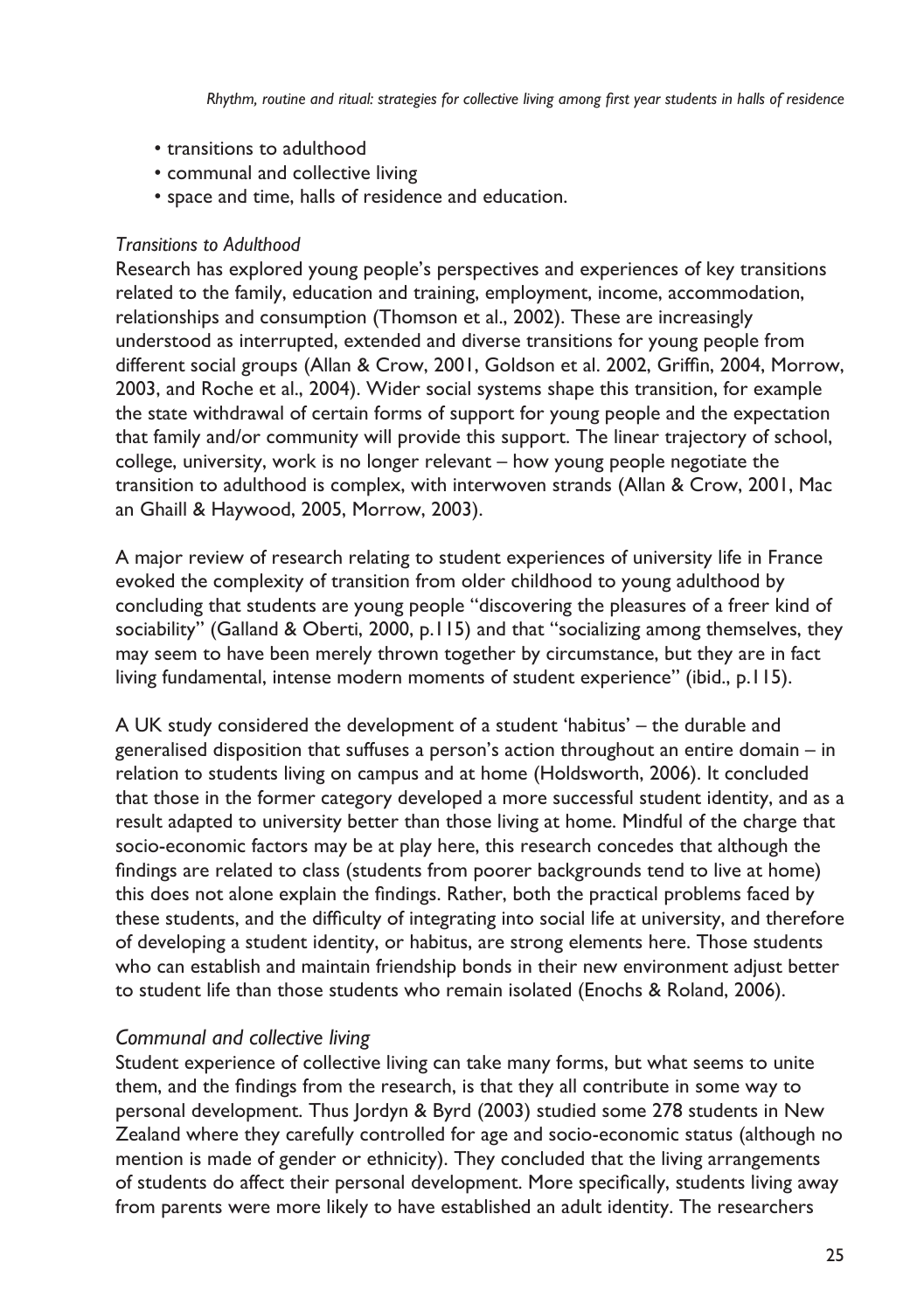#### *Ingrid Richter and Gary Walker*

point out that it is impossible to determine causality here. A study of 782 students in Holland suggests, in contrast to the above study, that there is no correlation between social integration and independent living (Beekhoven, De Jong, & Van Hout, 2004). It also found that students living in halls of residence experienced more personal problems than students living at home. The inescapable conclusion is therefore that "it does not make sense to hold on to the notion that to participate fully in student life, one should live in student rooms" (p.288).

#### *Space and time, halls of residence and education*

The concept of space and time in this study, based on the work of Moss (2006), explores the links between routines, rhythms and academic study in the context of life in halls of residence. With this analysis, the lived experiences of daily routines, (although internal to halls of residence) relate to, reflect and are shaped by normative expectations of social life external to halls of residence, for example the clock-led times of work, leisure and study. In addition, routines take on a specific and unique character, forged by the way space is organised within halls of residence and formed by peer group relationships. An important dimension explored in this research is how different spaces within halls of residence are attributed different values and meaning according to architecture and design but these have the potential to be re-designated according to existing or changing needs and desires. Similarly, the personal rhythms which students develop in order to accommodate academic study, leisure and work, often require negotiation and renegotiation in order to meet obligations, responsibilities and needs.

An early study in the United States of the relationship between academic and non-academic areas of student experience concluded that the full potential of students will not be realised until the emotional and physical aspects of their growth are given as much attention as the cognitive dimension (Miller & Prince, 1976). Although many subsequent studies seemed to be preoccupied with how to create powerful learning environments, so that the end product – a successful degree outcome – was the overwhelmingly important factor (Schroeder & Mable 1994), others conclude that specially established residential learning communities did not in fact improve students' academic achievement and retention directly (Pike, Schroeder & Berry, 1997; Berger, 1997); and the U.S. Boyer Commission (1998), promoted the argument that an important element of creating a learning environment is cultivating a sense of community within halls of residence.

#### *Research questions*

This research explores strategies for collective living and the transition to adulthood for students living in halls of residence by addressing the following:

- What are students' perspectives and experiences of everyday living in halls of residence?
- How do students negotiate the experience of collective living?
- What strategies do they adopt (individually and collectively) and how do these relate to their transition to adulthood?
- What cultural practices are in place, have evolved and are evolving? •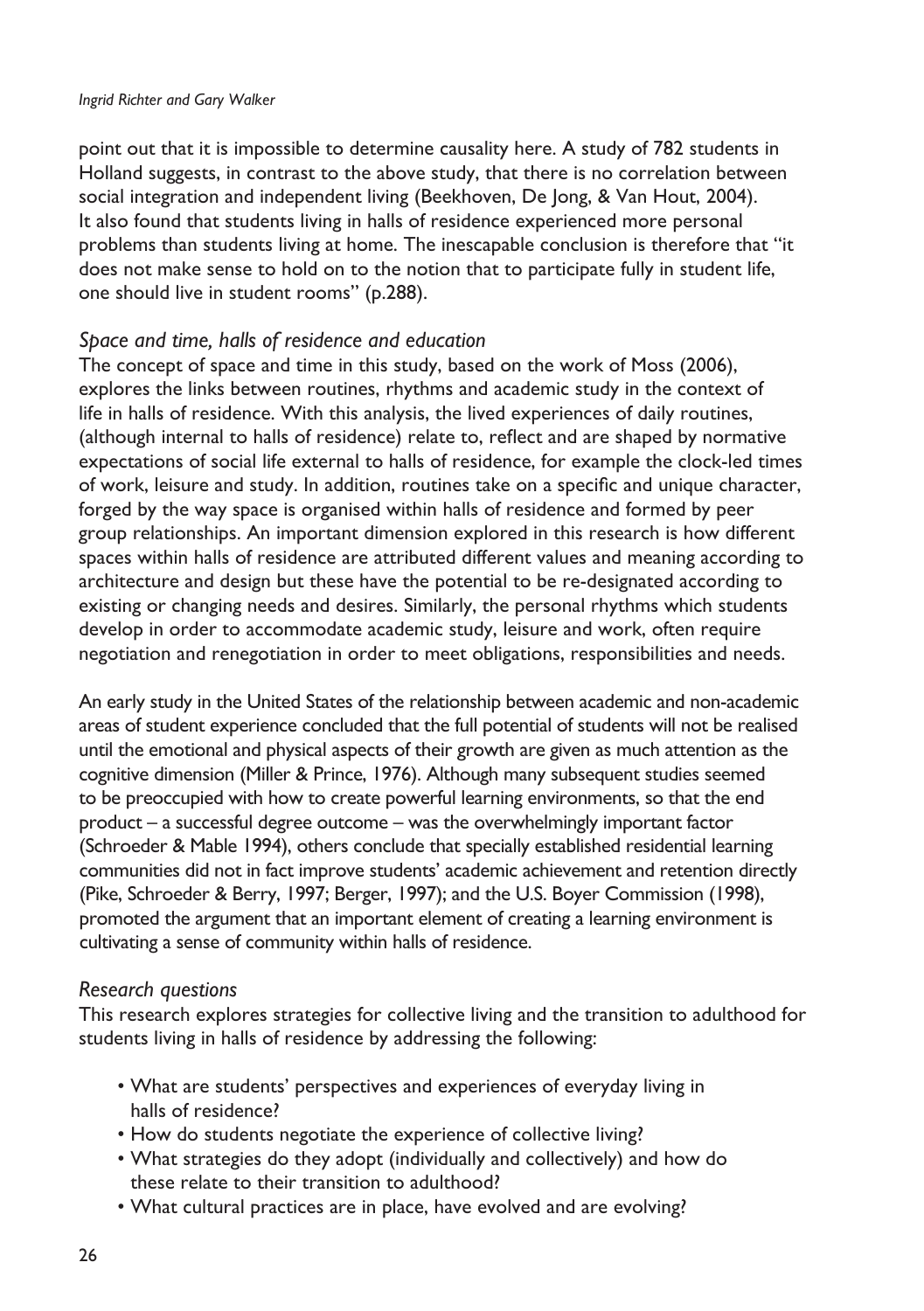*Rhythm, routine and ritual: strategies for collective living among first year students in halls of residence*

### **Research Strategy**

#### *How the research was conducted*

The choice of a qualitative approach to inform the research design accommodated the experiential, biographical nature of the material. Selection and design of research tools was a collaborative process involving students who had prompted the initial idea. Using a focus group to help design questionnaires established a student perspective and ensured their experiences and ideas were central (Hinds, 2000).

### *Methods*

All students who took part in this study were studying for an undergraduate degree in Childhood Studies at one institution in England. With one exception, all were female, all from the UK, white and between the ages of 20 and 34 years.

# *Focus groups*

Focus groups were a highly appropriate method for the purposes of this research (Morgan, 1998). Three focus groups, led by the researchers, took place involving a total of 12 students. Research questions were introduced for discussion and the conversations were recorded and transcribed.

# *Questionnaires*

Semi-structured questionnaires, designed to elicit qualitative word-based responses, (Cohen, Manion & Morrison, 2000) were distributed to participants. Two distinct questionnaires were available: one for students who had lived or were living in Halls of Residence (16 of these were returned) and one for those who did not live or were not living in Halls or Residence (nine of these were returned).

# *Reflective log*

Reflective logs were used to capture what has been called "thick description" (see Cohen, Manion & Morrison, 2000, p.293). A pro-forma was developed and used during a session which lasted one hour. A researcher guided students through a series of prompt questions. Five level one students living in halls of residence took part in this.

# *Ethical issues*

Informed consent, confidentiality and anonymity of participants were assured within the focus groups where sensitive material may be shared. A major issue was that of power, and managing the separation of 'researcher role' from 'tutor role'. Participants were assured that there would be no negative consequences to their involvement with the research. Participants were asked to check and approve each stage of the process. Participants' willingness to continue with, or desire to withdraw from, the research was central to meeting ethical guidelines.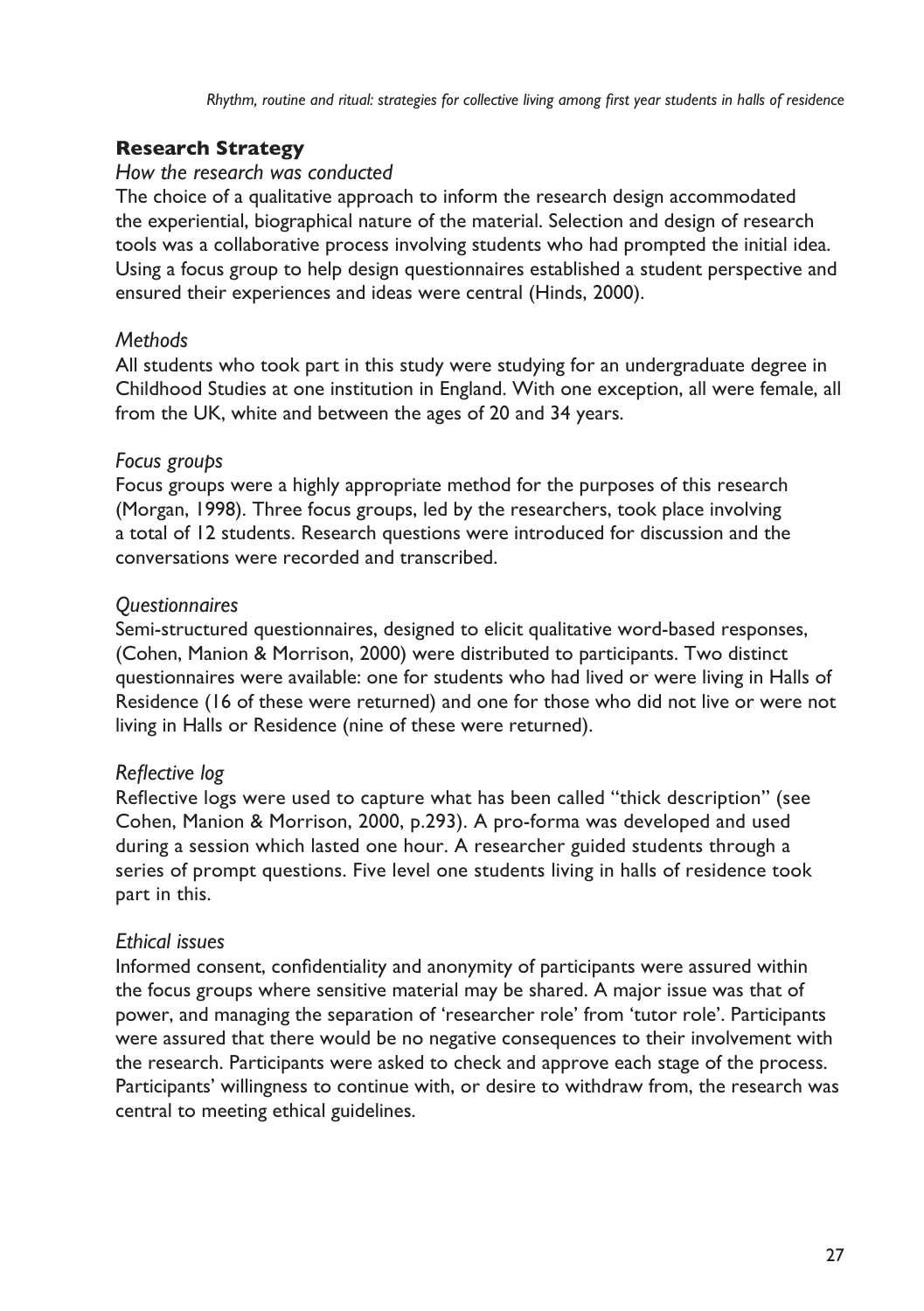#### **Results**

The findings are presented to reflect the themes of the research.

#### *Transition to adulthood*

Transition occurred at different levels. Physically – as a movement away home, friends, siblings, parents into a new uncertain place – and emotionally, expressed in terms of excitement, stress and anxiety. The move to university represented a critical moment in which both took place, often simultaneously.

Three distinct strategies were adopted by students in response to specific difficulties arising from collective living, such as noise, sharing bathrooms and kitchens, and harassment or bullying by others.

First, some students withdrew from or avoided conflict and confrontation by eating in their bedroom to avoid the messy kitchen; keeping their personal kitchen equipment in the bedroom to make sure it was clean; and cleaning up after themselves.

A second strategy was directly or indirectly challenging those students who they believed were responsible for problems. This included piling up dirty plates of others outside their door; directly challenging others; and reporting people for bullying.

The third strategy was a conscious and determined effort to socialise by sharing and being co-operative. This included being generous with crockery and food; keeping noise levels down; showing respect for others' personal space; and developing a system with fellow students for sharing facilities.

There was a link between these strategies and the transition to adulthood. Positively, students were conscious of being more independent, assertive and considerate, of having improved negotiating skills, and becoming more mature. Negatively, others reported becoming more emotionally dependent on their family, or finding it difficult to return home and adhere to parents' routines. There was also mention of financial hardship resulting from newly-found independence.

#### *Communal and collective living*

The overwhelming conclusion was that the choice to live in halls was positive, although many students experienced negative incidents, mostly in relation to domestic arrangements and tensions in relationships with others. Students found themselves amongst others with varied expectations and prior experience of living arrangements, attempting to adapt to changed circumstances. For most this state of flux and uncertainty was resolved through socialising and learning about each other, negotiating individual and collective routines and rhythms of collective living.

#### *Space and time, halls of residence and education*

A variety of routines developed. When students did not have classes or work to attend, mornings tended to be solitary and slow. Consistent cultural practices included a form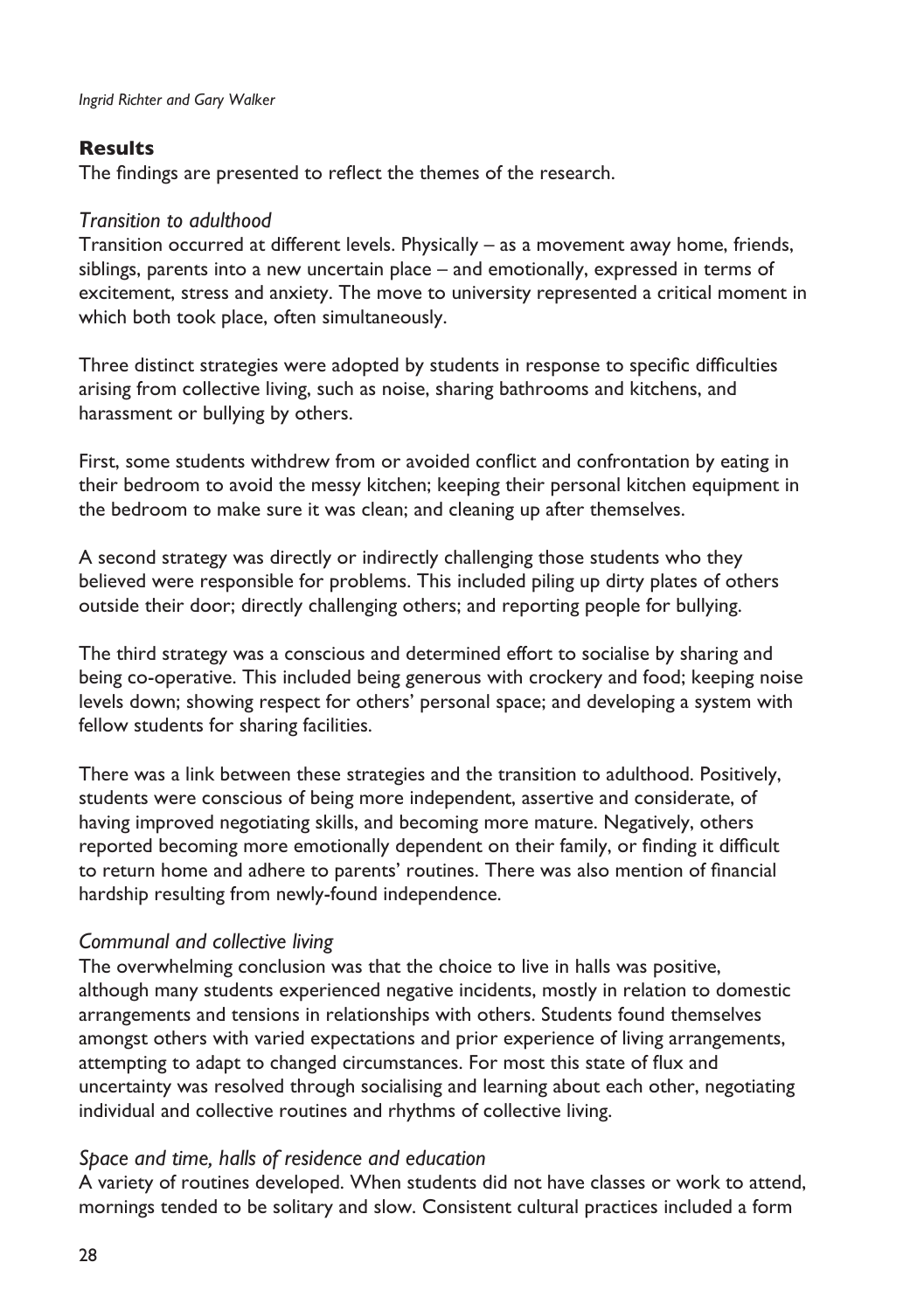of day-night reversal, with late nights followed by late morning or afternoon rising the following day; and watching low-quality daytime television. Students understood these behaviours as a 'regression' away from adulthood, surrendering responsibility, direction and obligations, where the structure of clock-led time on routines became blurred.

Routines associated with domestic tasks highlighted some challenges encountered by students on first entering halls, for example, having to phone home to find out how to use the washing machine. Many talked about conflict arising from the pressure on space. While communal areas such as the kitchen provided a space for cooking and eating, they were cold and small, so bedroom or study space became the favoured area for eating and socialising. Some activities emulated home life: cooking Sunday lunch replicated what students perceived to be 'adult' activities which they were now choosing to do for themselves with their flatmates.

A further routine was preparation for nights out. This began, at around 7.00pm, with a 'buzz' associated with personal grooming: the noise of showers, music or hairdryers, and smells and fragrances. Closed bedroom and flat doors would then open to signal the beginning of communal time and space in corridors or other shared areas.

Nights out in groups often gave rise to a common cultural practice: collecting trophies and challenging authority. This included recognised unacceptable behaviours such as smuggling large signs from buildings, or traffic signs and cones back into the hall of residence (having to avoid the security staff in the process). Sometimes there would be a pre-designated target such as 'collecting' large posters. These activities often had a competitive element, with the person with the largest or most impressive example being declared the winner.

An interesting cultural practice emerged when students described the `walk of shame', a ritual response directed at flatmates who stayed out all night, returning in the same clothes they went out in, the assumption being that they had 'pulled'. While this was a source of embarrassment it was also a sign of sexual prowess and the response from those who had woken in their own beds was a juxtaposition of moral disapproval and celebration.

The move to university represented a conscious decision to seek out independence. Critical though in their decision-making was the opportunity to live in university halls as this represented a kind of 'half way' transition to adulthood. Physical security, the knowledge that money management would be made easier by the inclusion of bills in the rent and the potential for meeting new and different people in a supportive environment were all important criteria.

#### **Discussion and conclusions**

The findings support the notion that the transition to adulthood does not progress in a linear fashion (Thomson et al., 2002). Rather it involves faltering steps towards independence, critical incidents which propel students forward, and a conscious decision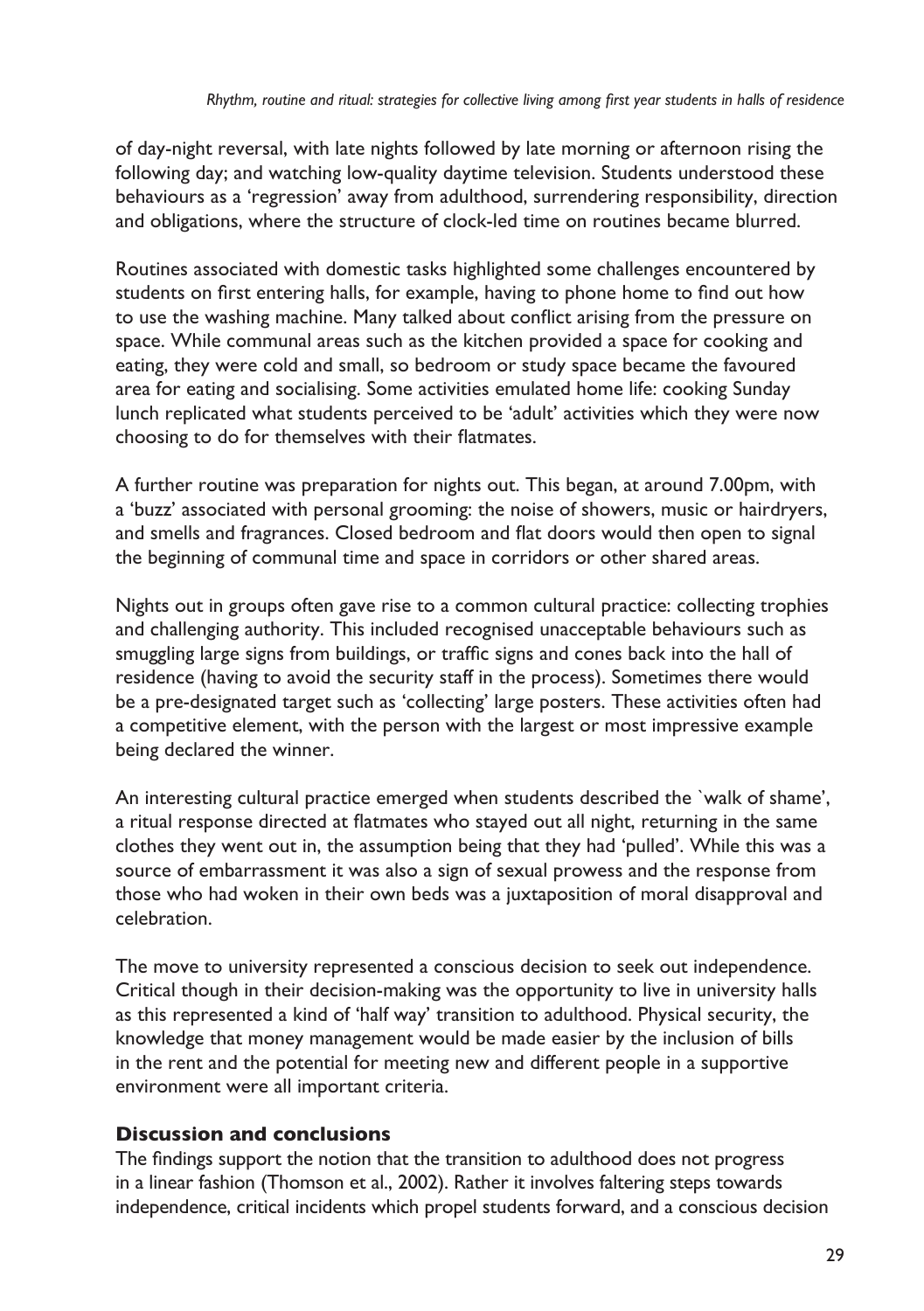#### *Ingrid Richter and Gary Walker*

by some students to work at becoming independent, by dealing with challenges in particular ways. At other times, students seem to retreat into less adult-like behaviour. Throughout this inexorable journey towards independence, the functions of rhythm, routine and ritual appear crucial in providing students with the means of negotiating, processing and understanding collective living, and the personal, individualised experiences that follow from this.

The experience of dislocation emerges in the descriptions of emotional responses to separation but also in the sudden lack of an imposed daily structure. Daily routines were suddenly beyond the gaze of adults, even though, at the same time, these acted as a reference point for what they 'should' be doing. Social interactions allow students to learn about their flatmates; develop supportive networks; exchange information; discover themselves; learn to challenge, negotiate and manage tensions and conflict. Initially tentative social interactions become embedded in the development of routines and rhythms of collective living – individually, collectively, internally (within the flat), externally (in the wider world outside the flat). The haphazard grouping of young people emerges as a more coherent social group strengthened through the rituals of shared experience which make sense of their new lives as students living in halls of residence.

Within this liminal passage of time, clear rhythms and routines developed in relation to clock time and the use of space. Students were conscious that some of these (sleeping in late, watching poor quality television) were clear manifestations of a carefree attitude to their student years; that they knew they were moving towards independence but that this was coupled with a desire to delay obligation or responsibility. There is something of a paradox here: in expressing their independence, perhaps from parental control, students appeared to have a need to experience an almost childlike state which buffered them from the negative aspects of independence. The findings of Wilcox, Winn & Fyvie-Gauld (2005) that within transition, friends provide emotional support, equivalent to family relationships, were borne out in our research. Similarly, in coping with and responding to stress, our research echoed the findings of Shaikh & Deschamps (2006) that students rely on peer support rather than formal student support services.

The rituals described by students seemed to relate mostly to social interactions, suggesting that they serve an important social function related to the transition to adulthood. Such behaviours as 'stealing' signs or traffic cones and smuggling them back to the halls, as challenging authority figures, and the 'walk of shame' may be ways in which students negotiate questions such as what is acceptable or unacceptable behaviour and who defines acceptability. Furthermore, it may be that the ritual itself, especially one involving a 'prize' for the most outlandish exemplar, celebrates, in the transition to adulthood, the freedom from influences normally constraining behaviour. Some rituals – such as the 'walk of shame' – seem imbued with contradictory meanings, simultaneously representing success and failure.

These rituals can further be viewed as personal transitions played out in a public manner. They appear to be, in the words of Galland & Oberti (2000, p.115)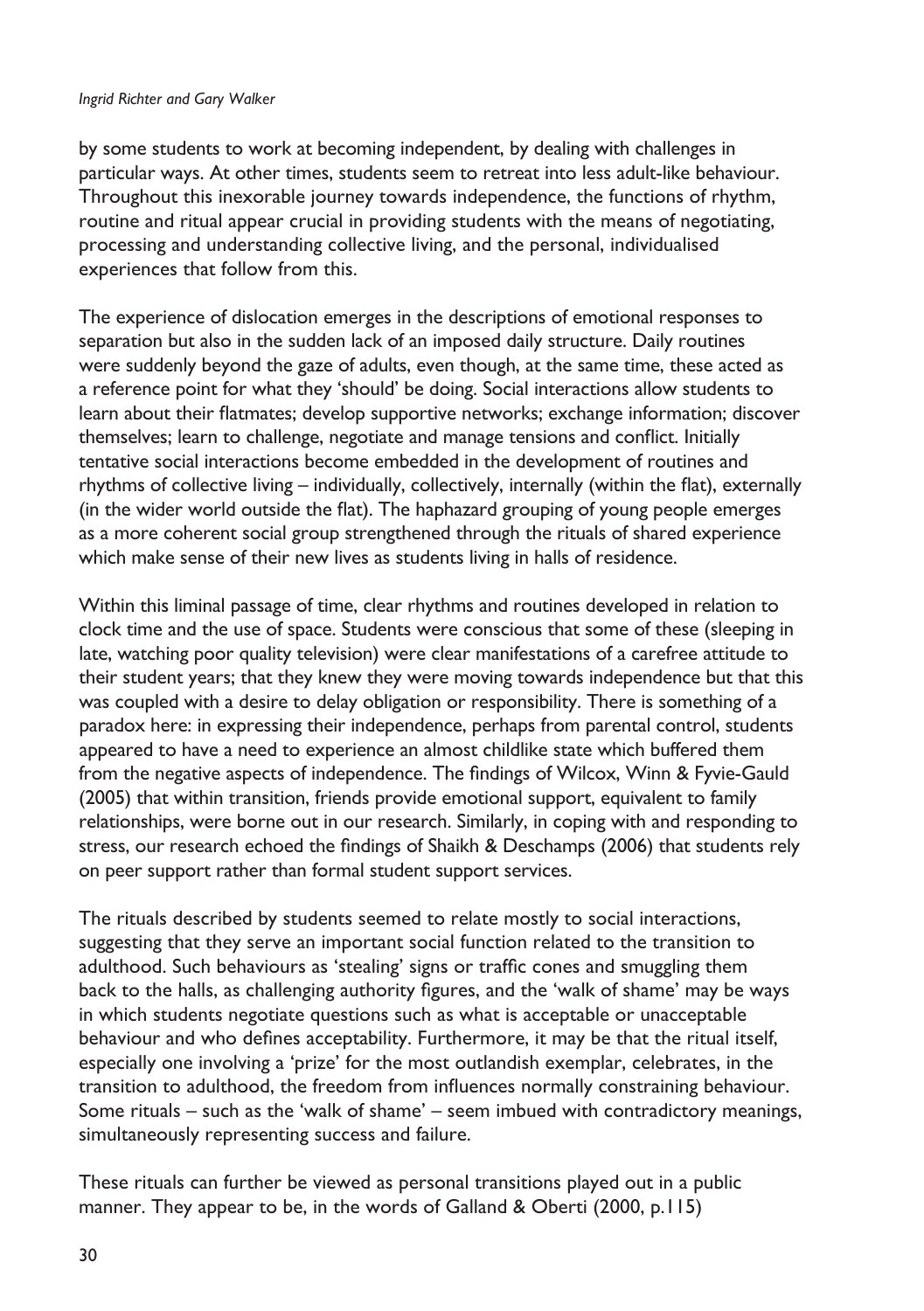"fundamental, intense modern moments of student experience" which contribute to personal development. The social imperative of ritual may have the function of capturing, subverting and reinventing popular culture within the students' world. In defying rules and expectations, students may be saying 'Look at me, I am here, being bold, independent, grown up.' In this way, rituals could confirm and strengthen individual and group social identity and, linked to communal living, a sense of social location. Thus the rituals become integral to the student experience as a whole, and therefore become part of wider student culture.

#### **Limitations of the research**

The sample used in this research has a heavy female bias. Furthermore, the relatively small sample from only one higher education institution limits the general applicability of the findings. Future research could serve to address these limitations by using a larger sample of both genders from a range of institutions.

Further work could also consider race, ethnicity, class, or disability. The literature focusing on the relationships between social divisions and higher education has concentrated primarily on widening participation agendas on access to university education for marginalised or minority groups. Within this, there are references to broader issues influencing student choices, including expectations about the experience of university life. There is also a body of research examining difference and diversity as it relates to student experiences of higher education (Forsyth & Furlong, 2000; Forsyth & Furlong, 2003; Furlong, 2007; Fleischer & Wilcox, 2007; Cooke & Bowl, 2007).

# **References and further reading**

Allan, G., and Crow, G. (2001), *Families, Households and Society*. Basingstoke, Palgrave.

Beekhoven, S., De Jong, U. and Van Hout, H. (2004) 'The impact of first-year students' living situation on the integration process and study progress', *Educational Studies*, 30 (3), pp.277-290.

Berger, J. (1997) 'Students' sense of community in Residence Halls, social integration, and first-year persistence',*Journal of College Student Development*, 38 (5), pp.441-452.

Boyer Commission on educating undergraduates in the research university (1998), *Reinventing Undergraduate Education: A blueprint for America's Research Universities*. Washington, DC, Carnegie Foundation for the Advancement of Teaching.

Cohen, L. Manion, L. and Morrison, L. (2000) *Research Methods in Education*. London, Routledge Falmer.

Cooke, S. and Bowl, M. (2007), Home or away? Issues of identity, engagement and what it means to be a student, Unpublished paper for 'University Life Uncovered' conference, Manchester, 09 November 2007.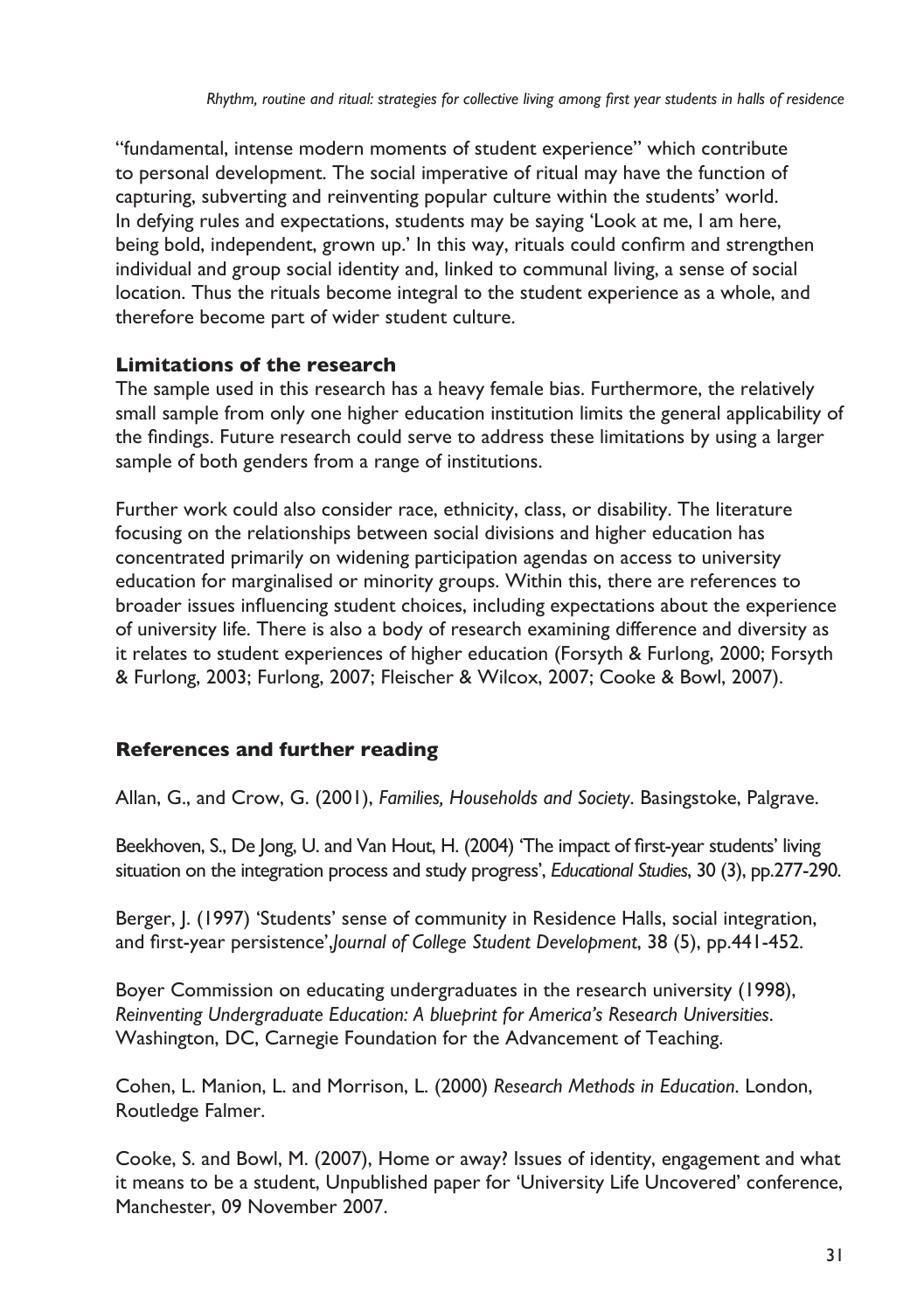Enochs, W. and Roland, C. (2006) 'Social adjustment of college freshmen: the importance of gender and living environment', *College Student Journal*, 40 (1), pp.63-73.

Fleischer, S. and Wilcox, P. (2007), 'Students' lives today: It's learning but not as we knew it!' Unpublished paper for 'University Life Uncovered' conference, Manchester, 09 November 2007.

Forsyth, A. and Furlong, A. (2000), *Socio-Economic Disadvantage and Access to Higher Education*. York, Joseph Rowntree Foundation/Policy Press.

Forsyth, A. and Furlong, A. (2003), *Losing Out? Socio-Economic Disadvantage and Experience in Further and Higher Education*. York, Joseph Rowntree Foundation/Policy Press.

Galland, O. and Oberti, M. (2000) 'Higher Education students in contemporary France', *Journal of Education Policy*, 15 (1), pp.105-116.

Goldson, B. et al. (2002) *Children, Welfare and the State*. London, Sage.

Griffin, C. (2004) 'Representations of the young' in Roche, J. Tucker, S. Flynn, R. and Thomson, R. (eds) *Youth in Society: Contemporary Theory, Policy and Practice*. Second edition. London, Sage, pp.10-18.

Hinds, D. (2000) 'Research instruments', in Wilkinson, D. (ed.) *The Researcher's Toolkit: The Complete Guide to Practitioner Research*. London, Routledge Falmer, pp.41-54.

Holdsworth, C. (2006) 'Don't you think you're missing out, living at home?' Student experiences and residential transitions, *Sociological Review*, 54(3), pp.495-519.

Jordyn, M. and Byrd, M. (2003) 'The relationship between the living arrangements of university students and their identity development', *Adolescence*, 38 (150), Summer 2003, pp.267-278.

Mac an Ghaill, M. and Haywood, C. (2005) *Young Bangladeshi People's Experience of Transition to Adulthood: A Study of Ethnic Invisibility*. York, Joseph Rowntree Foundation.

Miller, T. and Prince, J. (1976), *The Future of Student Affairs: A Guide to Student Development for Tomorrow's Post-Secondary Education*. San Francisco, Jossey-Bass.

Morgan, D. (1998) *'Volume 1: The Focus Group Guidebook'* in Morgan, D. and Krueger, R. (eds) *Focus Group Kit Volumes 1–6*. London, Sage.

Morrow, V. (2003) 'Moving out of childhood' in Maybin, J. and Woodhead, M. (eds) *Childhood in Context*. Milton Keynes, Wiley and Sons/Open University.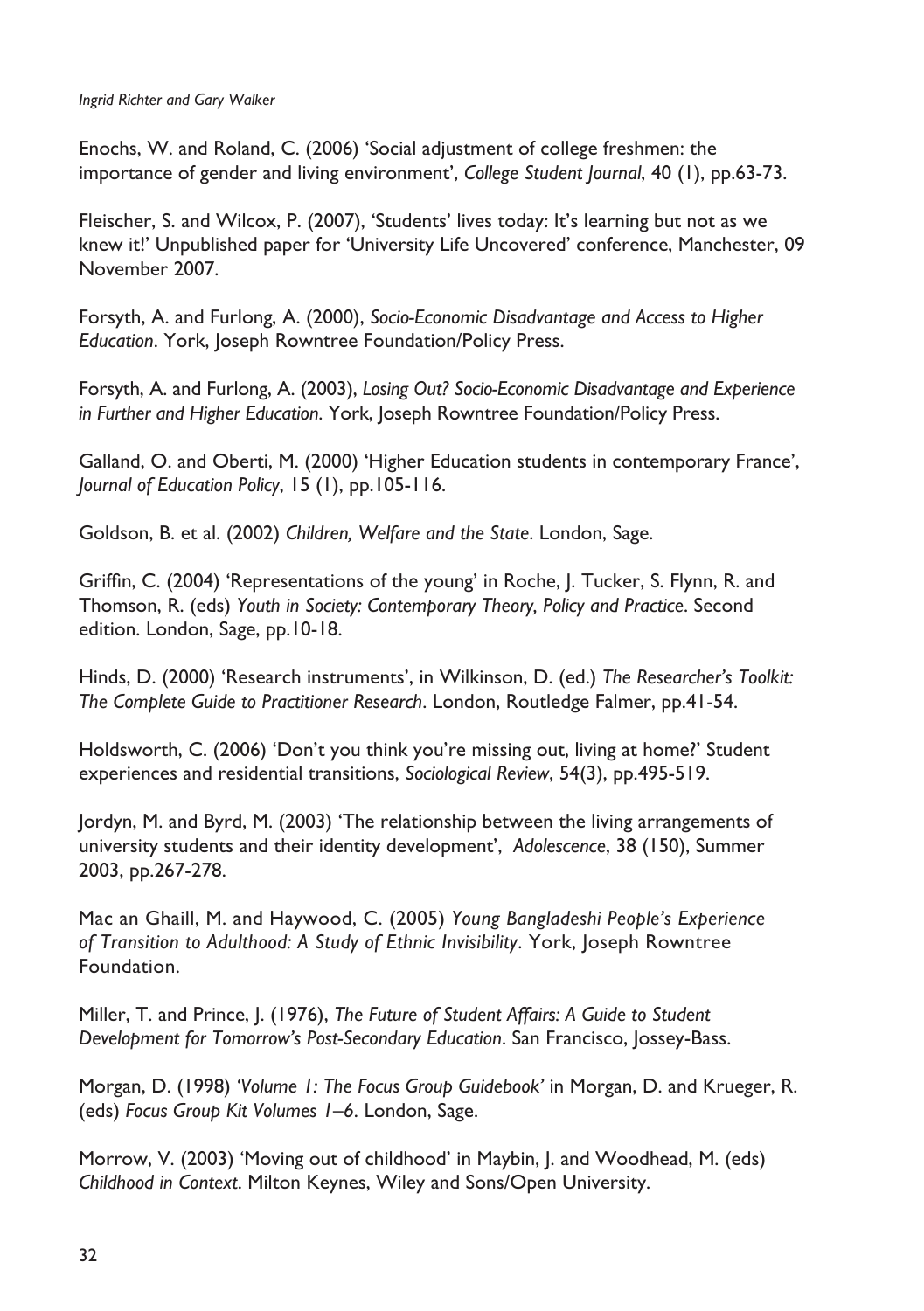Moss, D. (2006) *Gender, Space and Time: Women and Higher Education*. Lanham, Maryland, Rowman and Littefield.

Pike, G. Schroeder, C. and Berry, T. (1997), 'Enhancing the educational impact of residence halls: the relationship between residential learning communities and firstyear college experiences and persistence', *Journal of College Student Development*, 38 (6), pp.609-621.

Roche, J., Tucker, S., Flynn, R. and Thomson, R. (eds) (2004) *Youth in Society. Contemporary Theory, Policy and Practice*. Second edition. London, Sage.

Schroeder, C. and Mable, P. (1994) 'Residence Halls and the college experience: past and present' in Schroeder, C and Mable, P. (eds) *Realising the Educational Potential of Residence Halls*. San Francisco, Jossey-Bass, pp.3-21.

Shaikh, B. and Deschamps, J. (2006) 'Life in a university residence: issues, concerns and responses', *Education for Health: Change in Learning and Practice* 19 (1), pp.43-51.

Thomson, R., Bell, R., Holland, J., Henderson, S., McGrellis, S. and Sharpe, S. (2002) 'Critical moments: choice, chance and opportunity in young people's narratives of transition', *Sociology* 36 (2), pp.335-354.

Wilcox, P., Winn, S. and Fyvie-Gauld, M. (2005) 'It was nothing to do with the university, it was just the people': the role of social support in the first-year experience of higher education', *Studies in Higher Education*, 30 (6), pp.707-722.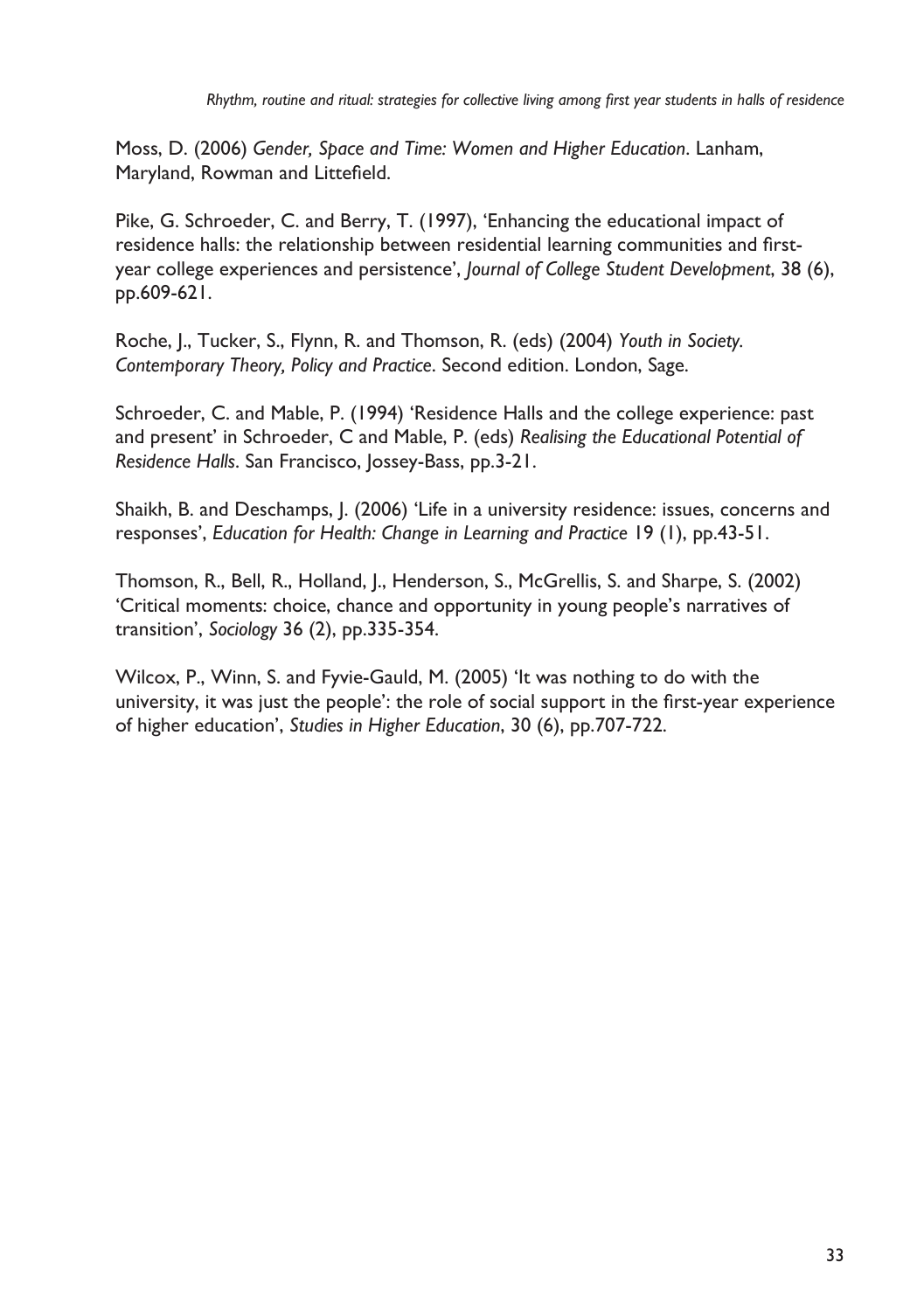# <span id="page-35-0"></span>Living and learning: students' talk and investments in university culture

#### **Kate Brooks**

Faculty of Creative Arts, University of the West of England.

#### *Abstract*

*This paper discusses students' talk about their expectations and experiences of living and learning at university. Drawing on two qualitative research projects at the University of the West of England, this paper considers how a discursive analysis approach to students talk offers new ways of conceptualising the student experience, namely, the ways in which students draw on and invest in what can be termed, 'modalities of learning'. The paper will then go on to introduce four key 'modalities' and highlight the implications those modalities have for both the theory and practice of teaching and learning.*

#### **Introduction**

How do students themselves talk about learning? And what can their talk tell us as tutors about the learning process? This paper draws on two related Teaching and Learning projects at the University of the West of England, in Bristol (UWE)<sup>1</sup>. Both projects involved qualitative interviews (including focus groups and one-to-one interviews) with students across the Humanities and Arts faculties on aspects of the student learning experience. Students' talk was transcribed and discursively analysed. This paper discusses our key findings and examines how those findings can help us understand what students want from us <sup>2</sup> , and what *they* think 'we' want from 'them'.

#### **Literature review**

Smith and Hopkins (2005) point out that students and tutors can have different expectations of what it means to learn. They echo Ballinger (2002) and others in their assertion that the change from intensive structured learning to independent study is perceived by students as "*the* major difference" they experience, and conclude that "subsequently students arrive with little experience or understanding of the demands of working independently" (2005, p.309). Ballinger goes on to develop this point: new students often "struggle to find a voice" within the social and institutional practices of university (Ballinger 2004, p.105), a struggle which Clerehan argues can

The Student Experience Project (2006) which looked at students' experiences of transition from 6th form to university, and The Assessment Feedback project (2007) which researched students' expectations and uses of various forms of assessment feedback. Full reports available from Kate.Brooks@uwe.ac.uk

<sup>2</sup> This paper assumes that 'we' are 'tutors'.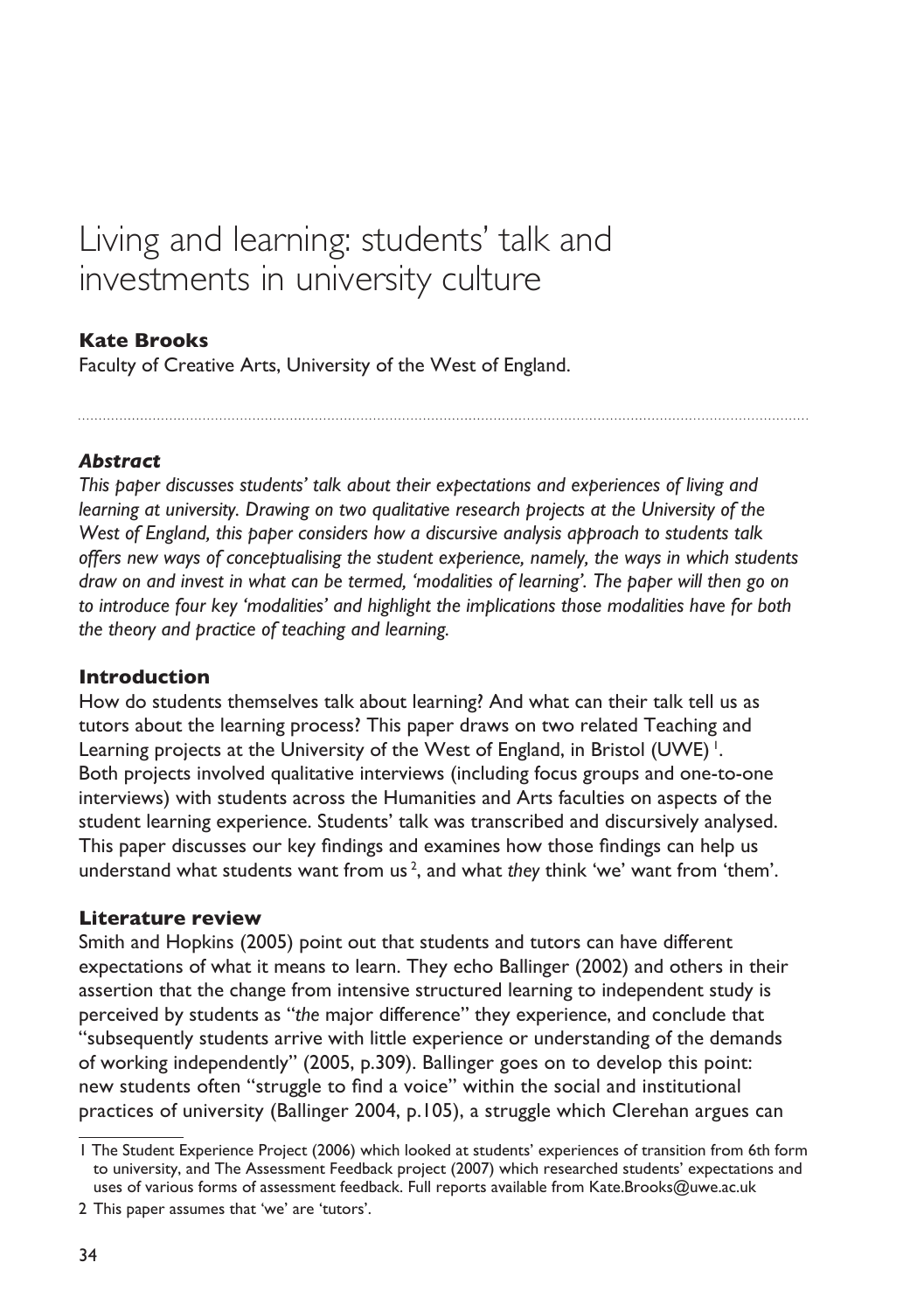be exacerbated by the "vague exhortations" from lecturers as to what they expect (Clerehan 2003, p.80).

Whilst Smith and Hopkins (2005) point out that lecturers can and do perceive a gap between school learning mode (perceived as passive, very structured) and university (independent, 'learning for life'), how they perceive the gap is significant. In reviewing a number of these studies, Marland suggests that not 'minding the gap', could be down to lecturers' inverse snobbism – students are traditionally expected to "just get on with it" (2003, p.4). Ballinger also notes that first year teaching can be seen by some lecturers as "the lowest priority" (2002, p.99). Following this, Tinto paints a subsequent picture of students alienated and uninvolved in a 'show and tell' teaching environment which does not encourage participation and is ultimately "uninvolving" (2000, p.1). Likewise, noting that "it is all too easy in a lecture silently to drown", Smith argues that lectures "can very easily reinforce the image of the learner as passive recipient, and, if the student is floundering, s/he can easily switch off and daydream" (2004, p.87).

Such discussions feed into, and come out of, the general assumption that standards of university learning are inexorably declining (cf. Furedi, 2003), an outlook shared by Grisoni and Wilkinson who pessimistically argue that students see themselves as "consumers of services and staff as providers of service" (2005, p.4). Tait and Entwhistle go on to argue that, "this view drives out creativity, complexity, ambiguity and ultimately all learning as…both staff and students collude with a cultural norm which tends towards instrumentalism and strategic approaches to learning" (1996, p.98).

Increasingly, however, more optimistic voices are joining the debate, focusing on the idea that if appropriate forms of student support are identified and implemented, the problem of declining standards will be resolved. These studies into student support adopt a more liberal and, as Haggis (2006) describes, 'humanist' approach, assuming that rather than criticise students for dumbing down, the university can adapt to support those students via more effective forms of study skills tuition. Thus it is assumed that what will rectify the current situation is an awareness of the tutor/student mismatch when it comes to expectations and understandings of what university teaching and learning demands.

Such strategies are laudable and deserve full discussion elsewhere. However, this paper is arguing that in order to fully understand this supposed downward shift and how it is perceived and experienced by the students themselves, we need firstly to consider more fully what it is both we and they mean by 'learning'. Thus, this paper explores the possibilities of a discursive approach to analysing the learning experience. For example, whilst we will go on to argue that students do adopt particular learning strategies, this does not necessarily need to be seen as a downward trend to passive consumerism and instrumentalism in academic learning. Rather, the strategies and investments in learning which students acknowledge in their talk complicate this picture, whilst our mode of analysis suggests ways in which we could go on to raise questions about tutors'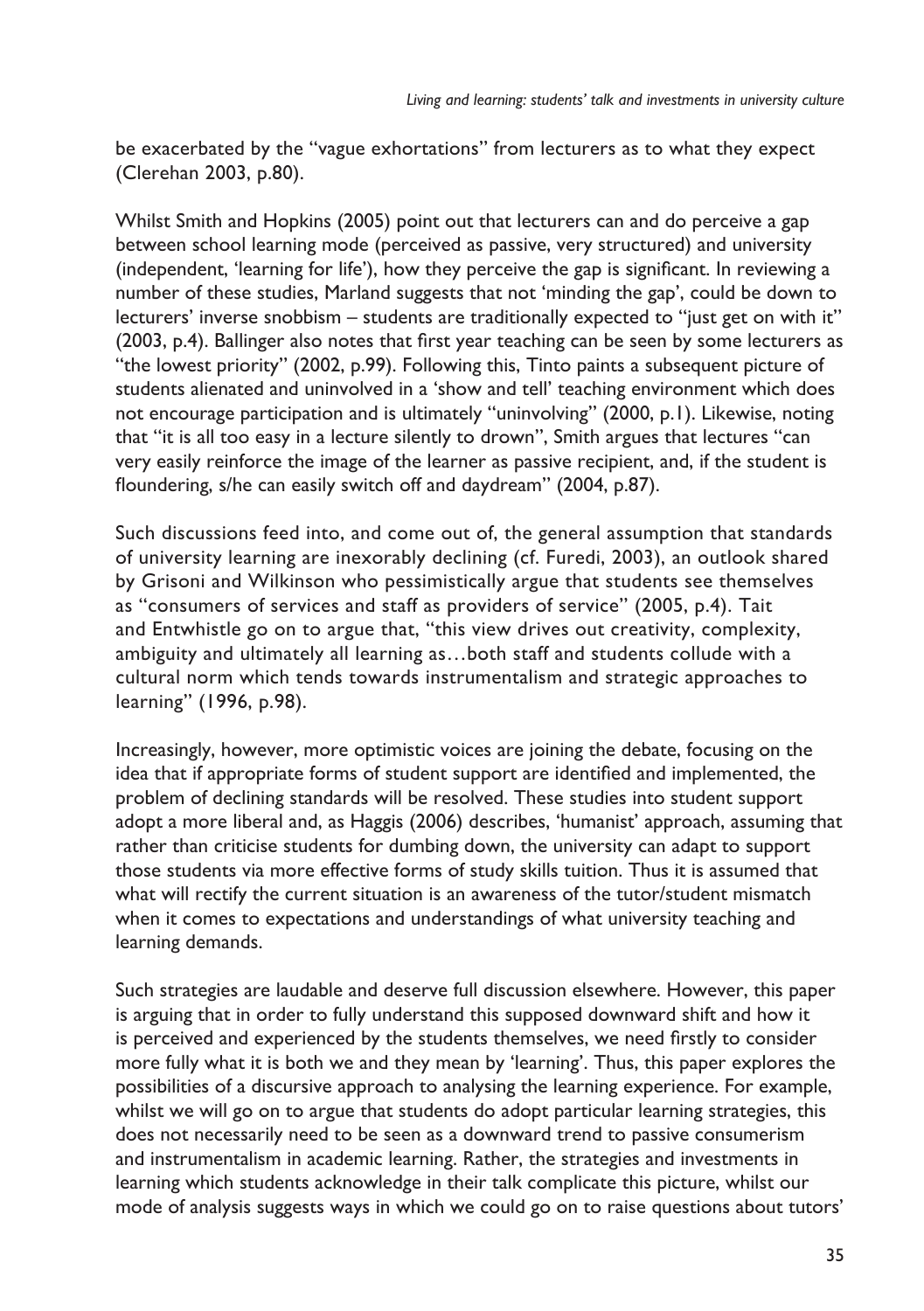#### *Kate Brooks*

own assumptions and expectations of this apparent downward shift, both in terms of teaching and learning theory, and in teaching and learning practice.

## **Methodology**

Using focus groups and one-to-one interviews across both projects, we interviewed 51 Arts and Humanities students. We were not aiming for a 'representative' sample – if ever that were possible – but to gather as wide a range of ways of talking about learning as possible. Our respondents were from a range of disciplines including Art, Drama, English, History, Media Studies, Sociology and Politics, including some mature and overseas students, and two students repeating their first year.

Focus groups are thought to be by far the most effective method for eliciting "ordinary conversation" (Bloor et al., 2002), as opposed to the more official-seeming and less 'rich' questionnaire method. This method seemed most suitable for a project aimed at gaining insight into students' own experiences in their own vocabularies. Likewise, where practical we wanted to follow less 'official' methods of recruiting (via lecturers, for example) and instead used friendship networks (see for example Hermes, 1995) and posters.

Whilst friendship networks were more successful than posters as a recruitment method, due to time and funding limits we did end up recruiting via lectures, where we would give a short, informal talk on the project. We also carried out some one-to-one interviews, when an existing friendship group was not apparent in the sample group, as we were sensitive to the fact some questions could elicit very personal talk about homesickness, relationships back home and so on. During the project, focus groups and single interviews took place during the day in the campus café, as a relatively 'neutral' (if often noisy) space.

Drawing on Drew's study of the key factors affecting learning within the "messiness" of the student experience (2001, p.327) our interview schedule across both projects included five broad areas of discussion (expectations, reflection, learning and teaching, assessments, wellbeing). Our informal interview schedule enabled students to introduce their own take on the topics, in their own words, whilst being sufficiently focussed on the key themes.

Where our study differed from Drew's is that we adopted a broadly discursive approach to our findings (see Brooks 2002, Jackson et al., 2001; Barker and Brooks 1998). We wanted to map out the ways of talking about student experiences, noting key areas and patterns of talk which recurred across interviews. In doing so we borrowed from Hermes the notion of "interpretive repertoires" (1995, p.3), which "do not exist within each individual as self contained… but as part of a wider social context" (Jackson et al., 2001, p.172). That is, that students' talk can be seen as drawing on and referring to what we have termed 'learning modalities' which are available, publicly acknowledged ways of living and learning at university. We are not suggesting these are student types – indeed, boxing students into personality 'types' limits our understanding of the dynamics of student identities – rather, students refer to, identify, acknowledge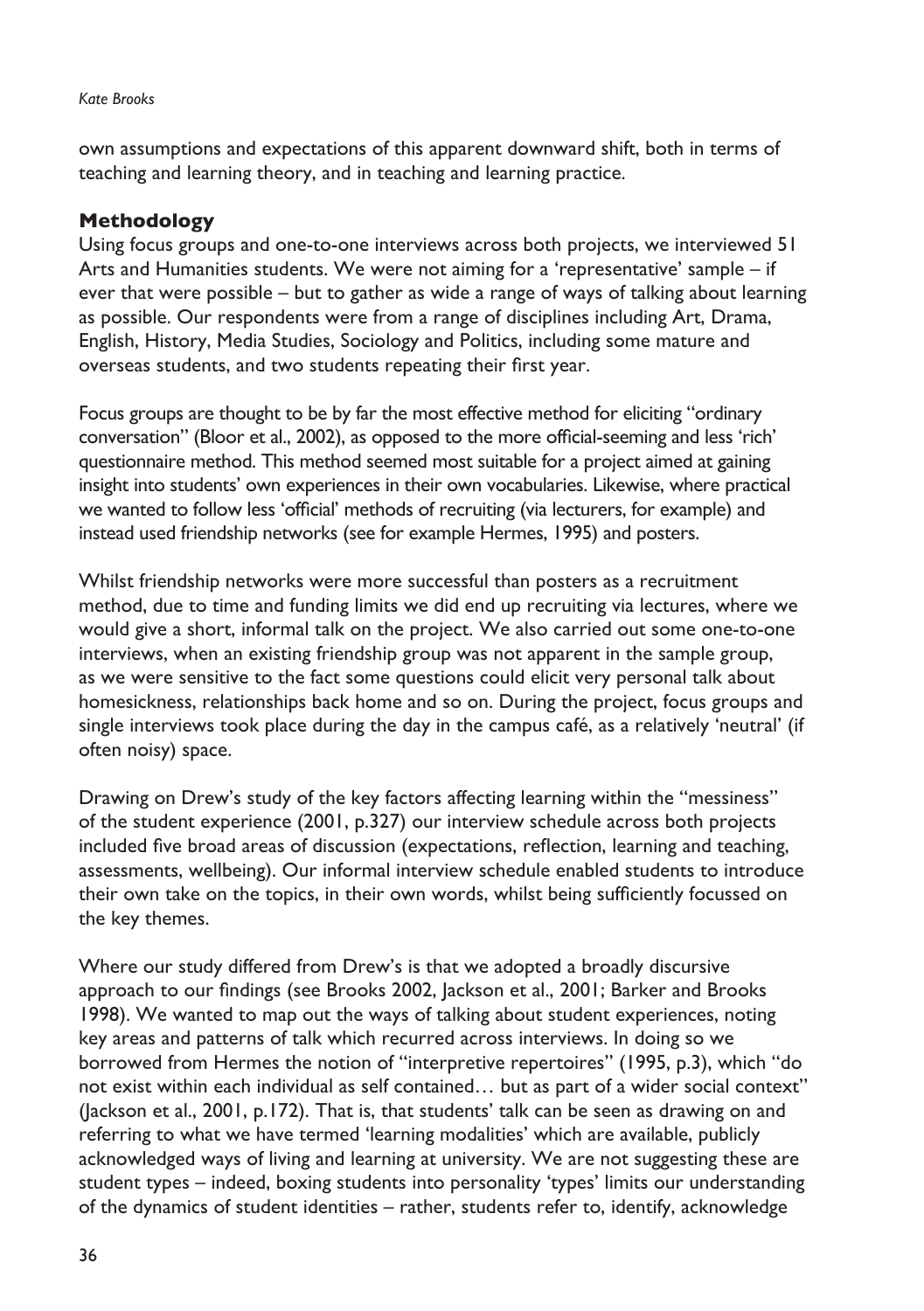and ironise these modalities in their talk. In doing so, they are investing in those modalities in a variety of ways related to their previous experiences of learning, their social identity, their aims and ambitions, and so on, and we would suggest that they do so in various ways at various points of their university experience. Our findings are set out, below.

# **Findings**

Having read and reread transcripts from our interviews, we have arrived, so far, at four key modalities. Each of these is introduced below:

- Active engagement (being a 'good' student). •
- Passive engagement (assumed to be negative lack of engagement, but could be read as a conscious decision, based on pre-university modalities of learning).
- Slacker (anti-establishment bravado).
- Consumer (deliberately being passive in order to 'get what you paid for', and/or seeing tutors as providers of a service).

# **'Active engagement' modality**

Students who invested in this modality tended to talk about their preparation as the exception rather than the norm. Thus, they perceived they were investing in a modality shared by the tutor, but not the majority of students:

- *"Because I come to seminars having done the reading and with questions and • like, if they haven't done the reading I really think the tutor should just send them home, because..what's the point of them coming."*
- "I feel really bad for lecturers, they come in prepared for a proper discussion, *but no-one's done the reading and no-one says anything so they all just sit there for an hour while the tutor bleeds answers out of them…it's disheartening."*
- *"It's so annoying, you've done the reading and everyone else just sits there and • the tutor has to do something so you have a very superficial session."*
- "The worst seminars are when you're all just sitting there and no-one has done *the reading."*

Thus it can be read here that the actively engaged students define themselves as a minority against the more passive majority. This chimes with the current popular thought discussed earlier that universities are 'dumbing down' to accommodate weaker students' superficial learning. There are two significant questions which need asking here. Firstly, has this somewhat elitist perception of a deep/surface learning become not only the popular theme within teaching and learning research, as discussed earlier, but also influential in terms of teaching and learning practice? That is, do current students pick up on their tutors' assumptions that they are taking an instrumental and superficial approach to the task? In which case, we need to consider the ways in which students and tutors invest in learning modalities. Thus further research would investigate tutors' investments in learning modalities. This paper is so far, only half the picture. Secondly, it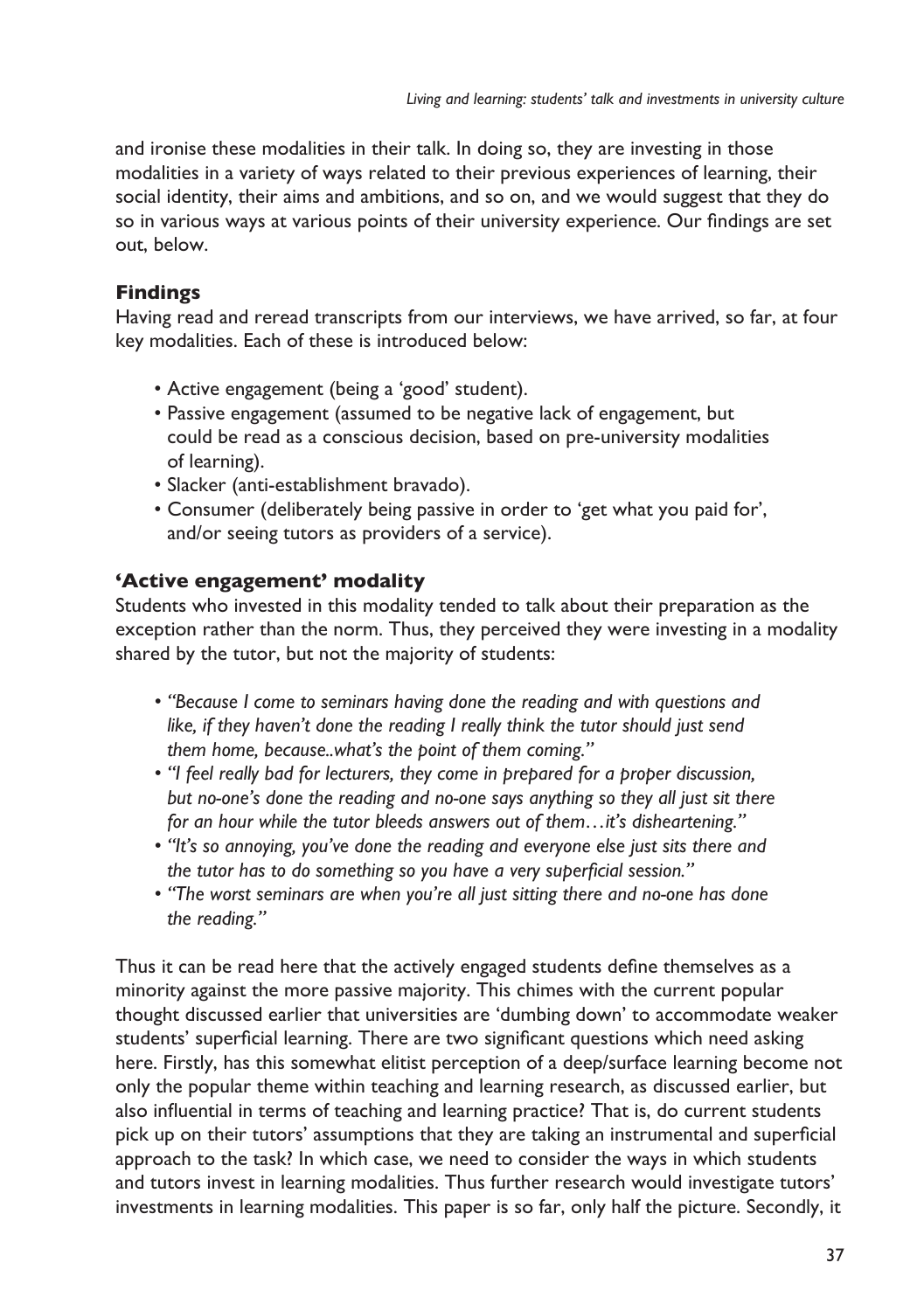#### *Kate Brooks*

causes us to wonder if there are less conventional or traditional modalities of learning which we need to acknowledge and make clear to students in practice, and with which we as tutors need to engage? This leads us on to the second modality.

### **'Passive engagement' modality**

- *"I like to attend seminars even if I haven't prepared or read anything because I • always think I'll learn something…it might inspire me to do the reading."*
- *"I'll learn more than I would just sitting about drinking tea!" •*
- *"I like to turn up and I do talk even if it's out my arse." •*
- "In seminars I'm a passive student, I just don't get it so when she asks a *question I do just sit there with a blank expression on my face."*

There are three issues to highlight here. Firstly, that 'passive' learning is not always 'unengaged': students who 'just sit there' are making the decision to turn up to seminars in order to be taught something – a contrast to the active engagement modality, but one which arguably corresponds to the dominant modality of current schooling. However, it is too simplistic to assume that this is simply the result of schooling. Such an approach may not fit the 'deep learning' model of learning nor perhaps the more traditionalist model of student learning (involving for example, self directed library research), yet it could be seen as a valid and effective way of learning in a mass education system. So, the second issue here is that this modality challenges conventional definitions of 'learning'.

Finally, drawing on the issues raised by the 'active engagement modality', we also need to consider how the current system may implicitly encourage the very kinds of student behaviours and assumptions that we are critiquing. If we as tutors are expecting to find this as the dominant modality, are we going in to seminars and tutorials prepared to teach passive students thus exacerbating, if not engendering, that modality?

## **'Slacker' modality**

Discursively, our findings tentatively suggest there is a discourse of 'slacker bravado', and we use the term here not pejoratively, but to acknowledge that this is the term used by the students themselves:

- "I never read books...I just get titles off Amazon and write them down [as a *bibliography]. Everyone does it!"*
- "The most important things at uni coffee, Red Bull and Pro Plus... I often go *to lectures still drunk…but it doesn't seem to make any difference!"*
- *"We sit about, drink tea, watch telly… I am such an aimless slacker." •*

The 'slacker culture' is discursively powerful. Whilst we can argue that students within the academy are seen primarily as learners, the media stereotypes of students as hedonistic slackers are hard to avoid both within popular culture and on campus itself: the cheap alcohol at Student Union 'student nights', the 'drink the bar dry' end of term traditions and so on. Interestingly, this investment seemed gendered – whilst the female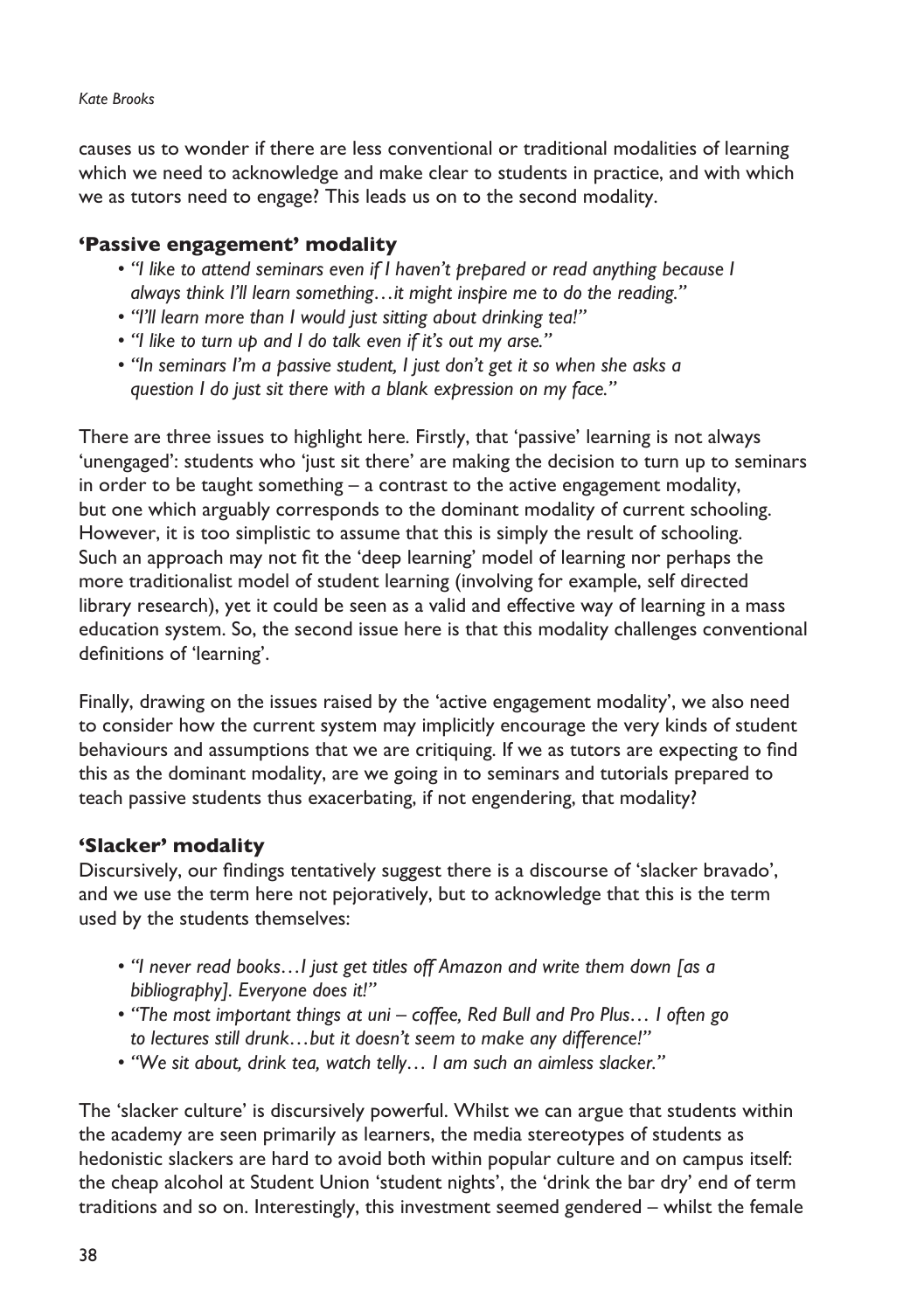students ironised or defended themselves against the slacker modality, most – but not all – of the male students interviewed took on this 'slacker talk'.

For the 'actively engaged' students, 'good' experiences of learning were also defined against the 'slacker' modality:

- *"There's definitely a slacker culture here, but I don't get bothered by it myself. I • just try and get a good balance."*
- "The majority of students are so apathetic, just sitting round drinking tea all day, *I can't do that."*
- "I feel I am definitely in the minority, people say 'why aren't you going out you *boffin?!' But I don't care!"*
- *"I write notes or queries and you go to seminars and no-one's debating with you • or agreeing with you, it's just not worth it."*

And again, this was taken up by students who felt the slacker modality was the mainstream:

- *"I'm swimming against the tide of 'being cool." •*
- *"I thought the geeks would prevail here! But there's still that 'too cool for school' • culture."*

Once again, we can see how such a modality complicates the conventional definitions of learning. It also significantly highlights the need to see 'beyond' the boundaries of the campus when thinking about the student experiences and the factors that affect teaching and learning. For example, we can relate this modality to current, broader educational concerns about the behaviour and achievements of boys throughout the school system (cf. Rowan et al., 2002). We can also relate it to the 'new lad culture' which has been a widely circulating part of British popular cultural discourses since the mid 1990s (cf Edwards, 1997; Faludi, 2000; Jackson et al., 2001) and in which young men are exhorted to 'have fun' and deride the kind of 'political correctness' seen as the outmoded, humourless attitudes of academics and 'sensitive feminists' (cf. Southwell. 1998). Thus this modality, existing as it does in various forms of popular media aimed at young men in particular, illustrates the need to spend time thinking about the slacker culture and its effect on university life. From a political point of view, we need to think about how and why 'political correctness' is popularly seen in such negative terms<sup>3</sup>. In terms of teaching and learning in practice, we need to address how the emphasis on a certain kind of student lifestyle promoted by 'student nights' and Student Union activities can send mixed messages to students. Students arrive at university with a set of experiences, attitudes, assumptions and perceptions of what 'being a student' entails, which needs to be acknowledged, investigated and addressed in research and teaching.

For example, students in my tutor groups would use the word 'gay' to describe something weak, pathetic or foolish, and when challenged would explain this as 'ironic'.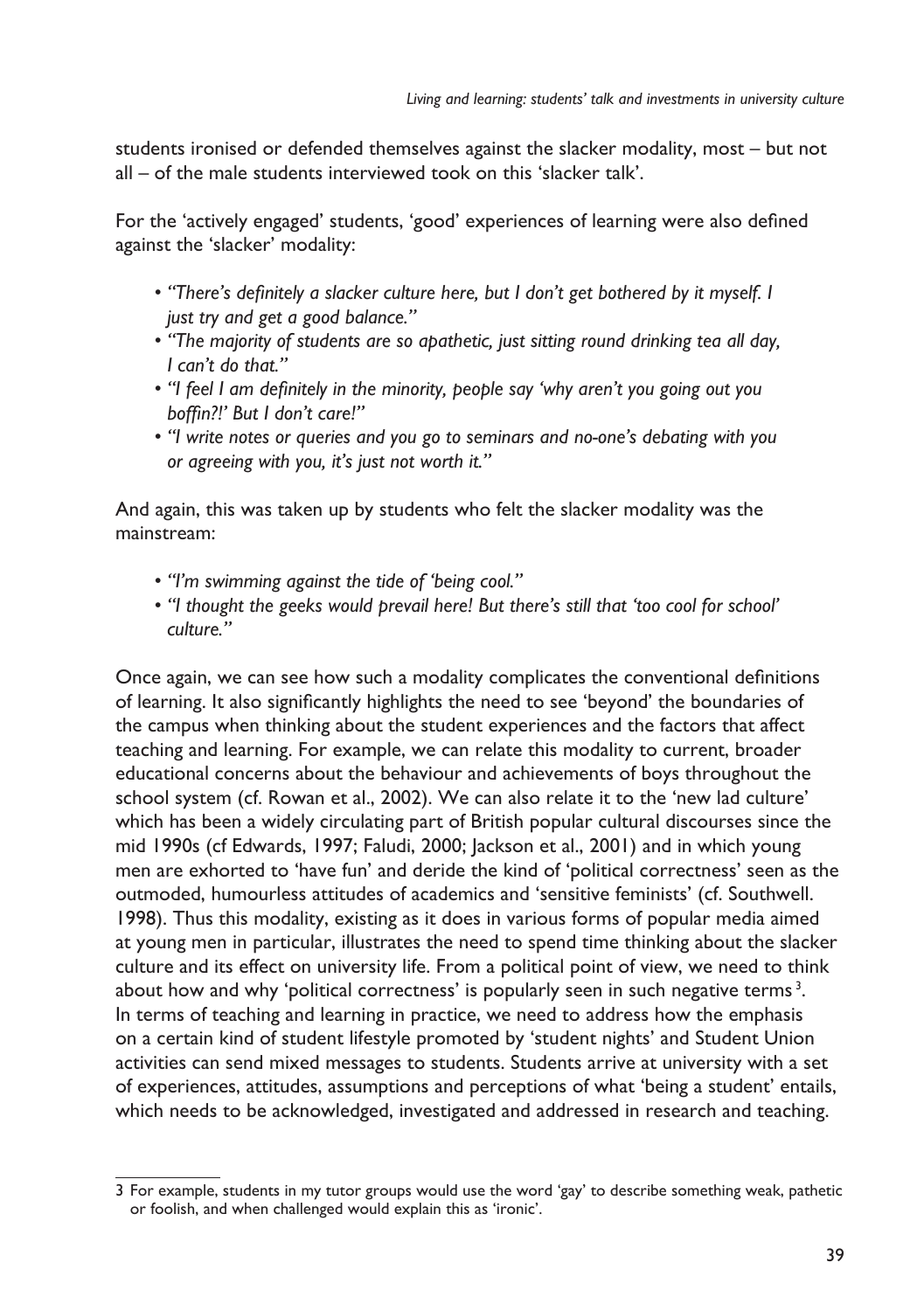*Kate Brooks*

## **'Consumer' modality**

'Consumerist' talk about education did not necessarily involve the 'passive' investment in commodified learning as decried by recent debates:

*"I don't think of myself as a 'consumer' of my course, only in the sense that if • you're being slack and not turning up for stuff it's stupid because you're paying for it, so that's what motivates me."* 

Others saw the consumer modality as specifically opposite to the 'passive' modality – for example, one student defined 'good students' as "unquestioning blobs….you pay your money and don't think are you getting your money's worth".

As we have argued, it has been widely discussed that contemporary students appear interested only in how to pass exams "without engaging fully or deeply in the processes of learning" (Tinto, 2000, p.5). Yet, interestingly, very few of our respondents identified with this modality. Indeed we would go so far to suggest that given the significant cost of a degree, and this widespread assumption that consumerism is replacing scholarship, it is surprising just how little consumerist talk featured in our interviews. When it did feature, it did so under one of two themes. Firstly, the theme of professionalism, as when students were talking about getting their assignments back:

*"I like the professional-looking feedback sheet and the contents if they're • detailed and relevant – it's what we're paying for after all!"*

And secondly, the theme of dissatisfaction. For example, when tutors were absent, this was seen by some as 'short changing' the paying student:

- *"When they cancel a seminar, that's it, they don't find a replacement…we said • to [our tutor] we'll have to catch up and he's like, oh yes we will somehow but it's unsatisfactory really, we are paying for this."*
- *"I do think about what it costs and what I get out of it." •*

Thus, we need to consider whether students identify themselves as consumers in practice, or whether this is a discourse they mobilise in order to conceptualise 'professionalism' and/or verbalise dissatisfaction. Which leads us to ask, how else would students conceptualise academic 'professionalism', and what implications does that have for the student/tutor relationship? What kinds of learning experiences would be seen as 'good value' and again, what are the implications? Finally, given the general popular pessimism concerning the 'commodification' of learning, we need to ask whether this pessimism is drawing on nostalgic myths of the Good Old Days – a golden age of satisfied, active, intellectually stimulated and stimulating students? Is this a nostalgic modality verbalised by tutors to voice dissatisfaction with current students, just as students draw on it themselves to verbalise their own dissatisfactions?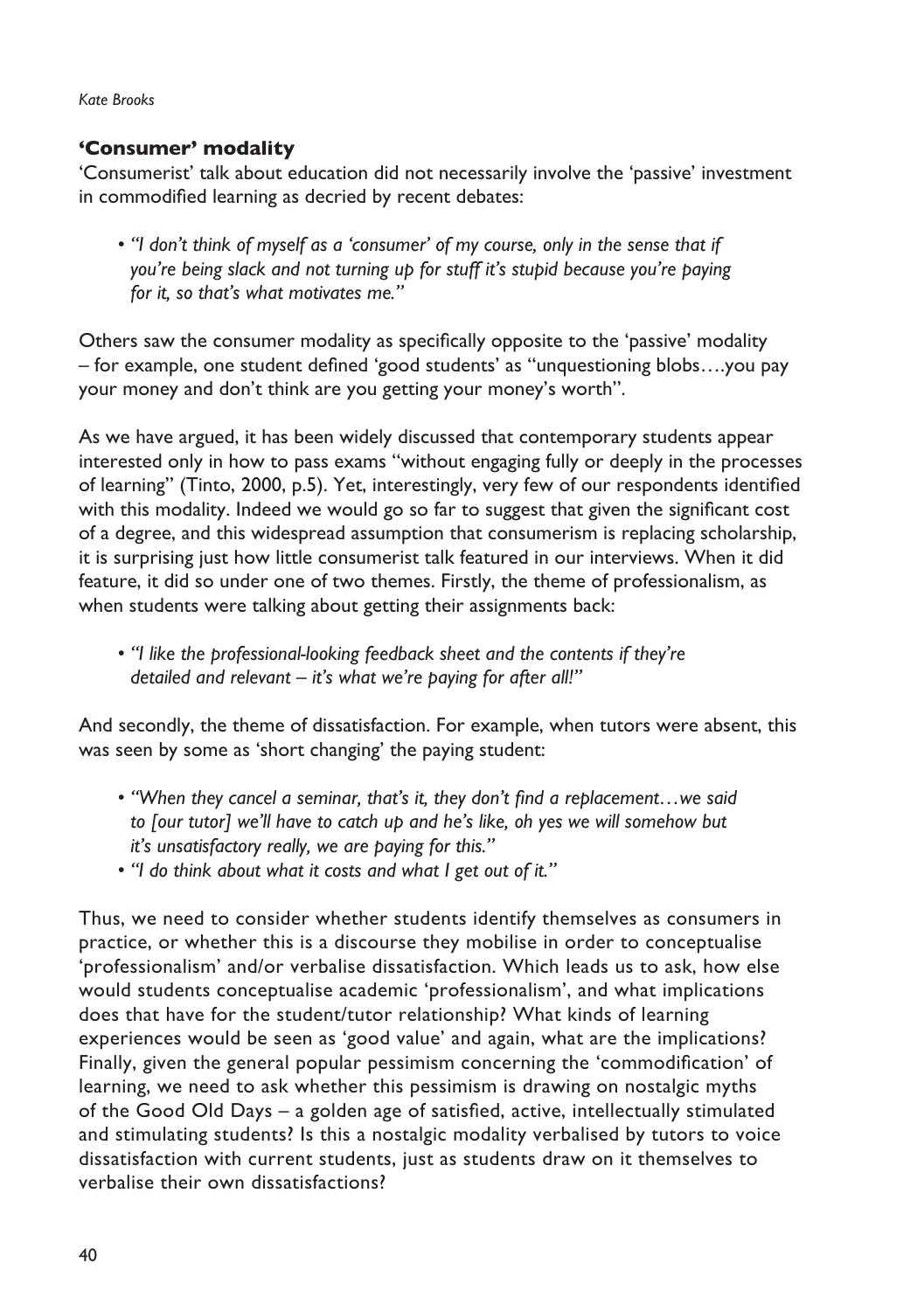# **Summary**

This paper has introduced the idea that students make a range of investments in turning up to seminars and lectures: they turn up for a variety of different reasons, which in turn impact on how they talk about themselves as students, how they interact in the seminar, and how they relate to the tutor. These reasons are not simply individual decisions but modalities which individuals draw on and relate to, choosing different modalities for different experiences, for example, at different points of their university career, and in different seminars or with different tutors. These modalities are thus dynamic, and hierarchal, in that certain modalities are valued over others, although the institutionalised hierarchy is not necessarily accepted by the students and vice versa.

In terms of teaching practice, whilst schemes to support students' learning are necessary and laudable, this paper suggests that to support students more effectively we need to spend more time considering what is meant by 'learning'. In terms of pedagogical theory, this paper complicates existing popular notions of learning, and questions the taken-for-granted idea of declining standards. The picture is more complicated than that. Our notion of modalities thus opens the field for a more constructive and less elitist debate in which the notion of 'declining standards' could be defined as a modality itself, one which both student and tutors invest in, identify with, defend themselves against and so on. We suggest further research is needed to investigate tutors' own investments – what modalities do we as tutors draw on, do we assume, anticipate, encourage, reject? Do certain forms of teaching encourage certain modalities and certain forms of investments? Who are we talking to, when we teach? When we walk into the seminar room or the lecture hall, are we expecting to see geeks or slackers, or someone else entirely?

## **References and further reading**

Barker, M. and Brooks, K. (1998) *Knowing Audiences: Judge Dredd, its friends, fans and foes*. Luton, University of Luton Press.

Ballinger, G. J. (2002) 'Bridging the gap between A Level and degree: some observations on managing the transitional stage in the study of English Literature', *Arts and Humanities in Higher Education*, 2(1), pp.99-109.

Bloor, M., Frankland, J., Thomas, M. and Robson, K. (2002) *Focus Groups in Social Research*. Sage, London.

Brooks, K. (2002) 'Talking about volunteering: a discourse analysis approach to volunteer motivations', *Voluntary Action: The Journal of the Institute for Volunteering Research*, 4 (3), pp.13-30.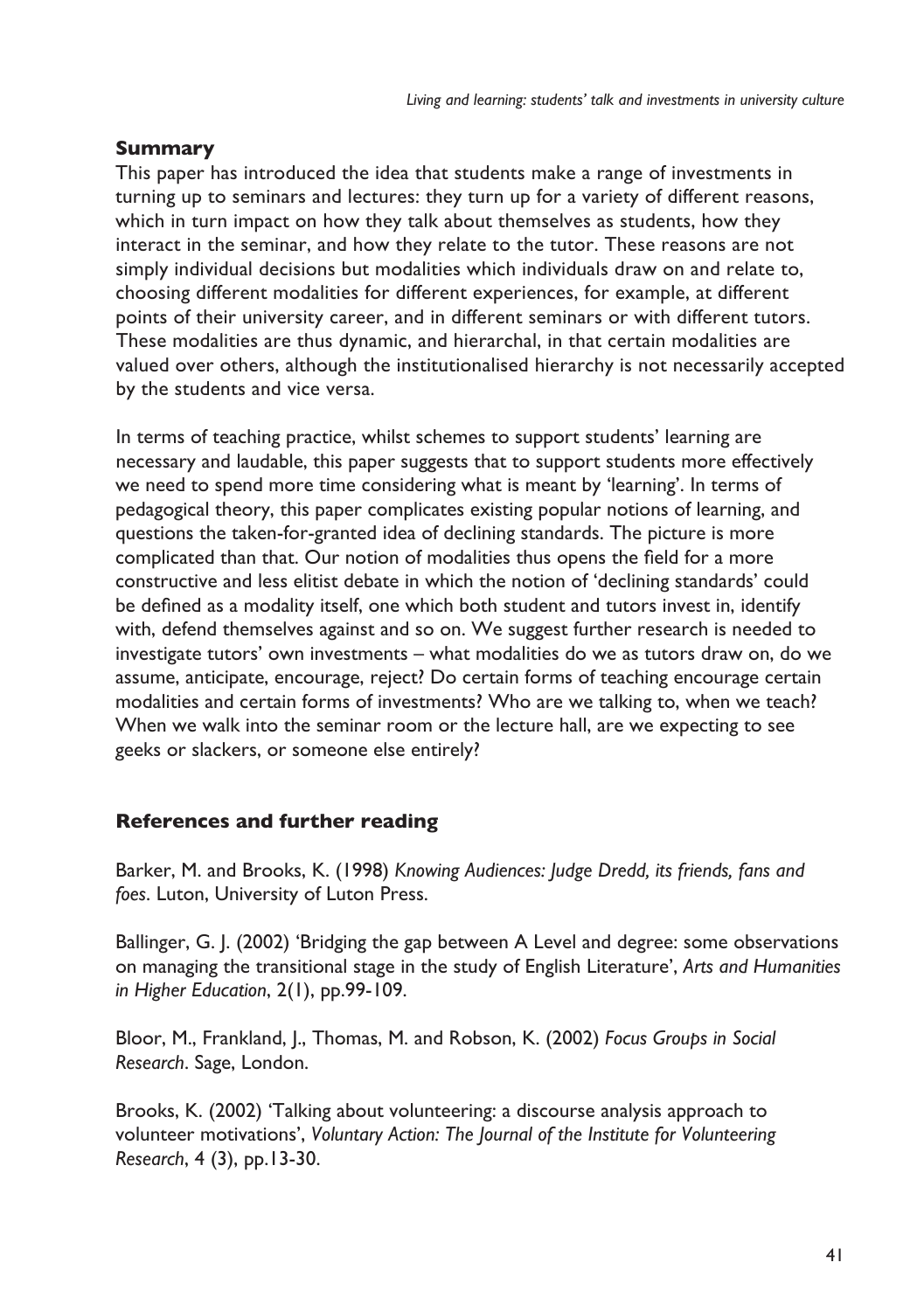*Kate Brooks*

Clerehan, R. (2003) 'Transition to tertiary education in the Arts and Humanities some academic initiatives from Australia Arts and Humanities', *Higher Education*, 2 (1), pp.72-89

Drew, S. (2001), 'Students' perceptions of what helps them learn and develop in higher education', *Teaching in Higher Education*, (6), pp.309-331.

Edwards, T. (1997) *Men in the Mirror: Men's Fashion, Masculinity and Consumer Society.* London, Cassell.

Evans, M. (2004) *Killing Thinking: the Death of Universities*. London, Continuum.

Faludi, S. (2000) *Stiffed: The Betrayal of Modern Man*. London, Harper Collins.

Furedi, F. (2003) 'Shortcut to success', *Times Higher Education Supplement* (1599) , p.16.

Furedi, F. (2004) *Where Have All the Intellectuals Gone?* London, Continuum Press.

Grisoni, L. and Wilkinson, J. (2005), 'Undergraduate Business and Management students as consumers of identity' paper (No. 320) presented to SRHE Annual Conference 2005, Edinburgh.

Haggis, T. (2006) Pedagogies for diversity: retaining critical challenge amidst fears of 'dumbing down', *Studies in Higher Education,* (31) 5.

Hermes, J. (1995) *Reading Women's Magazines: An Analysis of Everyday Media Use*. Cambridge, Polity Press.

Jackson, P., Stevenson, N. and Brooks, K. (2001) *Making Sense of Men's Magazines*. Blackwell, Cambridge, Polity Press.

Marland, M. (2003), 'The transition from school to university, who prepares whom, when, and how?', *Arts and Humanities in Higher Education*, 2 (2), pp.201-211.

Rowan, L., Knobel, M., Bigum, C. and Lankshear, C. (2002) *Boys, Literacies and Schoolin*, Open University Press.

Smith, K. (2004) 'School to university, an investigation into the experience of first-year students of English at British universities', *Arts and Humanities in Higher Education*, 3 (1), pp.81–93.

Smith, K. and Hopkins, C. (2005) 'Great Expectations. Sixth-formers' perceptions of teaching and learning in degree-level English', *Arts and Humanities in Higher Education*, 4 (3), pp.304-318.

Southwell, T. (1998) *Getting Away with It: the inside story of Loaded*. London, Ebury.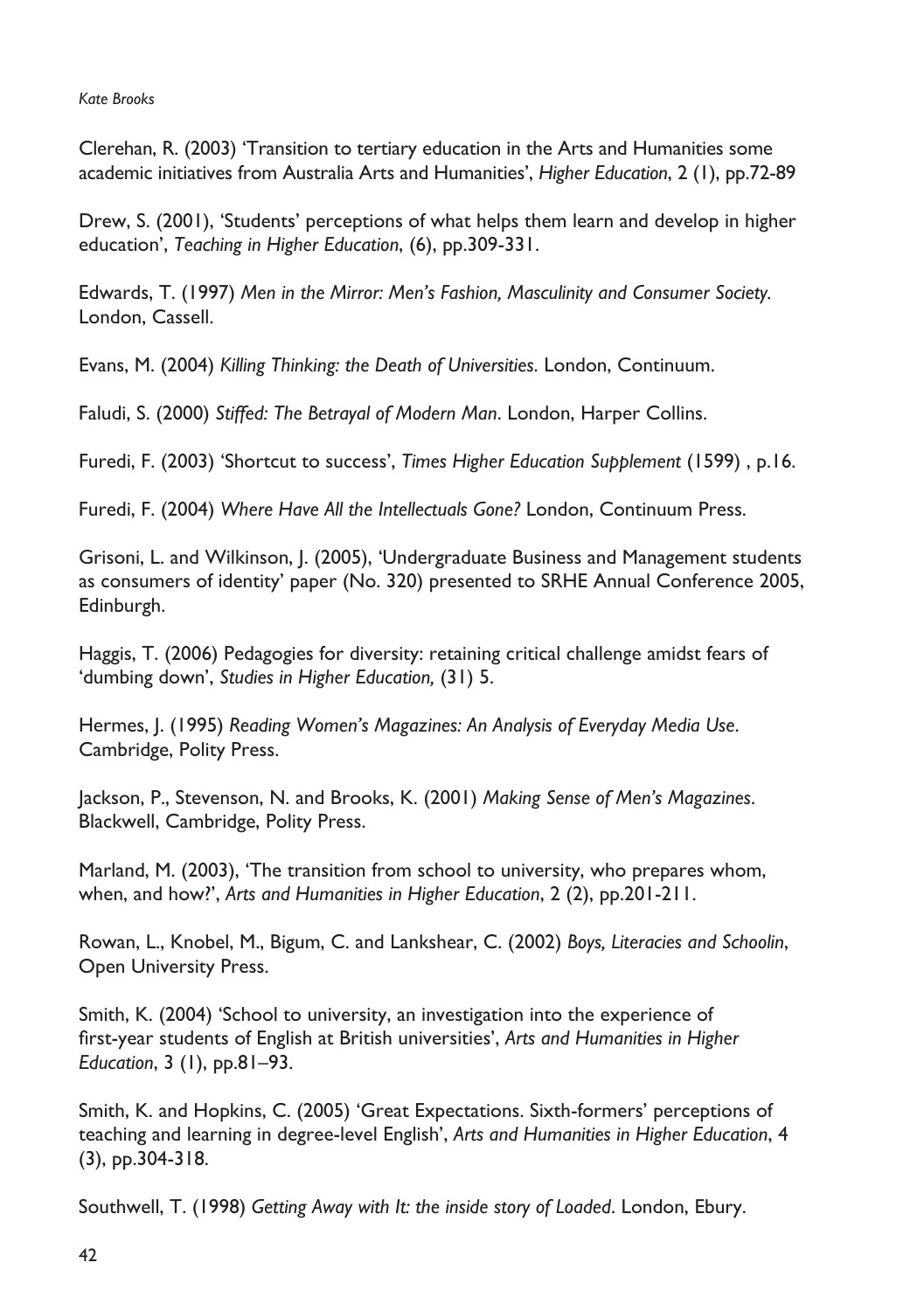Tait, H. and Entwistle, N. J. (1996) 'Identifying students at risk through ineffective study strategies', *Higher Education*, (31), pp.97-116.

Tinto, V. (2000) 'Learning Better Together: the impact of learning communities on student success in Higher Education', *Journal of Institutional Research* 9 (1), pp.48-53.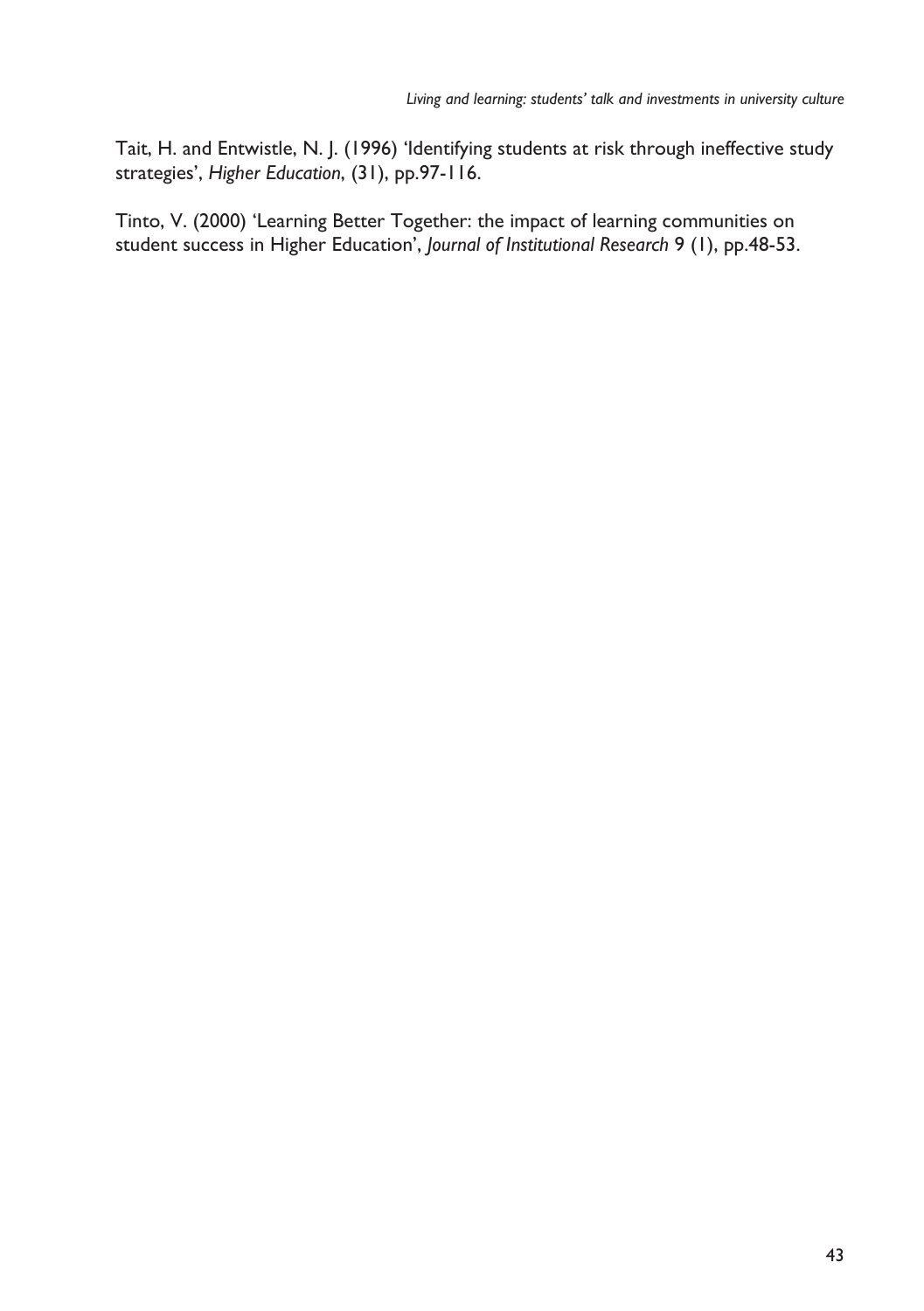# Mindful or mindless: do UK student drinking cultures and stereotypes undermine intercultural contact?

## **Neil Harrison\* and Nicola Peacock\*\***

\* School of Education, University of the West of England, \*\*Centre for Academic Practice, Bournemouth University.

## *Abstract*

*Higher education policy-makers place an increasingly high premium on students acquiring a certain set of intercultural skills to equip them for life after graduation. One component of the wider internationalisation agenda predicts that the very presence of international students on university campuses in the United Kingdom will provide the critical incidents which enable this to occur. However, it is questionable whether this is indeed the case and whether there is really meaningful contact between home and international students.*

*Based on interviews and focus groups involving 100 students at two universities, this paper reports on the ways in which the drinking cultures of students in the United Kingdom impact on the intercultural communication between the two groups. It documents aspects of the night-time social lives of UK students and the role of international students within this, finding that, in reality, contact is very limited and often unplanned.*

 *The paper briefly explores the concept of 'mindfulness' and asks whether this is at odds with the more 'mindless' social situations which students seek, especially early in their academic careers. It also explores the nature of stereotypes around alcohol consumption and whether these also act as barriers to greater communication. The paper concludes that the low levels of intercultural contact are unlikely to yield the skills acquisition which is simultaneously seen as desirable and inevitable, and ends with some initial observations relevant to policy-makers and university managers.*

#### **Context: internationalisation and 'passive xenophobia'**

The last twenty years have seen a rapid growth in the number of international students attending universities in the United Kingdom. Over 300,000 students now choose to study in this way, comprising 13 per cent of the student body and bringing an estimated £2.5 billion into the UK economy (UNITE, 2006). Along with widened participation by home students, this process of 'internationalisation' has considerably changed the face of university campuses, providing a more apparently diverse student body.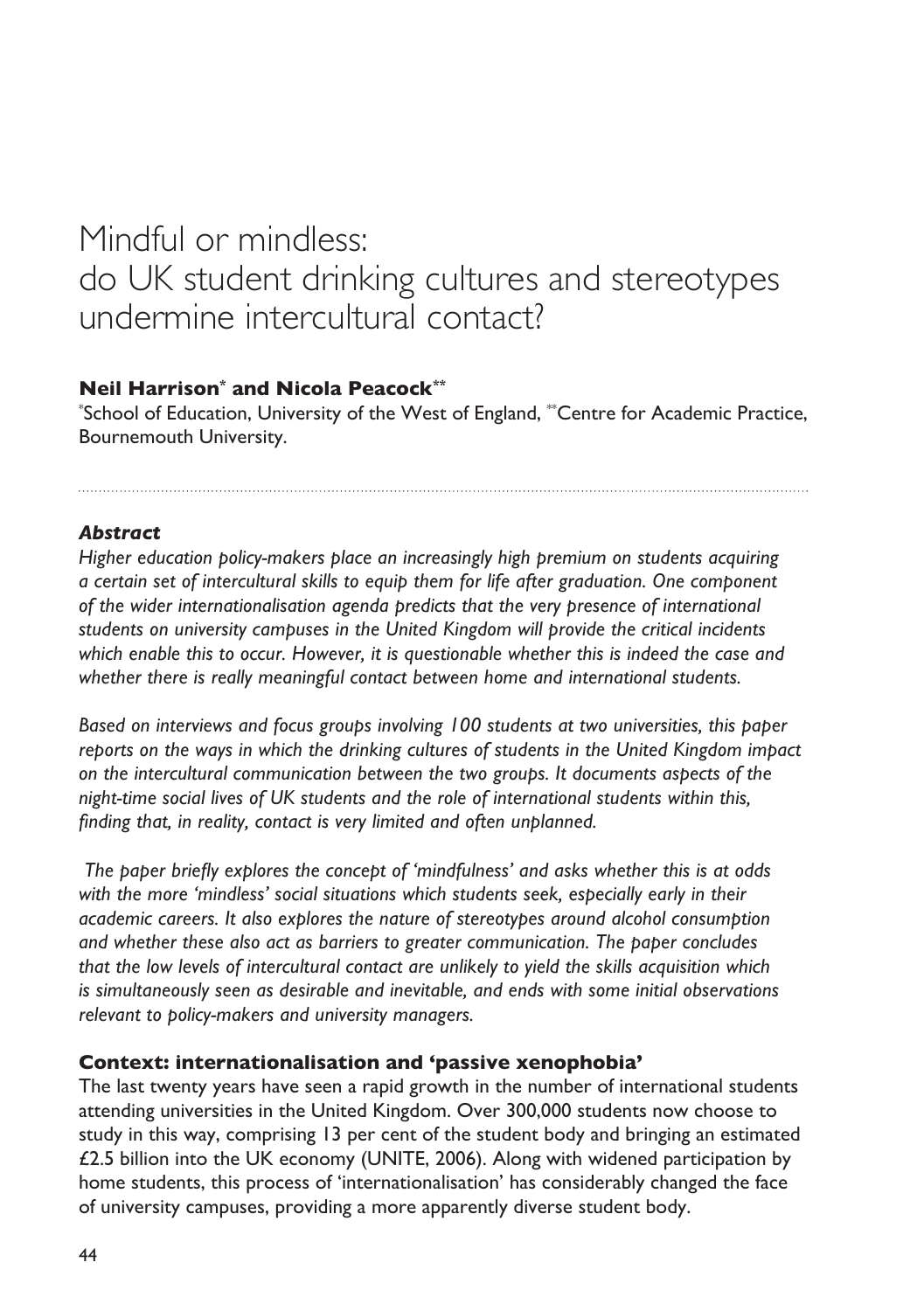Policy-makers are keen that students should develop an array of intercultural communication skills and global perspectives in order to contribute to their employability and wider role as citizens (Fielden, 2007). Though increased numbers of international students on our campuses have the potential to provide opportunities for meaningful interaction and intercultural learning, studies by higher education sector bodies suggest that this does not happen spontaneously. UKCOSA's (2004) *Broadening Our Horizons* study reported the views of nearly 5,000 international students in the UK. They found that social links with co-nationals and other international students were more common than with UK students. A large majority would have liked more chances to experience the home culture, while a significant minority reported that they found their UK peers hard to get to know. These findings were supported by UNITE's (2006) *International Student Experience Report*, which was based on 1,025 interviews with UK and international students. Of particular relevance here, only 58 per cent of UK students reported having friends from overseas, while international students' consumption of alcohol was markedly lower.

While there is a growing academic literature around the experiences of international students in the UK (for a comprehensive review, see Caruana & Spurling, 2007), practically no research has been published about the home students' attitudes towards their international colleagues and their experiences of the internationalised university. The literature from other Anglophone countries (e.g. Volet & Ang, 1998; Spencer-Rodgers, 2001; Ward et al, 2005) suggests that interactions are relatively rare, occasionally problematic and that there can be active feelings of threat. Based on the results of an exploratory study in the UK, Peacock & Harrison (forthcoming-a) have described the majority response as one of 'passive xenophobia', where intercultural interactions are generally "low level, incidental and unconnected to wider learning". De Vita (2005) found that mono-cultural workgroups predominate in the classroom.

This paper therefore aims to explore one component of intercultural interaction between UK and international students; namely night-time socialising and the potential role of alcohol as an intercultural barrier. There have been numerous previous studies of alcohol consumption among UK students (see Gill, 2002 for a meta-analysis), but little literature focusing on the cultural and intercultural aspects of this.

# **Methodology**

The data presented in this paper are drawn from an ongoing study at two post-1992 universities in the southwest of England. The study began in late 2006 and aims to explore the social and academic discourse between UK and international students. The participants were second and final year full-time UK undergraduates drawn from 'business studies' and 'creative arts' programmes.

The first stage of the research comprised eight hour-long focus groups with a total of 60 participants. These were used to explore, in general terms, the relationships which the participants had with their international peers. The second stage comprised 40 hour-long one-to-one interviews (with 'business studies' students only) investigating in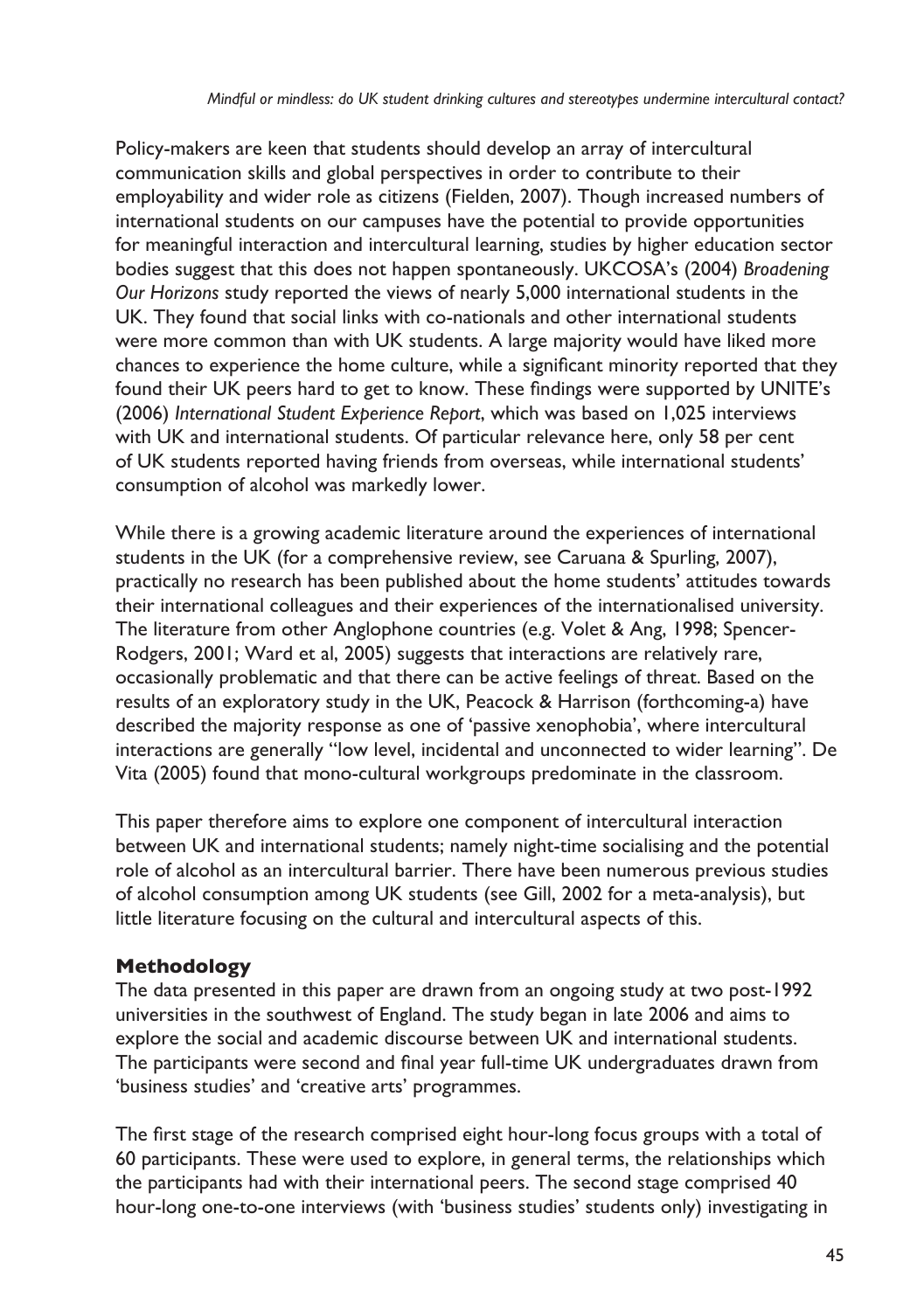more depth their experiences of groupwork and night-time socialising with international students. The participants broadly represented the demographic mix of the wider student population, including a proportion of mature students and students from black or minority ethnic backgrounds.

It should be noted that the dichotomy between UK and international students is in many ways an artificial one, with some UK students demonstrating traits which might be considered more typical of international students (e.g. having English as a second language) and vice versa. Similarly, there are dangers associated with homogenising a very heterogeneous international student population. The research team intends to address these limitations in future work.

## **How do UK students drink alcohol?**

The participants were very aware of a prevailing student stereotype, broadly consisting of someone who paid scant regard to their studies in favour of a social life where alcohol is consumed in large quantities, with hints of associated anti-social behaviour. This was actively reinforced by media images:

- *Student 1: Did anyone see Booze Britain <sup>1</sup> ?*
- *Student 2: Yeah, my friend was on it.*
- *Student 3: I saw my housemate on it once when they put programmes on like that it does make it look worse, but if you're drunk you don't realise what you look like.*

*[focus group]*

Such media portrayals are ubiquitous. It has recently been noted that Hollyoaks<sup>2</sup> has the highest presence of alcohol of any UK television programme (Matthews, 2007).

This stereotype was indeed represented within the study, but only as a small minority (perhaps 10-20 per cent). They generally met their own definitions of 'binge drinkers' and typically consumed large quantities of alcohol on at least two occasions per week.

For the majority, the 'stereotypical student' was a phase which they had passed through during their first year. They described their friendship groups forming very early in their academic careers, usually during the first few weeks and often around housing arrangements. Alcohol formed a key part of this bonding process in most instances and students reflected about this period of their university life being "crazy" or "full-on".

These students had subsequently settled into a more restrained pattern of drinking between their first and final years, which showed considerable consistency between participants. Events where alcohol was consumed had dwindled in number and the amount at each event had lessened. This was partly attributed to increased academic

A UK television programme which visits a different city each week and documents the drinking cultures there in a particularly lurid fashion.

<sup>2</sup> A popular UK teenage soap opera set around a higher education college.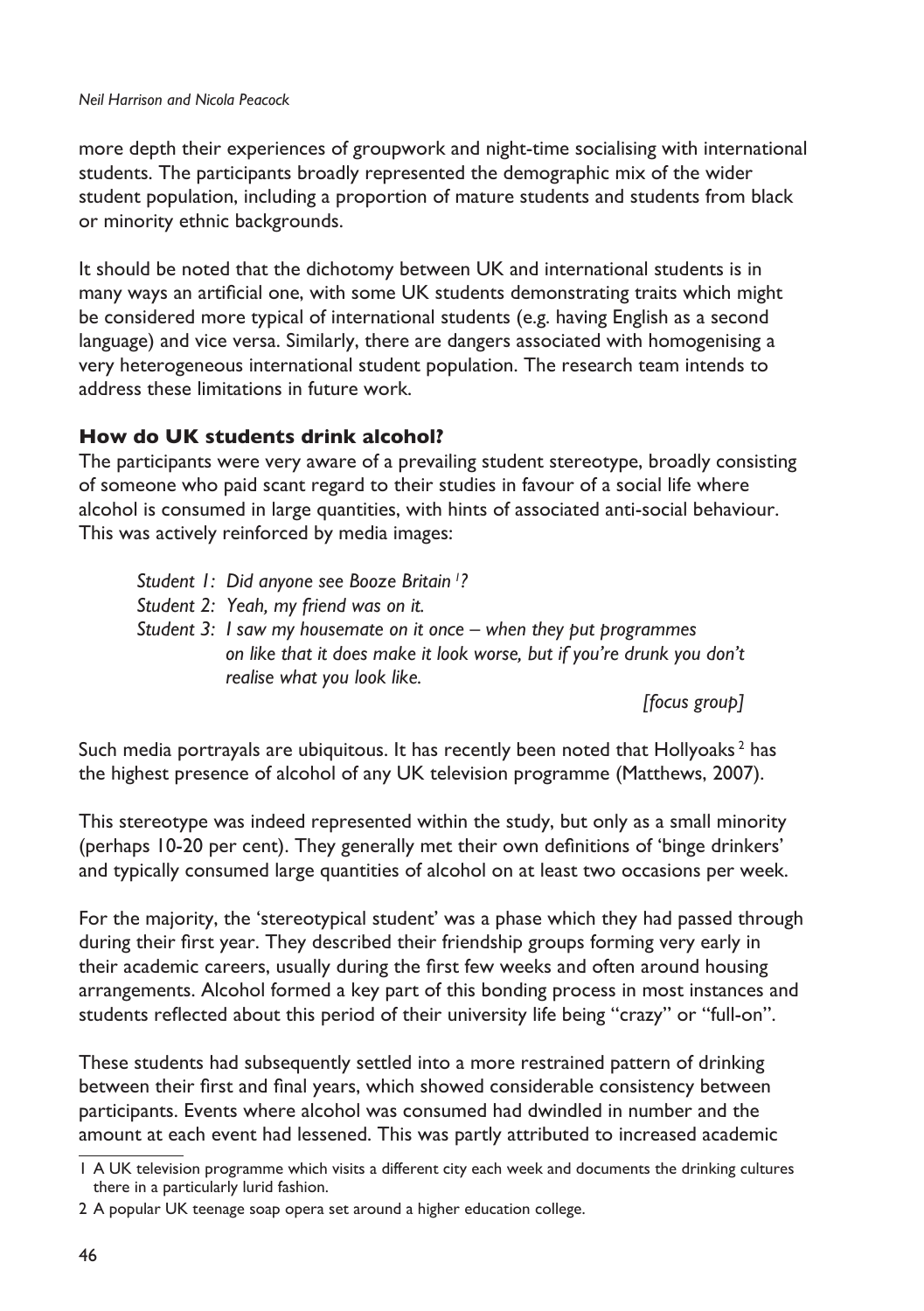pressure or part-time work commitments, but also a sense of moving on to a new stage in life with "more mature" social activities, such as communal cooking, sports or appreciation of the arts:

*Perhaps I was more social in the first and second year because obviously there was less importance of those years. Say, you know, go out, two or three times a week but as you get old – perhaps a bit more mature – then it kind of goes down towards your final year.*

## *[interview]*

Alcohol was still consumed regularly in small quantities, but where there were "big nights" (e.g. a birthday), larger amounts were involved. It was notable that almost all these interviewees considered themselves to have a below average alcohol intake compared to their peers (McAlaney & McMahon, 2007).

At the other end of the spectrum, a minority of students (around 5-15 per cent) did not consume alcohol to any degree or, if they did, it was not with other students. These tended to be students who lived at home and therefore away from the general student milieu, or those who travelled back to the parental home at weekends. The mature and black and ethnic minority participants also tended to have lower consumption levels, although there were exceptions.

A particular feature of the drinking cultures discussed by participants were different forms of ritualisation of social events. At the most basic level was the act of drinking in a private home prior to going out, within tight-knit, insular and persisting friendship groups. More complex examples included the use of fancy dress themes, dressing in particular clothing, visiting multiple drinking venues and involvement in competitive 'games'. The apogee of this phenomenon appeared to be 'pub golf' – a game mentioned by several participants – incorporating aspects of all these ritualised behaviours. The researchers also noted a distinct meta-language around the student drinking culture, referring to certain types of alcohol, special offers and drinking styles.

Overall, there was a mix of pride and shame about the stereotype of the UK student drinker and their role within or around it. Participants were generally convinced that UK students consumed more alcohol (and in more hedonistic ways) than other groups, who "couldn't keep up". Smart & Ogborne (2000) offer some support for this view, although they found that the per capita consumption by UK students was actually lower than for some other European nations, while Hibell et al (2004) found it to be above average, but falling. On the one hand, this was seen as a mark of freedom from parental influence, virile adulthood and the pursuit of libertarian values – as well as meeting behavioural expectations. Drunken incidents (which frequently had a sexual component) were seen as embarrassing, although humorous, and the source of future anecdotes which contributed further to social bonding :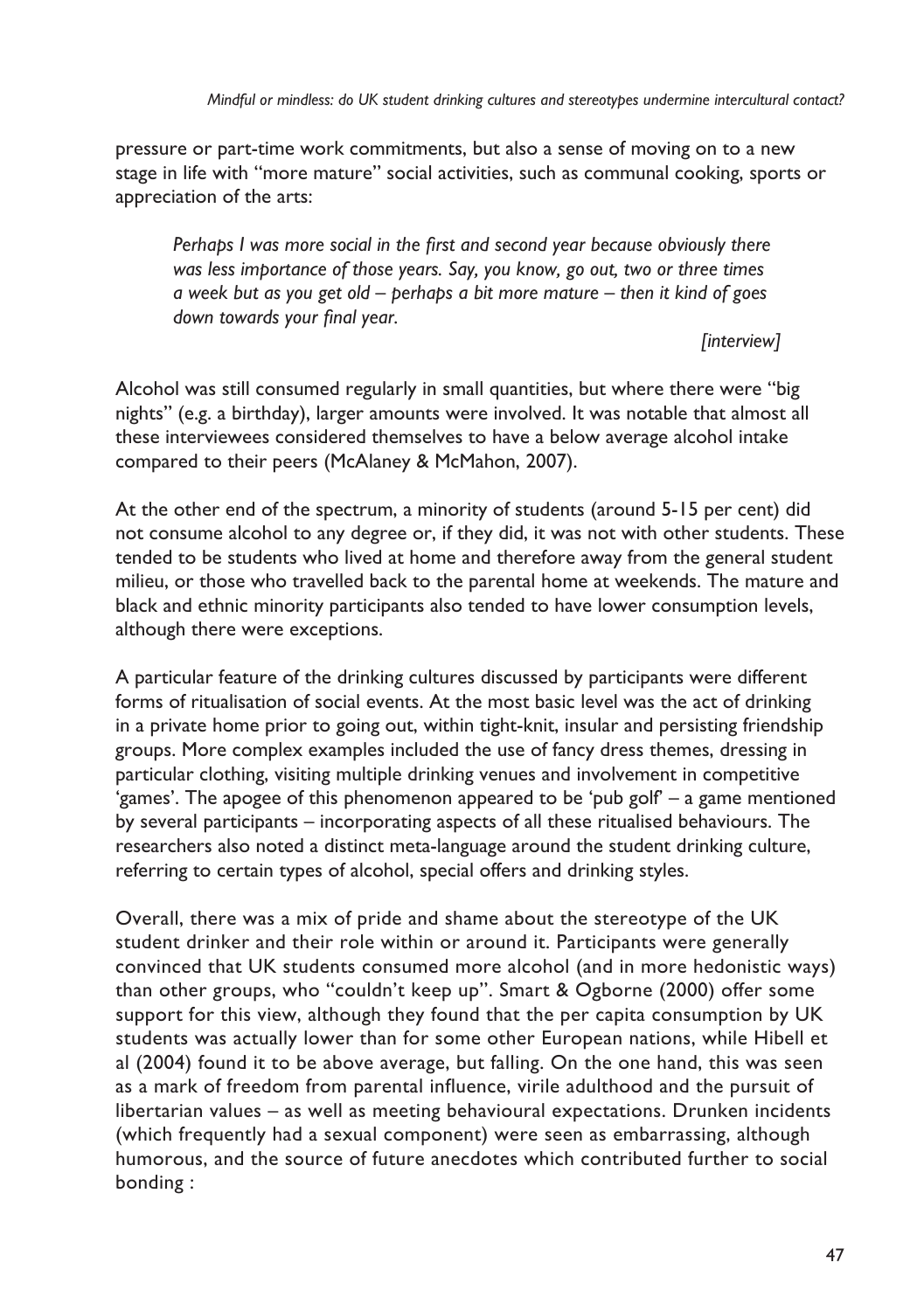*You know, like, the next day everyone talks about how they were and how much fun they had because they were so drunk.*

*[focus group]*

*Because I got wasted yesterday - I really got wasted and we talk about things like that, which is our culture.*

*[interview]*

On the other hand, there was a sense of concern from some participants, about how this appeared to observers and outsiders; a disappointment that the student stereotype was not more sophisticated and that it didn't reflect the reality for many students :

*The amount of people that think that you don't do any work and it's, like, obviously there are students that do that. But you're targeted in order to feel*  like you have to go out every night. The amount of people in the first year that *I know that came in and said things like, "I got really pissed and then ended up sleeping with this guy… Oh, but that's what I'm supposed to be doing, isn't it, because I'm a student?' It's, like, 'What is wrong with you? Did you have a lobotomy on the way in?' You don't have to do it because people think that's what you do when you're a student, but loads of people say that.*

*[focus group]*

#### **Are international students socially involved?**

Interviewees were asked to what extent international students were involved in their night-time social activities. In most instances, the answer was rarely, if ever. Only a small minority of participants (perhaps 20 per cent) could refer to regular intercultural social contact. This was particularly true of those students living away from the university setting or travelling home every weekend. In these instances, their social life was geared around pre-existing friendship groups which did not feature international students at all.

A number of participants referred to their current or historic experiences of living with international students in university accommodation. While they felt that relations were cordial, it was rare that they would socialise together. Similarly, international students were sometimes invited as part of social events geared around seminar groups and occasionally attended. They described the international students tending to spend their free time with co-nationals, often in the context of shared meals. Where an international student did spend time with UK students, this was considered exceptional and noteworthy, with a degree of credit being accorded to them for their more adventurous spirit:

*There's this one girl in our [seminar] group and she didn't want to go out. She didn't want to drink but she wanted to join in the seminar activity which was quite nice, and halfway through the night she came up to me and said, 'Is it ok if I go?' Obviously no problems – I just appreciate the efforts she's gone to,*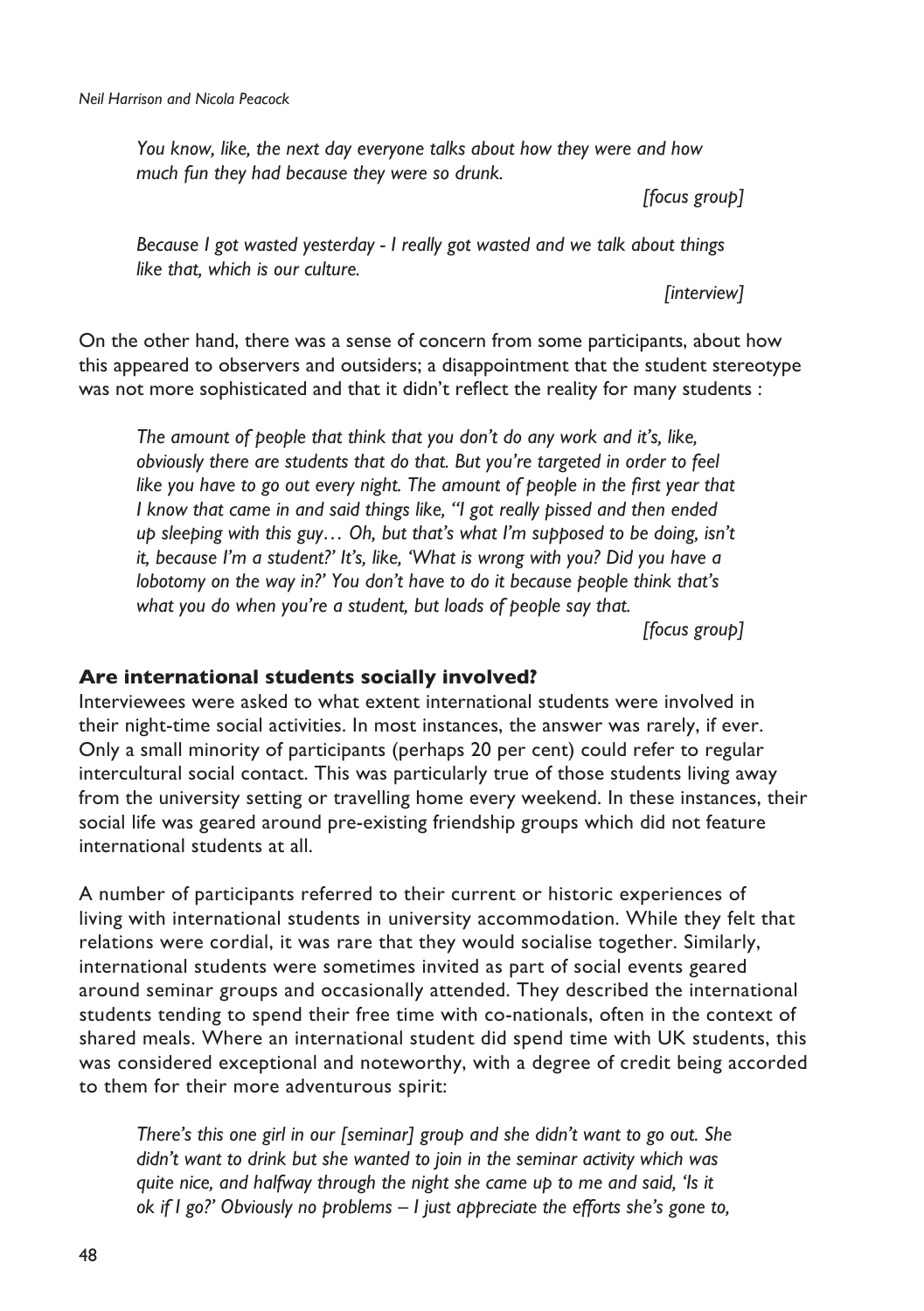*Mindful or mindless: do UK student drinking cultures and stereotypes undermine intercultural contact?*

*you know. She's not, 'I'm from a different country, I'm going to stay in'. She's making an effort with us … it was quite nice.*

*[focus group]*

Some participants noted that they had tried at certain points to involve international students, but had desisted (perhaps with a degree of relief) after what they saw as repeated rebuffs.

International (predominantly European, Anglophone and South American) students were relatively often described as coincidently being "seen out" in the same social spaces – e.g. bars or nightclubs. When this occurred, their company was enjoyed and they temporarily became part of the wider friendship circle. However, this did not generally lead to planned contact in the future :

*If I see them out we chat, have a bit of a dance, but [it's] not arranged – just if we see them, stand and have a chat.*

*[interview]*

A minority of participants (around 10 per cent) did have significantly stronger ties with international students. In some instances they were part of a friendship group, but were partly marked out by their low alcohol consumption or total abstinence. In these instances, socialising was based around dinner visits to their homes. In others, they had full access to alcohol-based socialising on a par with the UK students :

Interviewer: *Going back to […] the international friends that you have got – do they kind of fit in with the general student life?* Student: *Very much so, you would not notice [them] acting any different to be honest.*

*[interview]*

However, this was not always the case. One male UK student had formed a close personal bond with a Chinese student through their mutual enjoyment of martial arts. They did socialise together, but this was not without cultural difficulties:

*I was at my brother's party: I took my Chinese friend and, you know, he chatted to a few other people, but he was mainly just chatting to me, and so he did not feel like staying there too long, where as everyone else stayed there until, I don't know how long in the morning, but we stayed until about 12 o'clock or so.*

*[interview]*

## **Understanding intercultural anxiety**

The overall absence of international students from night-time socialising was discussed with the participants, exploring both their reaction to this fact and their explanations for it. For many, it was not something which had explicitly occurred to them before. Some offered a defensive or dismissive response by explaining that they "didn't have a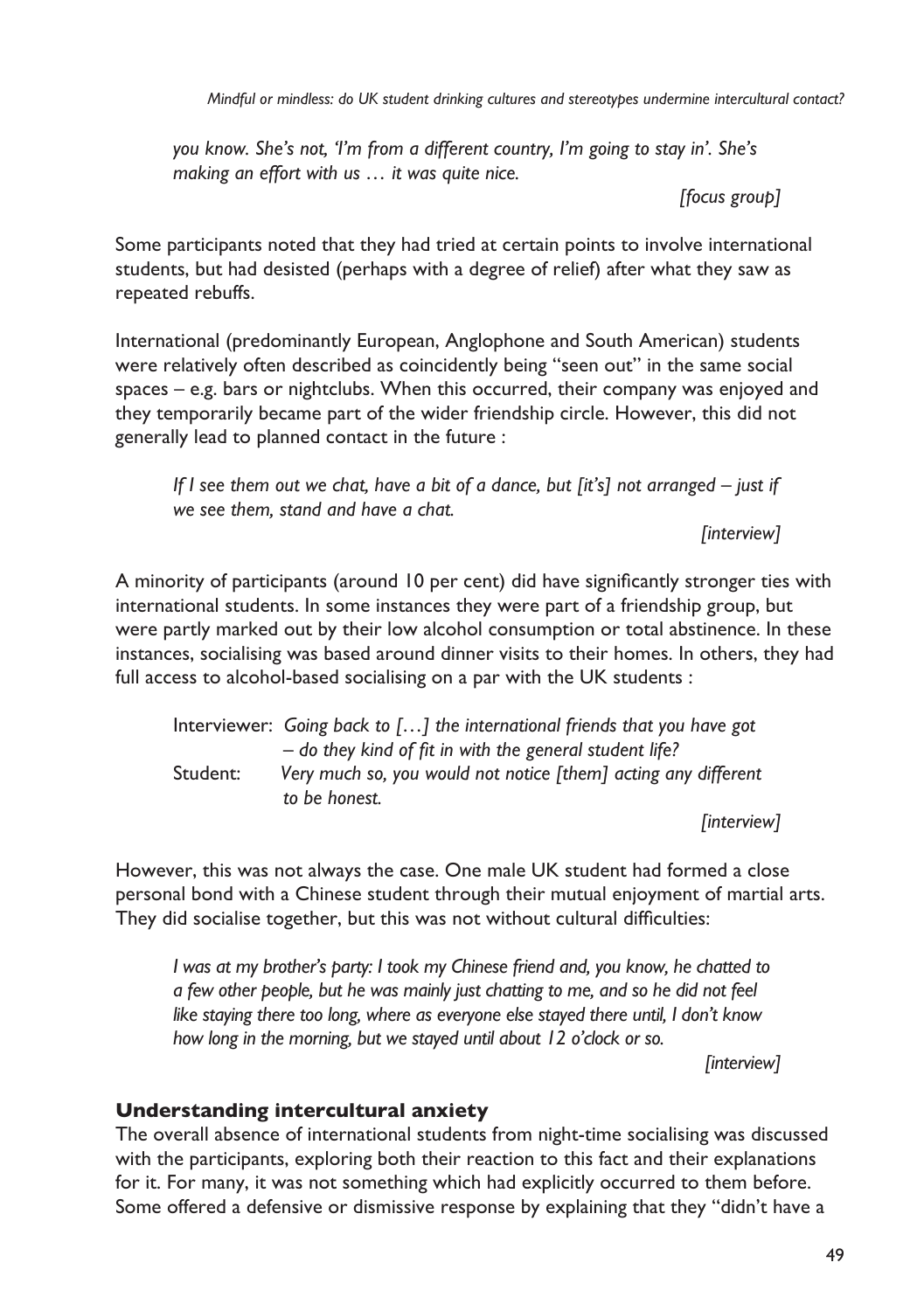problem with international students, but it just didn't work out that way". Others were more reflective, with a notable minority reacting with a degree of hostility to what they perceived to be a cultural threat :

*[International students] have to make the choice at the end of the day. They have to accept that they are coming over here, it's a different culture and if they don't like it, they're going to have to accept it or they are going to be isolated… The culture's not going to change to suit them.*

*[focus group]*

The more reflective participants tended to respond that they simply did not feel that international students would want to socialise with UK students; "I just don't think they would enjoy it much" because "they're not binge drinkers, the rest of the world". UK student alcohol culture was inherently excluding as they felt that international students generally drank much less and in different ways :

*The British… do get quite drunk. If that's not what you do in your culture I can see that would be really off-putting – quite daunting because we're all, like, quite brash.*

*[focus group]*

Similarly, another explained :

*I met a student from Portugal and she said it was really strange because […] there was always drink involved and if you went out for a meal it was drink, and she said at home they only ever drank on a weekend and even then… It was such a different culture to come over here.*

*[focus group]*

They also noted that their social events tended to rely heavily on shared histories within the friendship groups, often involving previous occasions. There was therefore a form of recursive exclusion, whereby friendships were reinforced over time by an accumulation of shared incidents which were largely meaningless to outsiders. Perhaps most fundamentally, international students were rarely considered to be part of even the widest friendship groups and were simply not considered when social events were planned.

Peacock & Harrison (forthcoming-a) and Harrison & Peacock (2007) explore the concept of 'mindfulness' in regard to the interactions between UK and international students. Contact is not straightforward and UK students experience a degree of anxiety when it occurs. Communication can be stilted by language barriers and a lack of shared cultural reference points, with significant scope for misunderstandings. There is a strong fear of causing offence through a lack of cultural understanding or a deficient sense of 'political correctness'. This is amplified where the contact is public, where such incidents could be interpreted by UK peers as being "racist" or "stupid". 'Mindfulness' thus becomes the affective state in which UK students approach their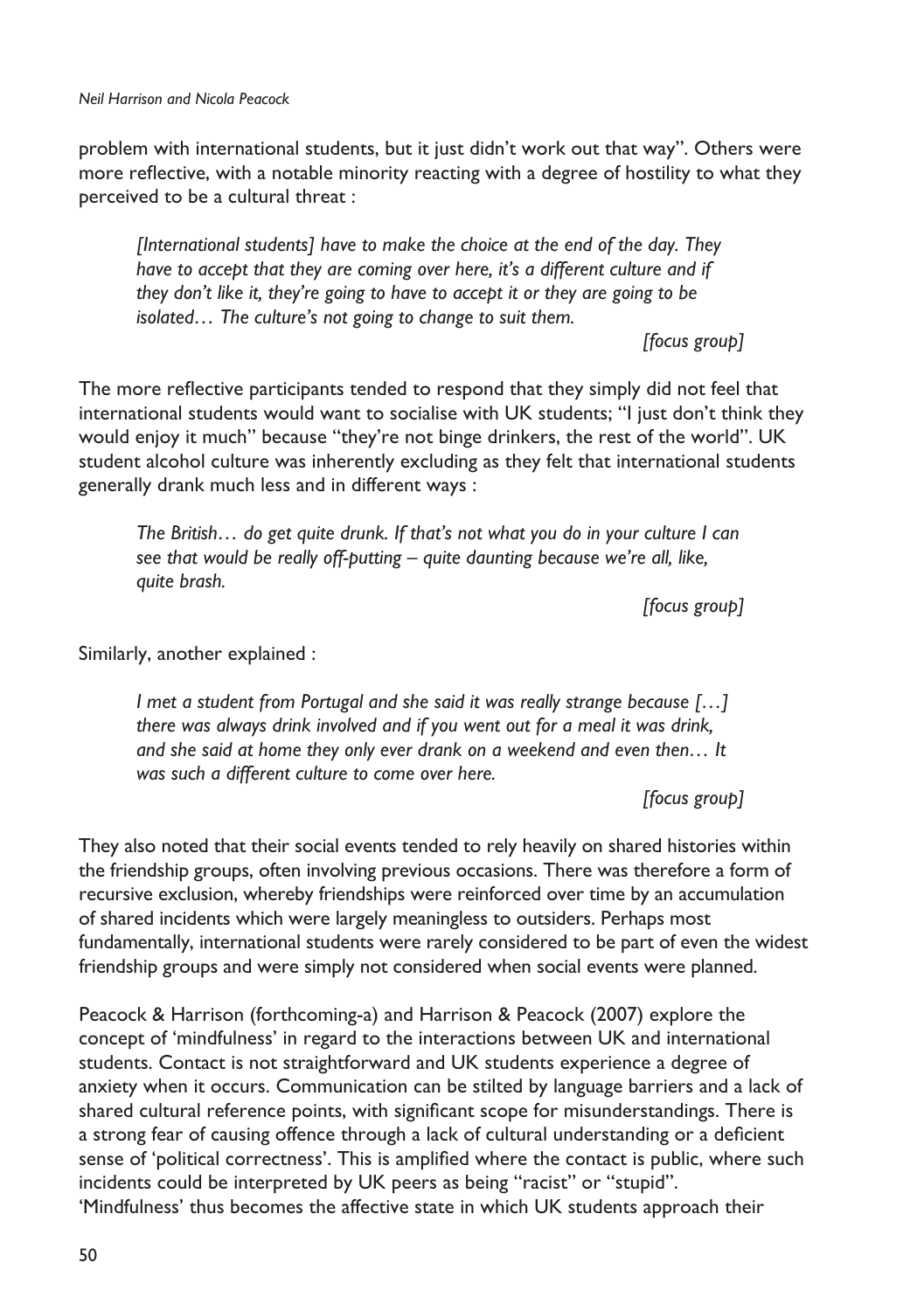international colleagues. It requires careful listening skills, patience to deal with misunderstandings, active attempts to find common interests and a common vocabulary, a consciousness around simplicity of language and suppression of feelings of cultural inadequacy. It is a demanding and uncomfortable state which does not commend itself to some individuals; "it's so much easier to go with what's easy", as one participant explained.

So how do alcohol and UK student drinking cultures affect 'mindfulness'? Participants in this study felt that it was considerably more difficult and less attractive to be mindful when socialising. One of the very purposes of alcohol consumption was to relax, have fun and lose inhibitions (Plant & Plant, 2006), which is predicated to some degree on situations and company which are familiar and non-challenging. Participants noted that the reliance on cultural artefacts (e.g. music, film or comedy) within their conversations tended to be greater when socialising where alcohol was involved. Many of the social spaces used by UK students are very loud and this adds an additional barrier to understanding, by making careful listening more problematic:

*When we're drunk it's a lot more difficult to understand 'cos that makes everything ten times more... like humour and like taking the piss out of people is suddenly like ten times worse when you're drunk and then it's like a real culture difference, if [international students] don't understand that.*

*[focus group]*

A conscious decision to be mindful was not considered to be compatible with higher levels of alcohol consumption where the very object of the event was to forget social conventions; in other words, to become 'mindless':

*When you go out and get drunk, you're just focusing on the club or whatever and having fun with mates – you know, dancing or whatever – and you do forget about it 'cos I think alcohol does let you relax a bit […] whereas if you went bowling or something you'd be probably thinking I should be home working rather than doing this.*

## *[interview]*

Around a third of students said that they had experience of doing things when drunk which they were subsequently embarrassed by. There was a sense, discussed in a number of focus groups, in which they had a fear of being judged by people attending who were less drunk or more mature than they were (international students tend to be older than UK students in the same classes). A further development of this theme arose among a focus group of students who drank alcohol more sparingly, where they were concerned about the overall image presented by UK students to the wider community. They felt that students who drank alcohol to excess were betraying their own sense of cosmopolitan sophistication and thereby making positive intercultural interaction more difficult. Why would international students want to socialise with their UK counterparts when the prevailing stereotype was so poor?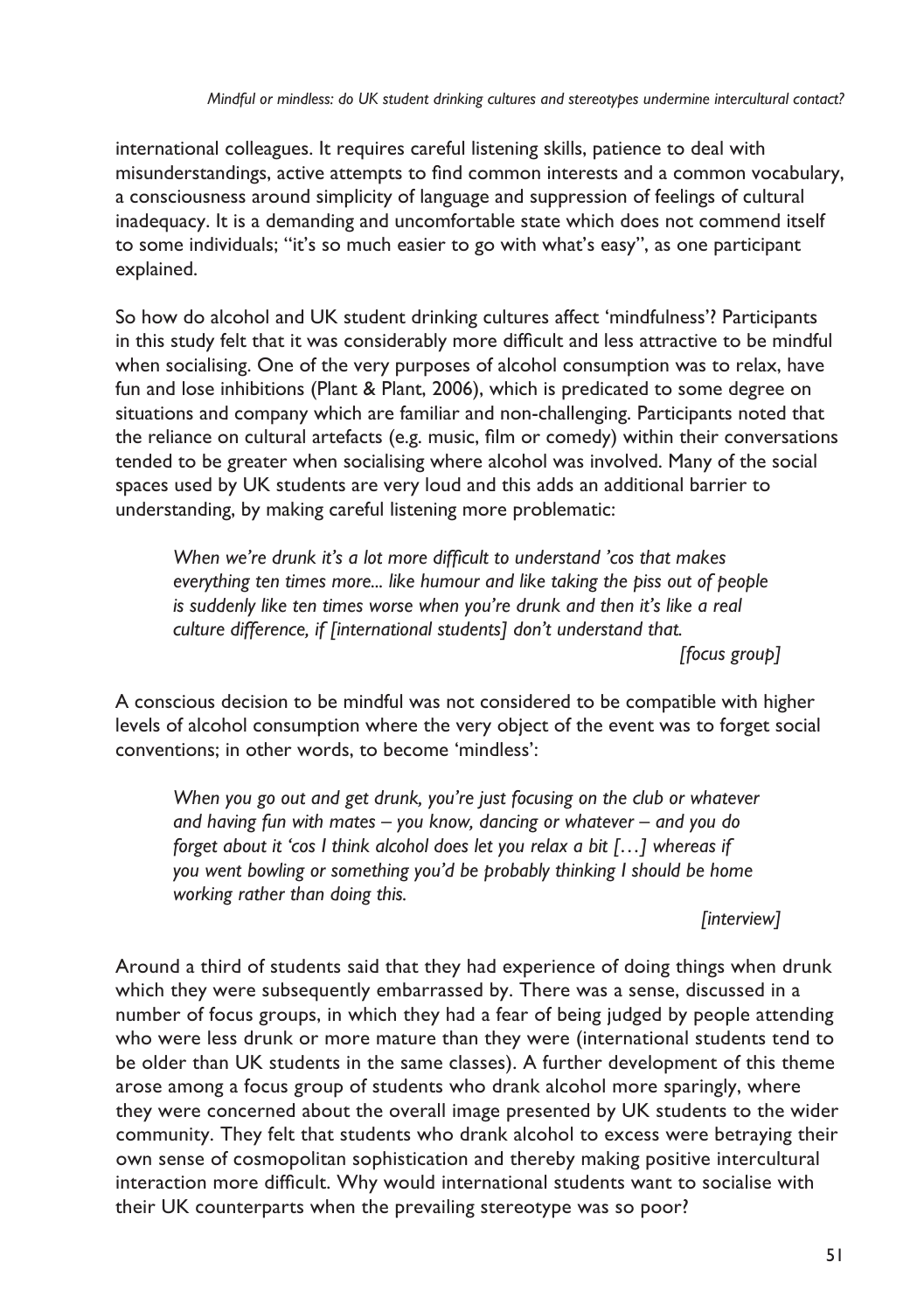### **Conclusions and recommendations**

The foremost conclusion of this study has been that UK and international students tend to inhabit very separate night-time social spaces. There is very limited evidence for meaningful social contact and the majority of UK students could not point to any time spent with their international peers outside of the classroom or accommodation setting. Alcohol appeared to play a key part in this. UK students were convinced that international students would neither understand nor enjoy the drinking cultures which were familiar to them. There was a tacit acceptance of the fact that British people drank more alcohol than other nationalities, whether this was a source of pride or shame. Many of the UK students in this study felt awkward about the idea of socialising with international students when drinking because of the heightened cultural and linguistic barriers which this presented. They contrasted mindlessness with the mindful behaviours needed to have safe and rewarding interactions with international students. This was further exacerbated by the ritualistic components of their drinking culture, with its distinct dress, behaviours and idioms.

There was an awareness amongst students of the different models of social bonding which predominated in other countries (Heath, 2000). Reference was made, for example, to European 'café culture' and the role of collective cooking and shared meals in South East Asian cultures. These models were not rejected and some students had participated. It was noted that while alcohol was present, it was not the main focus of the social occasion. This wasn't always a comfortable experience:

*I went to Germany a couple of months ago actually and met my cousins and*  [...] they got all their friends around and they all drank sort of coffee with *biscuits – and I just felt like… 'where's the vodka?'*

*[focus group]*

The participants were keen to establish their drunken identities in terms of being "happy drunks" and "harmless enough", in contrast to more aggressive or sinister manifestations. They did not perceive that international students might nevertheless be less than entirely comfortable with public intoxication, especially those coming from countries where it was culturally associated with violence, class distinctions or power relationships.

It was noted that the participants described a shift in their alcohol consumption between their first and final years. Night-time socialising was more important earlier in their time at university and was seen as particularly important in the context of establishing friendship groups. With international students effectively excluded from these activities at this early stage, friendship groups were generally formed without them. These groups were reinforced by an introspective narrative which placed a high premium on shared experiences, especially relating to alcohol-centred events. Even as alcohol consumption declined through second and subsequent years in favour of a more mature approach to socialising, international students were not rehabilitated into the friendship groups.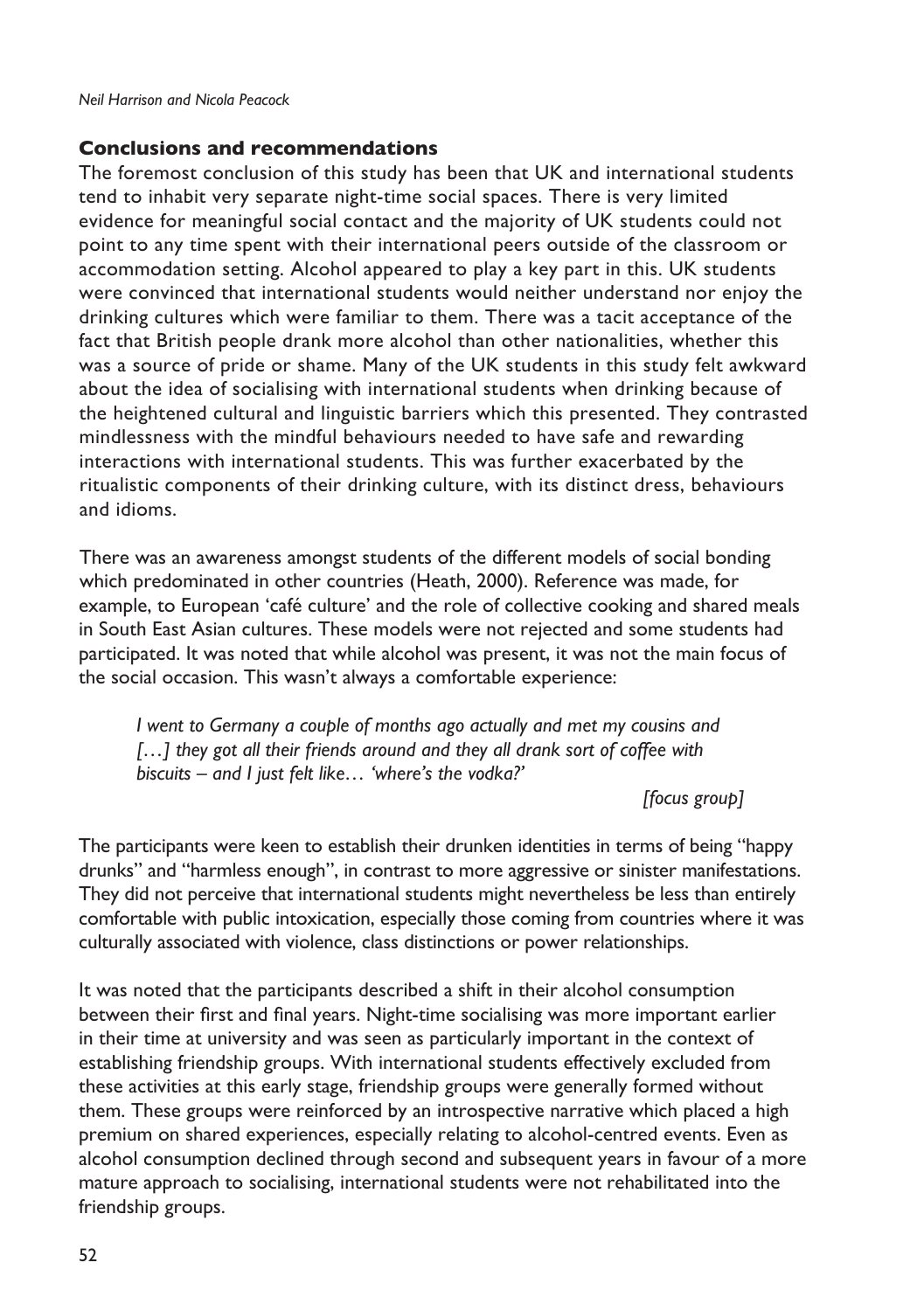Peacock & Harrison (forthcoming-b) have demonstrated that, for UK students, intercultural contact in the classroom is limited, anxiety-causing and 'risky'. This study suggests that intercultural social contact follows a similar pattern, with UK students inhabiting distinct social spaces from their international colleagues; even if they are occasionally co-located in the same venues. It is therefore difficult to see where the contact and environment necessary for the development of the intercultural skills prized by policy-makers can come from. Similarly, some international students report a degree of disquiet about their limited integration into the host culture and this jeopardises their own student experience and learning, and hence the reputation of UK higher education overseas.

In terms of recommendations for policy-makers and university managers, a number of initial observations have struck the research team:

- Firstly, that friendship circles developed in the classroom and in housing are often continued into the social sphere. At present these are generally mono-cultural, but there were counter-examples of where strong intercultural relationships had been struck up initially in these situations. Both the classroom and housing are spaces which can be proactively 'managed' by university authorities.
- Secondly, that cultural reference points are an important component in social interaction among UK students, raising questions about how the home culture might best be shared with international students, both preand on arrival. A better appreciation of these social touchstones among international students is likely to support better intercultural interaction.
- Thirdly, the very stereotype of the 'student drinker' acts as a barrier to intergroup relations, affecting the way in which the two groups of students view themselves and each other and shaping their assumptions about the way in which contact might occur. Action could be taken at a number of levels to question and counter this stereotype with both groups, including through university marketing materials or students' union alcohol policies.

# **References and further reading**

Caruana, V. and Spurling, N. (2007) *The Internationalisation of UK Higher Education: a review of selected material*. York, Higher Education Academy.

De Vita, G. (2005) 'Fostering intercultural learning through multicultural group work', in Carroll, J. and Ryan, J. (eds). *Teaching International Students: Improving Learning for All*. Abingdon, Routledge.

Fielden, J. (2007) *Global horizons for UK universities*. London, Council for Industry and Higher Education.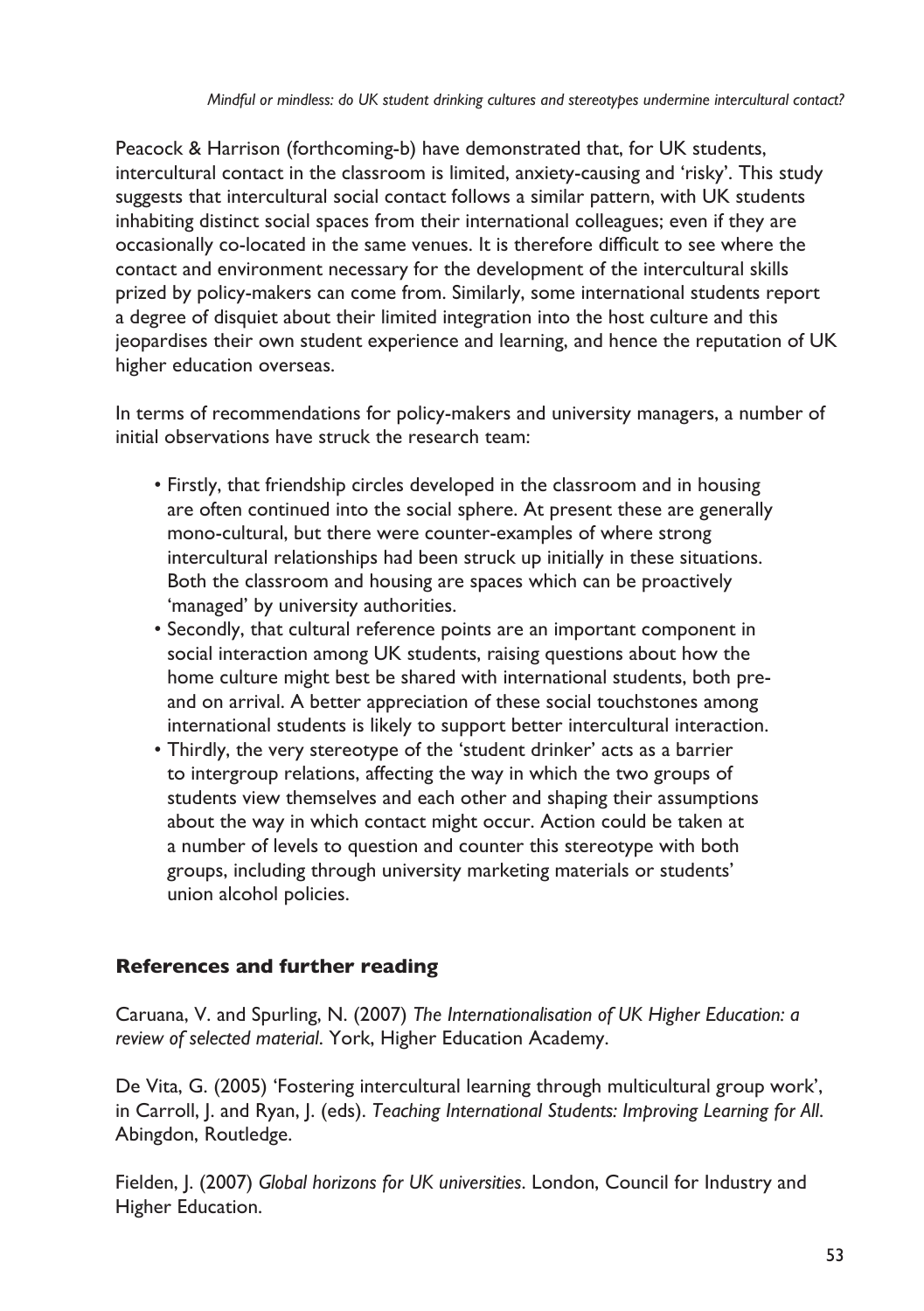Gill, J. (2002) 'Reported levels of alcohol consumption and binge drinking within the UK undergraduate student population over the last 25 years', *Alcohol and Alcoholism*, 37 (2), pp.109-120.

Harrison, N. and Peacock, N. (2007) 'Internationalisation, 'mindfulness' and the crosscultural discourse between UK and international students', paper delivered at Society for Research into Higher Education Annual Conference, Brighton, 11th December 2007.

Heath, D. (2000) *Drinking Occasions: Comparative Perspectives on Alcohol and Culture*, Philadelphia, Brunner/Mazel.

Hibell, B., Andersson, B., Bjarnasson, T., Ahlstrom, S., Balakireva, O., Kokkevi, A. and Morgan, M. (2004) *The ESPAD Report 2003: Alcohol and Other Drug Use Among Students in 35 European Countries*, Stockholm, The Swedish Council for Information on Alcohol and Other Drugs.

McAlaney, J. and McMahon, J. (2007) 'Normative beliefs, misperceptions, and heavy episodic drinking in a British student sample', *Journal of Studies on Alcohol and Drugs*, 68 (3), pp.385-392.

Matthews, C. (2007) *A critical analysis of the media representations of food and eating in soap operas televised in the United Kingdom*, unpublished MSc thesis, University of London, available online at www.foodcomm.org.uk/PDF%20files/soaps\_matthews.pdf, last accessed on 15th February 2008.

Peacock, N. and Harrison, N. (forthcoming-a) '"It's so much easier to go with what's easy": 'mindfulness' and the discourse between home and international students in the UK', accepted for late 2008 publication in *Journal of Studies in International Education*.

Peacock, N. and Harrison, N. (forthcoming-b) 'Interactions in the international classroom: the UK student perspective', in Jones, E. (ed.) *Internationalisation: The Student Voice* (in production).

Plant, M. and Plant, M. (2006) *Binge Britain: Alcohol and the National Response*. Oxford, Oxford University Press.

Smart, R. and Ogborne, A. (2000) 'Drinking and heavy drinking by students in 18 countries', *Drug and Alcohol Dependence*, 60, pp.315-318.

Spencer-Rodgers, J. (2001) 'Consensual and individual stereotypic beliefs about international students among American host nationals', *International Journal of Intercultural Relations*, 25 (6), pp.639-657. UKCOSA (2004) *Broadening Our Horizons; Report of the UKCOSA Survey*, London, UKCOSA.

UNITE (2006) *The International Student Experience Report*. Bristol, UNITE.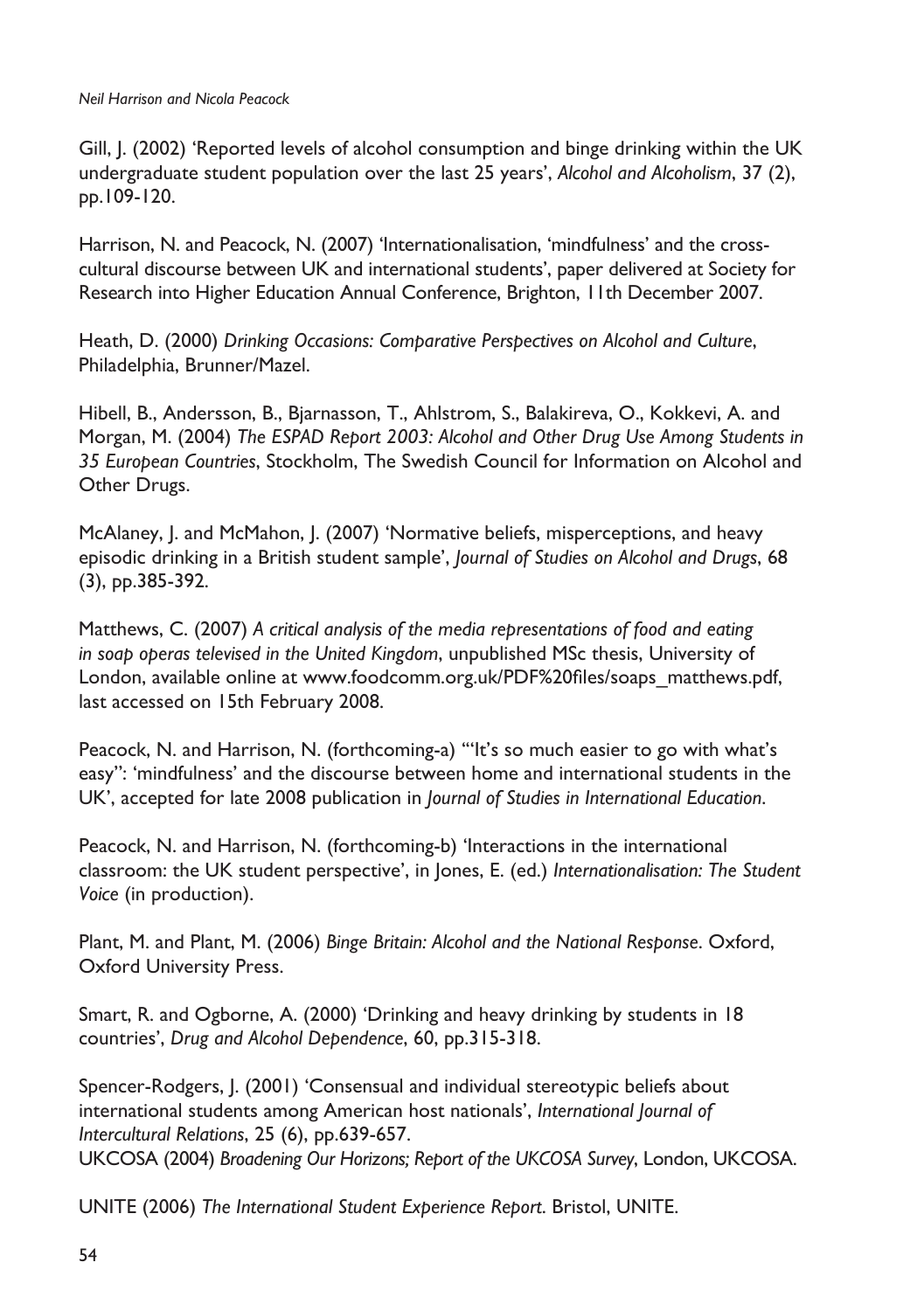Volet, S. and Ang, G. (1998) 'Culturally mixed groups on international campuses: an opportunity for inter-cultural learning', *Higher Education Research and Development*, 17 (1), pp.5-23.

Ward, C., Masgoret, A-M., Ho, E., Holmes, P., Newton, J., and Crabbe, D. (2005) *Interactions with International Students: Report prepared for Education New Zealand*, Center for Applied Cross-cultural Research, Victoria University of Wellington.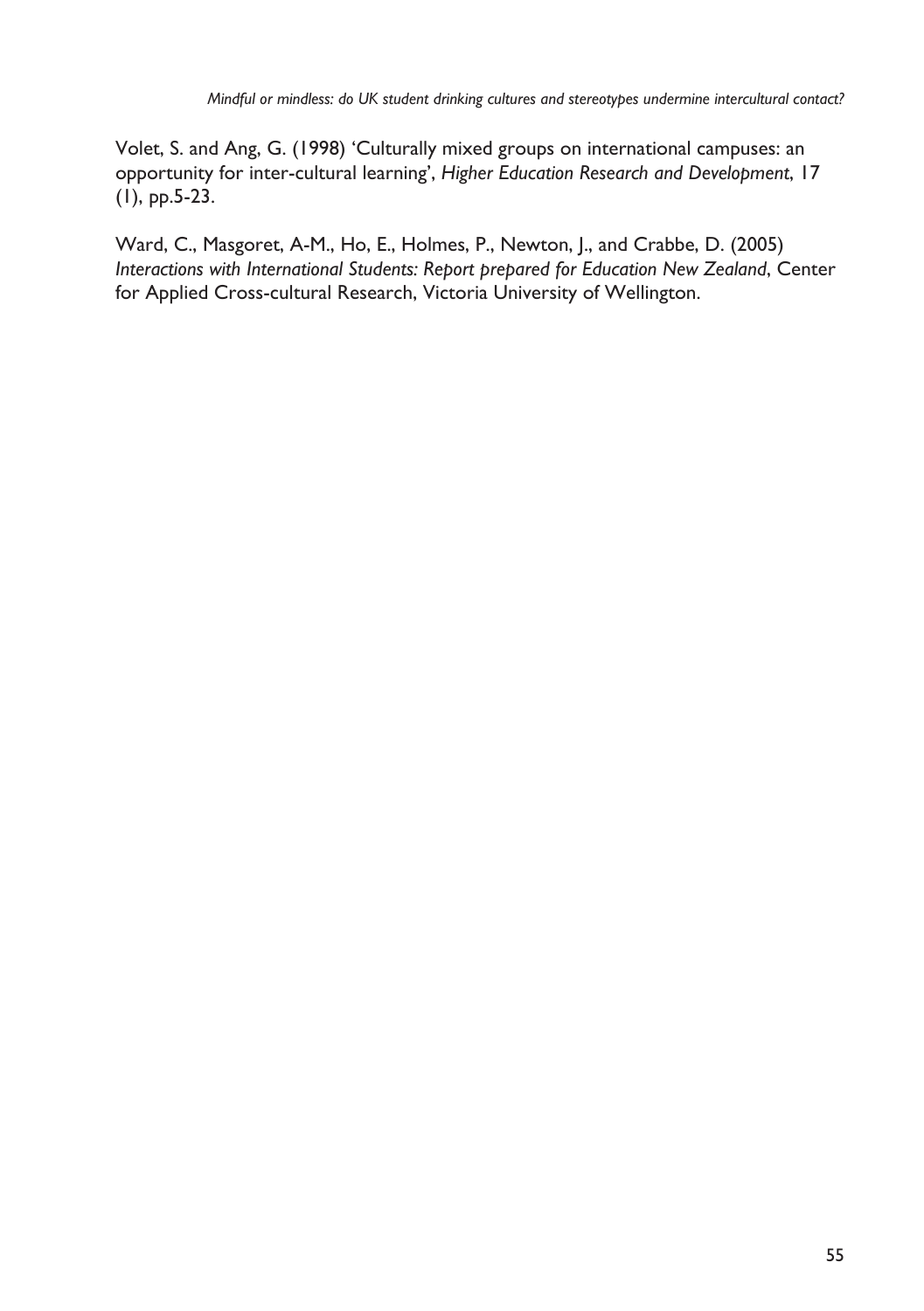# Negotiating an identity in English: the discursive construction and reconstruction of Chinese students

## **Trevor Grimshaw**

Department of Education, University of Bath.

### *Abstract*

*This paper explores the international student experience in terms of the construction of identity. Based on the preliminary findings of a British Academy funded project, it focuses on Chinese-speaking students attending a UK university. Through interview-based case studies it documents the cultural, linguistic and academic challenges that these students face, as well as their strategies of self-presentation. The conclusions offer fresh insights into the day-to-day lives of the students, providing a more nuanced image of 'the Chinese learner' than is outlined in much of the existing literature. The paper also suggests important ways in which universities can enhance support for these members of the student body.*

#### **Introduction**

In recent years international students have made an increasing contribution to the British higher education sector (Wachter, 1999; Smart, 2001; De Wit, 2002; British Council, 2004). One of the most notable developments has been a growth in recruitment of students from the Chinese speaking world, who have become the largest group (Zweig & Chen, 1996). It is of vital importance for British universities to appreciate the needs of these students, not only because of the responsibility of inclusive education but also because their satisfaction is linked to the revenue of British HE and its reputation in the global market.

However, to date little research has sought to investigate the diverse experiences of Chinese-speaking students. A British Academy funded project (HD081X) was designed to address this gap. Through ethnographic interviews involving the elicitation of personal narratives, the project explores the students' experiences of British academic life. This paper presents some preliminary findings from the project, focusing specifically on the contrast between the stereotypical identity that is imposed upon them by the host institution and the multivariate identities that the students themselves embody.

### **Perspectives on 'the Chinese learner'**

In academic discourse there is a strong tendency to stereotype students from the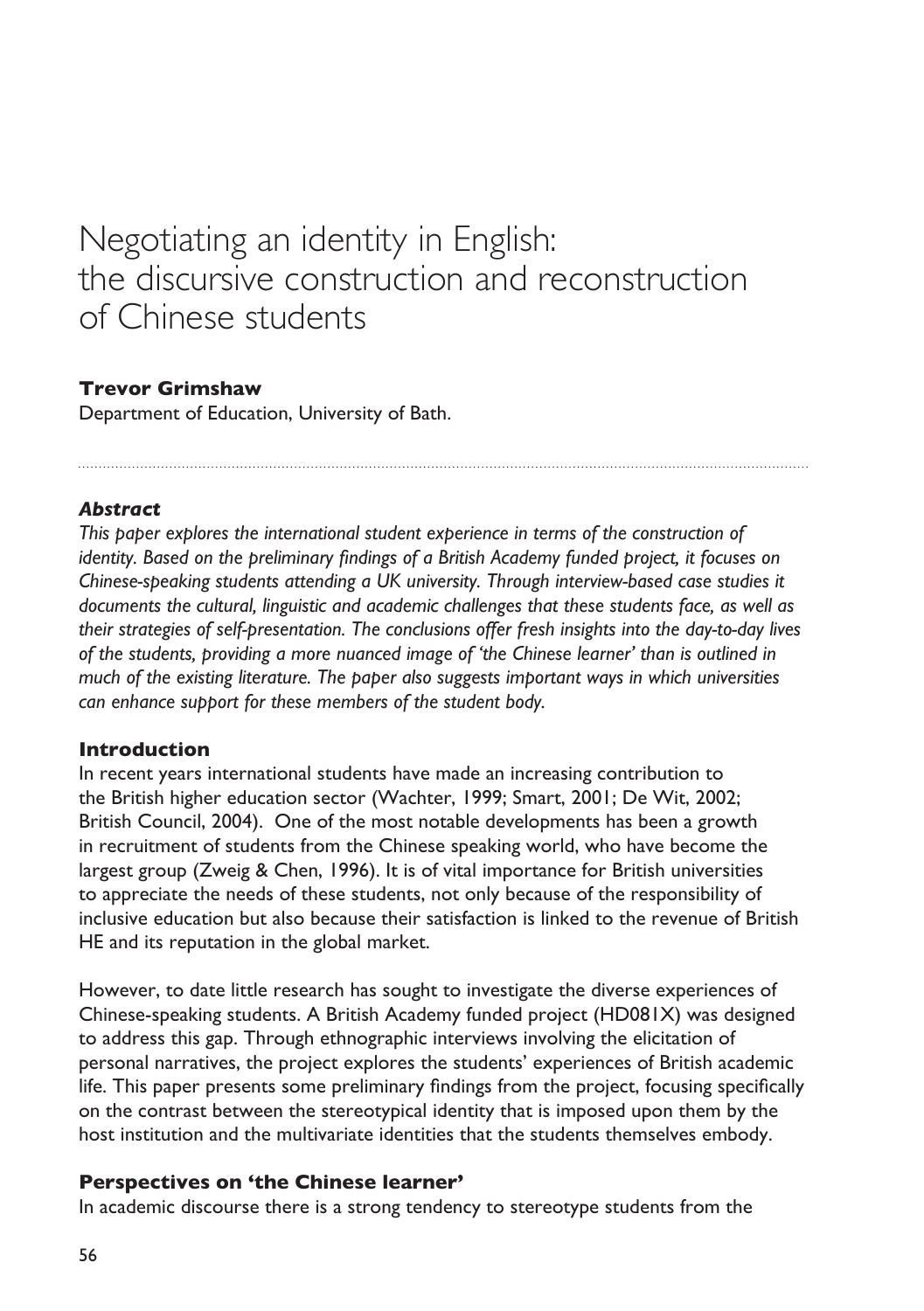Chinese-speaking world. In seeking to isolate the attributes of these students, academic staff, international offices and professional development specialists often draw upon the literatures of intercultural communication and comparative organisational behaviour (Brick, 1991; Hofstede & Hofstede, 2004; Hofstede & Bond, 1988). Accounts of 'Confucian Heritage Cultures' have resulted in a relatively consistent image of East Asian learners as: passive; reticent in class; teacher dependent; and exhibiting reproductive rather than critical or speculative learning styles (Ballard, 1996; Flowerdew, 1998; Atkinson, 1999). Although some authors attempt a more nuanced perspective, the discourse of 'the Chinese learner' (itself a mass generalisation) nevertheless assumes a deterministic relationship between the perceived features of 'Chinese culture' and the behaviours of individual students (cf. Watkins & Biggs 1996, 2001; Jin & Cortazzi, 2006).

However, in recent years a growing literature has challenged the stereotypical construct of non-Western students (Kubota, 1999; Kumaravadivelu, 2003; Phan, 2004; Clark & Gieve, 2006; Grimshaw, 2007a). Pennycook (1998) sees this as a product of residual colonial discourses. Drawing upon Said's (1978) thesis on Orientalism, he argues that colonialism generated a series of dichotomies that presented the 'West' in self-flattering opposition to the 'Rest'. Behind these colonial constructs of 'Self' and 'Other' lies the undeclared assumption of racial difference as cultural inferiority. Pennycook illustrates how these persistent notions constantly resurface in the public domain and feed into the dominant discourse of international education (1998).

Orientalism is part of the broader cultural phenomenon of Otherisation; i.e. the tendency to "over-generalize, stereotype and reduce the people we communicate with to something different or less than they are" (Holliday et al, 2004, p. xv). This has been problematised within the field of international English language education, where the prevailing professional-academic discourse perpetuates a "negatively reduced image of the foreign Other" (Holliday, 2005, p.1). Students for whom English is an additional language are often subject to 'native-speakerism': a form of discrimination which operates in much the same way as racism and sexism (ibid.; Grimshaw, 2007b).

Ultimately, the key distinction is between an essentialised and a non-essentialised view of culture (Holliday et al., 2004). The former assumes that people belong to homogeneous, mutually exclusive cultures; and that their behaviour is defined by their membership of these cultures. In contrast, the latter, which is associated with progressive, critical forms of social research, sees culture as a 'social force' and each person as belonging to a multiplicity of groupings (relating to region, ethnicity, social class, profession, etc.). Thus, "the world is made up of a vast complex of shifting, overlapping, swirling, combining and splitting cultures" (Holliday, 2005, pp. 23-24).

This distinction has important implications for our understanding of students from the Chinese-speaking world. The construct of 'the Chinese learner' as a 'reduced Other' is a product of "essentialized binarism" (Lin, 2008,p.vii); while the alternative, non-essentialist perspective views Chinese students as complex and creative subjects who display a variety of cultural forms and behaviours.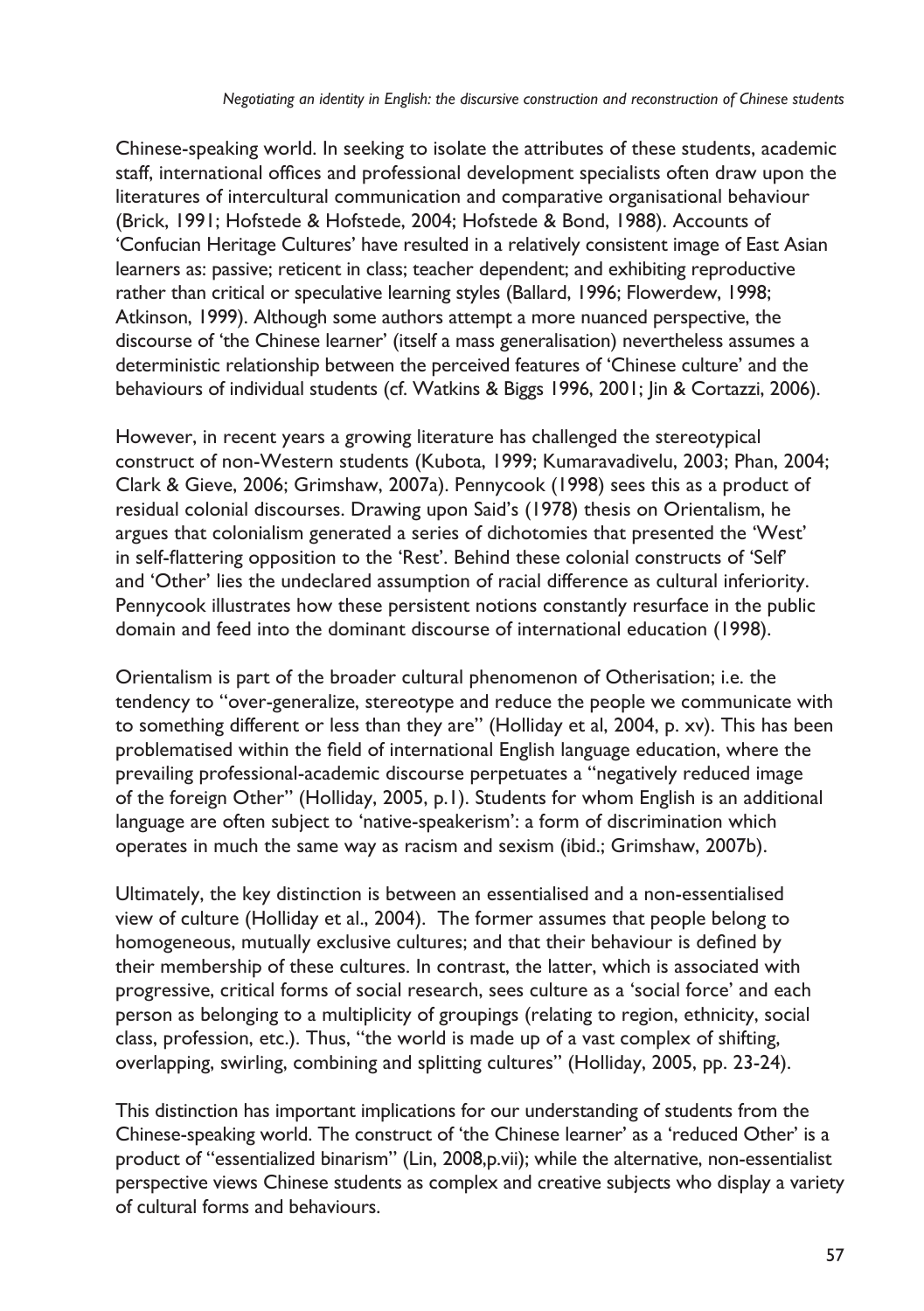#### *Trevor Grimshaw*

This also impacts significantly on our conceptualisation of identity. From a nonessentialist perspective, identity is constantly negotiated through communication. These negotiations are unequal, for "it is the powerful groups who have more resources and capital to construct powerful identities for themselves and dictate the rules of the identity game to subordinated groups" (Lin, 2008, p.2). But there is always a tension between imposed and created identities (Holliday et al, 2004). Individuals are able to assert agency by manipulating the cultural resources at their disposal, selecting from a range of options (dress codes, rules of etiquette, belief systems, artefacts, etc.) in order to achieve their purposes in specific contexts (ibid. p.13). A convenient metaphor is that of a pack of playing cards. Social actors are engaged in a sophisticated game of interaction in which, at any given time, one of them may play a specific identity card in order to achieve a particular effect (ibid. p.18).

Language plays an integral role in these processes. A person with limited proficiency in the medium of interaction will inevitably find it more difficult to express his or her identity effectively. Pellegrino Aveni (2005) explores this issue in terms of the studyabroad experience. Drawing on the symbolic interactionist tradition, she investigates the construction and presentation of 'self' by (American) international students within a (Russian) second language environment. Her study reveals that the overseas students are frequently frustrated by the inability to articulate their thoughts or feelings effectively in the language of the host culture. They are unable to joke; they cannot respond when being patronised; and they complain that a 'false persona' is being imposed upon them. The author subsequently examines the strategies they develop in order to overcome these challenges and develop a 'self' that is better adapted to their new context.

## **The research**

The preceding literature highlights some of the key issues which might affect Chinese-speaking students overseas. However, the research presented here gives particular priority to the voices of such students, by eliciting accounts of their everyday experiences on and around a British university campus. The methodology was qualitative and interpretive, involving a series of emergent questions. The data presented in this paper relates to one of those questions: How do the students construct and maintain their sense of identity in a British academic context?

The study involved case studies of 20 students from Mainland China and Taiwan studying at the University of Bath. The participants (14 female and six male) were following one-year full time master's programmes in a range of disciplines: biology, marketing, interpreting, economics, management, education, electrical engineering, finance, accounting and sociology.

The data were generated by means of ethnographic interviews (cf. Hammersley & Atkinson, 1995) that took place at regular intervals over a period of 15 months, incorporating the academic year 2006-2007. These interviews were conducted by the principal investigator and/or a Chinese research assistant. Because the study focused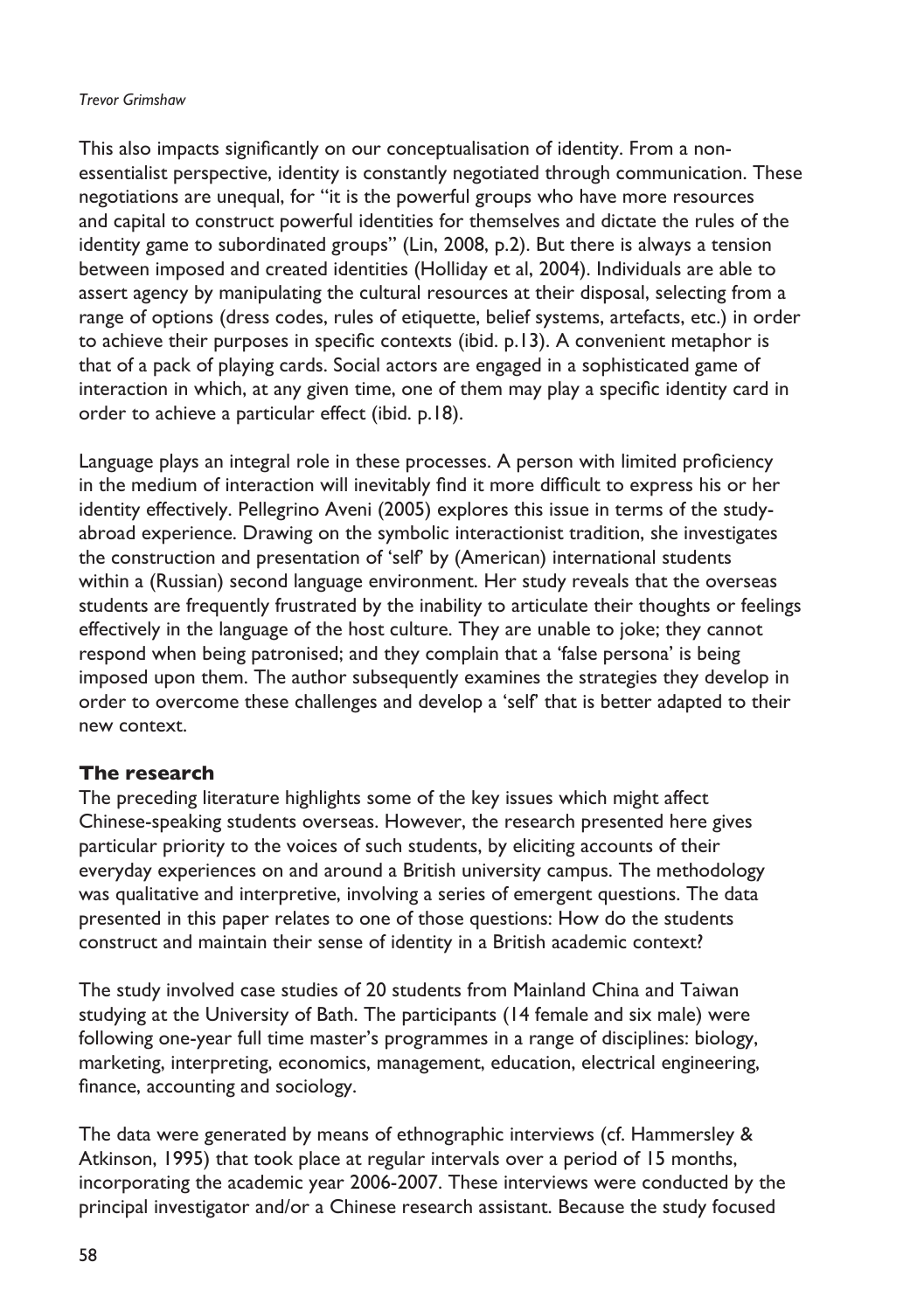on the daily lives of the students, it seemed natural for the interviews to take place in non-instructed settings, such as coffee bars and halls of residence. In some cases the interviews were supplemented by email correspondence.

The main medium of interaction was Putonghua (Mandarin Chinese). This distinguished the study from most previous ones in the literature. The participants were empowered by being able to communicate in their first language, as this allowed them a greater range of expression. It also facilitated rapport, thereby enabling more fruitful field relations. The extracts in this paper have been translated into English. Some code switching took place, though this was always initiated by the interviewee. It generally involved words or phrases that the participants found easier or more natural to express in English, such as academic or technical terms.

The study followed the steps of the ethnographic research cycle, as described by Spradley (1980). This provided a systemic and coherent overall strategy for data generation, but also allowed sufficient flexibility for the pursuit of emergent themes. By following the participants through the entire cycle of their master's programmes it was possible to trace patterns of development and identify significant milestones.

When interpreting the data the researchers made a particular effort to identify member categories of description; i.e. we allowed the participants to describe their experiences in their own terms. The analysis also took account of the common tendency towards essentialism. We made frequent use of the device of 'bracketing'. That is, we sought to put aside the preconceptions and the 'easy answers' that are characteristic of essentialist accounts of the world. Instead, were guided by this basic principle: "While respecting whatever people say about their own culture, take what they say as evidence of what they wish to project rather than as information about where they come from" (Holliday et al., 2004 p.48).

## **Results: some emergent categories**

Although the analysis of data is ongoing, certain categories relating to identity construction are evident. One major recurrent theme is the notion of study abroad as a process of self improvement. Many participants stated that their motivation for coming to the UK was to acquire a qualification that they could use for 'beating on doors' (*qiao men zhuan*) when seeking a better job in their home country. Several others aimed to develop linguistic skills, stressing in particular that 'British English has high status'; or to gain experience of another culture (e.g. "I thought this 'international' background would do me good in the future"). Some saw overseas study as a means of gaining face (e.g. "My father saw his friends' children study abroad, and so …"). Most were aware that the study abroad experience would be challenging. In summary, these Chinese-speaking students were engaged in a conscious 'reconstruction of the self'.

However, they also experienced some disappointments. Despite their initial expectations of an intercultural experience, several commented on the social distance between themselves and Western students. One interviewee remarked: "To be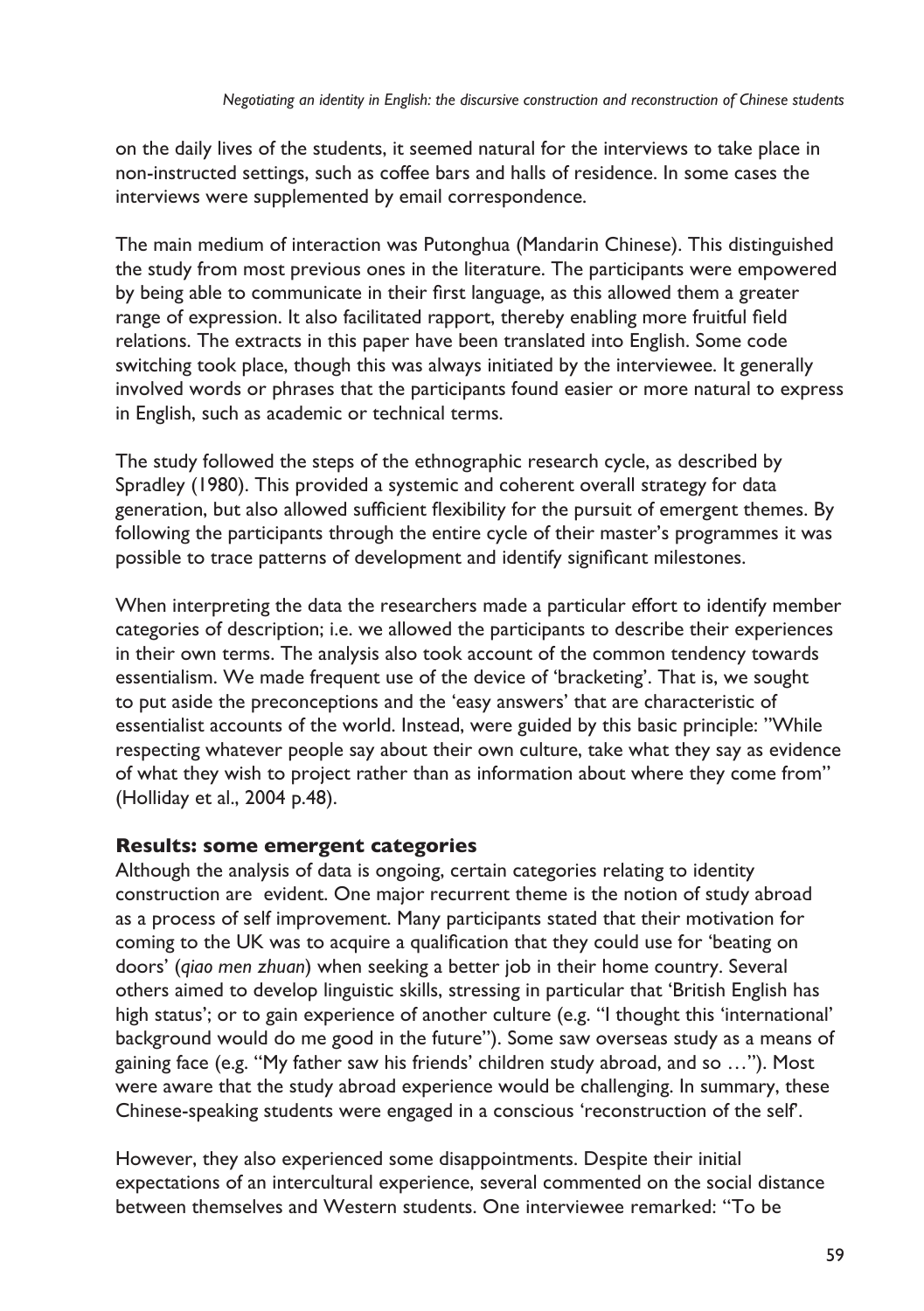#### *Trevor Grimshaw*

honest, we are not be able to get close... They don't talk to us." British students seemed preoccupied with their own activities and showed little interest in their non-Western classmates. One participant stated: "I guess everyone walking in the campus would very much notice that international students are being segregated" (email correspondence).

Some participants attributed this social distance to differences in culturally-based norms of interaction:

*I just feel it is more tiring to do group work with students from other countries… We have had some unpleasant experiences… But when Chinese students get together, we all have a common understanding about how long we will take to complete the task, how we should divide up the task, and so on.*

The sense that it was more efficient to deal with members of one's cultural ingroup extended to university support services. One interviewee explained that, when needing help from the computing help desk, "we wait until the Chinese assistant is on duty".

Departments and individual members of staff appeared to vary in terms of efforts towards integration, some organising extra-curricular social events. However, some interviewees reported cases of exclusion:

*I* do feel something different, that is, the way Western lecturers treat Western *students and Asian students. For example, our department was making a leaflet which introduces our courses… The department only asked Western students' opinions, while neglecting ours. When they needed some pictures of students, they only asked Western students again. Not one of the students they asked was Asian. I had never experienced this kind of thing before; but when it happened, I felt very uncomfortable. It is a kind of discrimination. Or, at least, they didn't respect our opinions.*

When discussing their induction into university life and the people to whom they turned for help or advice, many of the interviewees mentioned the role of informal support networks composed of fellow students. To some extent this was seen as a reproduction of the 'classmate'/'countryman' system which occurs in Chinese universities, often attributed to prolonged companionship and notions of group loyalty (cf. Grimshaw, 2007a). However, it was also explained by a lack of awareness of the support services available in British universities; or, more commonly, the assumption that, for cultural and linguistic reasons, it was simply not efficient to deal with these services.

Statements about the approachability of university staff varied greatly between accounts. In some departments informal orders had developed so as to compensate for the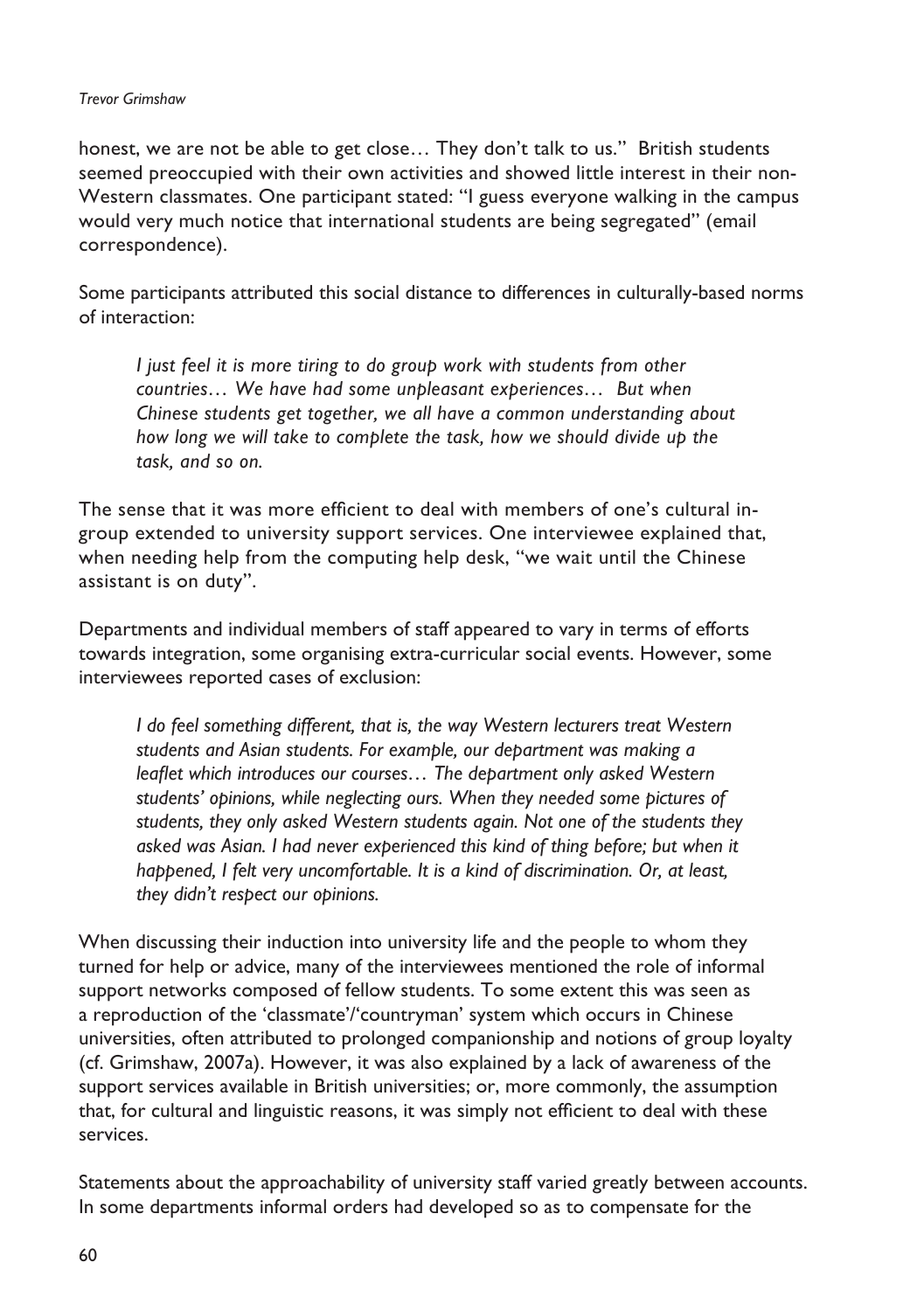aloofness of academic staff:

|          | Researcher: How about when you have some difficulties in your      |
|----------|--------------------------------------------------------------------|
|          | studies? Do you ask your friends or classmates?                    |
| Student: | Mainly I will try to solve it myself first. If I can't, I will ask |
|          | the PhD students in the lab. If they don't know the answer, I will |
|          | ask my lecturers. But I think mainly it is PhD students who help   |
|          | me most Tutors seldom appear in the lab.                           |

Language related issues were another major category. English language proficiency was seen by many as the major issue for Chinese-speaking students. One stated: "As long as we have strong language skills, we can manage the other aspects". Another commented that, in fact, "the course content is not difficult at all, compared with that taught in a Chinese university". The real challenge was reading, writing, following lectures and contributing to seminars English. The frustration of being unable to express themselves clearly had a strong affective impact on some students:

*It was so tiring and stressful to study here. I have never been like this. It was mainly the language barrier. For example, I spent two weeks to write an essay and got a mark of 60 per cent. But a British student spent a few days writing a very similar essay and got 80 per cent. It was so frustrating. I felt what I did was in vain, and so began to lack confidence.*

At the end of the year some participants acknowledged they had overestimated the extent to which their English would improve. Some attributed this to the lack of interaction with members of the host community. They continued to use English only in limited contexts, such as the seminar room or the refectory. Though the perception is difficult to confirm, one marketing student even claimed that: "My spoken English has become worse, because I speak it less frequently in the UK than when I am in China".

In contrast, an interesting realisation for some was the increasing usefulness of Chinese (especially Mandarin) as a lingua franca:

*Most of our classmates are from Chinese-speaking countries. Even people from Malaysia can speak Putonghua too. We all speak Putonghua… My friend and I decided to communicate in English. But gradually we gave up, because we found it weird to speak to our own friends in English.*

Another recurrent theme was the under-representation and misrepresentation of Chinese cultures. Some interviewees commented on the scarcity of up-to-date library resources relating to their home countries, although assignments required them "to support [their] arguments with evidence from a context with which [they were] familiar". Others commented on the influence of the British media in shaping people's perceptions of China. Reports concentrated on a limited range of issues, especially human rights and the environment, while failing to reflect the diversity of views within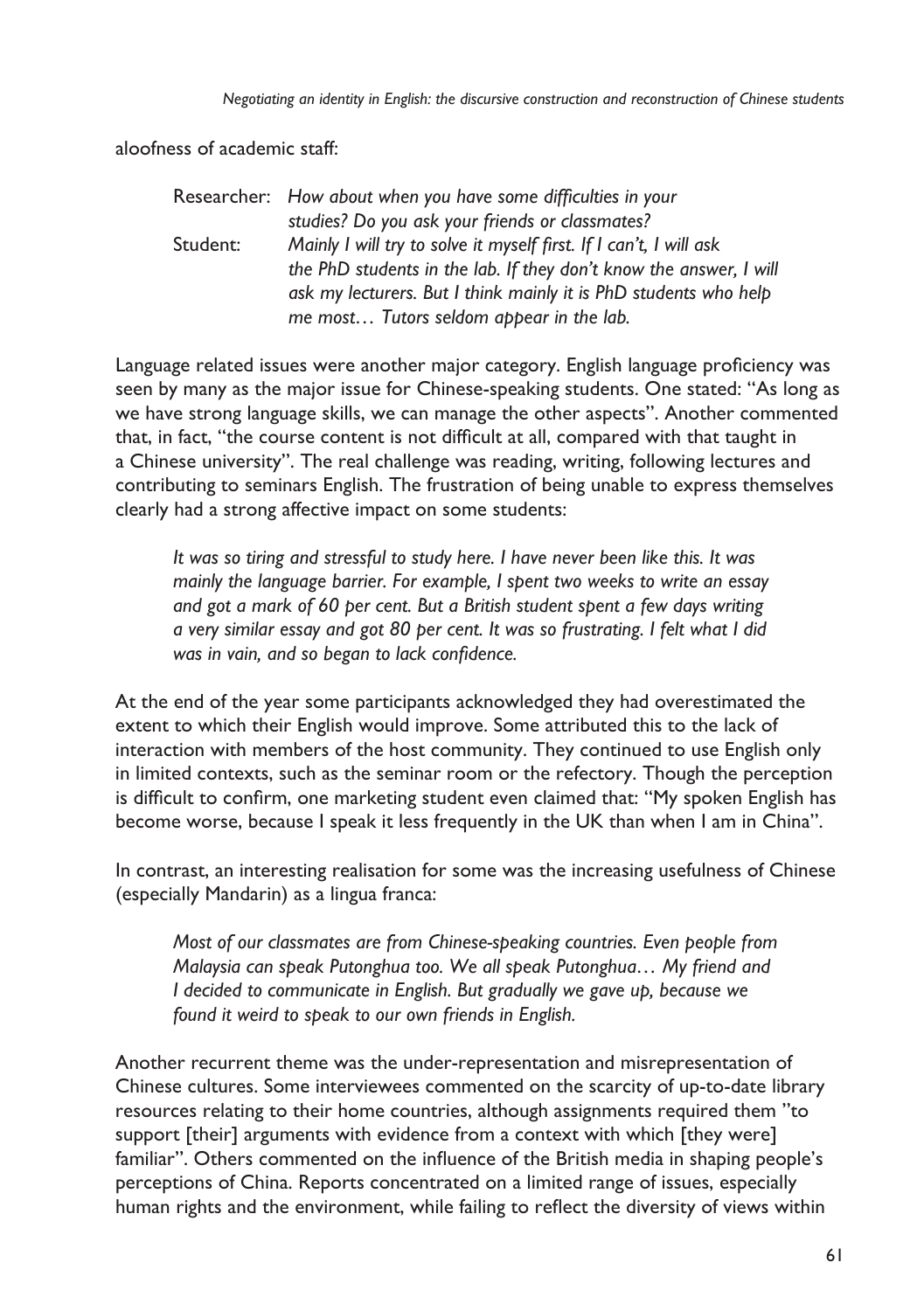#### *Trevor Grimshaw*

Chinese society or the efforts being made to resolve the problems. The interviewees were particularly disappointed when lecturers illustrated points with negative examples from China. In contrast to these generalisations, the interviews contained much discussion of regional differences, social class, educational background, and various other distinctions of which British people remained unaware.

Whilst the imposition of reduced identities was a problem, some participants also acknowledged that they stereotyped themselves. Some did this as a response to being in an unfamiliar environment and feeling the need to 'close ranks'. Some admitted they autostereotyped because this appealed to their tutors' taste for exoticised accounts of the 'East'. Others did so for strategic reasons; e.g. claiming inadequacies in their previous education in order to make excuses for underachievement. One education student resigned herself to accepting a reduced identity simply because it was the easiest option. Her dissertation supervisor had enthusiastically recommended some references "about Chinese education". She found these to be out of date, inappropriate to her context (she was from Taiwan), and relating to students of the wrong age group. But in order to avoid offence, and because she lacked alternatives, she eventually based her literature review on these sources.

## **Conclusions**

This project, despite its small scale, has yielded a richness of data that has yet to be fully explored. The preliminary findings suggest that for the participants life at a British university was a character-building experience in more ways than one. While it represented an opportunity to reconstruct the self through the acquisition of skills and knowledge, it involved much anxiety due to linguistic and cultural issues. The data also confirm that other forms of construction and positioning were at play, including the persistence of Orientalist stereotypes within everyday academic discourses. The participants responded to these challenges by various means, including 'strategic essentialism' (cf. Lin, 2008). Meanwhile, it is noteworthy that, in their willingness to accept the packaged realities supplied to them by their Chinese-speaking students, academic staff were complicit in the processes of otherisation and reduction.

This has serious implications for British universities. Firstly, it is vital to acknowledge the complexity and dynamism of our students' cultures. This should be reflected in the provision of academic, administrative and pastoral services. Although some institutions already provide staff with training in intercultural communication, we need to ensure that this training encourages participants to view culture as difference, encompassing ethnicity, social class, gender and other dimensions, besides nationality (Kramsch, 1993, pp. 205-206). The training should also address culture as an interpersonal process, rather than presenting and prescribing "cultural facts and behaviours" as if they were "fixed, normative phenomena" (ibid.). For suggestions, see Holliday et al (2004).

This study also highlights the urgent need to reassess the validity of current English language placement tests, as well as current methods of in-sessional support. In doing so, universities should take advice from specialists in the fields of TESOL and applied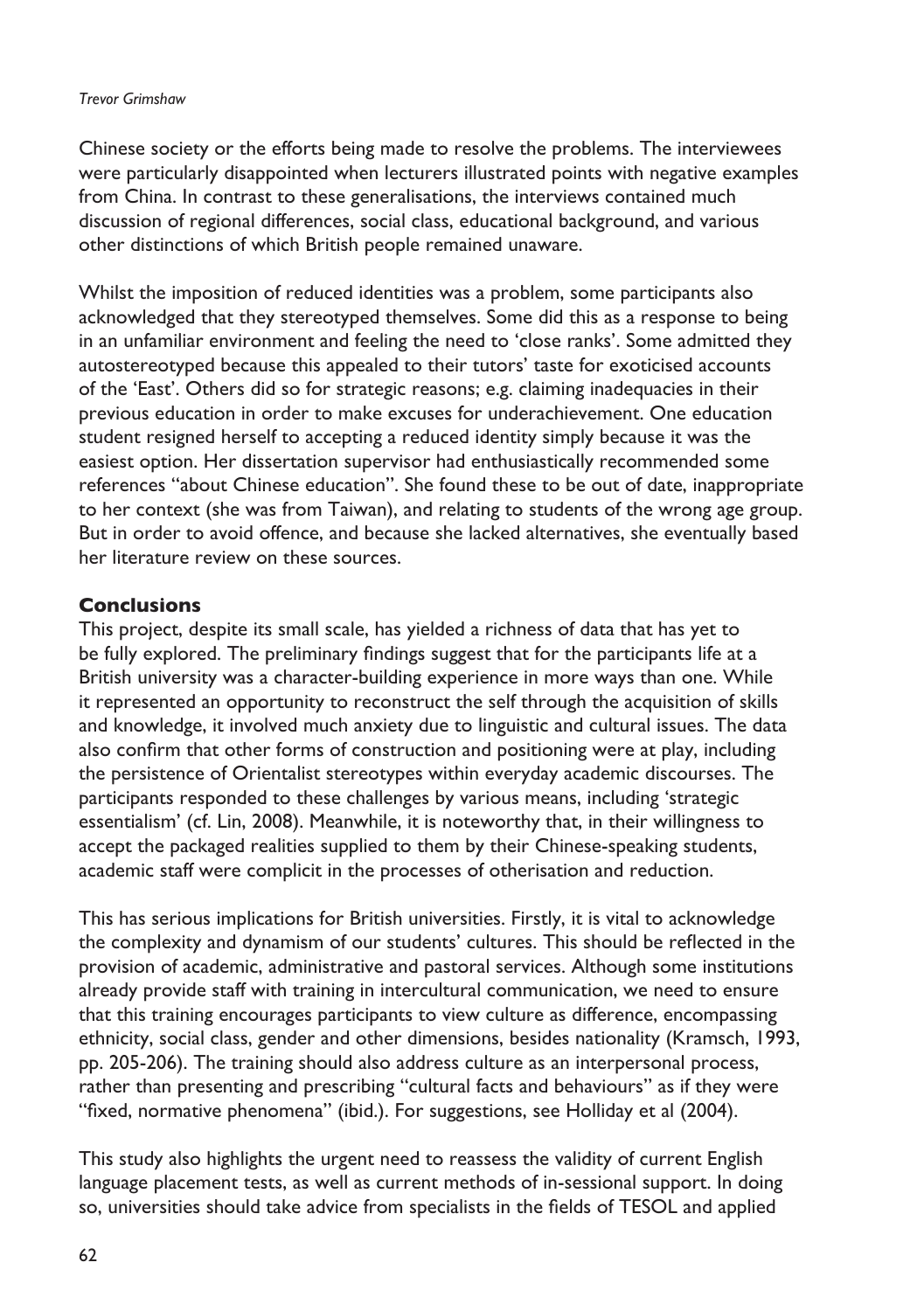linguistics. For more extensive discussion of these issues, see Edwards et al (2007).

Future research can apply the methodology of the present study to larger scale projects involving cross-university collaboration and international students from other backgrounds. Since one of the major findings was the role of informal support networks, the conceptual frameworks of future projects might be informed by sociocultural theory, specifically the literatures of "communities of practice" (Lave & Wenger, 1991; Wenger, 1998) and "funds of knowledge" (Gonzalez et al., 2004). Through this enhanced understanding, sociologists of higher education may contribute to the formation of a truly international academic community.

## **Acknowledgements:**

This project would not have been possible without the diligent and resourceful contributions of my research assistant, Wang Qi. As ever, I also wish to thank Dr Anna Simandiraki for her insightful comments and suggestions.

# **References and further reading**

Atkinson, D. (1999) 'TESOL and culture, TESOL', *Quarterly* 33, (4) pp.625-653.

Ballard, B. (1996) 'Through language to learning: Preparing overseas students for study in Western universities', in Coleman, H. (ed.) *Society and the Language Classroom*. Cambridge, Cambridge University Press.

Brick, J. (1991) *China: A Handbook in Intercultural Communication*. Sydney, NCELTR, Macquairie University.

British Council (2004) *Vision 2020: Forecasting International Student Mobility – a UK Perspective*. London, British Council, Universities UK & IDP Australia.

Clark, R. & Gieve, S. N. (2006), 'On the discursive construction of the chinese learner', *Language, Culture and Curriculum*, 19 (1), pp.54-73.

De Wit, H. (2002) *Internationalization of Higher Education in the United States of America and Europe: A Historical, Comparative and Conceptual Analysis*. Westport, CT, Greenwood.

Edwards, V., An, A. and Li, D. (2007) 'Uneven playing fields or falling standards? Chinese students' competence in English', *Race, Ethnicity and Education*, 10 (4), pp.387-400.

Flowerdew, L. (1998) 'A cultural perspective on group work', *ELT Journal*, 52 (4), pp. 323-328.

Gonzalez, N. E., Moll, L. and Amanti, C. (eds) (2004) *Funds of Knowledge: Theorizing*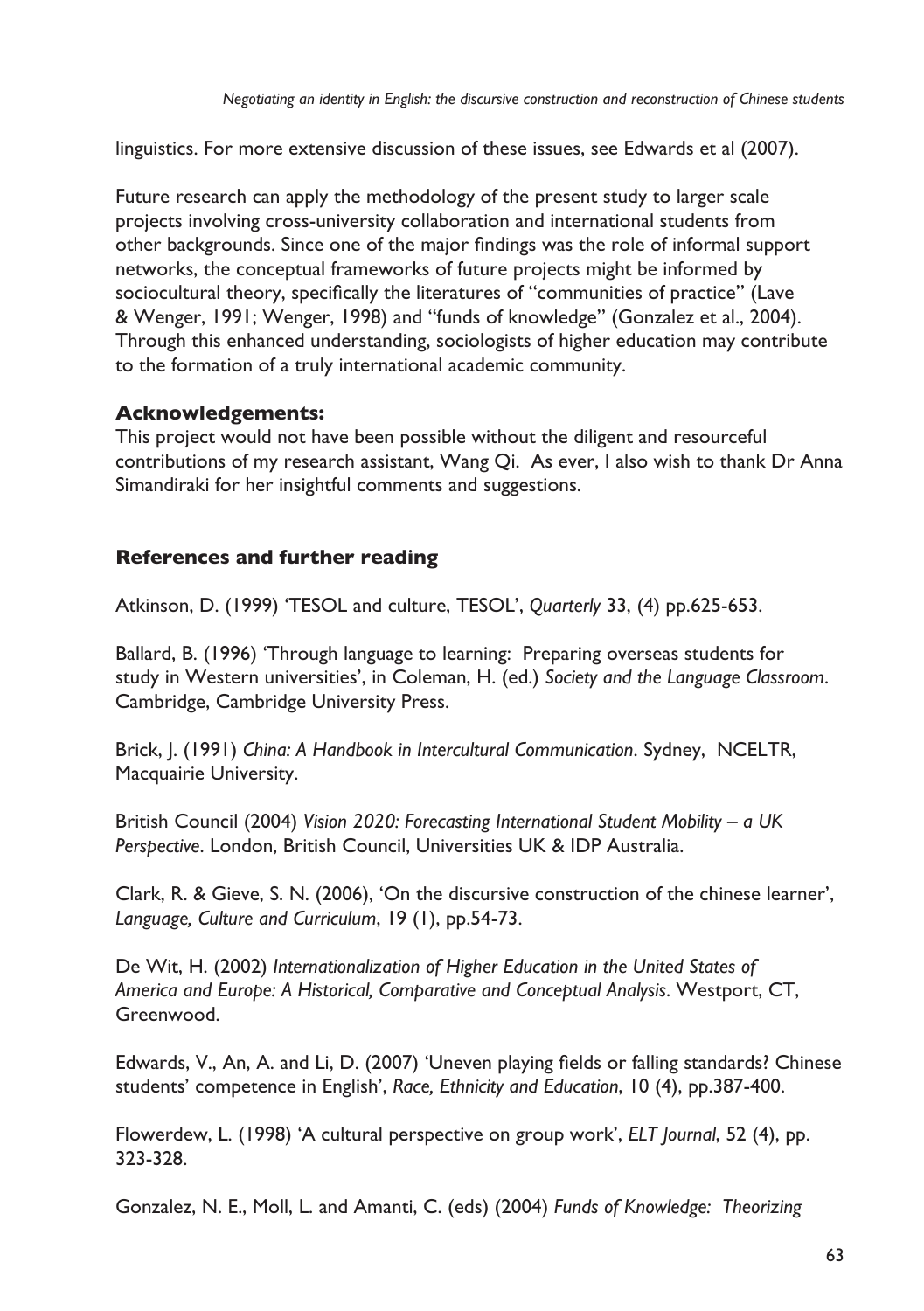#### *Trevor Grimshaw*

*Practices in Households and Classrooms*. New York, Lawrence Erlbaum Associates Inc.

Grimshaw, T. (2007a) 'Problematizing the construct of 'the Chinese Learner': insights from ethnographic research', *Educational Studies*, 33 (3), pp.299-311.

Grimshaw, T. (2007b) 'Critical perspectives on language in international education' in Hayden, M., Levy, J. and Thompson, J. (eds) *The Sage Handbook of Research in International Education*. London, Sage, pp.365-378.

Hammersley, M. and Atkinson, P. (1995) *Ethnography: Principles in Practice*. London, Routledge.

Hofstede, G. and Bond, M. H. (1988) 'The Confucius connection: from cultural roots to economic growth', *Organisational Dynamics*, 16(4), pp.4-21.

Hofstede, G. and Hofstede, G. J. (2004) *Cultures and Organizations: Software of the Mind*. New York, McGraw-Hill.

Holliday, A. R. (2005) *The Struggle to Teach English as an International Language*. Oxford, Oxford University Press.

Holliday, A., Hyde, M. and Kullman, J. (2004) *Inter-cultural Communication: An Advanced Resource Book*. London, Routledge.

Jin, L. and Cortazzi, M. (2006) 'Changing practices in Chinese cultures of learning', *Language, Culture and Curriculum*, 19(1), pp.5-20.

Kramsch, C. (1993) *Context & Culture in Language Teaching*. Oxford, Oxford University Press.

Kubota, R. (1999) 'Japanese culture constructed by discourses: Implications for applied linguistics', *TESOL Quarterly*, 33(1), pp.9-35.

Kumaravadivelu, B. (2003) 'Problematizing cultural stereotypes in TESOL', *TESOL Quarterly*, 37(4), pp.709-719.

Lave, J. & Wenger, E. (1991) *Situated Learning: Legitimate Peripheral Participation*. Cambridge, Cambridge University Press.

Lin, A.M.Y. (ed.) (2008) *Problematizing Identity: Everyday Struggles in Language, Culture & Education*. New York, Lawrence Erlbaum.

Pellegrino Aveni, V. (2005) *Study Abroad and Second Language Use*. Cambridge, Cambridge University Press. Pennycook, A. (1998) *English and the Discourses of Colonialism*. London, Routledge.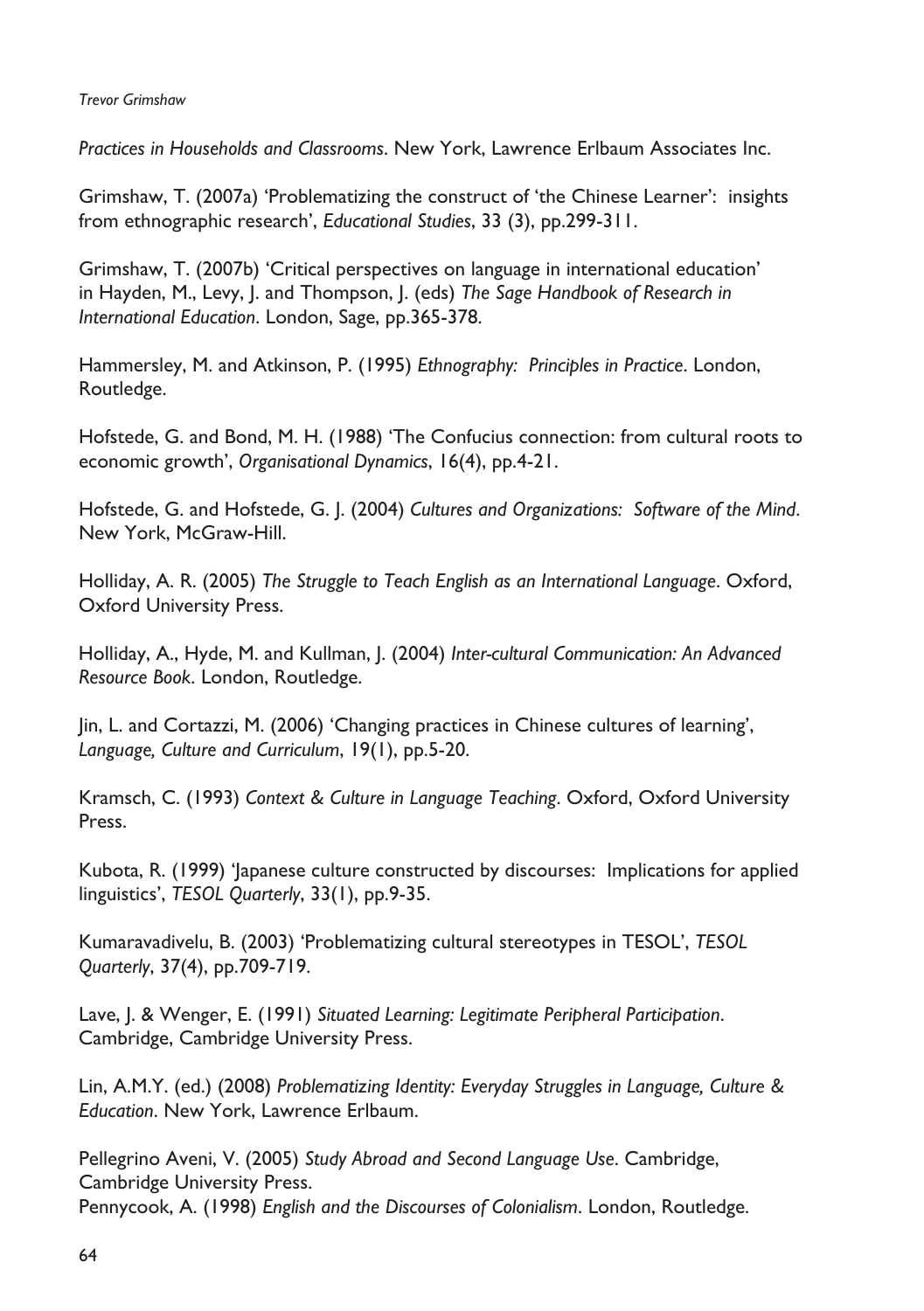Phan Le Ha (2004) 'University classrooms in Vietnam: contesting the stereotypes', *ELT Journal*, 58(1), pp. 50-57.

Said, E. W. (1978) *Orientalism*. Harmondsworth, Penguin.

Smart, D. (2001) *The Global Market for Higher Education: Sustainable Competitive Strategies for the New Millennium*. Cheltenham, Edward Elgar.

Spradley, J. P. (1980) *Participant Observation*. London, Harcourt Brace Jovanovich College Publishers.

Wachter, B. (1999) *Internationalisation in Higher Education*. Bonn, Lemmens Verlags & Mediengesellschaft.

Watkins, D. A. and Biggs, J. B. (eds) (1996) *The Chinese Learner: Cultural, Psychological and Contextual Influences*. Hong Kong, University of Hong Kong Comparative Education Research Centre & Victoria, Australia, Australian Council for Educational Research.

Watkins, D. A. and Biggs, J. B. (eds) (2001) *Teaching the Chinese Learner: Psychological and Pedagogical Perspectives*. Hong Kong, University of Hong Kong Comparative Education Research Centre (CERC) & Victoria, Australia, Australian Council for Educational Research (ACER).

Wenger, E. (1998) *Communities of Practice: Learning, Meaning and Identity*. Cambridge, Cambridge University Press.

Zweig, D. and Chen Changgui (1996) *China's Brain Drain to the United States: Views of Overseas Chinese Students and Scholars in the 1990s*. New York, Curzon.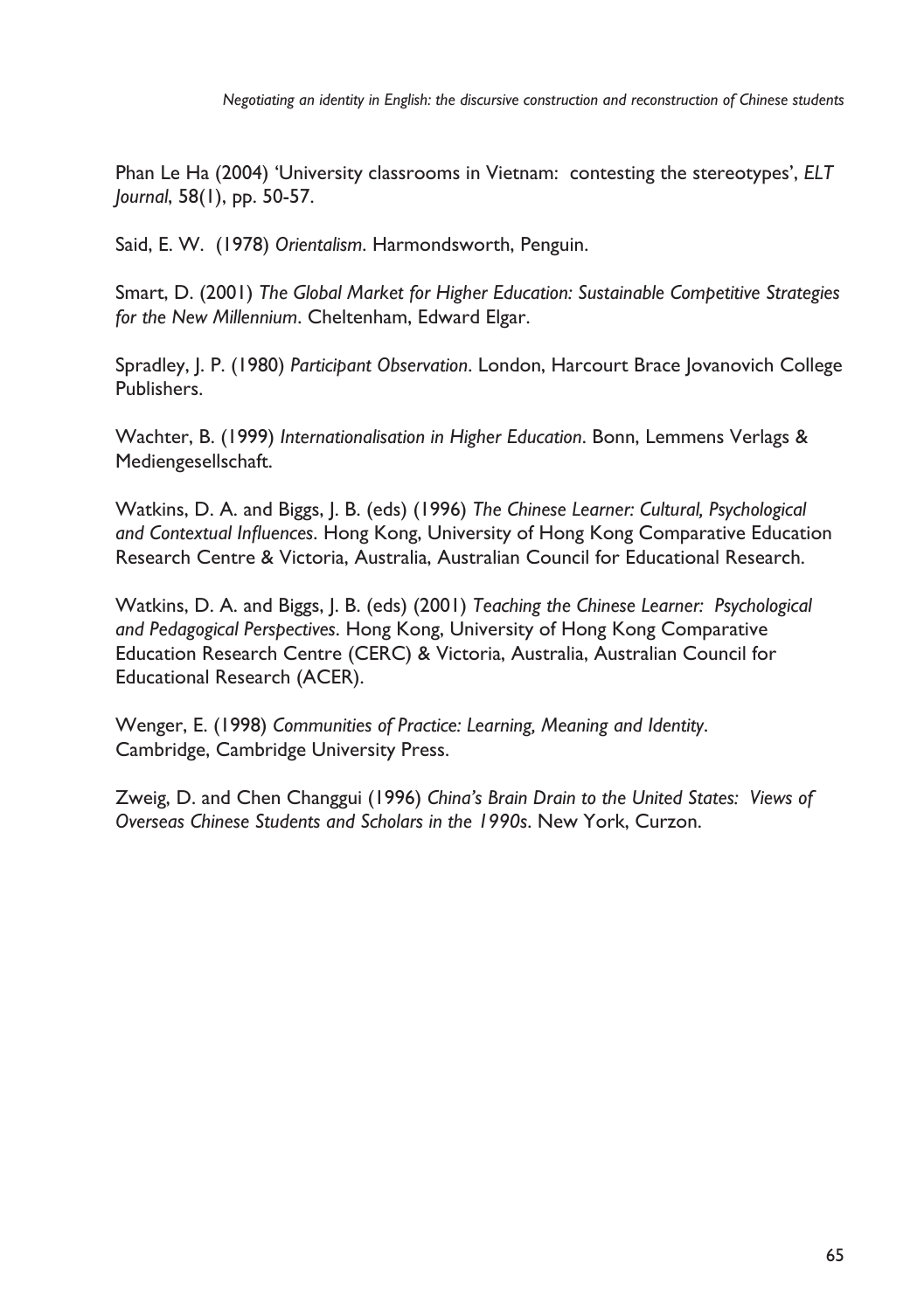# Lone parents as higher education students

# **Tamsin Hinton-Smith**

School of Social Sciences and Cultural Studies, University of Sussex.

## *Abstract*

*This paper focuses on how the personal experience of lone parents who become students informs their learning and experience of university life. Longitudinal qualitative research with a sample of 79 lone parents studying at a range of UK higher education institutions (HEIs) demonstrates the powerful impact personal experience has upon successful and satisfying higher education completion for this group of learners. The research found personal experience to impact upon university life across a range of causes and effects. Work on the conflicting demands of the family and university as 'greedy institutions', each making insatiable claims on*  individual members' time and energies, is particularly relevant (Acker, 1980; Edwards, 1993). *The paper explores the relevance of lone parents' wider lives in particular their experience of housing, mental health, social inclusion/isolation, family ties, friendships, employment, on-line social spaces and leisure time.* 

## **Background**

Lone parents' experiences of HE are contemporarily relevant given their status as one of the non-traditional student groups targeted through the government's drive to widen participation. The changing labour force needs of the globalised economy demand a widening of HE participation (Naidoo and Callender, 2000). Changing demographics mean fewer school leavers and greater need to attract non-traditional student groups (Gallagher, Richards and Locke, 1993; Edwards, 1993).

According to a National Audit Office report, one in five HE students in Britain drops out before completing their course (Lipsett, 2007), with funds 'wasted' on every student failing to complete. Tensions exist between the widening participation agenda and student retention, given that mature and working-class students have lower completion rates (Yorke, 2001), with student parents particularly susceptible (Hands et al., 2007). It is in the financial interest of the HE sector to research and identify 'non-traditional' student experience in order to avoid 'wastage' by putting in place appropriate support. The HE sector also has a responsibility to safeguard the interests of the non-traditional, and often vulnerable students it engages with through widening participation strategies. HE engagement frequently entails substantial costs to lone parent students, including personal sacrifices, debt, leaving jobs, compromising time with families, and placing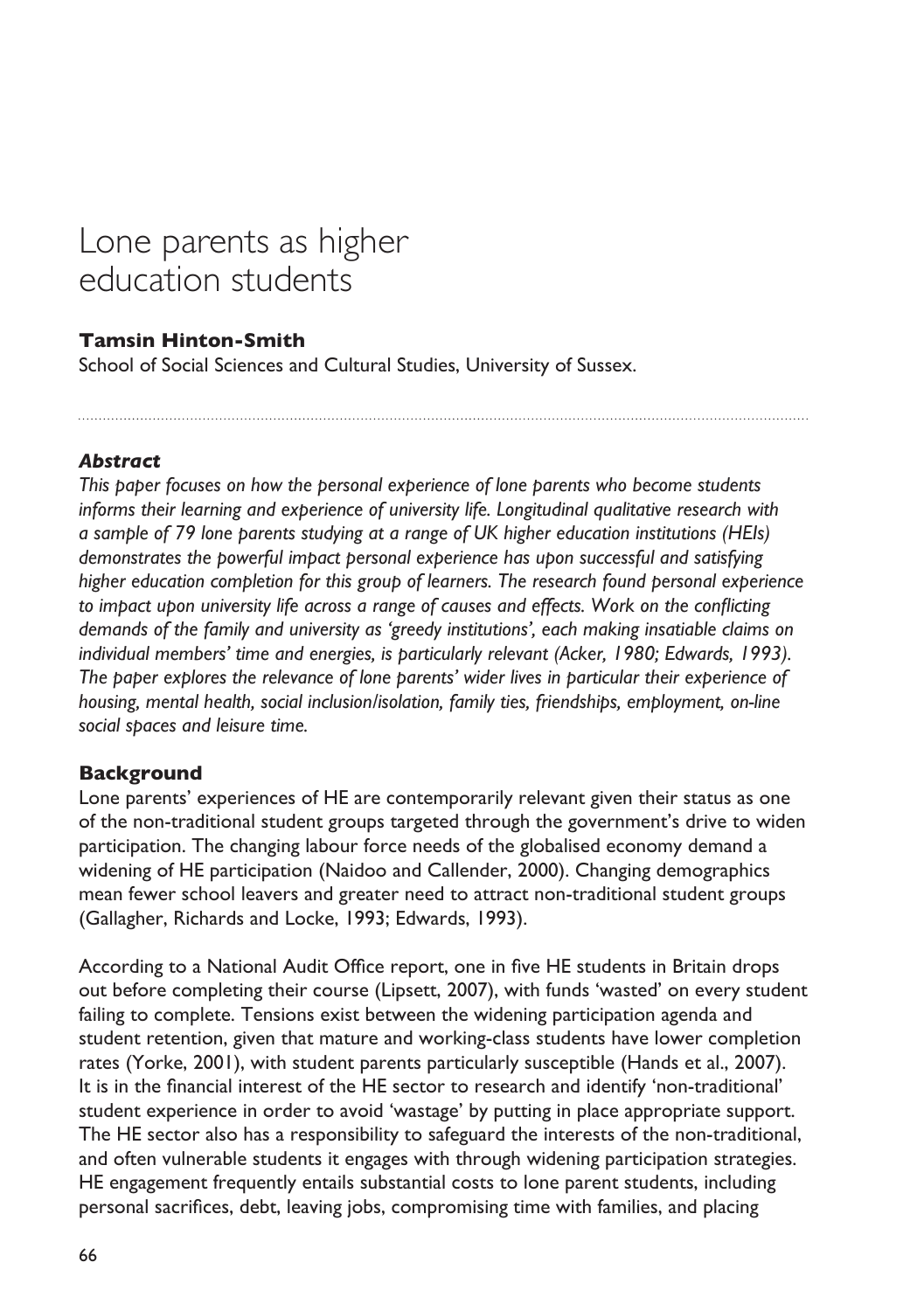children in childcare. Mature students' frequently lacking self-esteem and confidence have been well-documented, with gender, class and ethnicity further significant (Murphy and Roopchand, 2003). This research shows lone parents to be frequently lacking academic confidence because of negative schooling experiences and long educational gaps. Existing research on lone parents has found them to suffer low self-esteem (Greif, 1992). In this context, the HE sector has a responsibility not to further damage vulnerable students' confidence by setting them up for almost inevitable failure through lack of support.

A further dimension to the relevant contemporary context is the governmental agenda of utilising compulsion to return lone parents to employment, as identified in the Leitch (2006) and Freud (2007) reports. One in four British children are raised by lone parents (Policy Research Institute, 2007), and UK lone parent employment lags behind much of Europe (Bradshaw and Millar, 2007 ). Lone parents are disproportionately low skilled compared to other parents, particularly in the UK compared to other European countries (Millar and Rowlingson, 2001). The UK cost of childcare is disproportionately high compared to much of Europe (Klett-Davies, 2007; Ward, 2005). Hence often only well-paid work is viable once childcare costs are considered (Horne and Hardie, 2002). It is significant that lone parents have the same outgoings as two parent families in terms of housing, bills and childcare, but only one income. To achieve well-paid work, lone parents must gain the qualifications they lack (Horne and Hardie, 2002). The research referred to in this paper demonstrates the complex cost-benefit evaluations lone parents make of the benefits of providing for children financially against the disadvantages of being apart from them, (also observed by Ford with regard to employment, 1996). Ford's analysis can be usefully applied to education. If the benefits appear too distant, or costs to family wellbeing too high, lone parents will either not engage with study initially, or will exit early.

Acker's (1980) and Edwards' (1993) work on the family and university as *greedy institutions* is particularly relevant, arguing the difficulty of juggling commitments as each makes insatiable demands on the individual's primary commitment. Edwards highlights the further tension that both family and university are task-driven rather than timedriven commitments (Edwards, 1993, p. 64), hence within each, tasks must be continued until they are completed, no matter how long this takes.

Also relevant is Mansour's work on lone parents managing constraints rather than overcoming barriers to engage with employment. Mansour sees 'barriers' discourse as problematic in implying that employment engagement problems can be overcome permanently (2005, p.1). Hence if childcare is the barrier, providing a childcare place removes it. In truth, lone parents must continually renegotiate childcare issues. Mansour's observations can usefully be applied to HE participation. HEIs have a responsibility to acknowledge the constraints that non-traditional students must negotiate.

## **Research strategy**

A self-selecting sample of 79 participants was achieved through the research website. Being active online was a requisite of participation, since data was collected solely via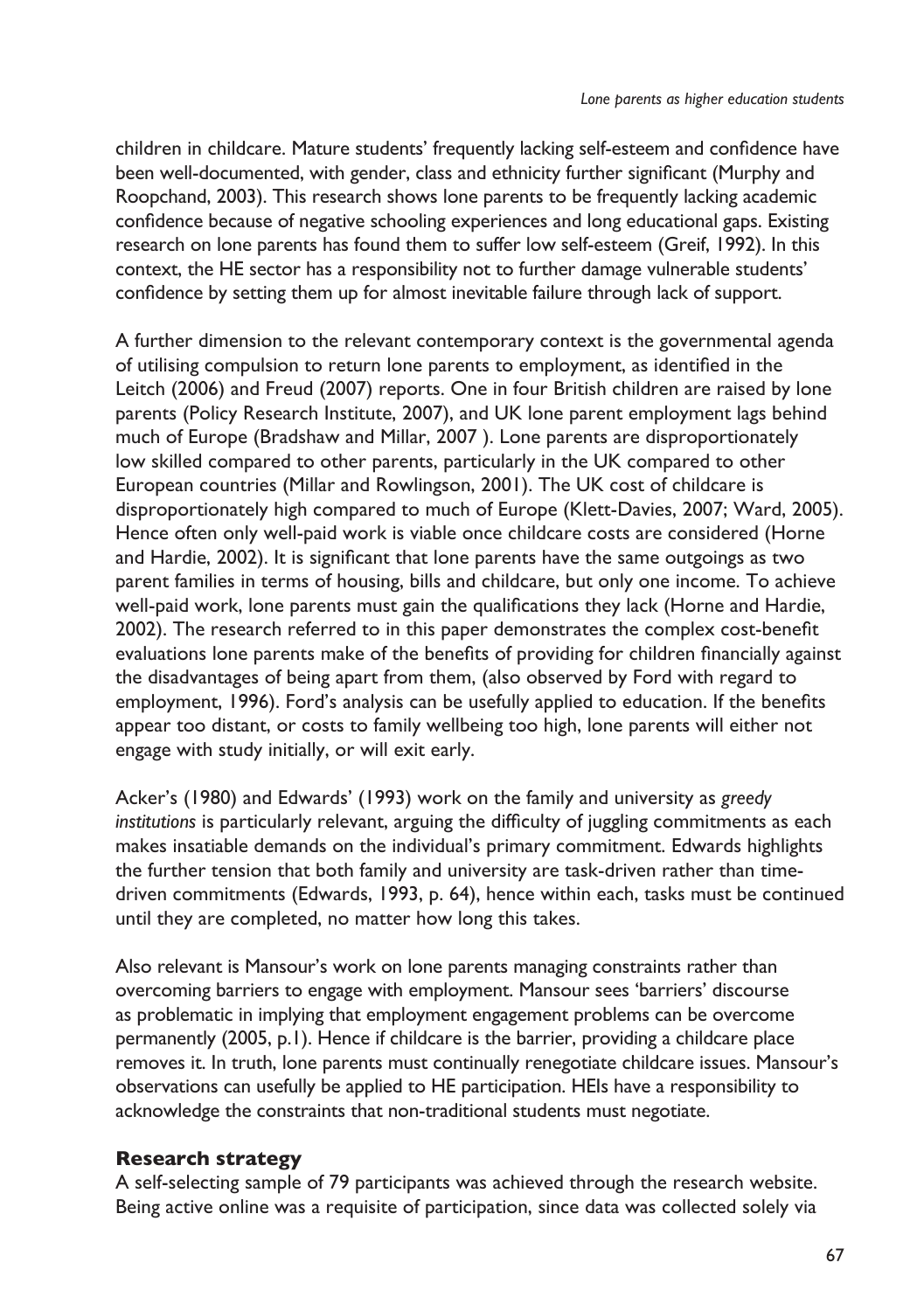#### *Tamsin Hinton-Smith*

email. Participants were emailed open-ended qualitative prompts, based on the model of the Mass Observation Archive housed at the University of Sussex. Fortnightly prompts over a period of twelve months covered different topics, including finances and support, each incorporating many open-ended questions. Participants could answer from home in their own time (a benefit for lone parents with stretched time and limited childcare, Mann, 2000, p.17). They could respond in as much detail as they wanted, focusing on aspects of each prompt that they were most drawn to, and could catch up on missed prompts. The majority of participants eventually replied to all prompts, although response length varied widely. A large volume of data was produced, and analysed using CAQDAS (Computer Assisted Qualitative Data Analysis Software). Participants often described lone parenthood as lonely, and valued the opportunity for social contact the research provided.

## **Findings**

A key area in which lone parents' wider lives impacted upon HE experience was in terms of family ties, with help received from family being particularly significant. In most cases participants' own parents or extended family enabled lone parents to study by caring for children, providing financial assistance and emotional support. However family could also drain resources, including caring for elderly or infirm parents, or ill children. Participants were often geographically bound by family support, and leaving this for a university place could cause hardship. This was particularly significant given that lone parents reported much of their socialising to take place with family. Many described loneliness, it often being difficult to meet people as a lone parent:

*I have not moved house to go to university and I definitely would not have moved out of my area to attend an institution – this is mainly attributable to my childcare provision and having my family close by if needed.*  (F11, aged 25, one child aged four, 1-year f/t PG Diploma in Law)

Providing a safety-net of support, the extended family frequently appeared to plug a gap in formal provision, raising questions around the disadvantages for those lacking supportive families to fall back upon.

In addition to family support, friendships were central to university experience. These were frequently a source of support, but also perceived as a drain on stretched resources of time, attention and support giving. Hence friendships were sometimes retreated from in order to focus on studies, children, paid work, and participants' own health and well-being. Friendships predating HE were particularly significant for lone parents who struggled to fit in and forge friendships at university:

*Having only lived in the area a year and a half we are still settling in, making friends, the only friends I have made are through the school or my children's activities and they are more acquaintances, part of moving away from where we'd lived our whole lives was leaving behind all the friends we had but I had to look at the future and what I wanted for our lives in the future.*

(M2, two children under 14, Year 2)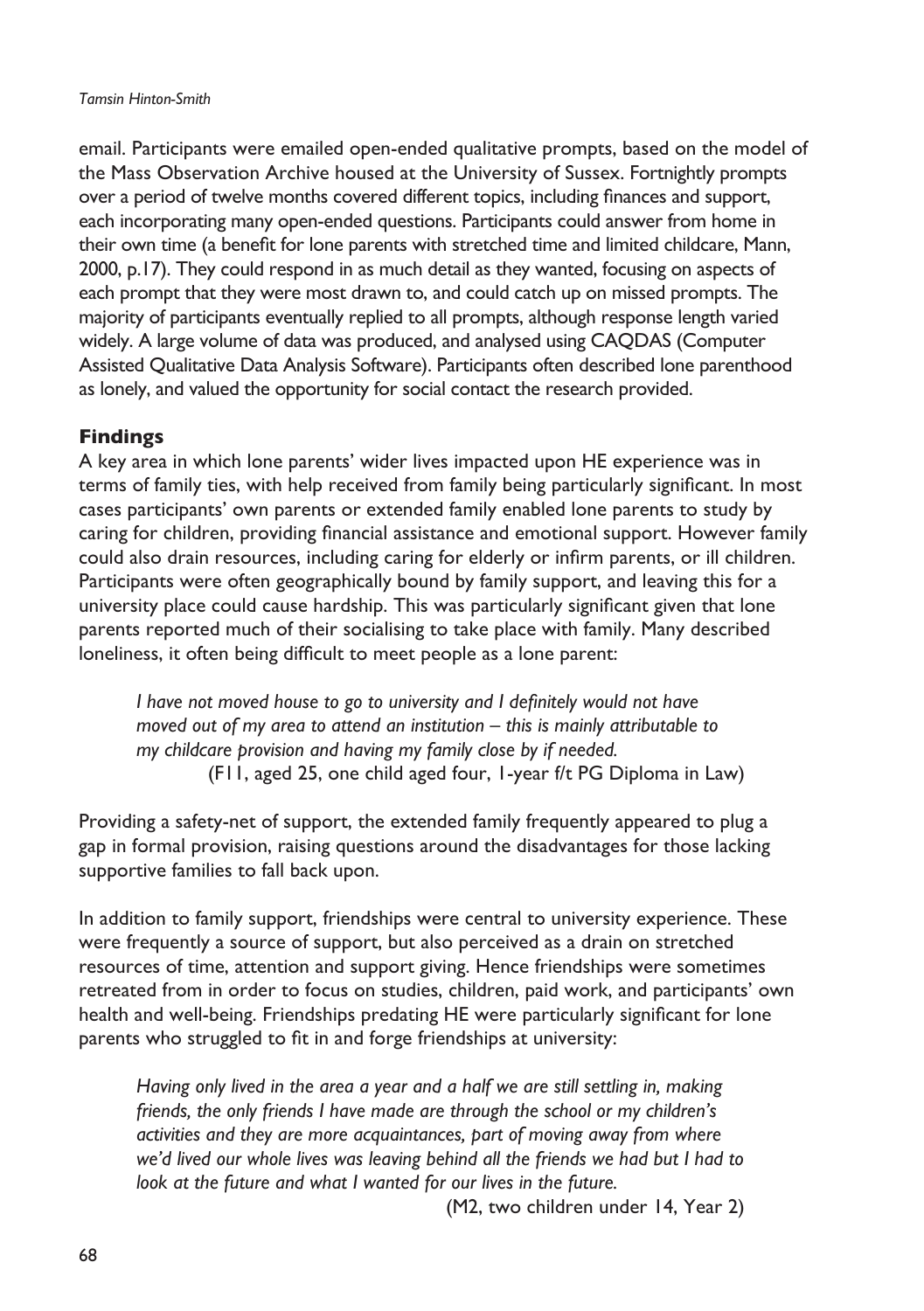Friendships like these outside university carry implications for lone parent HE students in light of the work of Wilcox et al. on the importance of university friendships in providing support for studies and contributing to positive academic outcomes (2005, p.707). Lone parents often felt excluded from university life, both through lacking the childcare to attend extra-curricular events, and because their age and life experiences could result in a perceived lack of commonality. This may be true of mature students generally, further exploration of which would be valuable:

*I've been invited to one of my fellow students 21st birthday parties next weekend, but I don't think I'll be going. I explained the lack of childcare, and she said I could bring my kids along as it was a private party. Except I would feel "out of it" as my children are nearer the age of my fellow-student than I am!*

> (F61, two children aged 12 and nine, Year 2 of f/t BA Social Sciences with Politics)

Many would have preferred to live on campus if family accommodation were available. Living off campus exacerbated feelings of isolation. Online social spaces were highly valued by lone parent students with limited adult company and childcare:

*Most of my friends I speak to via the computer, it is a life line for me as I don't get to have face to face relationships with many people.* (F22, age 33, one child aged three, final year f/t BA History and American studies).

Such contact could facilitate virtual communities of similarly experienced, likeminded individuals for exchange of chat and support, for those perceiving differences between themselves and their actual student community.

Online provision was highly valued for electronic seminar group sign-up, and for ease of remotely accessing key information on university web pages, library lending and academic articles. Entitlement to use local libraries including interlibrary requests were also important, with calls for extension of such provision.

Nearly half of participants reported being in paid employment. The true figure may be much higher as many of the other half of those surveyed did not disclose employment status. Hours of study and work varied but some worked full-time whilst studying full-time and raising young children unsupported. Juggling employment alongside sole parenting and study clearly affects academic and social university experience. Lone parents frequently worked the minimum weekly 16 hours to qualify for Working Families Tax Credit (WFTC). Critics argue that the Tax Credit system provides a financial disincentive to increasing paid work for lone parents (Klett-Davies, 2007, p.46), a perception also attested to by participants. Part-time employees were more likely to report stress and obstacles to HE participation than full-time employees or the unemployed. This may suggest that part-time employees have less allocated study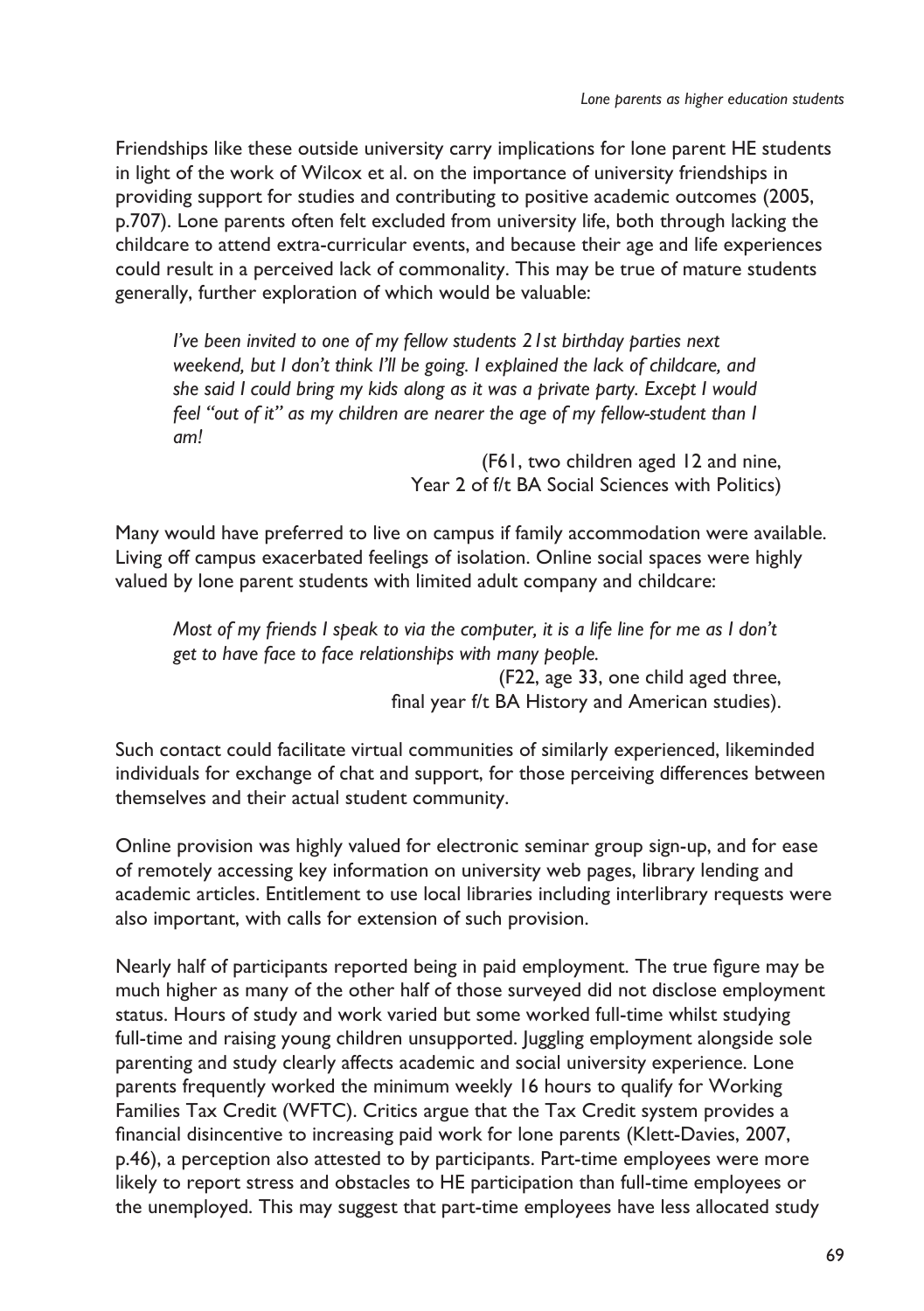#### *Tamsin Hinton-Smith*

time, as some full-time employees were studying on day release from work. Part-time employees may be juggling disproportionately heavy study loads alongside employment, and may be hindered by lesser childcare provision. Recurrent obstacles included finances, transport, childcare and housing. Part-time employees' problems in these areas may stem from earning less. Indeed, participants reported loss of earnings through decreased employment hours in order to study. Lone parents in part-time employment were most likely to have student loans, with obvious debt implications.

Perhaps surprisingly, full-time employees most frequently reported financial hardship. This may represent cost-benefit evaluation, in terms of whether the financial benefits of full-time employment compensated adequately for costs including stress, tiredness and being apart from children. Full-time employees most frequently talked about life in terms of 'juggling' or 'balancing'. Employment usually took priority over study because it paid the bills and hours were non-negotiable. Paid work and childcare responsibilities had to be fulfilled, leaving study to be fitted in around them as best as could be:

*The most difficult part is really doing the assignments. I have to fit them in around the work day (I work full time) and the children. It's quite hard to fit it all in or get a good long stretch to sit down and do an assignment. By the time I've had a full day at work and done the tea etc I could just flop in a chair and relax.*  (F13, two children, one year through PG certificate Managing Health and Social Care)

Participants hoped that HE completion would enhance future employment, although evidence as to whether this is the case is conflicting (Taylor, 2007, Horne and Hardie 2002, Woodley and Wilson 2002; Jenkins and Symons, 2001, Brennan et al., 1999; Burns and Scott, 1993).

Lone parent students usually had little time for leisure, which was relegated to the end of a long list of time and financial priorities:

*Time is divided mostly into work, domestic responsibilities, study, sleep and then leisure. Work being 35 hours with 5 a week travelling. Leisure gets sidelined as I cannot NOT sleep or clean or look after my son and heir !!!!!!'*  (F39, one son, OU p/t BSc Social Policy)

Participants experienced guilt when spending time on anything not immediately orientated toward education or children. Missing opportunities for relaxation and recreation with other adults impacted on health and wellbeing, with many reporting not having time to exercise. Lack of social contact outside the family carries particular implications for lone parents, who without a partner, also forego adult company at home. While socialising may not seem a priority, it could be central to rebuilding selfconfidence after relationship breakdowns. Such reluctance to allocate resources to social pursuits and well-being represents what Reay has defined as the lack of 'care of the self' amongst mature, working-class women students (2003, p. 301).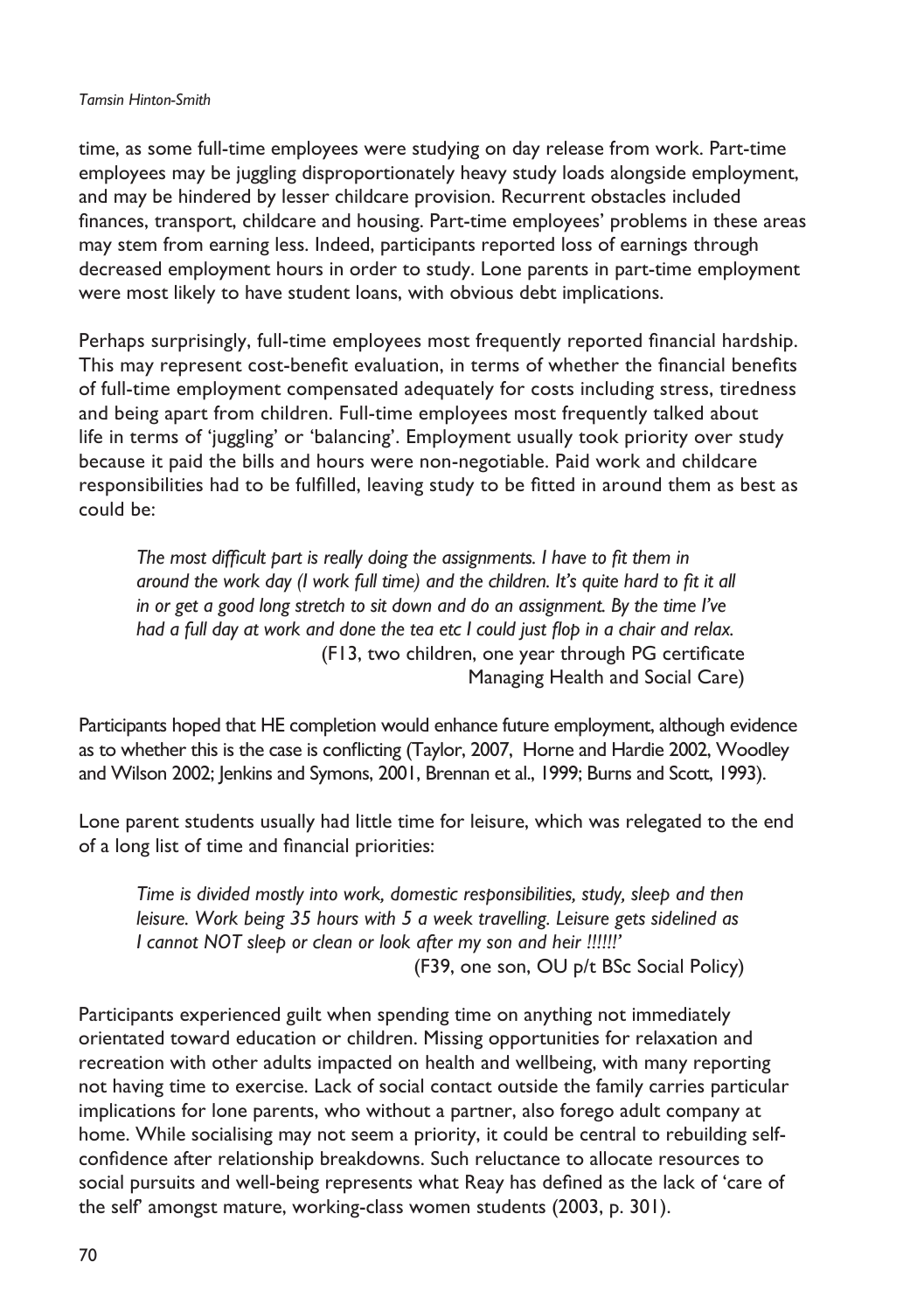Many also reported housing to be a problem area, the previously cited lack of campus accommodation being central. For those without cars, being able to live on campus and send pre-school children to a campus crèche would save often long daily journeys by public transport between home, childcare and university, allowing more precious time to be devoted to studies. Some felt hindered by dependence on a support network preventing geographical mobility, others experienced isolation because they had chosen to leave such networks for university places. Lone parents who shared homes with other adults reported the benefits - including company and childcare. Some lived with their own parents to facilitate study practically and financially, although this was often an unsatisfactory arrangement. Many hoped that successful HE completion would facilitate more satisfactory and secure housing.

Struggling to manage multiple demands alone on a limited budget impacted detrimentally on mental health for many, often leading to stress or depression, with some turning to counselling and/or anti-depressants in response:

*I had quite a few problems again towards the end of last semester and didn't finish my degree. In fact I had a bit of a breakdown, finally admitted to my parents how hard I found it coping alone, working, studying and bringing up my daughters. I also admitted that I was seriously in debt.* 

(F38, two children)

Responses to research questions demonstrated that relationship breakdowns often impacted detrimentally on the mental health of participants and their children. Selfesteem attacked by ex-partners needed rebuilding, and university participation could contribute importantly to this. Several reported ongoing court cases over property and custody disputes, domestic violence and cases of stalking and abduction of children by non-custodial parents. This fits with recent findings that lone parents are often fleeing violent relationships, being more than three times as likely as women in other types of household to have experienced domestic violence (One Parent Families, 2007, p.7). Calls from lone parent participants for greater provision of counselling facilities as part of their HE studies reinforce such recommendations in the existing literature (Wisker, 1996; Hyatt and Parry-Crooke, 1990, Edwards, 1993).

#### **Discussion**

The persistence of lone parenthood as a social trend and the necessity for lone parents to gain qualifications to make work viable, alongside the international agenda of HE widening participation and the difficulties lone parents report juggling HE with other responsibilities, collectively point to a need for deep-seated institutional change. The university sector and individual HEIs, (departments and faculty), have responsibilities to acknowledge the experiences lone parents bring to HE and the responsibilities they juggle, as several commentators have recognised (Horne and Hardie, 2002; Wisker, 1996). Reay suggests that many pre-1992 universities are the ones which need the largest cultural change (2003), and trajectories of lone parents at different institutions support this. Lone parents' trajectories highlight the need for more guidance from HEIs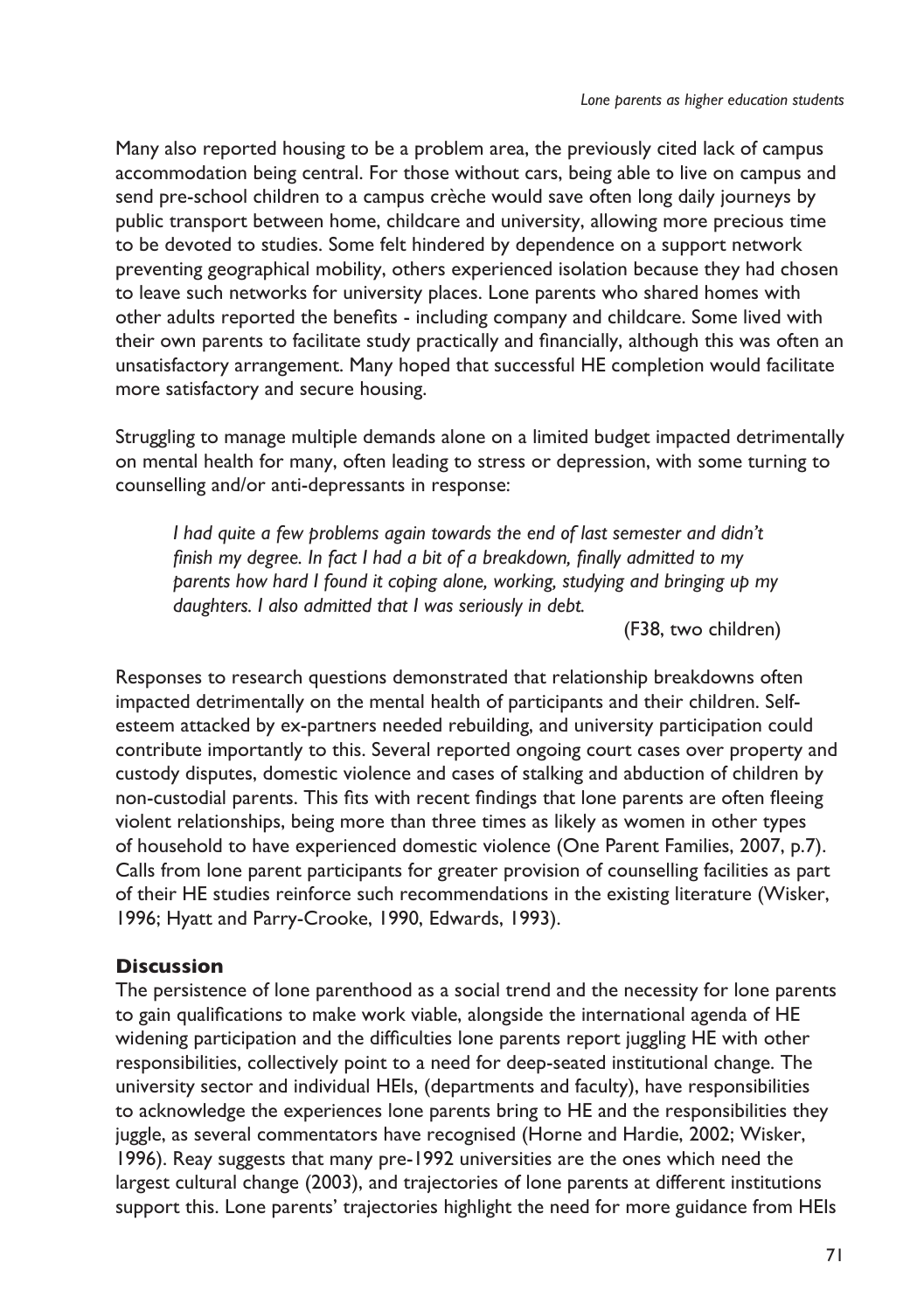#### *Tamsin Hinton-Smith*

to ease the transition to university (Knox, 2005). Equally as important is increased financial support. The argument put forward by Roger Brown, ex vice-chancellor of Southampton Solent University, is relevant here, that if the government is truly serious about widening participation, they must ensure that working-class students, and those HEIs with the highest concentrations of them, stop incurring the greatest costs. One way to do this, Brown argues, would be to free up funds to assist part-time and mature students, particularly those with family responsibilities. Further relevant is Brown's argument that universities should work harder to address the cultural factors inhibiting working-class participation (2007).

Similarly, this author's research findings reinforced calls for increased mature student bursaries and dependent's allowance; more vocational courses attracting training subsidies and leading to positive career outcomes; greater flexibility over repayment of student loans and more creative distribution of hardship funds as recommended by Scott et al. Findings further supported recommendations for greater dialogue between HE providers and Benefits Agencies as well as increased awareness of lone parent students' needs and entitlements amongst Local Authorities and Housing Associations, and integration of childcare policy into the government's widening participation strategy. Scott et al.'s recommendations for timetabling to suit parents (2003), as well as the importance of well-informed advice for student parents (2003) were also clearly relevant to the group of students who took part in the author's research. Many of the problems lone parents faced balancing HE with wider life highlight the need for more easily available and accurate information, as suggested by Taylor (2007), Carlisle (2005), Horne and Hardie (2002), Dearing (1997) and Wisker (1996).

A need for increased flexibility across course delivery was clear from these lone parents' responses. Flexible class times and deadlines; more varied borrowing rules in libraries; more widespread use of technology (e.g. videotaping lectures); were all cited as things which could make mature students feel more included in the learning process, especially those with children, (cf. Christie et al. 2005 and Gallagher et al. 1993). Taylor's observation that non-flexible courses that are inaccessible to students who have to work in term-time amount to class discrimination, is also relevant (Taylor, 2007). This author's research also highlighted a continuing need for more widespread localised course provision to counterbalance lone parents' frequent lack of geographical mobility, a point previously made by Wisker (1996).

Amongst the key themes highlighted by this piece of research is the need for greater childcare provision, also acknowledged by existing commentators (Jackson, 2004; Wisker, 1996; Edwards, 1993, Gallagher et al., 1993). Apart from allowing more time to focus on study, greater childcare provision would enable lone parent students to participate more fully in the social life of university. Returns from students who took part in the research demonstrated the extent to which these spheres are linked, individuals needing to have social contact in order to get the most from their studies, and ensure wellbeing of self and family.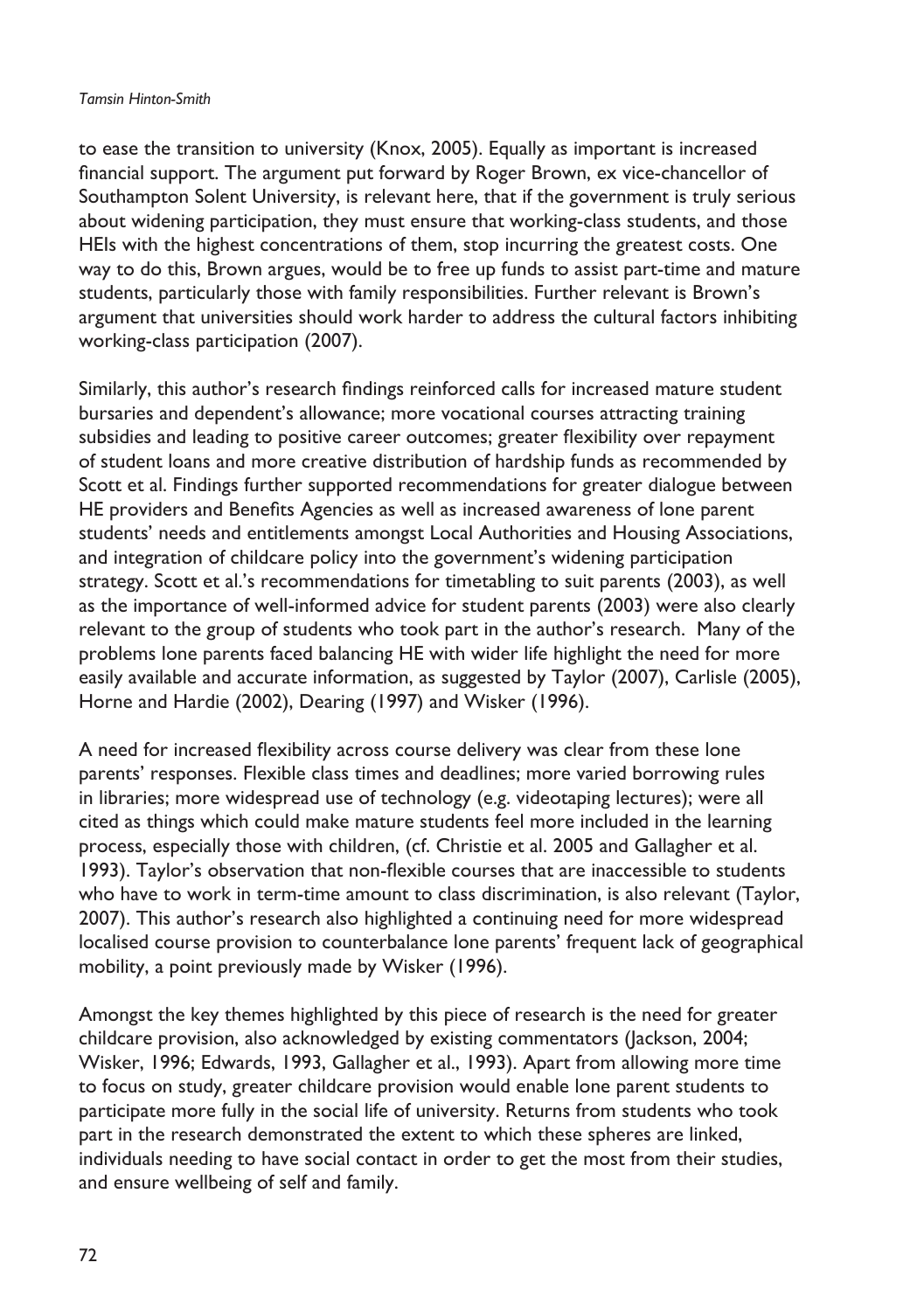## **References and further reading**

Acker, S. (1980) 'Women in higher education: what is the problem?', in Acker, S. and Warren Piper, D. (eds) *Is Higher Education Fair to Women*? London, SRHE/NFER-Nelson.

Bradshaw, J. and Millar, J. (1991) *Lone Parent Families in the UK*. Great Britain, Department of Social Security H.M.S.O. Docs / DSS-RR 6.

Brennan, J., Mills, J., Shah, T. and Woodley, A., (1999) *Part-time Students and Employment: Report of a Survey of Students, Graduates and Diplomats*. London, DfEE/HEQE/QSE .

Brown, R. (2007) 'Participation problems persist'. *The Guardian*, 26 June [online]. http:// education.guardian.co.uk/higher/comment/story/0,,2110973,00.html [accessed 2 August 2007].

Burns, A. and Scott, C. (1993) 'Career trajectories of single and married mothers who complete tertiary study as mature age students', *Education and Society*, Vol. 11, pp.39–50.

Carlisle, D. (2005) 'Caring to learn? Getting young mothers back into education', *Community Practitioner*, 78 (10), pp.347-348.

Christie, H., Munro, M., and Wager, F. (2005) 'Day students in higher education: widening access students and successful transitions to university life', *International Studies in the Sociology of Education*, 15 (1), pp.3-30.

Dearing, R. The Dearing report – National Committee of Inquiry into Higher Education (1997) *Higher Education in the Learning Society*. London, Department for Education and Employment [online] http://www.leeds.ac.uk/educol/ncihe/ [20 August 2007].

Edwards, R. (1993) *Mature Women Students: Separating or Connecting Family and Education*. London, Taylor and Francis.

Ford, R. (1996) *Childcare in the Balance: How Lone Parents Make Decisions About Work*. London, P.S.I.

Freud, D. (2007) *Reducing Dependency, Increasing Opportunity: Options for the Future of Welfare to Work*. An independent report to the Department for Work and Pensions.

Gallagher, A., Richards, N. and Locke, M. (1993) *Mature Students in Higher Education: How Institutions Can Learn from Experience*. University of East London.

Greif, G.L. (1992) 'Lone fathers in the United States: an overview and practice implications', *British Journal of Social Work*, Vol. 22, pp.565-574.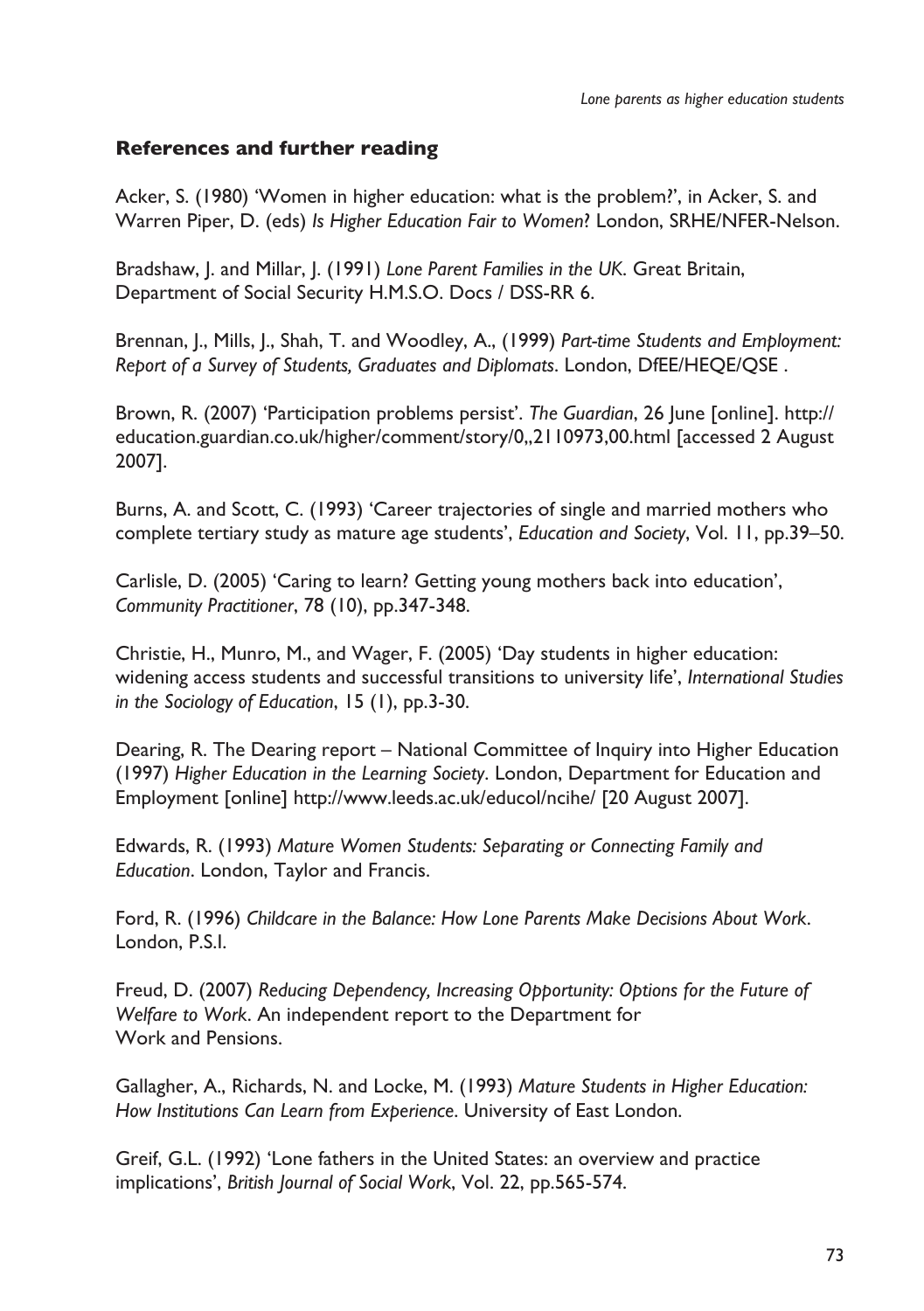Hands, A., Mackay, J., Ormiston-Smith, N., Perryman, S. and Wright-Anderson, P. (2007) *Staying the Course: The Retention of Students in Higher Education*, National Audit Office Report, London, The Stationary Office.

Horne, M. and Hardie, C. (2002) 'From welfare to higher education: A study of lone parent students at Queen Margaret University College', *Edinburgh Journal of Adult and Continuing Education*, 8 (1), pp.60-72.

Hyatt, J. and Parry-Crooke, G. (1990) *Barriers to Work: A Study of Lone Parent's Training and Employment Needs*. London, The Council.

Jenkins, S.P. and Symons, E. J. (2001) 'Childcare costs and lone mothers employment rates'. *The Manchester School,* 69 (2) March. Blackwell Publishers Ltd and the Victoria University of Manchester.

Klett-Davies, M. (2007) *Going It Alone? Lone Motherhood in Late Modernity*. Hampshire, Ashgate.

Knox, H. (2005) 'Making the transition from further to higher education: the impact of a preparatory module on retention, progression and performance', *Journal of Further and Higher Education*, 29 (2), pp.103–110.

Leitch, S. (2006) *Prosperity for all in the Global Economy: World Class Skills*. London, HM Treasury.

Leonard, M. (1994) 'Mature women and access to HE' in Davies, S., Lubelska, C., and Quinn, J. (eds) *Changing the Subject: Women in Higher Education*. London, Taylor and Francis, pp.163-177.

Lipsett, A. (2007) '20% of new students dropping out, says report'. *The Guardian* 26 July [online] http://education.guardian.co.uk/higher/news/story/0,,2134548,00.html [accessed 26 July 2007]

Mann, C. and Stewart, F. (2000) *Internet Communication and Qualitative Research: A Handbook for Researching Online*. London, Sage.

Mansour, J. (2005) *Skills and Sustainable Welfare-to-Work* London, Work Directions.

Millar, J. and Rowlingson, K. (2001) *Lone Parents, Employment and Social Policy: Cross-National Comparisons*. Bristol, Policy Press.

Murphy, H. and Roopchand, N. (2003) 'Intrinsic motivation and self-esteem in traditional and mature students at a post-1992 university in the north-east of England', *Educational Studies*, 29, (2-3), pp.243-259.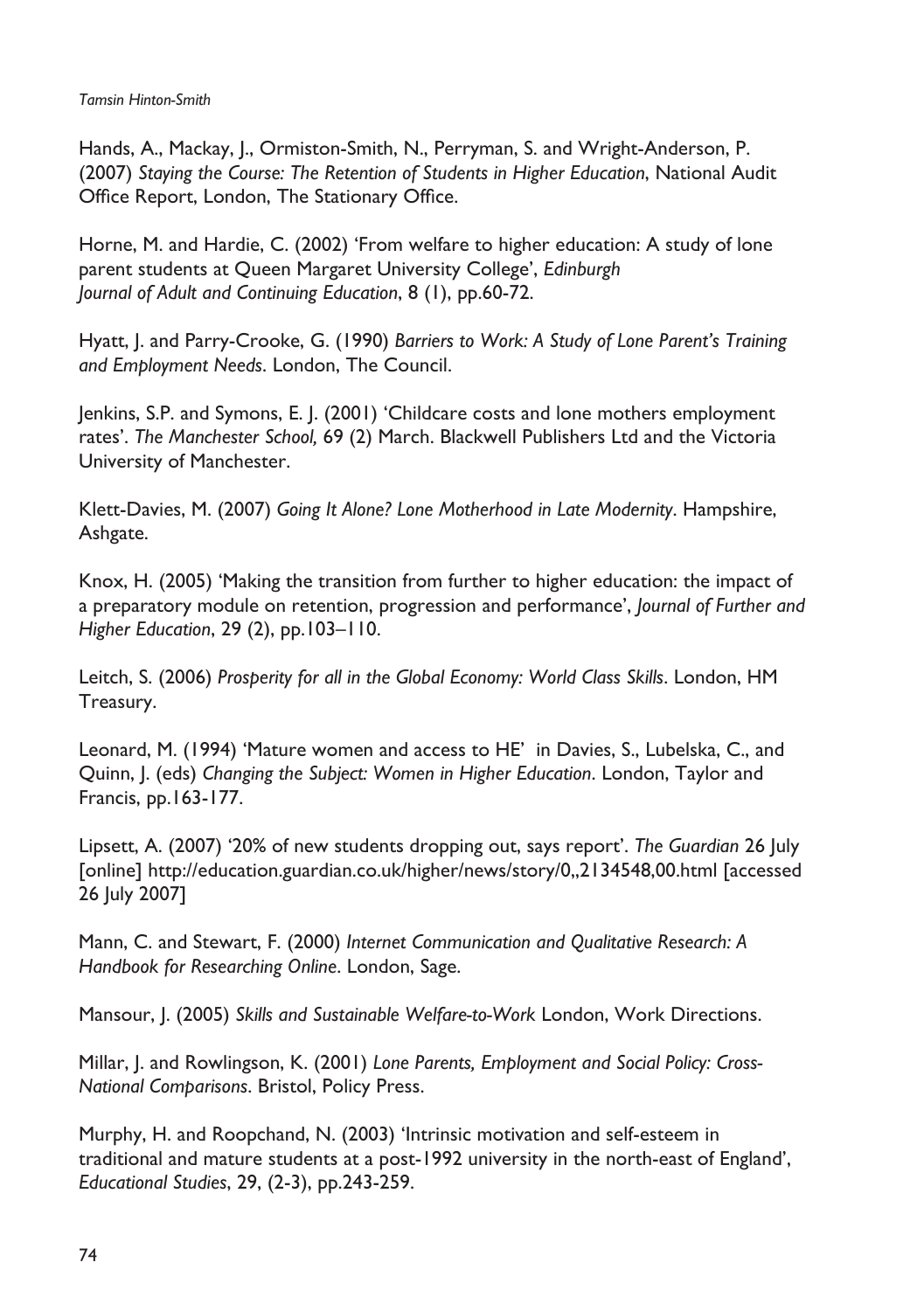One Parent Families (2007) *One Parent Families Today: The Facts.* London, One Parent Families/Gingerbread.

Naidoo, R. and Callender, C. (2000) 'Towards a more inclusive system of HE? Contemporary policy reform in higher education', in Dean, H., Sykes, R. and Wood, R. (eds) *Social Policy Review*.

Polakow, V., Butler, S.S., Stormer Deprez, L. and Kahn, P. (eds) (2004) *Shut Out: Low Income Mothers and Higher Education in Post-Welfare America*. Albany, State University of New York Press.

Policy Research Institute, Leeds Metropolitan University (2007) *Towards Skills for Jobs: What Works in Tackling Worklessness?*, Rapid review of Evidence Coventry, Learning and Skills Council.

Reay, D. (2003) 'A risky business? Mature working-class women students and access to higher education'. *Gender and Education*, Vol. 15 (3), pp.301-317.

Scott, G., Frondigoun, E., Gillespie, M. and White, A. (2003) *Making Ends Meet: An Exploration of Parent Student Poverty, Family Finances and Institutional Support*. Glasgow, Scottish Poverty Information Unit.

Taylor, Y. (2007) 'Going up without going away? Working-class women in higher education'. *Youth and Policy*, No. 94, pp.35-50.

Ward, L. (2005) 'Women making slow progress in pay fight'. *The Guardian* 18 May [online] http://money.guardian.co.uk/print/0,3858,5195930-110400,00.html [accessed 21 July 2007]

Ward, L. (2005) 'Childcare burden falls on family', *The Guardian* 20 May [online] http:// www.guardian.co.uk/print/0,3858,5148213-103690,00.html [accessed 19 July 2007]

Wilcox, P., Winn, S. and Fyvie-Gauld, M. (2005) 'It was nothing to do with the university, it was just the people': the role of social support in the first-year experience of higher education', *Studies in Higher Education*, Oxford, 30 (6), pp.707-722.

Wisker, G. (1996) *Empowering Women in Higher Education*. London, Kogan Page.

Woodley, A. and Wilson, J. (2002) 'British higher education and its older clients', *Higher Education*,Vol. 44, pp.329–347.

Yorke, M. (2001) 'Outside benchmark expectations? Variation in non-completion rates in English higher education', *Journal of Higher Education Policy and Management*, Vol. 23 (2).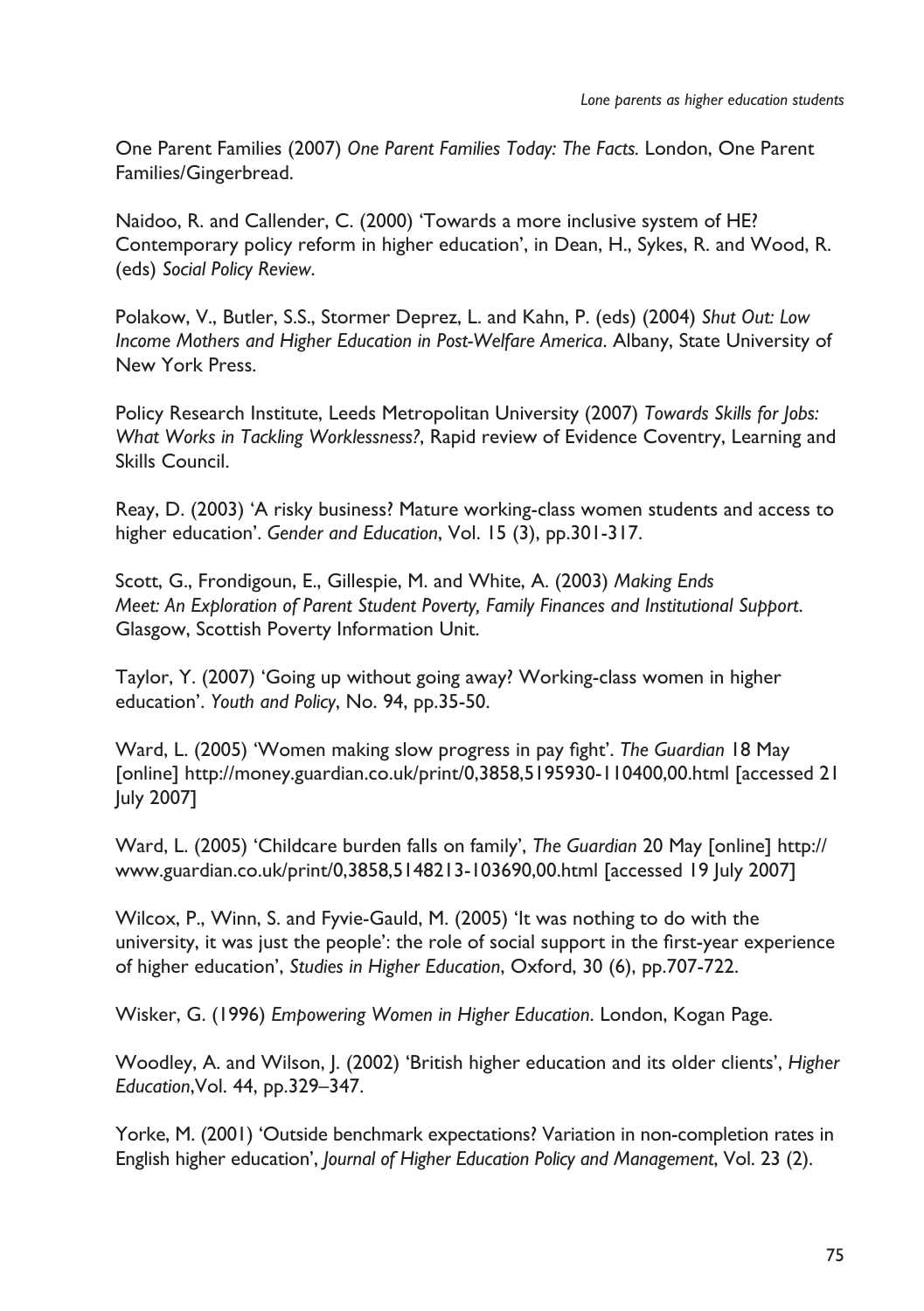# Students and term-time work: benefit or hindrance?

## **Paul Greenbank, Sue Hepworth and John Mercer**

Business School, Edge Hill University.

## *Abstract*

*This paper examines the extent to which term-time employment influences two particular aspects of the student experience in higher education: working collaboratively and preparing for entry into the graduate labour market. The study is based on three research projects: an ongoing piece of action research into the factors influencing student engagement in collaborative activities for examination preparation; a related study into attitudes to group work; and a study into how students make career decisions. In all of these studies term-time working was identified as a factor influencing student engagement in collaborative/group activities and career planning and preparation. However, the research found that term-time is often 'blamed' by the students for their failure to engage in these activities when other factors are more influential. This paper argues that term-time jobs can benefit both academic studies and student prospects in the graduate labour market. They should be supported in this by both higher education institutions and employers. The government ought to monitor the situation, and if necessary, introduce legislation to protect students from the negative effects of term-time employment.*

#### **Introduction**

Debate about students and term-time working tends to emphasise its negative impact. A number of studies indicate that term-time working has an adverse influence on the students' academic performance (e.g. Barke et al., 2000; Curtis and Shani, 2002; Metcalf, 2003; Curtis and Williams, 2002; Carney et al., 2005; Humphrey, 2006). For example, Humphrey found 'there was a marked and significant reduction in the end-of-year average of students who were employed at the time of the survey' (2006, p. 275). Term-time working is also said to restrict the students' ability to participate in a broad range of extra-curricular activities (e.g. volunteering, sporting and cultural activities, overseas study, etc.) or to engage in the process of career decision-making and planning (Pitcher and Purcell, 1998; Hatcher, 1998; CHERI, 2002; Morey et al., 2003; Moreau and Leathwood, 2006).

From a widening participation perspective this is important because students from working class backgrounds are more likely to have to engage in term-time working due to financial pressures (Barke et al., 2000; Blasko, 2002; Brennan and Shah, 2003 citing Little et al., 2003; Hunt et al., 2004). Research also indicates that working class students, on average, work longer hours than their middle class peers (Barke et al., 2000; Pennel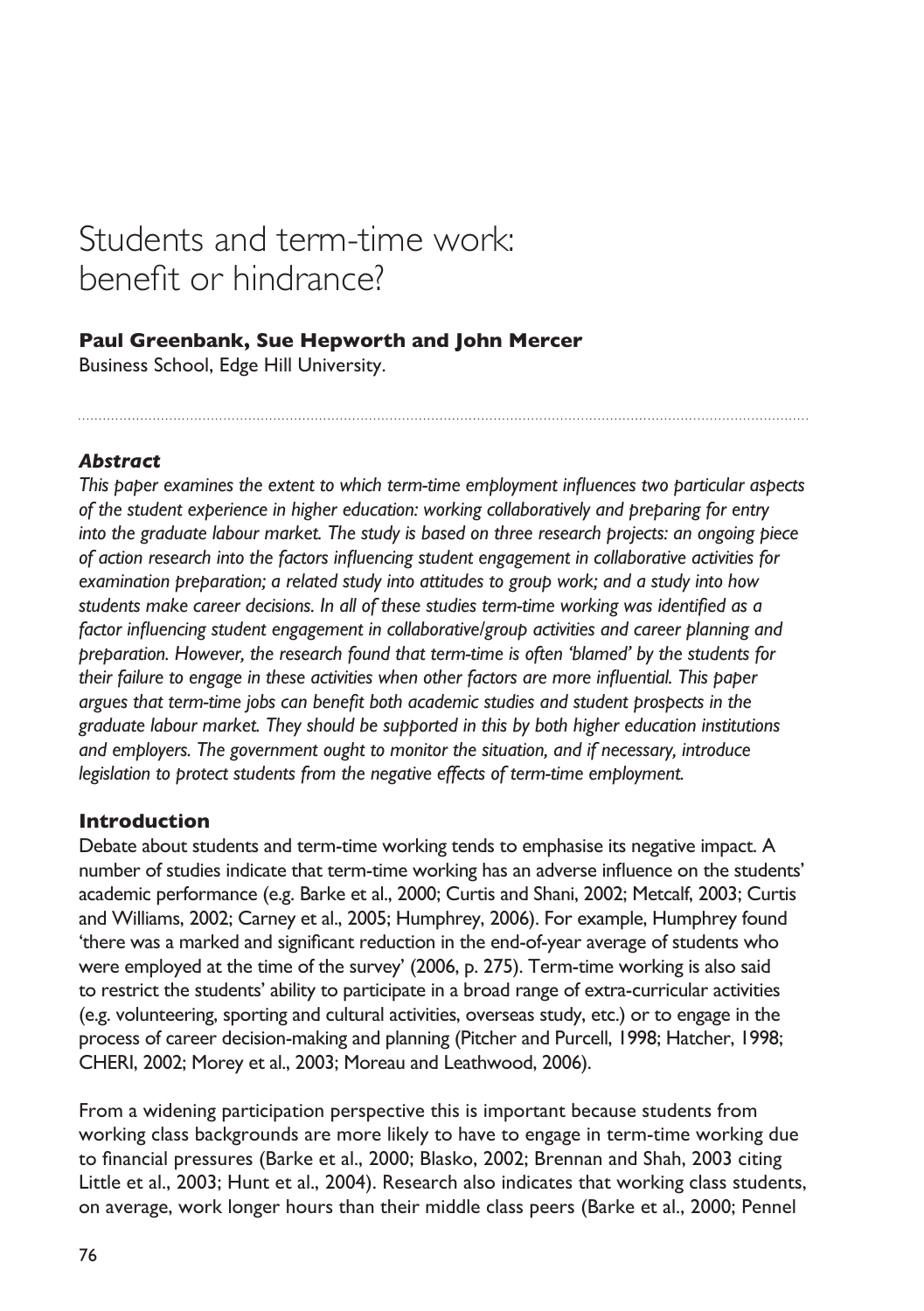and West, 2005). Term-time work may therefore negatively affect students – especially those from working class backgrounds – in terms of both their performance at university and in the graduate labour market.

There is some evidence to suggest that working class students perform less well academically than their middle class peers (e.g. CHERI, 2002; Little, 2002 citing Humphrey 2001). However, the evidence is limited and there are also other studies indicating that social class is not a factor. For example, Metcalf (1993) and Hogarth et al. (1997) contend that once in higher education working class students perform just as well as their middle class counterparts.

There is stronger evidence of working class disadvantage in the labour market (see for example Marshall et al., 1997; Evans, 2002; Purcell et al., 2002; Brown and Hesketh, 2004). However, there are a number of interconnecting factors besides the level of term-time working contributing to this disadvantage. For example inferior educational achievement prior to entering university (DfEE, 2000; Hutchings and Archer, 2001; UUK, 2003; Gorard and Smith, 2007); graduation from less prestigious institutions (Forsyth and Furlong, 2000; Reay et al., 2001; HEFCE, 2004; Greenbank, 2006); and inferior levels of social and cultural capital (Savage and Egerton, 1997; Pitcher and Purcell, 1998; Purcell et al., 2002; Brown et al., 2002; Brown, 2003; Brown and Hesketh, 2004) are all factors contributing to working class disadvantage in the graduate labour market. This means it is very difficult to isolate the effect of term-time working on student success in the labour market.

## **Research methodology**

This paper draws upon three studies carried out by the authors:

- The first study is an on-going piece of action research into the application of collaborative approaches to examination preparation on a business and management degree at Edge Hill University (see Greenbank, 2003, 2007). This study makes use of written questionnaires, focus groups and face-toface interviews.
- A second study involved 56 final year business and management undergraduates completing a questionnaire about their attitude to group work. Because the action research project described above had identified term-time working as an issue influencing student participation in collaborative approaches to examination preparation, the questionnaire incorporated a section on this.
- Finally, a Higher Education Careers Service Unit (HECSU) sponsored research project examined how working class undergraduates (defined as students from lower socio-economic groups) prepared for entry into the graduate labour market. This study involved a survey of 165 students and in-depth interviews with 30 final year students across a range of subject areas at Edge Hill University (see Greenbank and Hepworth, 2008).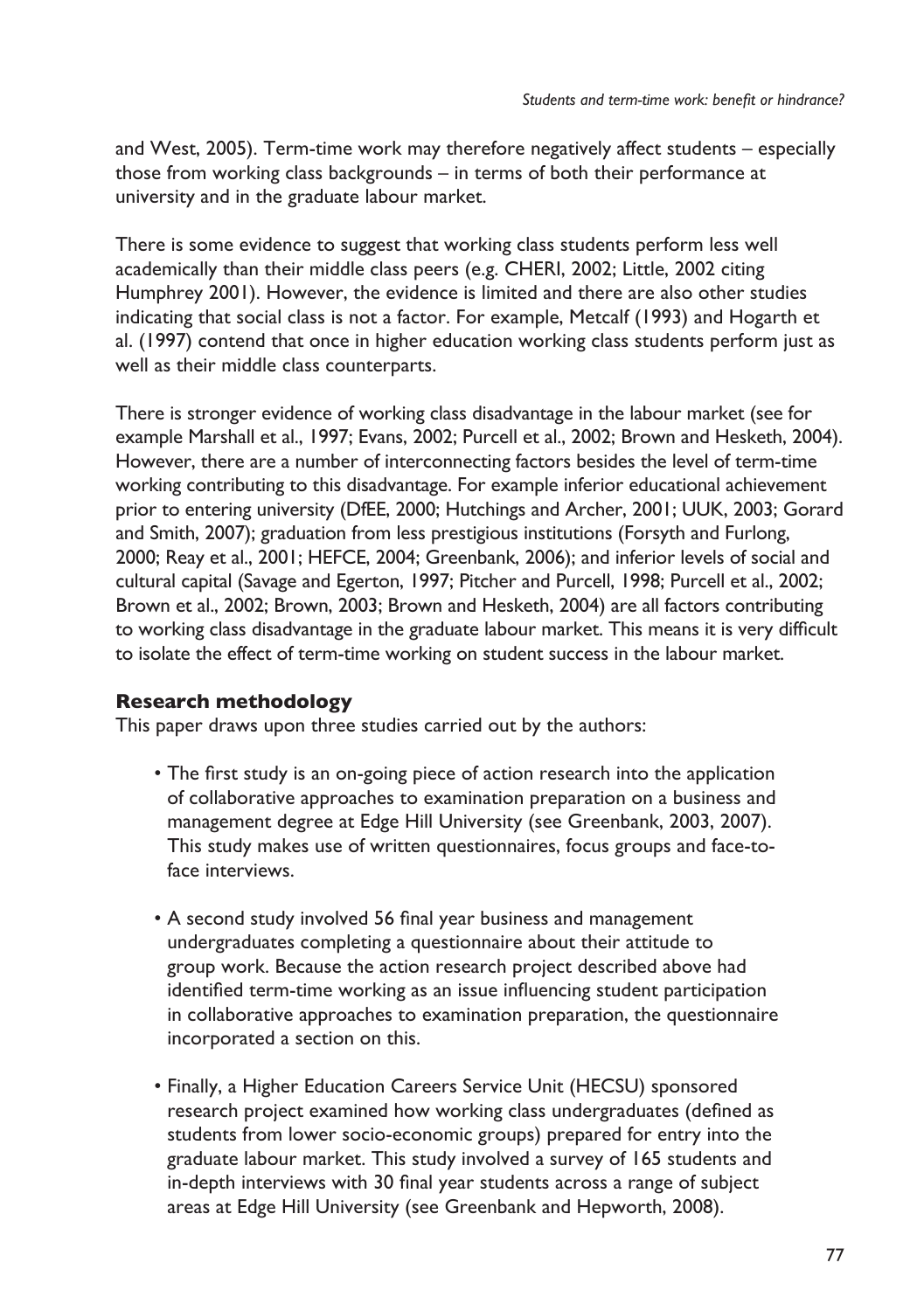In all of these research projects term-time employment was identified as an issue by the students. This paper utilises data from these studies to evaluate the influence of termtime working on the students' experience of university life. Firstly, the extent to which students are able to engage in collaborative/group activities will be examined. Secondly, the way in which career decision-making, planning and preparation are influenced by term-time working will be analysed.

### **Collaborative/group activities**

Student engagement in group and collaborative work is seen as a way of improving academic performance by promoting 'deep' learning (Boud et al., 1999; Bourner et al., 2001). It is also regarded as a medium for developing the type of group working skills demanded by employers (Economist, 2004; Knight, 2002; Chapman et al., 2006).

As Table 1 (below) indicates the students in our studies were generally positive about collaborative activities, even when it involved assessed work. However, in both the action research project and the questionnaire on attitudes to group work the students reported that their term-time employment restricted the time they had available for group work.

| Table 1: Students' feelings about assessed group work |        |            |  |
|-------------------------------------------------------|--------|------------|--|
|                                                       | Number | Percentage |  |
| Love it                                               |        | 5.4%       |  |
| Welcome it                                            | 25     | 44.6%      |  |
| No strong feelings                                    | 15     | 26.8%      |  |
| Would prefer not to have to do it                     | 10     | 17.9%      |  |
| Hate it                                               |        | 5.4%       |  |
| Total                                                 | 56     | 100%       |  |

The questionnaire completed by the students also revealed significant differences in the amount of term-time work undertaken (see Table 2).

| Table 2: Students' feelings about assessed group work |        |            |  |
|-------------------------------------------------------|--------|------------|--|
| Weekly hours worked                                   | Number | Percentage |  |
| None                                                  | 10     | 17.9%      |  |
| $1-5$                                                 |        | 1.8%       |  |
| $6 - 10$                                              |        | 1.8%       |  |
| $11 - 19$                                             | 22     | 39.3%      |  |
| 20 or more                                            | 22     | 39.3%      |  |
| <b>Total</b>                                          | 56     | 100%       |  |

There did not, however, seem to be any relationship between the amount of hours the students worked and either their attitude to group work or their involvement in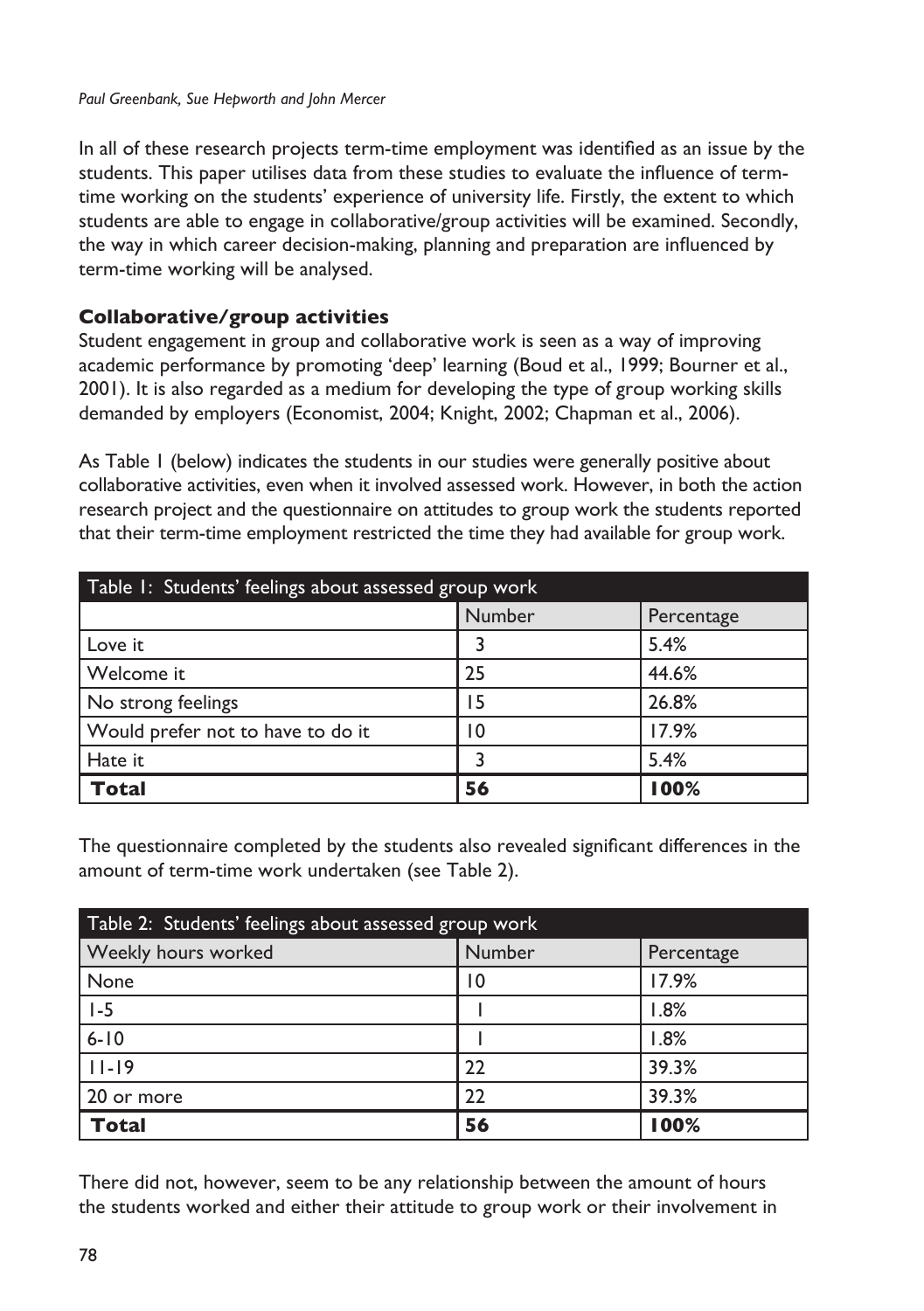activities involving group work. Further analysis of the data revealed that one of the key reasons for this lack of association is that when the students worked appears to be more important that the amount of hours they worked. Even though some students were working long hours, most of the hours they worked (nearly 80 per cent) were at the weekend and in the evening – which means their term-time employment did not impact upon their ability to engage in group work.

Interviews and focus groups with the students also revealed that they often used their term-time employment as an excuse for not engaging in group work. As Curtis (2007) argues many of the students have combined term-time working and study throughout their education. It has therefore become an accepted part of their lives and something they automatically build into their routine (see Manthei and Gilmore, 2005 and Curtis and Shani, 2002 for similar comments). What seems to be more important is the fact that the majority of students at Edge Hill commute in to university from their homes. Moreover, the students admit that they are reluctant to come in to university because they prefer to work at home. These 'takeaway students' therefore come to university when they need to and once they have obtained what they require (course notes, briefings about assignments, etc.), they return home to 'consume' their education.

#### **Career decision-making, planning and preparation**

Research suggests that student involvement in extra-curricular activities and early engagement with career planning and decision-making has a positive influence on student employment outcomes (see for example Blasko, 2002). In the HECSU study on career decision-making a number of students mentioned term-time working as a factor limiting their involvement in such activities. However, only a minority of students referred to this. There also appeared to be no relationship between the number of hours students worked and their engagement in non-paid extra-curricula activities and career planning and decision-making. For example, two students from the same course were interviewed. One worked for 20 hours a week, but he still managed to apply for eight trainee management jobs and had been through the process of interviews and tests at assessment centres. In contrast, the other student had suspended her termtime job prior to commencing the final year of her degree, but she had not carried out any research into the graduate job market or applied for a single job. She said:

*"I had my last part-time job in [the] summer and then since the third year I haven't worked because I know a lot of emphasis is placed on this year".* 

This means that even when they have time, the students are often not using it to engage in career enhancing extra-curricular activities or career planning and decision-making. Instead the students tend to focus on their studies and obtaining a 'good' degree – what Pitcher and Purcell (1998, p. 194) refer to as the "essential 2:1". The students did not appreciate the importance of building up what Brown and Hesketh (2004) refer to as their "personal capital". Indeed, the students in our study did not see the importance of developing skills and relevant experience in their term-time jobs. Moreover, many of the students did not feel the need to look for graduate employment because of their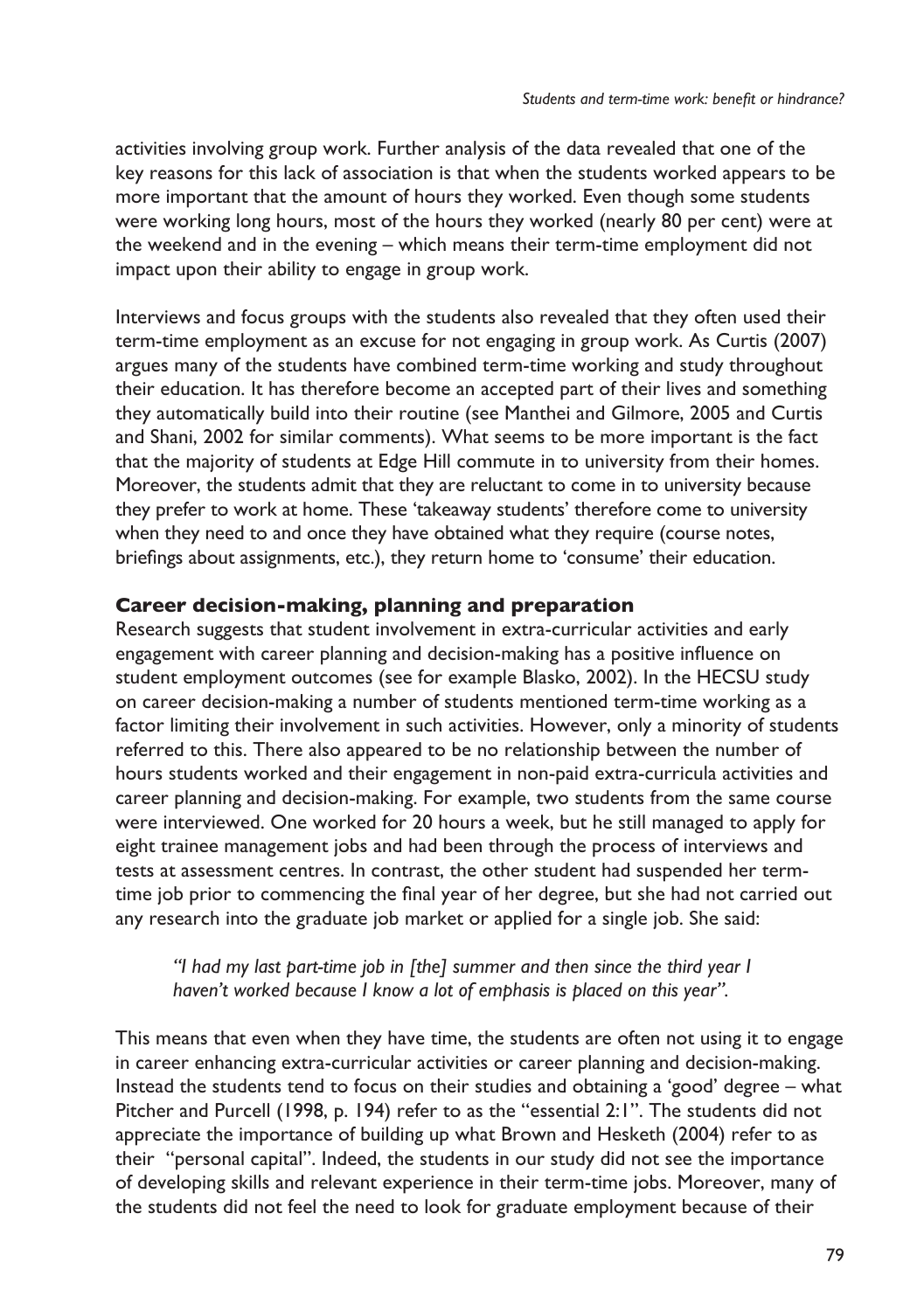term-time jobs. For example, an information systems student said:

*I know you're supposed to start looking for jobs early so that when you finish uni you've got a job waiting for you. But because I've got a job already I'm a little bit more relaxed about getting into a job.* 

Term time jobs are therefore being used by a number of students as a way of delaying the need to find a job immediately after graduation.

### **Discussion**

It appears from this research that term-time working is often blamed by the students for their failure to engage in particular activities. However, further questioning and analysis of the data reveals that the situation is more complex than this. We found the students' reluctance to engage in group work is more likely to result from a preference for working from home. Furthermore, the students' lack of engagement with career planning and unpaid extra-curricular activities tends to arises because the students concentrate on their studies and obtaining a 'good' degree.

Therefore, the impact of term-time employment may not be as bad as sometimes portrayed by students. The results of our research suggest that the negative influence of term-time working may be exaggerated, particularly when we are reliant on student perceptions. This is not to say that term-time employment cannot disadvantage students - the evidence from other studies (e.g. Barke et al., 2000; Hunt et al., 2004; Humphrey, 2006) suggests that term-time employment can adversely influence academic performance, especially if excessive hours are worked (Curtis and Shani, 2002; Hunt et al., 2004).

However, there are also a range of potential advantages accruing to students who have term-time jobs (see Curtis and Shani, 2002; Manthei and Gilmore, 2005). For example, term-time working can provide an additional learning environment within which students are able to increase their knowledge of organisational life, link theory to practice and develop transferable skills. The students can gain work experience, including experience relevant to the sector or job they ultimately want to pursue as a career. Term-time employment can present opportunities for students to access different forms of cultural capital, which may improve the students' career opportunities. Our research also indicates that a number of students stay in their term-time jobs once they graduate because they enjoy their jobs and they feel there are opportunities for advancement.

This research suggests that many students are in term-time jobs that enable them to achieve at least some of the benefits identified above. Nearly half (45.7 per cent) of the students participating in the questionnaire on attitudes to group work were engaged in term-time work we classified (using ONS, 2005) as 'skilled non-manual'. For example, students were working as book-keepers, credit advisers and in administrative roles. Some students were also in first-line management or supervisory positions. One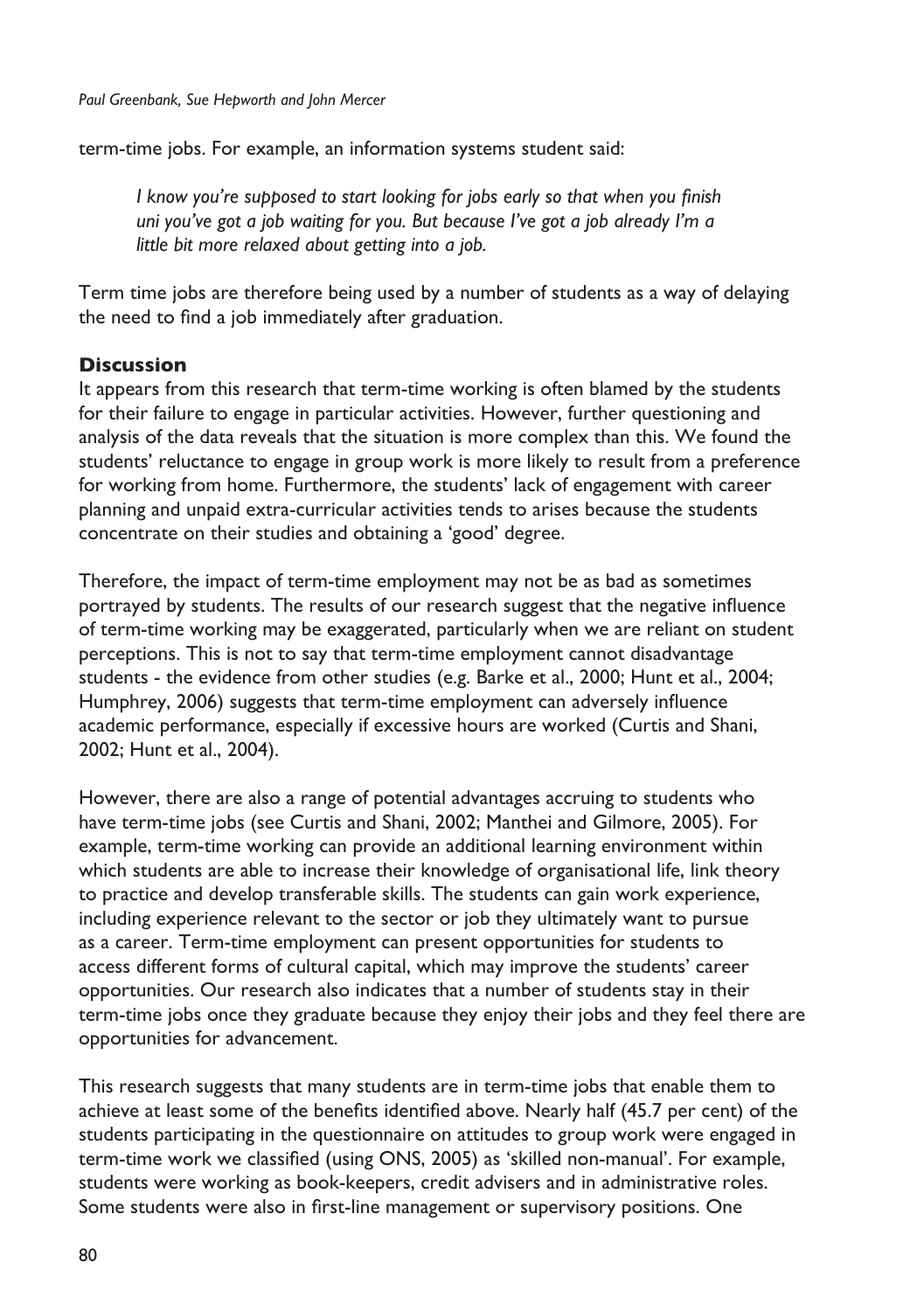student, for instance, had a management position in a pub/restaurant. This student was aware of the transferable skills he was developing; he was able to relate his experiences at work to his course; and because he wanted to pursue a career in this sector he was obviously obtaining relevant experience. Similarly, a student we interviewed in the study on career decision-making appreciated that the skills he was developing whilst working at a fast food restaurant would help him to pursue his ultimate career goal of joining the police force:

*What I've found in talking to employers is that the job at McDonalds, the skills that you use within that job are quite helpful in other careers. Like eventually I want to join the police and talking to the police they were quite impressed that I actually worked at McDonalds, because I'm a manager there already, and have been for a couple of years, and the skills that you've got to use there like I've got to deal with drunk people, dealing with different age groups and things like that.* 

The idea that students can develop their cultural capital is, however, more problematic. Research indicates that many graduate recruiters are looking for particular (i.e. middle class) values and dispositions (Brown et al., 2002; Purcell et al., 2002; Brown and Hesketh, 2004). Whether students are able to develop 'acceptable' forms of cultural capital in their term-time jobs depends upon the nature of the environment within which they work. The working class students in the study on career decision-making were much less likely to be employed in skilled non-manual occupations or have supervisory/managerial positions in their term-time jobs. They are typically working as bar workers or sales assistants in retail outlets. It can be argued that such jobs will help students to develop useful skills in communication and team working. However, there may be other skills – and what might be described as 'middle class values and dispositions' – that are not being developed. This may not matter to middle class students who already possess the type of cultural capital valued by graduate employers, but for working class students who do not, it may disadvantage them when they apply for jobs.

#### **Conclusion and implications**

There is a tendency for students to choose jobs on the basis of pay and convenience, rather than the longer-term benefits that are likely to accrue to them in the graduate labour market (Little, 2002; Curtis, 2007). In order to benefit from the advantages of term-time working we would argue that undergraduates need to choose their term-time jobs on the basis of the skills, experience, course relevance and (possibly) the cultural capital that can be derived from them. We do, however, recognise that students from middle class backgrounds are likely to have superior social networks than those from working class backgrounds (see Skeggs, 1997; Furlong and Cartmel, 2005; Thomas and Jones, 2007). This means they will have better opportunities for obtaining term-time work that offers longer-term career benefits. In addition, students who lack social skills and have low levels of confidence (who are arguably more likely to be working class) may struggle to obtain a term-time job, especially one that is relevant to their studies and career aspirations.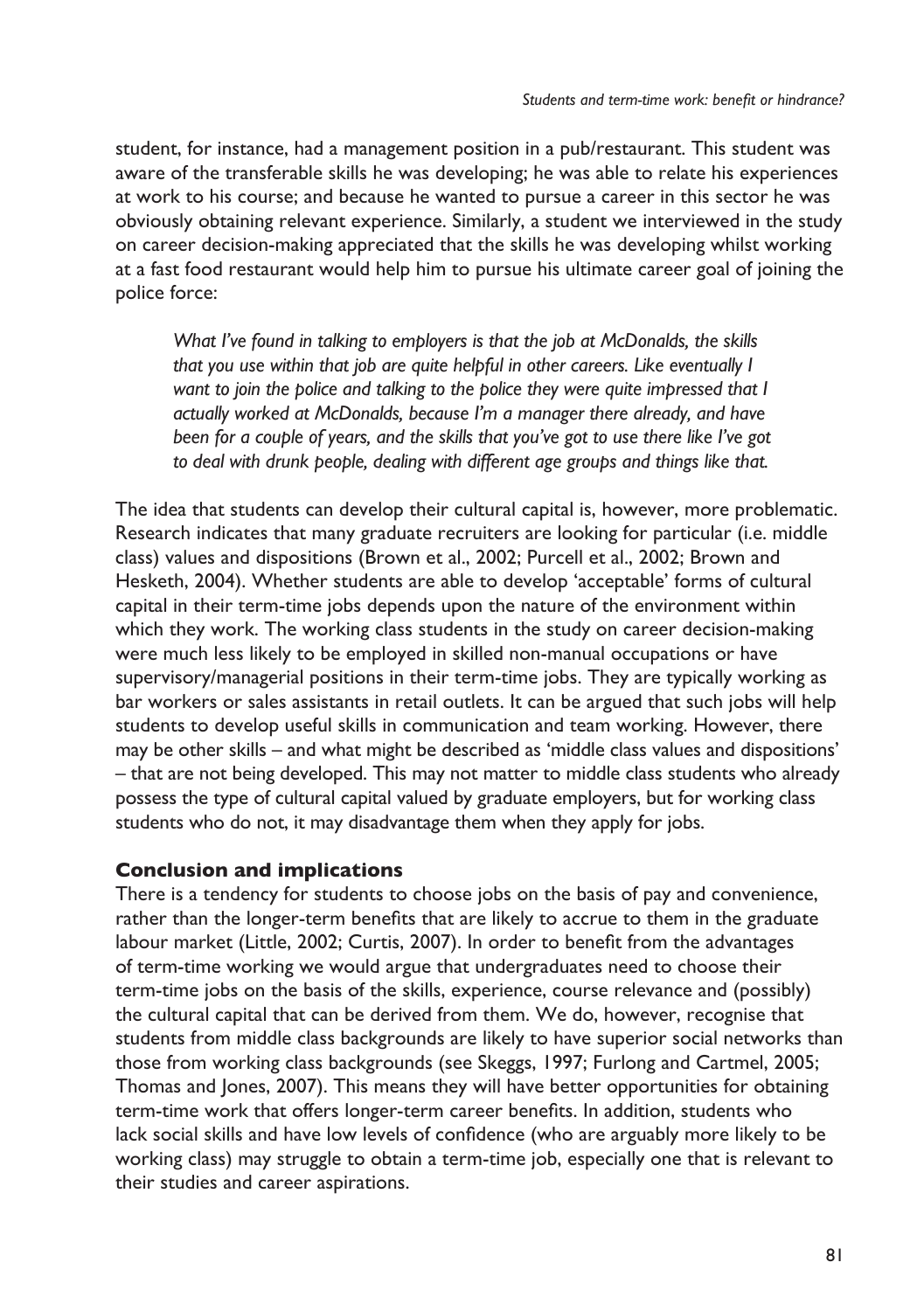#### *Paul Greenbank, Sue Hepworth and John Mercer*

Higher education institutions (HEIs) are playing an important role (through careers services, education support offices, personnel departments, etc.) in helping students to secure appropriate types of term-time work (Little, 2002). However, institutions need to ensure that students from working class backgrounds (and other sections of the student population that may be disadvantaged) are provided with more support. HEIs should also make sure that students take account of the full range of benefits that termtime jobs can provide.

We also feel that academics should play a more active role in encouraging students to consider their career aspirations when searching and applying for term-time work. The evidence suggests that HEI careers services would welcome the involvement of academics because it raises the status of careers education amongst the students (Brennan and Shah, 2003). We would also argue that, wherever possible, courses should aim to incorporate the students' experiences of term-time employment into their learning (see Curtis and Shani, 2002 for similar comments).

Finally, government policy ought to be sensitive to the problems students face. The government needs to ensure that students are not put under levels of financial strain that force them to work excessive hours. One of the problems we also became aware of whilst carrying out this research was employers putting pressure on students to work long hours. We would argue that employers should try to ensure that their student-employees term-time work does not adversely affect their education. Employers should recognise the dual role that their student-employees have, and do everything they can (without obviously jeopardising their organisational objectives), to support their education. If employers do not act responsibly it may be necessary to introduce legislation limiting the amount of hours students can work and setting out the obligations employers have to their employees who are in 'full-time' education. It would be a pity if the benefits of term-time employment were neutralised by students working too many hours or being unable to use their workplace as a learning resource.

## **References and further reading**

Barke, M., Braidford, P., Houston, M., Hunt, A., Lincoln, I., Morphet, C., Stone, I. and Walker, A. (2000) *Students in the Labour Market: Nature, Extent and Implications of Termtime Employment among University of Northumbria Undergraduates*, DfEE Research Report No. 215, Norwich.

Blasko, Z. (2002) *Access to what: analysis of factors determining graduate employability*, Report to HEFCE by the Centre for Higher Education Research (CHERI), www.hefce. ac.uk/pubs/RDreports/2002/rd14\_02 [accessed 19/11/07].

Boud, D., Cohen, R. and Sampson, J. (1999) (eds) *Peer Learning in Higher Education – Learning From and with Others*. Kogan Page, London.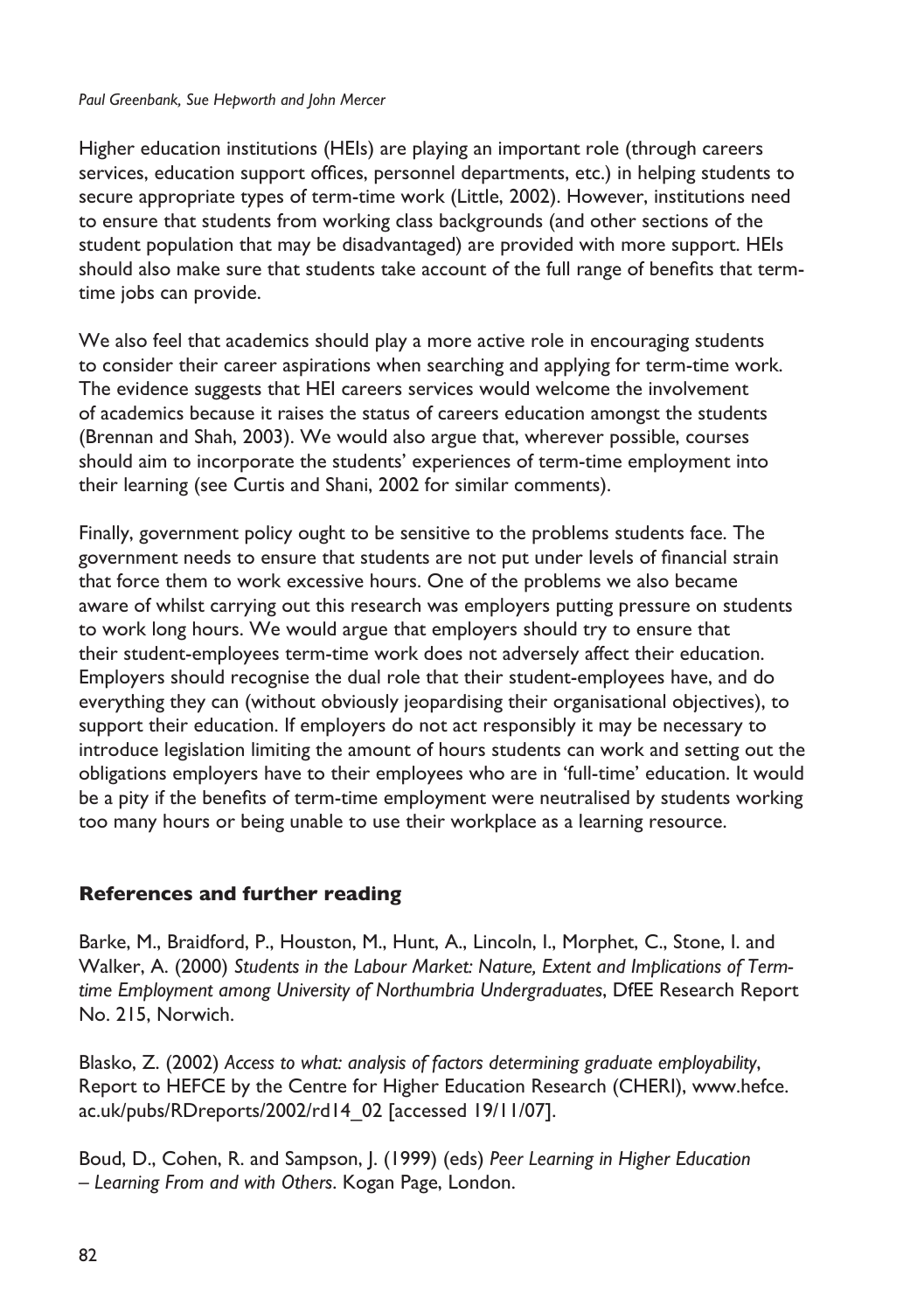Bourner, J., Hughes, M. and Bourner, T. (2001). 'First-year undergraduate experiences of group project work', *Assessment & Evaluation in Higher Education*, 26 (1), pp.19-39.

Brennan, J. and Shah, T. (2003) *Access to What? Converting Educational Opportunity into Employment Opportunity*. (Final Report), Centre for Higher Education Research and Information, Open University, London.

Brown, P. (2003) *The Social Construction of Graduate Employability*, Economic and Social Research Council Research Report, www.esrcsocietytoday.ac.uk [accessed 31/8/07].

Brown, P. and Hesketh, A. (2004) *The Mismanagement of Talent – employability and jobs in the knowledge economy*, Oxford University Press, Oxford.

Brown, P., Hesketh, A. and Williams, S. (2002) *Employability in a Knowledge Driven Economy*, Paper presented at the Skills Plus Conference, Manchester, 13th June.

Carney, C., McNeish, S. and McColl, J. (2005), 'The impact of part-time employment on students' health and academic performance: a Scottish perspective', *Journal of Further and Higher Education*, 29 (4), pp.307-319.

Chapman, K.J., Meuter, M., Toy, D. and Wright, L. (2006), 'Can't we pick our own groups? The influence of group selection methods on group dynamics and outcomes', *Journal of Management Education*, 30 (4), pp.557-569.

CHERI (2002) *An Analysis of the Employment Prospects of Graduates from Disadvantaged Backgrounds Who Attend Scottish Higher Education Institutions*, Centre for Higher Education Research and Information.

Curtis, S. and Shani, N. (2002), 'The effect of taking paid employment during term-time on students' academic studies', *Journal of Further and Higher Education*, Vol. 26, No. 2, pp. 129-138.

Curtis, S. and Williams, J. (2002), 'The reluctant workforce: undergraduates' part-time employment', *Education and Training*, 44 (1), pp.5-10.

Curtis, S. (2007), 'Students' perceptions of the effect of term-time paid employment', *Education and Training*, 49 (5), pp. 380-390.

DfEE (2000) *The Excellence Challenge – the Government's Proposals for Widening Participation of Young People in Higher Education*, Department for Education and Employment, Nottingham.

Economist (2004), 'What is it worth?', *The Economist*, 17 January, p.23.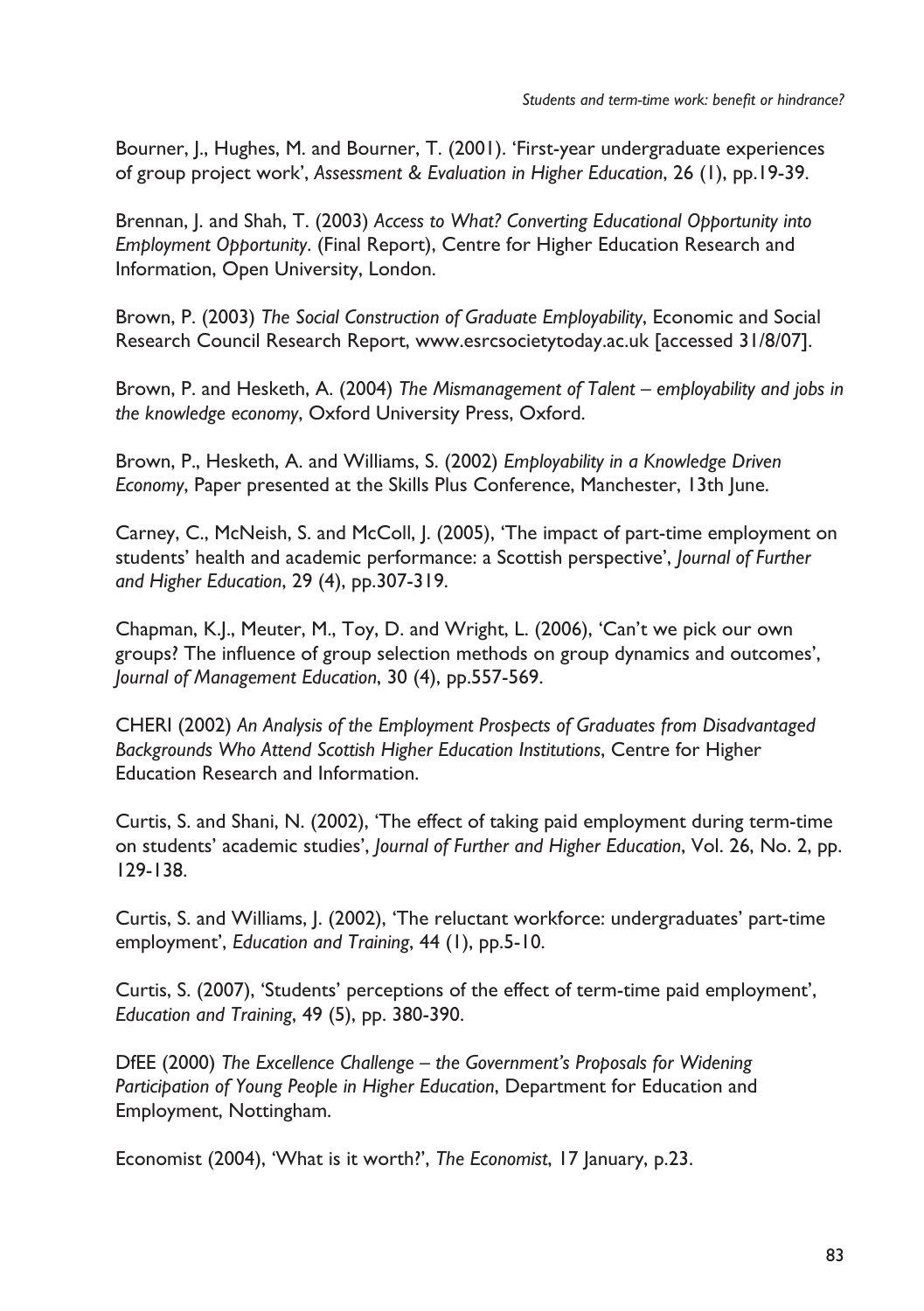*Paul Greenbank, Sue Hepworth and John Mercer*

Evans, K. (2002), 'Challenging inequality, choosing inclusion: higher education in changing social landscapes', in A. Hayton and A. Paczuska (eds) *Access, Participation and Higher Education – Policy and Practice*, Kogan Page, London, pp.40-54.

Forsyth, A. and Furlong, A. (2000) *Socioeconomic Disadvantage and Access to Higher Education*. The Policy Press, Bristol.

Furlong, A. and Cartmel, F. (2005) *Graduates from Disadvantaged Families – Early Labour Market Experiences*, Joseph Rowntree Foundation, The Polity Press, Bristol.

Gorard, S. and Smith, E. (2007), 'Do barriers get in the way? A review of the determinants of post-16 participation', *Research in Post-Compulsory Education*, 12 (2), pp. 141-158.

Greenbank, P. (2003), 'Collaboration in the assessment process – an initial evaluation of collaboration on an undergraduate business and management course', *Teaching in Higher Education*, 8 (3), pp.317-331.

Greenbank, P. (2006), 'Institutional admissions policies in higher education: a widening participation perspective', *The International Journal of Educational Management*, 20 (4), pp. 249-260.

Greenbank, P. (2007), 'An examination of the factors influencing student participation in collaborative approaches to examination preparation, Paper presented to the Education in a Changing Environment International Learning and Teaching Conference, University of Salford, Manchester, 12-14 September.

Greenbank, P. and Hepworth, S. (2008), *Working Class Students and the Career Decision - Making Process: a qualitative study.* Report for the Higher Education Careers Service Unit (HECSU), Manchester.

Hatcher, R. (1998), 'Class differentiation in education: rational choices?', *British Journal of Sociology of Education*, 19 (1), pp.5-24.

HEFCE (2004) HEFCE *Widening Participation and Fair Access Research Strategy*, Higher Education Funding Council for England, Consultation 2004/06, www.hefce.ac.uk/pubs [accessed 19/11/07].

Hodgson, A. & Spours, K. (2001), 'Part-time work and full-time education in the UK: the emergence of a curriculum and policy issue', *Journal of Education and Work*, 14 (3), pp. 373-388.

Hogarth, T., Macguire, M., Pitcher, J., Purcell, K. and Wilson, R., with Dobson, C. and Wilson, L. (1997) *The Participation of Non-traditional Students in Higher Education: summary report*, The University of Warwick Institute for Employment Research, Warwick.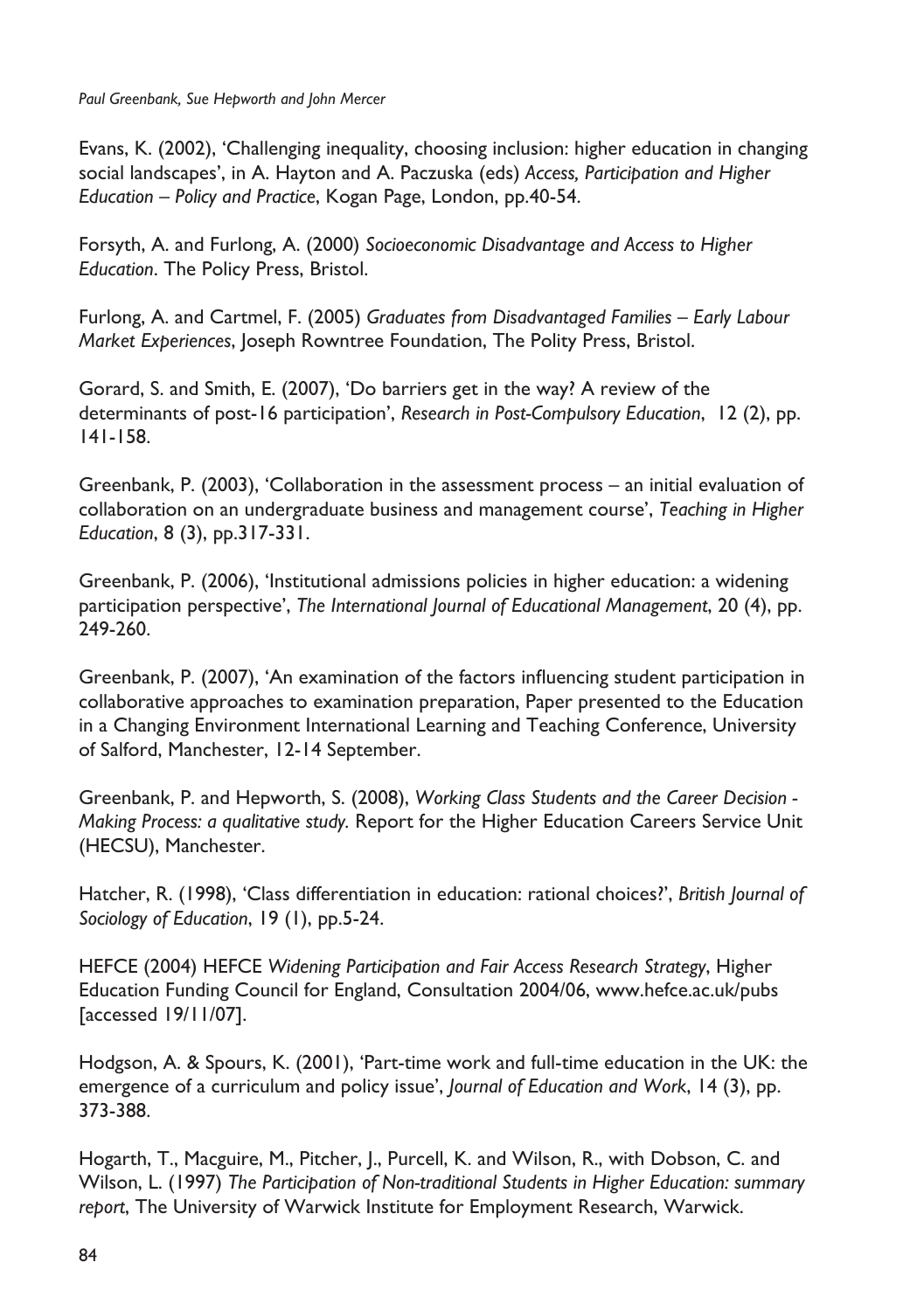Humphrey, R. (2006), 'Pulling structured inequality into higher education: the impact of part-time working on English university students', *Higher Education Quarterly*, 60 (3), pp. 270-286.

Hunt, A., Lincoln, I. and Walker, A. (2004), 'Term-time employment and academic attainment: evidence from a large scale survey of undergraduates at Northumbria University', *Journal of Further and Higher Education*, 28 (1), pp.3-18.

Hutchings, M. and Archer, L. (2001), ''Higher than Einstein': constructions of going to university among working-class non-participants', *Research Papers in Education*, 16 (1), pp.69-91.

Knight, P.T. (2002) *Being a Teacher in Higher Education*, The Society for Research into Higher Education & Open University Press, Buckingham.

Little, B. (2002), 'UK institutional responses to undergraduates' term-time working', *Higher Education*, Vol. 44, pp.349-360.

Manthei, R.J. and Gilmore, A. (2005), 'The effect of paid employment on university students' lives', *Education and Training*, 47 (3), pp.202-215.

Marshall, G., Swift, A. and Roberts, S. (1997) *Against the Odds? Social Class and Social Justice in Industrial Societies*. Clarendon Press, Oxford.

Metcalf, H. (1993) *Non-traditional Students' Experience of Higher Education – a review of the literature.* Committee of Vice-Chancellors and Principals, London.

Metcalf, H. (2003), 'Increasing inequality in higher education: the role of term-time working', *Oxford Review of Education*, 29 (3), pp.315-329.

Moreau, M-P. and Leathwood, C. (2006), 'Balancing paid work and studies: workingclass students in higher education', *Studies in Higher Education*, 31(1), pp.23-42.

Morey, A., Harvey, L., Williams, J., Saldaña, A. and Mena, P. (2003) *HE Careers Services & Diversity – how careers advisory services can enhance the employability of graduates from nontraditional backgrounds*. HECSU, Manchester.

ONS (2005) *The National Statistics Socio-economic Classification – User Manual*, Office for National Statistics 2005 edition. Palgrave Macmillan, Basingstoke.

Pennell, H. and West, A. (2005), 'The impact of increased fees on participation in higher education in England, *Higher Education Quarterly*, 59(2), pp.127-137.

Pitcher, J. and Purcell, K. (1998), 'Diverse expectations and access to opportunities: is there a graduate labour market', *Higher Education Quarterly*, 52, (2), pp.179-203.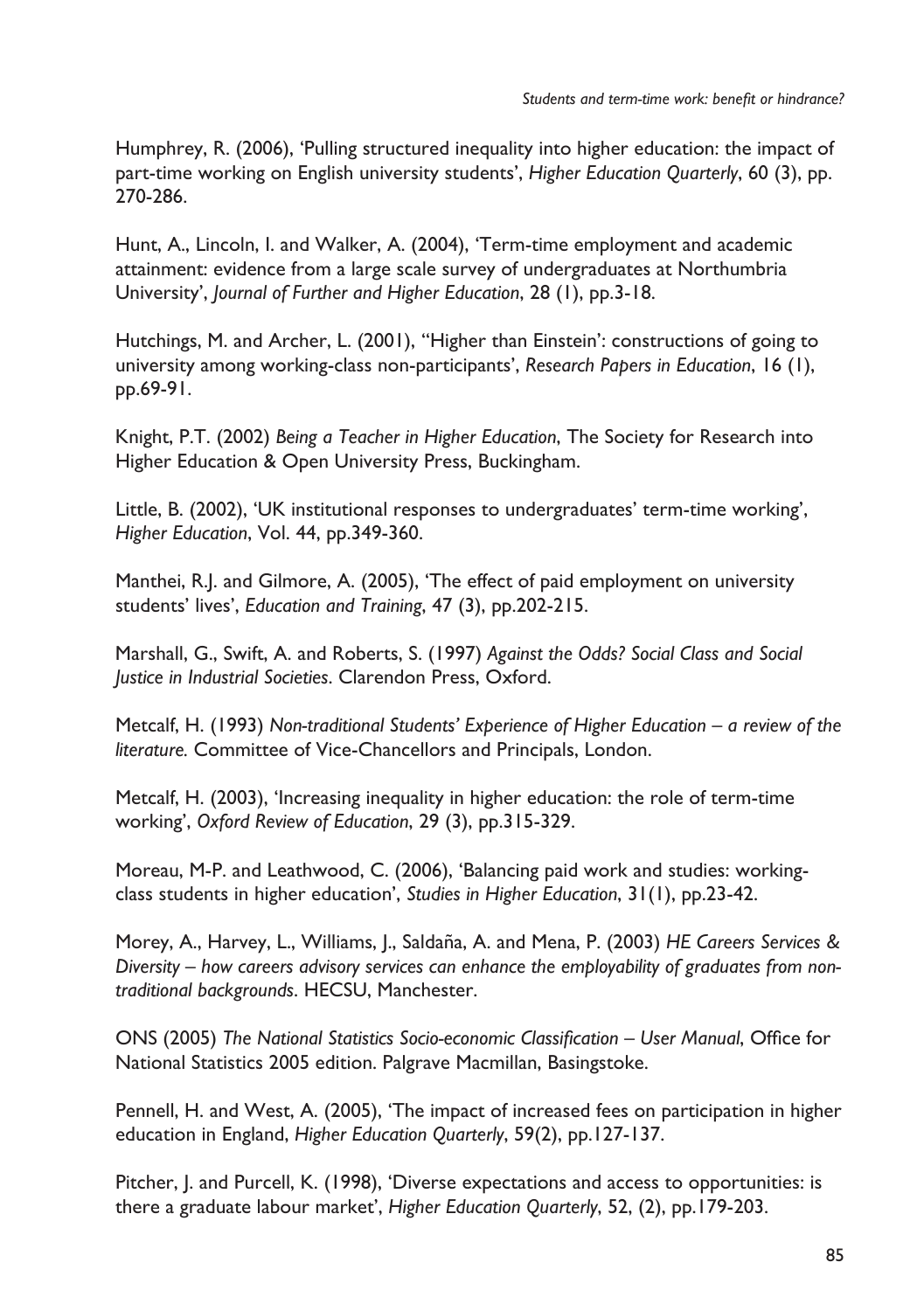*Paul Greenbank, Sue Hepworth and John Mercer*

Purcell, K., Morley, M. and Rowley, G. (2002) *Employers in the New Graduate Labour market: recruiting from a wider spectrum of graduates*, Employment Studies Research Unit/ The Council for Industry and Higher Education, Bristol and London.

Reay, D., Davies, J., David, M. and Ball, S.J. (2001), 'Choices of degree or degrees of choice? Class, 'race' and the higher education choice process', *Sociology*, 35(4), pp.855- 874.

Savage, M. and Egerton, M. (1997), 'Social mobility, individual ability and the inheritance of class inequality', *Sociology*, 31 (4), pp.645-672.

Skeggs, B. (1997), 'Classifying practices: representations, capitals and recognitions', in P. Mahony and C. Zmroczek (eds) *Class Matters: 'Working Class' Women's Perspectives on Social Class*, Taylor and Francis, London, pp.123-139.

Thomas, L. and Jones, R. (2007) *Embedding Employability in the Context of Widening Participation*, The Higher Education Academy, York.

UUK (2003) *Fair Enough? – Wider Access to University by Identifying Potential to Succeed*. Universities UK, London.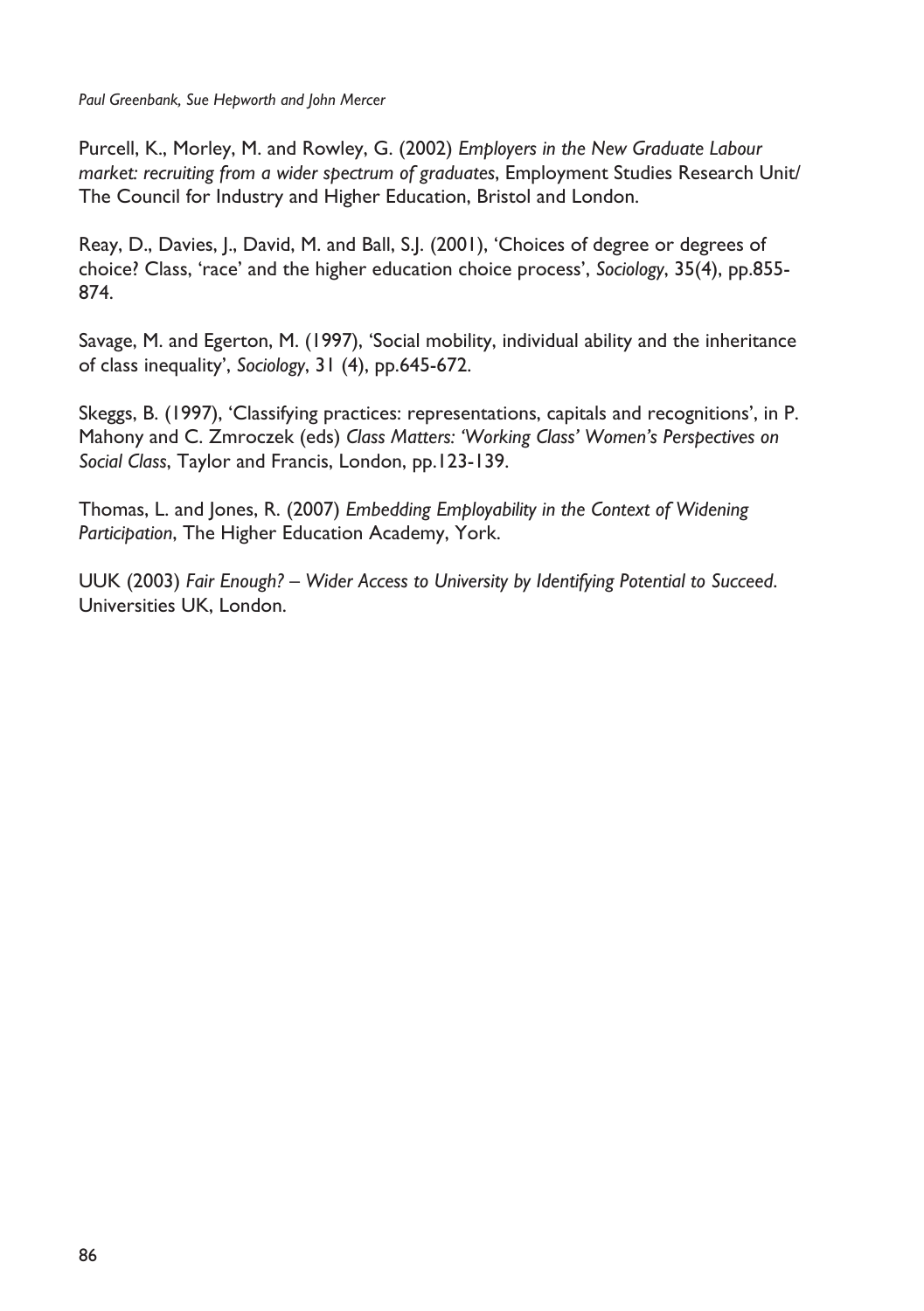# Employability and the Aimhigher student ambassador scheme in South East London

**David Chilosi\* , Margaret Noble\* , Philip Broadhead\*\* and Mike Wilkinson\*\*\*** \* Learning Enhancement, Access and Partnership, University of Greenwich, \*\*Department of History, Goldsmiths College, \*\*\*External Relations, London South Bank University.

#### *Abstract*

*The student ambassador scheme (hereafter SA scheme) was introduced in South East London in 2000 at the University of Greenwich to assist campus tours and university open days. Since its introduction, the SA scheme has seen a dramatic expansion in its size and scope, with student ambassadors (hereafter SAs) taking an increasingly central role in the delivery of widening participation activities in the sub-region. By March 2006, there were about 400 SAs employed by Aspire South East London Aimhigher, across institutions of higher and further education. This paper is interested in the impact the scheme has had on the students involved. In particular the paper focuses on the impact the scheme has had on student views of employability. In doing so, it contributes to two bodies of research: the role of SAs on the one hand, and the impact of part-time work on higher education students on the other.*

#### **Introduction**

In 2006, Rhodes et al. (2006, p.44) lamented a 'dearth of literature on ambassadors'. The authors were referring to nursing SAs in particular, but their claim is equally true on a wider scale. Despite the fact that the growth of student ambassador schemes coincided with a growing awareness of their potential and usefulness to HEIs (cf. Aimhigher and other HEI widening participation initiatives) to this day the area remains under-researched. To date arguably the most serious study on the topic is Murphy's (2006) Master's dissertation. Murphy draws on Colley's work on mentoring (Colley 2003), and takes a critical stance on the extent to which a SA scheme actually empowers participants, emphasising the 'disciplinary nature of power that permeates the scheme' (Murphy 2006, p.1). In doing so, she challenges Paczuska's (2004; see also Gartland and Paczuska 2007) view of the SA scheme as a source of social and cultural capital for both SAs and learners. Austin and Hatt (2005) argue that the main benefits to be gained from involvement in SA scheme are self-esteem and transferable skills, benefits which are also highlighted by Evans (2006), with particular reference to the skills demanded by post-Fordist societies, Hall (2007) and Stirling (2006).

By contrast, there is no shortage of literature on the impact of part-time work on higher education students. A recurrent theme in this literature (e.g. Metcalf 2003;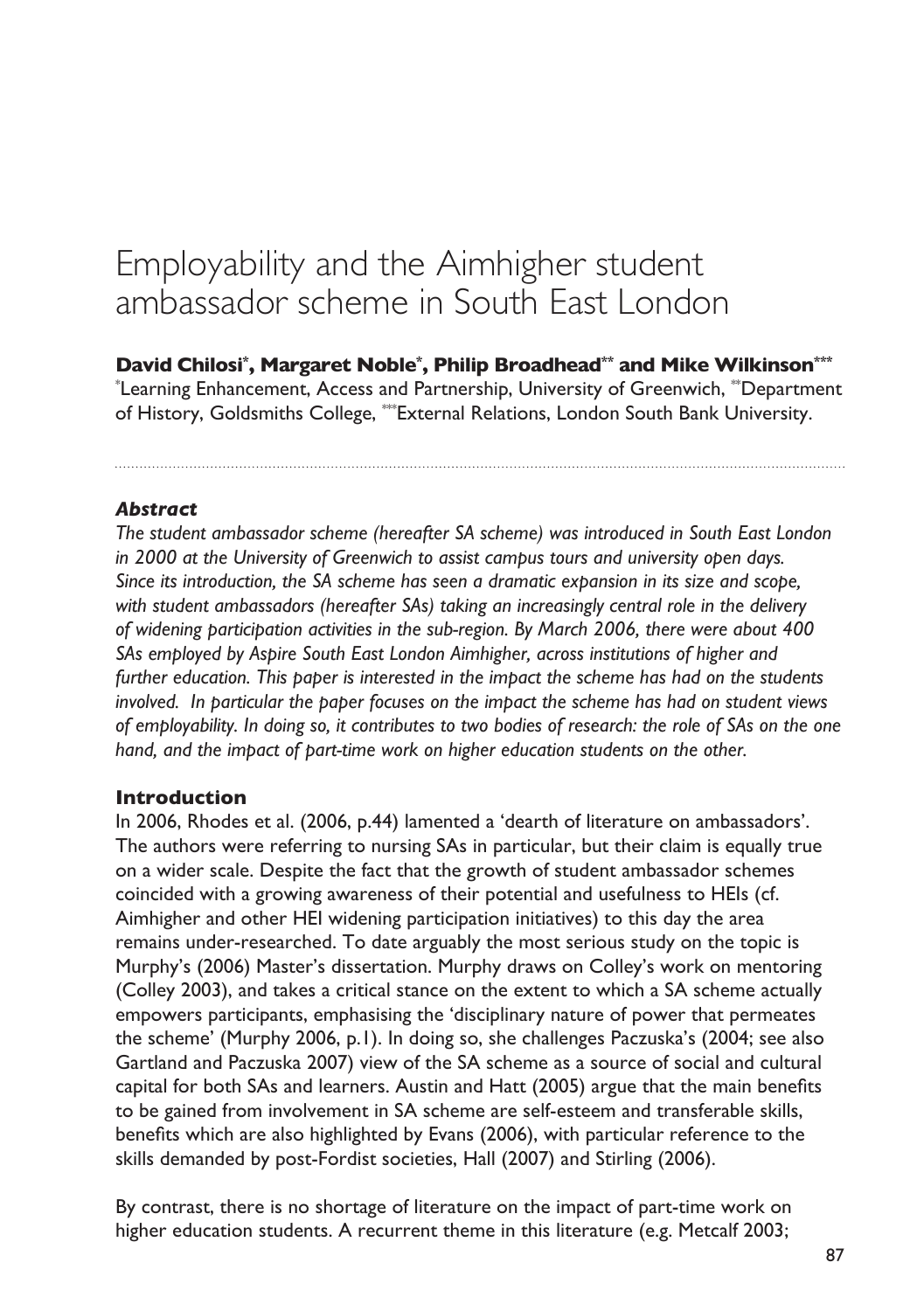Moreau and Leathwood 2006) is the detrimental effect of part-time work on studying and on the students' lives, and its contribution to exacerbating inequality between high and low socio-economic status individuals, as well as between old (pre-1992) and new (post-1992) universities. While part-time work is often accommodated for by the latter it is not always by the former. This view is contested by Greenbank et al. (2007), who stress that not all part-time work is equally bad; if part-time work is carried out in the evenings, weekends and outside term-time, for example, it may have little or no effect on studying; not all students do unqualified work, and part-time work can also help them embark on a career path.

This paper shows that the SA scheme fosters identification with education and higher education, and that SAs see the role as one which provides them with high levels of satisfaction, confidence, as well as the experience of working. To a lesser extent students also reported that the role helped them to develop their study skills<sup>1</sup>. The type of institution to which SAs belong is of key importance in shaping attitudes towards the scheme, not because 'new universities' accommodate the demands of working-class students more easily, but because the particular 'institutional habitus' of new universities disciplines them towards endorsing utilitarian/vocational, as well as academic values.

## **Method and sample**

The findings presented here are primarily based on the results of a postal survey carried out by Aspire South East London Aimhigher in November 2006 with current and past higher education SAs. Seven hundred and fourteen questionnaires were posted, and 140 responses were received (response rate: 20 per cent; a relatively good response). The questions asked included:

- why students had applied to become a SA
- the extent to which being a SA met expectations
- the usefulness of the SA training in terms of preparing both to be a SA and preparing for the world of work
- which skills had been gained or improved
- which activity developed those skills
- to what extent being a SA had improved a student's employability
- whether SAs felt supported as members of teams
- what influence the SA scheme had had on students choice of career
- how being a SA compared with other part-time work
- the extent to which being a SA contributed to personal development portfolios.

The first five questions were divided into ten or eleven items, which respondents were asked to rate from zero to five; the latter being 'very important' and the former being

Whilst the SA scheme does not fall within Greenbank et al.'s (2007) definition of 'helpful part-time work' it does offer a positive student work model countering the view that part-time work is necessarily associated with heightened stress and lower academic performance.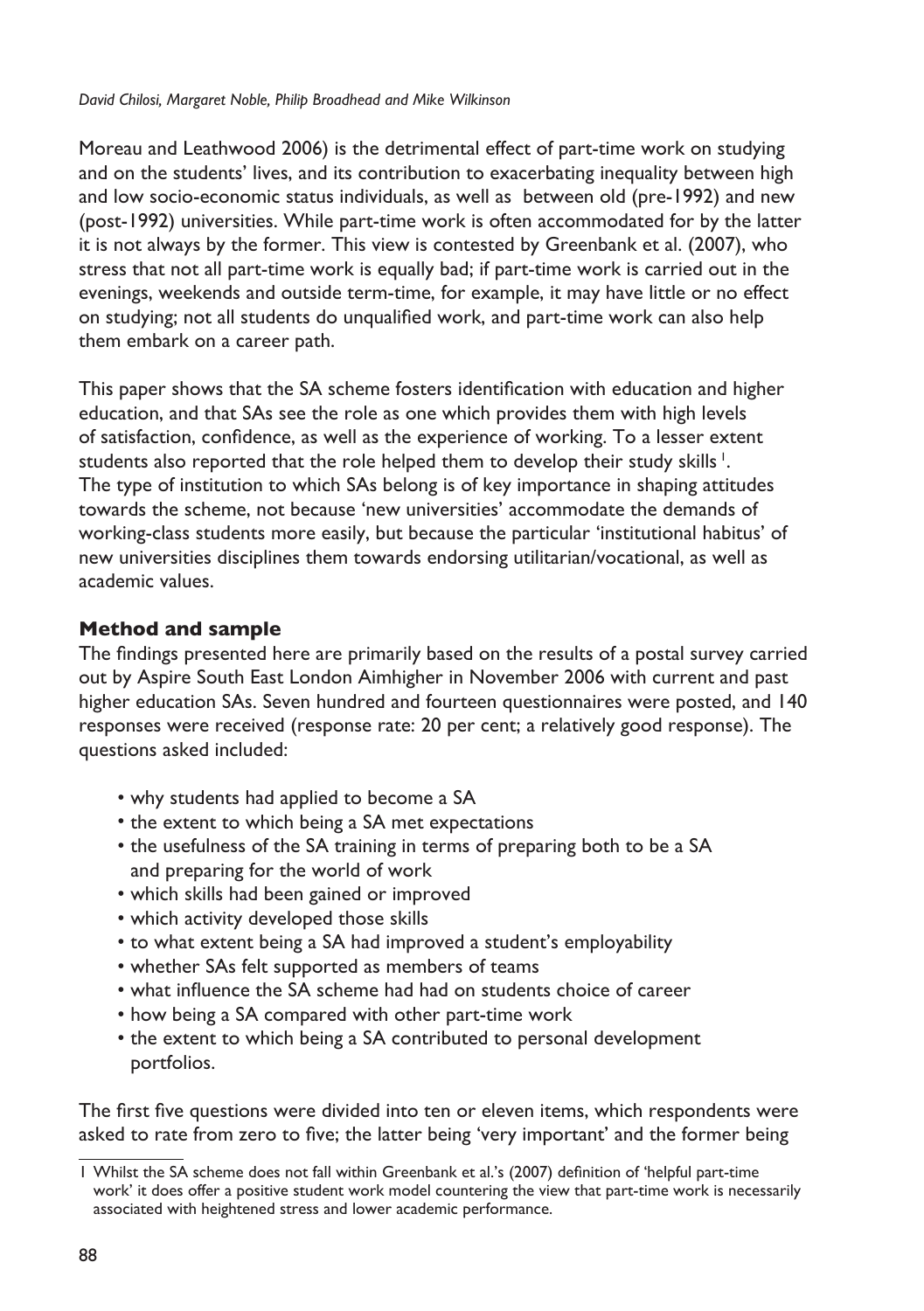'not important'. The other questions gave three options, such as 'greatly', 'somewhat', and 'not all', or 'very much', 'a little', and 'not at all'.

The focus of the analysis of the answers which follows is on the modal answer, and the proportion of individuals choosing positive and very positive answers. The ways in which attitudes are shaped by the social identity of the respondent has been examined by comparing the distribution of positive and negative answers across social groups, whenever possible, testing the hypothesis that there is an association between the answer given and belonging to a particular group. Analysis also draws from semi-structured interviews with four SA coordinators and eleven SAs, and content analysis of comments made by a SA coordinator in relation to SA selection in a new university. By combining quantitative and qualitative methods, the authors sought to contextualise the results of the survey, as well as providing insight into the reasoning behind the students' responses.

Within the survey sample, the age range is between 18 and 53; the mode is 22 years old. The higher than expected typical age reflects the fact that almost half of the respondents are no longer SAs. A sizeable proportion of the sample, about one fifth, were mature students (a fact also reflected in the age range). In line with the University of Greenwich SA population, in which females make up around 70 per cent of all SAs, there is a definite gender bias towards females, who account for almost three quarters of the respondents<sup>2</sup>.

Additionally, the majority of respondents were from deprived areas. This may be attributable to the fact that part-time work is more common amongst less well-off students. The majority of the SAs taking part in the survey (almost 90 per cent) were undergraduate SAs employed by new universities. 10 per cent of respondents finished being a SA in 2003 or earlier, reflecting the expansion of the scheme over subsequent years, and almost two thirds declared that they completed more than two years of service as an ambassador<sup>3</sup>. About 10 per cent of the respondents are or were education students intending to undertake a career in education or working in education.

# **Results**

A sizeable proportion of the respondents, over 10 per cent, declared that they changed their career path after the SA experience. The real figure is likely to be bigger, as there is some evidence that the phrasing of the research question produced negatively biased results. Half of the respondents said that being an ambassador had influenced their career choice 'a lot' (33 per cent) or 'somewhat' (17 per cent). The majority of those who had other part-time work indicated that the SA scheme was 'more important' in terms of directing their career choice<sup>4</sup>.

Female respondents cited 'working with my old school' and 'working with young people' more often than their male colleagues as reasons to join the SA scheme.

<sup>3</sup> It is common for SAs to serve for more than two years. According to the Greenwich database, about 80% do.

<sup>4</sup> It was also noticeable that SAs affiliated to new universities tended to score higher than those belonging to old universities in virtually all questions, including those mentioned here but not in the question on changing career.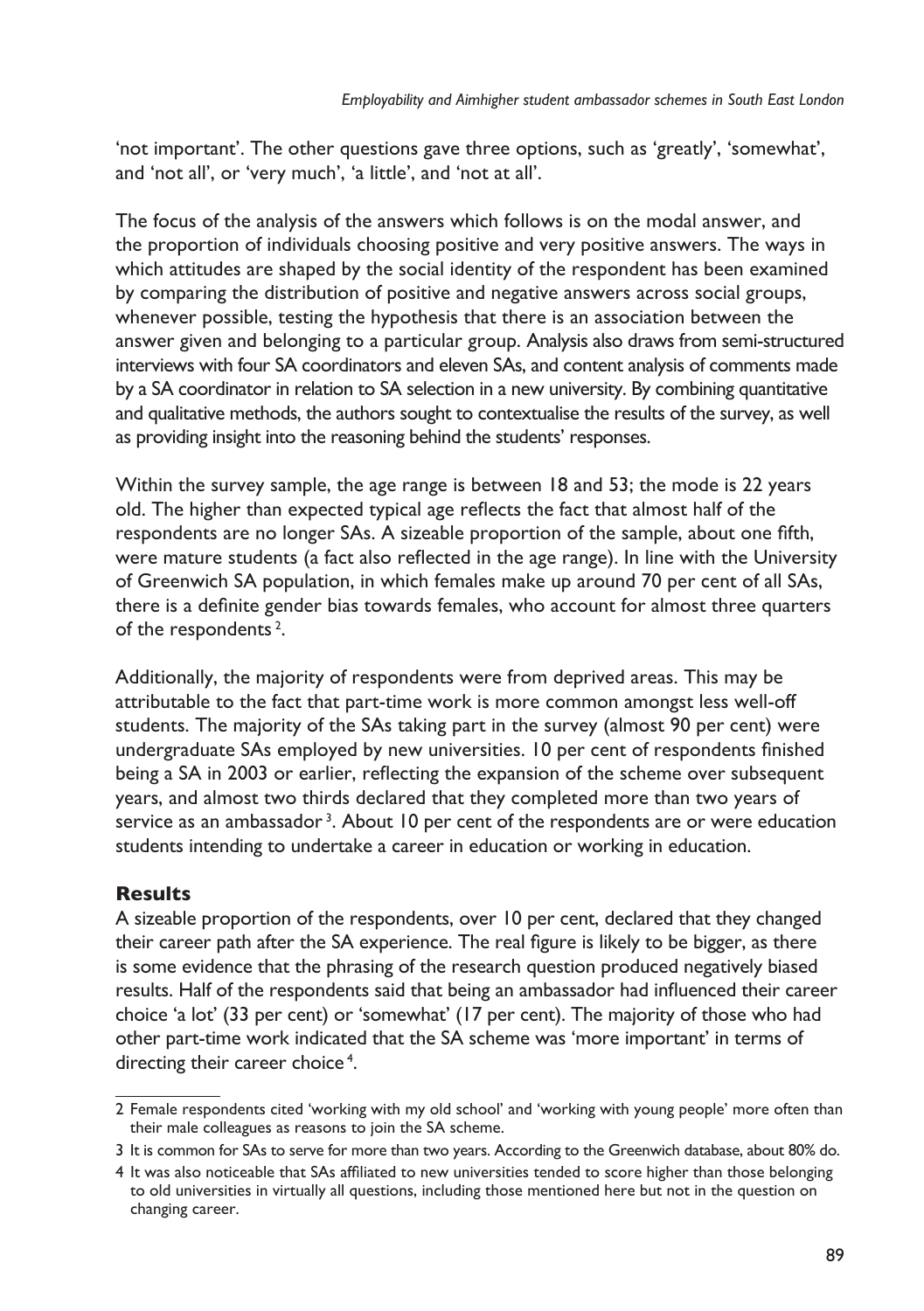Developing their career awareness and, to a lesser extent, enjoyment and pride in belonging to their institutions are the main reasons why students become SAs. The ambassador training was found helpful by the majority of the respondents both in terms of preparing them for being a SA and for the world of work. In these questions the mode was either 'important' or 'very important' across virtually all items. The modal category in the answers to the question as to the extent to which the SA experience improved student performance was 'somewhat'. Less than 15 per cent, chose 'not at all'. Responses to the question on enhancing employability also produced the modal category 'somewhat'; however, a higher proportion than in the previous question (40 per cent as opposed to 35 per cent) chose 'greatly', and a lower proportion, 10 per cent, chose 'not at all'. The great majority (over 70 per cent) said that they felt 'very much' supported as a SA member of a team. Amongst those who had other part-time work, the majority of individuals said that being a SA was more important to them in terms of developing skills. A marked majority of individuals, over 65 per cent, said that being a SA contributed 'very much' to things you are able to record on the Personal Development Portfolio; only very few, less than 4 per cent, said 'not at all'. However, it should be noted that SAs who finished in 2003 or earlier and, to a lesser extent, mature students, tended to score lower in questions relating to employability. This may in part be due to increased awareness of the harshness of the world of work. Given this dip it may be wise to ensure that SAs do not develop unreasonable expectations with respect to the long-term career benefits of the scheme.

A strong identification with Aspire emerged from the qualitative analysis. This identification is fostered through the ever present logo, designed so as to appeal to and stimulate the enthusiasm of the young, and reproduced on the clothing that SAs always wear when on duty, as well as on a number of gadgets, ranging from mobile phone chains, pens and bags. Even when prompted to express negative views in the interviews, the SAs were reluctant to do so, and an aura of enthusiasm surrounding the scheme often representing a serious obstacle towards going beyond scratching the surface<sup>5</sup>.

Respondents felt pride in representing their HE institution as student ambassadors. Indeed, the way in which the SA scheme helps individuals to feel part of the institution, in a situation where deprived individuals (and, one might add, international students<sup>6</sup>) often feel that they do not fit in (Connor 2001), was clearly one of the main benefits to participants in the scheme. Feeling that they belonged helped them to see the point of studying.

Education students also found that the SA work had direct relevance to their degrees and helped them to develop working and study skills. They could take part in activities

<sup>5</sup> The fact that the survey was answered on a voluntary basis, giving rise to a less than optimal response rate, that it was carried out by the students' employer, and that the questions were phrased in such a way that there were plenty of opportunities to manifest enthusiasm, but few or none to express grievances, mean that a positive bias must be taken into account in interpreting the results.

<sup>6</sup> International students make up a high proportion of the SA group. In 2005-06, for example, British students accounted for just over a half of the SAs employed by the University of Greenwich. This was also reflected in the fact that "work with my old school" was the least important reason why respondents wanted to become a SA.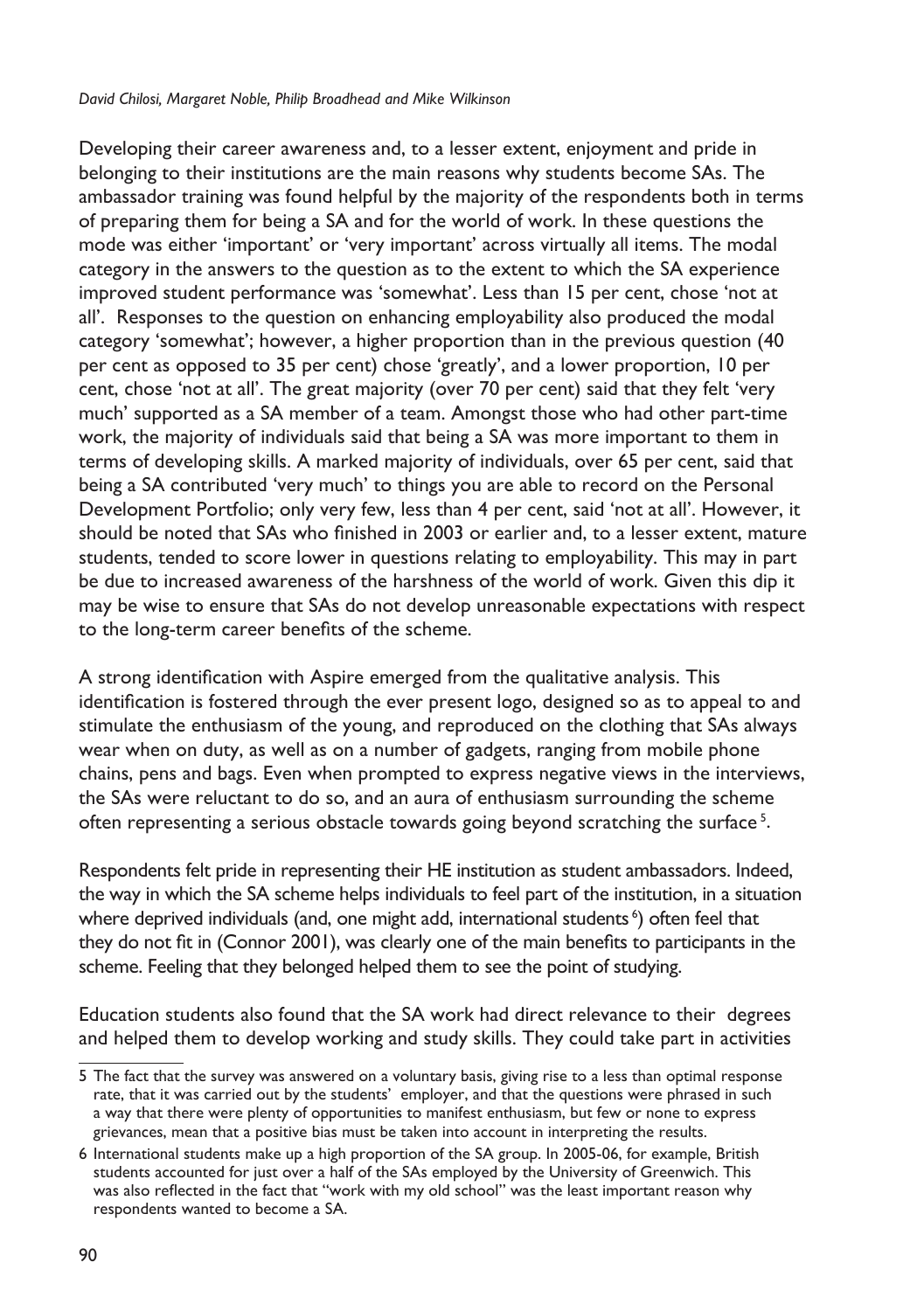related to their degree whilst also acquiring time-keeping, planning and organisational skills. Habits of punctuality, time-keeping, and orderly behaviour were regularly emphasised in the interviews by SAs and SA coordinators alike<sup>7</sup>.

Long-serving SAs tend to find the programme more beneficial in terms of study and employability skills development. The centrality of 'confidence' deserves to be stressed. Gaining 'confidence' was considered the area in which the SA training was most helpful.'Confidence' was one of the two skills respondents found they developed the most, with leadership the other. In one interview a SA went as far as saying that the main reason why he joined the scheme was to gain 'confidence'<sup>8</sup>.

Items which scored least with respect to the ways in which the SA training was helpful were 'the UK education system' and 'student finance'. These results were confirmed in interviews. SAs declared that they drew both from their experience and from their training when giving information about HE to learners. However, they were remarkably vague when prompted to specify what they had been briefed to say. Given that most SAs come from deprived backgrounds, the fact that they mainly draw from their own experience rather than from their training when communicating information about HE, raises the question of whether they in fact act as reproducers, rather than distributors, of social and cultural capital.

The most important variable at work in shaping attitudes is institutional affiliation. In virtually all questions SAs affiliated to a new university declared that the SA scheme had a greater impact on them than did respondents affiliated to an old university. The difference between new and old university SAs is particularly salient in relation to the perception of impact on employability and study skills. Further analysis shows that it would be simplistic to assume that such difference was the result of the fact that a new university's intake is more typically formed of lower socio-economic, more instrumentally-minded, individuals. Students from lower socio economic backgrounds did rate the scheme highly in terms of its impact on the direction of their career (perhaps reflecting lower initial levels of cultural and social capital). However, the same individuals did not rate the SA scheme at the same levels in terms of developing study and employability skills. Hence, it seems legitimate to conclude that the different rates of response may be the product of a different 'institutional habitus' (Reay et al. 2005), whereby vocational and utilitarian, as opposed to academic skills are valued more by new universities than old ones.

It is easy to liken the SAs to the 'disciplined bodies' described by Foucault (1977)

Confidence is of course highly valued in the post-Fordist job market, and its development can help in addressing current complaints from employers about the lack of leadership skills among graduates (Zinser 2003). However, there is a risk that the SA scheme may contribute to producing an 'authoritarian personality' (Adorno et al. 1982). Content analysis of comments recorded during recruitment of SAs by one coordinator reveals that, in a document about 1300 words long, the word 'confidence' is cited approvingly 20 times.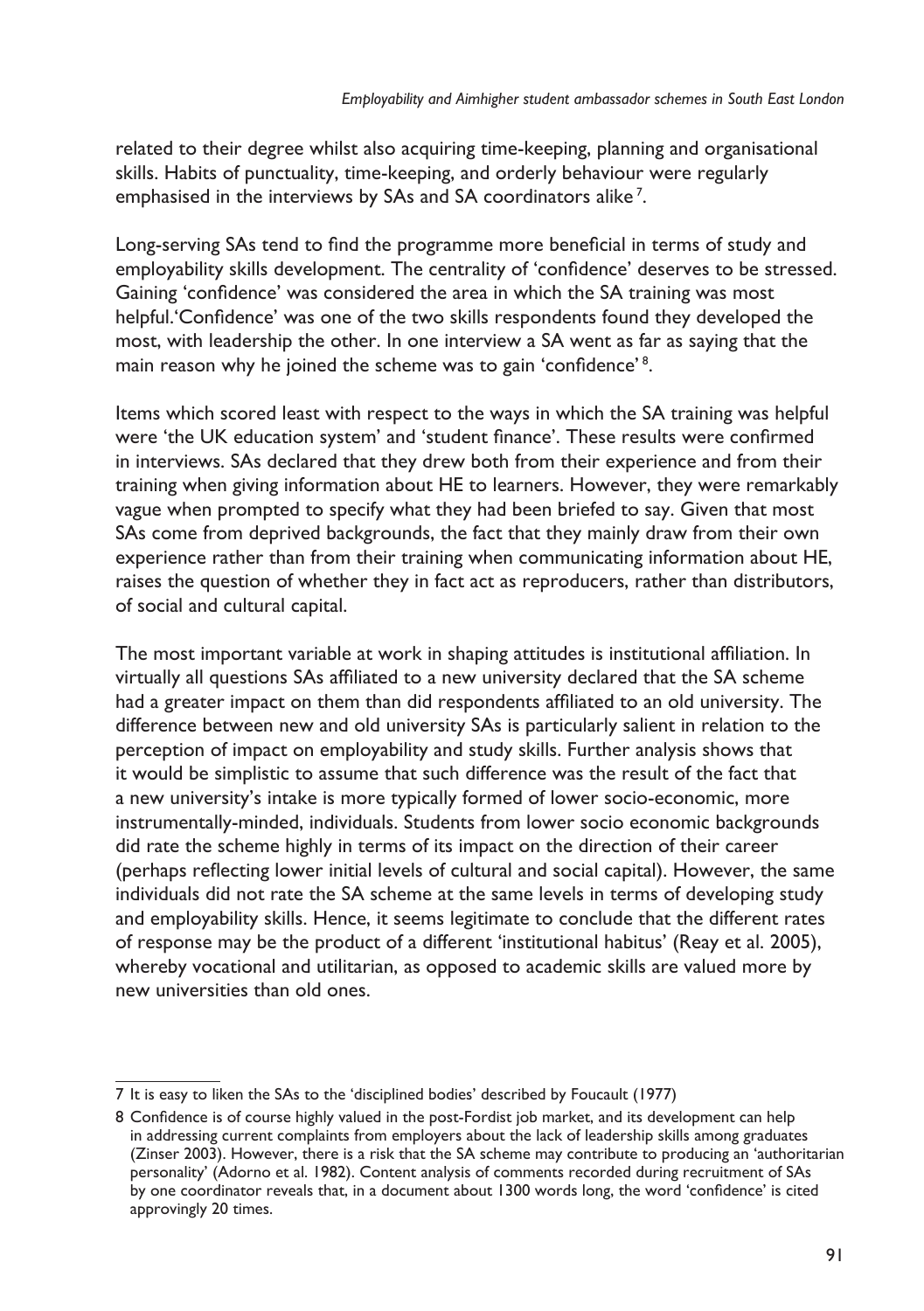## **Conclusion**

The main conclusion reached by these authors is that SAs tend to find the Student Ambassador scheme primarily helpful in terms of developing skills for their future career. The outcome of the survey is encouraging for the SA scheme. Whilst concerns have been raised that SAs may develop unreasonable expectations in relation to longterm career benefits of the scheme, that the scheme may foster an 'authoritarian personality', and that the SA training may not construct SAs as effective redistributors of cultural and social capital, the role of student ambassador emerges as a highsatisfaction job with a positive impact on study and, particularly, employability skills for those that took part in it. Interestingly, the different attitudes held by new and old universities towards the SA schemes can be traced to different 'institutional habitus', whereby vocational and utilitarian, rather than academic skills are valued more by new universities. Perhaps there is room for more research into these differences – particularly the types of agency promoted by studying in new universities and consequent success in bridging the academic, vocational, employability gaps for learners.

## **Acknowledgments**

We would like to thank Dai Hall for letting us access the results of the survey, and Darren Walker for his help with examining them.

# **References and further reading**

Adorno, T., Frenkel-Brunswik, E., Levinson, D. J. and Nevitt Sanford, R. 1982*. The Authoritarian Personality*. 1st ed. 1950. New York and London, WW Norton & Company.

Austin, M. and Hatt, S. 2005. 'The messengers are the message: A study of the effects of employing Higher Education student ambassadors to work with school students', *Widening Participation and Lifelong Learning*, 7(1), pp.22-9.

Colley, H. 2003. 'Engagement Mentoring for 'disaffected' youth: a new model of mentoring for social inclusion', *British Educational Research Journal,* 29 (4), pp.521-32.

Connor, H. 2001. 'Deciding for and against participation in HE: the views of young people from lower social class background', *Higher Education Quarterly*, 55 (2), pp.204-24.

Evans, G. 2006. Student Ambassadors: high credibility persuaders of change. At www.aspire-aimhigher.ac.uk/component/option,com\_docman/task,cat\_view/gid,78/ Itemid,34.

Foucault, M. 1977. *Discipline and Punish: The Birth of the Prison*. London, Penguin.

Gartland, C. and Paczuska, A. 2007. 'Student Ambassadors, trust and HE choice', *Journal of Access Policy and Practice*, 4 (2), pp.108-133.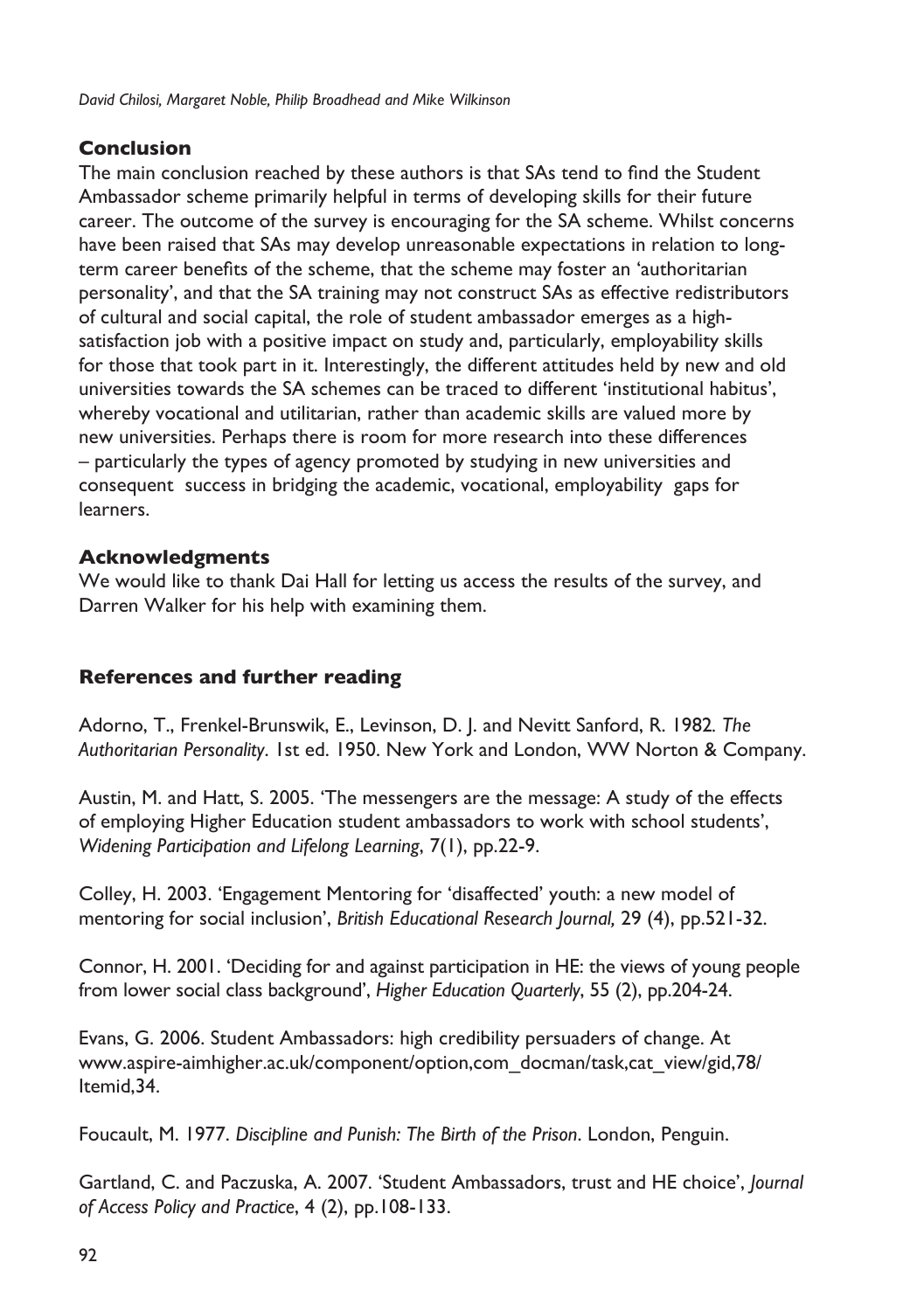Greenbank, P., Hepworth, S. and Mercer, J. 2007. '*Students and term-time work: benefit or hindrance*'. Paper presented at the University Life Uncovered Conference, Manchester, University of Manchester Conference Centre.

Hall, D. 2007. *The Added Value of Being a Higher Education Student Ambassador: A Report of a Research Project into the Benefits, for the Higher Education Students, in their becoming Student Ambassadors*. Unpublished Report, London, Aspire South East London Aimhigher.

Metcalf, H. 2003. 'Increasing inequality in Higher Education: the role of term-time working', *Oxford Review of Education*, 29 (3), pp.315-29.

Moreau, M. and Leathwood, C. 2006. 'Balancing paid work and studies: working(-class) students in higher education', *Studies in Higher Education*, 31 (1), pp.23-42.

Murphy, D. 2006. *Empowerment or Control? A Case Study Exploring the Possibilities and Limitations of Empowerment for Undergraduates Who Participated in an Aimhigher Student Ambassador Scheme*. Unpublished MA thesis, London, Institute of Education.

Paczuska, A. 2004. 'Learning communities: student mentoring as a 'site' for learning about higher education', *Journal of Access Policy and Practice*, 2 (1), pp.59-70.

Reay, D., David, M. E. and Ball, S. J. 2005. *Degrees of Choice*. Stoke on Trent, Trentham Books.

Rhodes, S., Sherwin, C. and Smith, L. 2006. 'The role of student ambassadors in university recruitment', *Nursing Standard*, 20 (34), pp.44-8.

Stirling, M. 2006. Student Ambassador Research in the Aspire Partnership Area. www.aspire-aimhigher.ac.uk/component/option,com\_docman/task,cat\_view/gid,78/ Itemid,34

Zinser, R. 2003. 'Developing career and employability skills: a US case study', *Education + Training*, 45 (7), pp.402-10.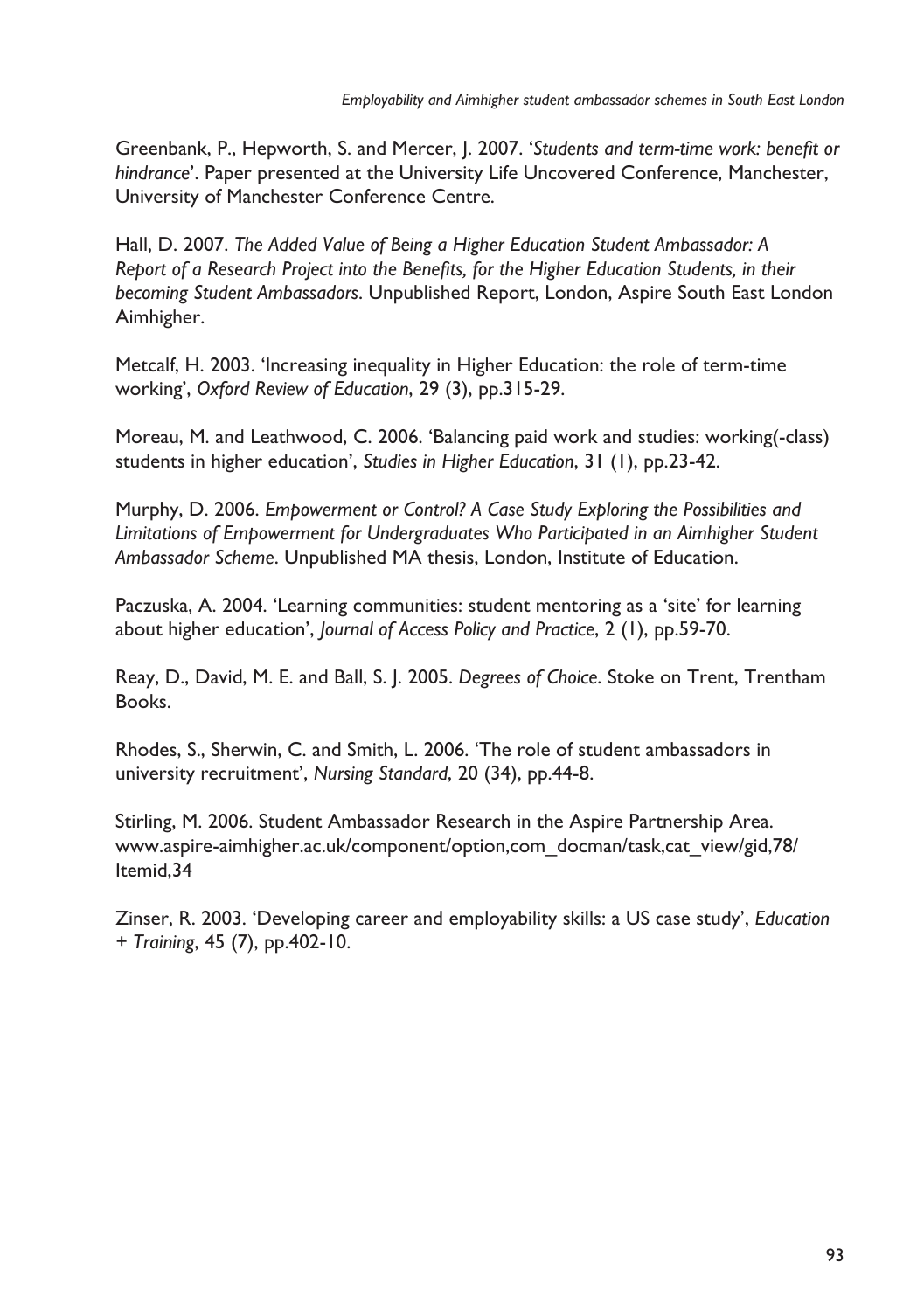# Working with schools: active citizenship for undergraduate social science students

## **Paul Watt\* , Chris Gifford\*\* and Shirley Koster\*\*\***

\* Faculty of Lifelong Learning, Birkbeck, University of London, \*\*Department of Behavioural Sciences, University of Huddersfield, \*\*\*Department of Sociology and Psychology, Wycombe High School.

### *Abstract*

*This paper presents research findings from the 'Working with Schools: Active Citizenship for Undergraduate Social Science Students' project. The project involved collaboration between three new universities, two of which introduced citizenship modules incorporating an 'active citizenship' component. The aim of the modules was to enrich the undergraduate understanding and experience of citizenship through practical activities working in and with schools and colleges, particularly those institutions serving disadvantaged communities. An extensive evaluation of the project was undertaken and this paper focuses on the research findings from one of the universities which introduced a first-year 'Citizenship and Identity' module. The module included an 'active citizenship' component involving students facilitating school council conferences. The research findings illustrate issues around student engagement with citizenship, both as an academic subject and in relation to students' reflective capacities and skills vis-à-vis citizenship in broader terms. The project represented an innovative intervention in local communities that had many positive outcomes, but it also posed challenges for staff and students.* 

## **Introduction**

Citizenship education has undergone a rapid expansion in the UK during the last decade. Attention has focused on the introduction of citizenship within the school curriculum in England following the publication of the Crick Report (QCA, 1998). This report defined citizenship in terms of social responsibility, community involvement and political literacy; 'active citizenship' is therefore important in how the report approached citizenship education. The Crick Report adopted a developmental approach in setting out what a pupil is expected to have learnt about citizenship at key stages in their school career, although citizenship has actually only been made compulsory within the secondary school curriculum (age 11-16). A growing pedagogical and social scientific literature has critically examined the Crick Report and its implementation. For critics, the Crick proposals contained flawed assumptions about contemporary citizenship including essentialist ideas of national identity that cannot address issues of diversity and difference, a failure to address structural social inequality and an implicit moral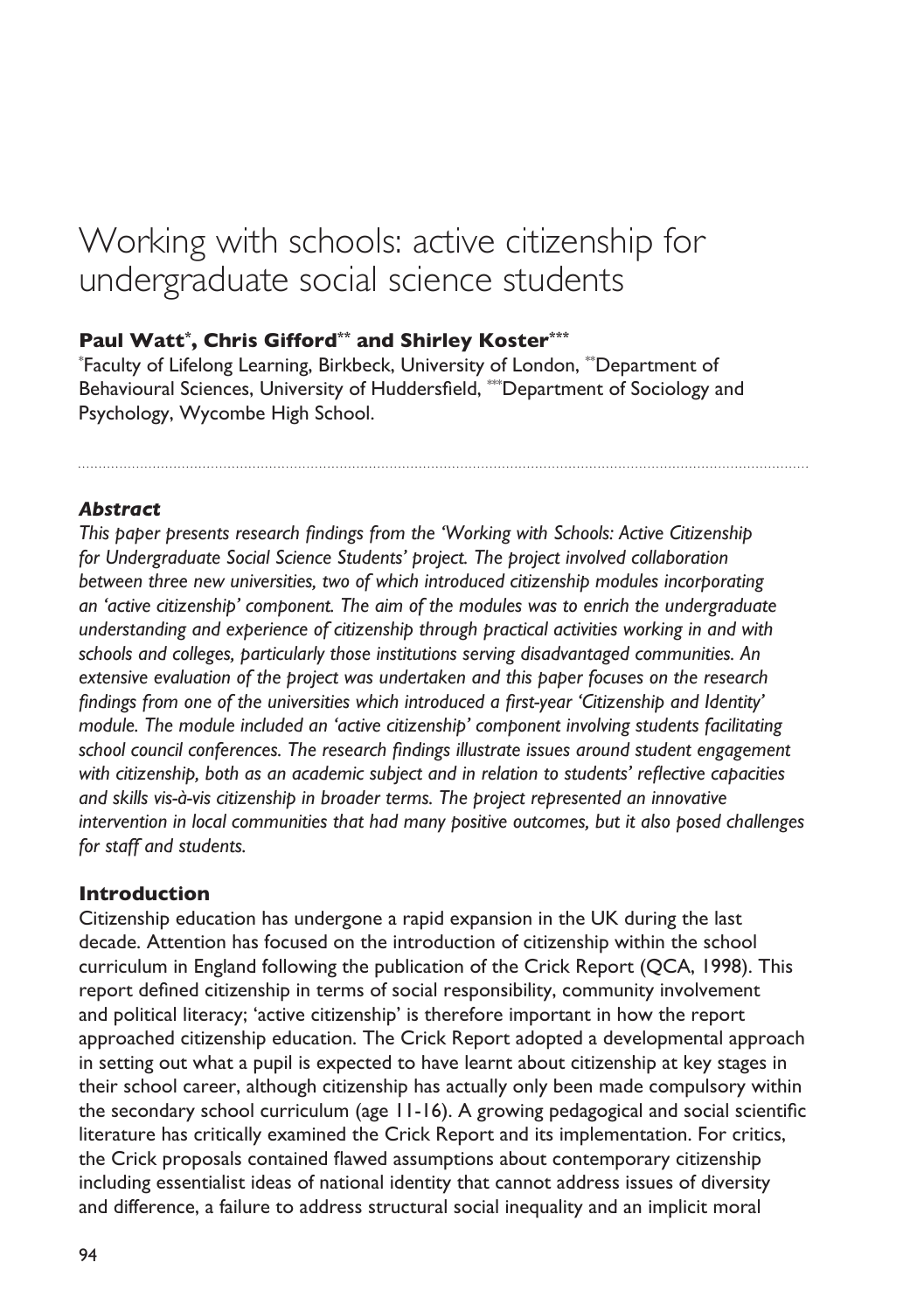authoritarianism (see inter alia Osler and Starkey 2000; Cunningham and Lavalette 2004; Faulks 2006). Faulks (2006, p.135) stresses the way that citizenship education should be broadened out beyond Crick by introducing emotive and moral elements based upon challenging social stereotypes and developing in pupils a 'positive sense of self and sense of empathy and solidarity with others that may be very different from themselves'.

The Crick proposals and subsequent policy reforms have centred upon schools, but there have also been a number of publicly funded initiatives to develop and support citizenship education in UK universities in recent years, as seen in the Dearing Report (NCIHE, 1997). Many universities now offer opportunities for their students to become involved in various kinds of community and voluntary work, for example via the Higher Education Active Community Fund in England (Yarwood, 2005). All the issues raised by citizenship education in relation to schools, such as how citizenship is conceptualised, curriculum content and modes of delivery, are also relevant to higher education (HE). However, in comparison to the statutory sector, the exploration of citizenship in UK HE remains limited, including little detailed curriculum research (although see Yarwood, 2005, in relation to geography). We begin to address this lacuna with reference to a project on active citizenship in the South East of England.

## **The 'Working with Schools' project and the research**

The 'Working with Schools' project, funded by C-SAP<sup>1</sup>, involved collaboration between three new universities, Buckinghamshire Chilterns University College (BCUC)<sup>2</sup>, the University of East London (UEL) and Roehampton University. This project sought to enrich the undergraduate understanding and experience of citizenship through practical activities working in and with schools and further education colleges, particularly those institutions serving disadvantaged communities. The 'Working with Schools' project built upon the success of an earlier project based upon the development of a third year 'Teaching Citizenship' module that involved BCUC students going into schools to assist in the delivery of the citizenship curriculum; this project was also funded by C-SAP (Gifford, 2004; Gifford et al., 2005) $^3$ .

The main teaching and learning activities in the 'Working with Schools' project included the design and delivery of two new modules, 'Citizenship and Identity' at year one of the BCUC undergraduate social science programme, and 'Doing Citizenship' in year two at UEL. CRUCIBLE (Centre for Rights Understanding and Citizenship Based on Learning Through Experience) <sup>4</sup> at Roehampton University acted in an advisory/ evaluative capacity. Extensive research was undertaken on the project by staff at all three institutions. The overall teaching and learning framework, research methods and

C-SAP – Subject Centre for Sociology, Anthropology and Politics; C-SAP project reference 23/S/05. Thanks to Wayne Clark, Judith Burnett, Erika Cudworth and David Woodman for their contribution to the project.

<sup>2</sup> Since renamed Buckinghamshire New University.

<sup>&#</sup>x27;Embedding Citizenship in the Undergraduate Sociology Curriculum', C-SAP project reference 19/S/03.

<sup>4</sup> Centre of excellence in education in human rights : http://www.roehampton.ac.uk/crucible/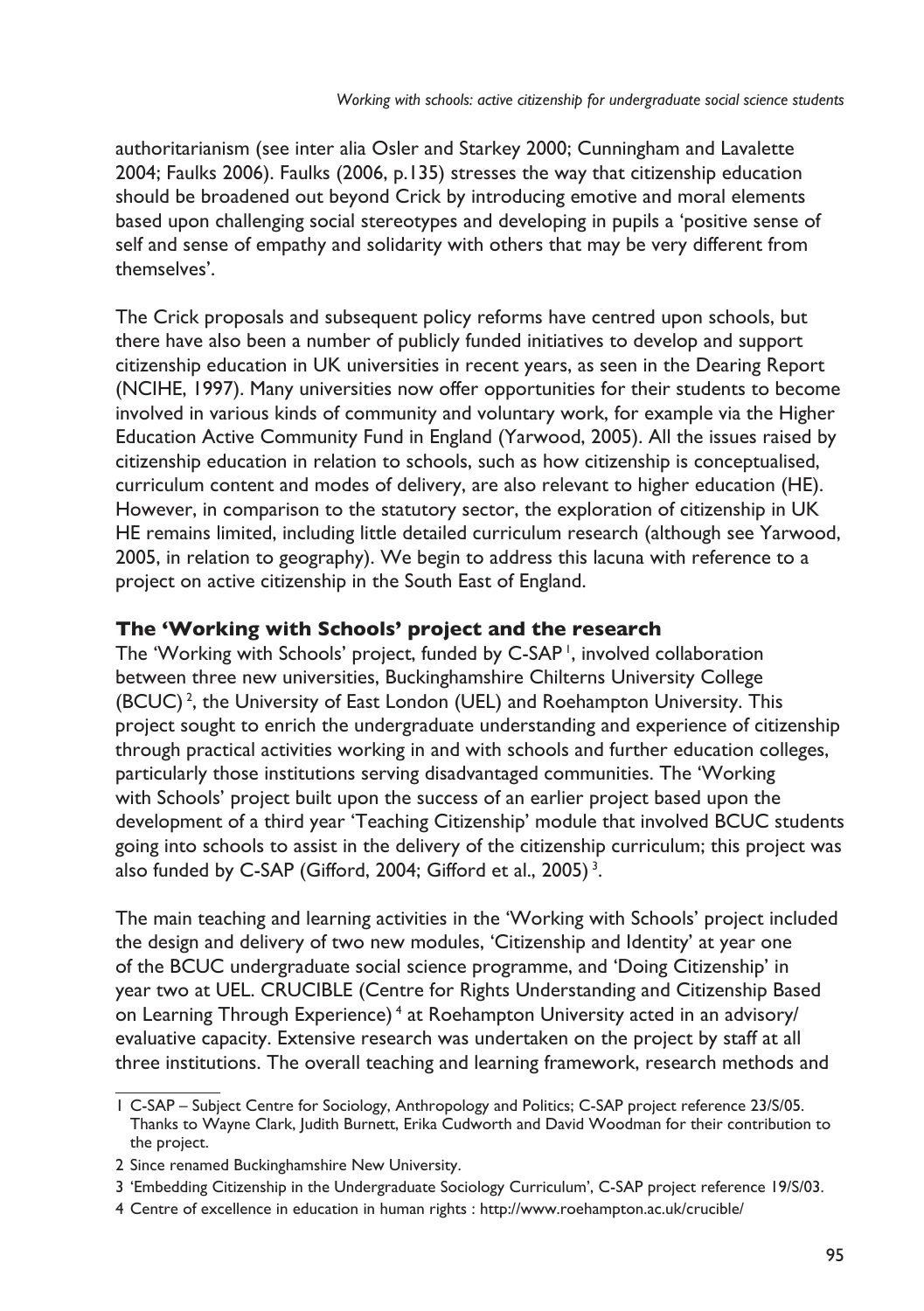#### *Paul Watt, Chris Gifford and Shirley Koster*

findings are detailed in Gifford and Watt (2006). In this paper, we report on those research findings based upon the introduction of the 'Citizenship and Identity' module at BCUC. The paper focuses on the students' perspective and it addresses some of the

possibilities and limitations of embedding a meaningful experience of citizenship within the HE curriculum.

The 'Citizenship and Identity' (CI) module was designed to interest and engage undergraduate students from a range of social science degrees in debates relating to citizenship. The module sought to enable students to apply citizenship issues and debates to real-life contexts and to reflect upon the way in which they and others learn citizenship. It followed a structured lecture and seminar format that explored a range of citizenship issues such as national identity, European integration and human rights.

The CI module also contained active learning opportunities involving working with school councils. The latter enabled students to experience citizenship in action and to undertake practical work as a compliment to the theoretical component. Students had to attend and facilitate at one of four school council conferences organised by BCUC staff in conjunction with teaching staff drawn from ten Buckinghamshire secondary schools. Representatives from each school council, as well as teachers, attended the conferences. During the first conference, the school councillors gave the name 'Bucks Schools Voice' (BSV) to their meetings and set out a series of aims including meeting regularly to share ideas, planning joint projects, and also challenging existing divisions between schools. The conferences, which were all held at BCUC, started with a verbal report from each school council and then the councillors worked on activities in mixed-school groups. The undergraduates worked with groups of councillors, joined in discussions, acted as 'scribes' and generally helped facilitate. A 'Bucks Schools Voice' website was set up with the support of the BCUC web design team and this included copies of conference reports written by BCUC staff.

The 'Working with Schools' project was seen as contributing to the 'widening participation' agenda (HEFCE, 2006), a policy promoted along partnership lines between BCUC and local secondary schools, mainly upper schools. The latter take the '11-plus failures', whilst the grammar schools routinely feature near the top of the national league tables. Eight of the participating schools in the project were upper schools and only two were grammars. Recent OFSTED reports have highlighted the social disadvantages faced by pupils at some upper schools as indicated by above national average levels of free school meals. Previous research has highlighted the tensions that exist locally between multi-ethnic young people from the upper schools and white, middle-class grammar school pupils (Watt and Stenson, 1998). The area of South East England in which the project took place covers one of the most affluent parts of the UK. Despite this general affluence, there are also pockets of deprivation found in certain urban and rural neighbourhoods including those in which some of the upper schools involved in the project were located (Stenson and Watt; 1999a, 1999b).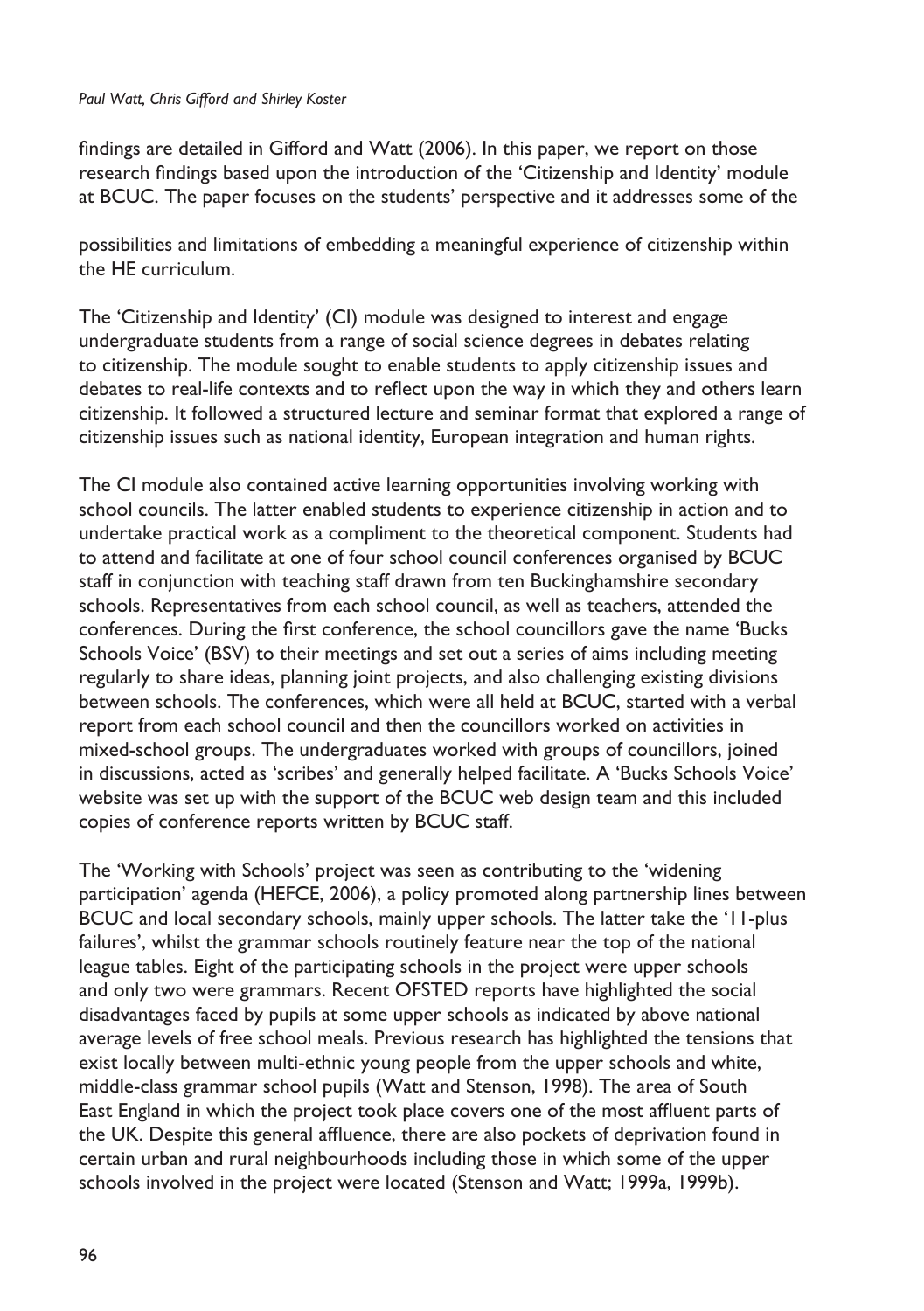The research involved both BCUC and the various participating schools. At the end of the 'Citizenship and Identity' module, 33 first-year BCUC students completed a questionnaire asking about their learning experiences plus a range of issues related to citizenship; this represented a 62 per cent response rate. Three quarters of the respondents were psychology students, and the remainder were either sociology or psychology/sociology students. Nine-tenths of the respondents were female, two fifths were from minority ethnic backgrounds, and two fifths were over 24 years of age. In addition to the questionnaire, ten CI students were interviewed at the end of the module, either individually and/or in groups. The interviewees were volunteers; all were female and seven were mature students over the age of 21. In addition, both the BCUC tutors who taught the CI module were interviewed. Members of the research team also acted as observers at the BSV conferences.

## **Research findings**

*Student interest and engagement with citizenship as an area of study* Interest and engagement in citizenship as an area of study was generally high amongst the CI students as both the questionnaire and interview data indicate. The questionnaire findings showed that 42 per cent of the students described learning about citizenship in the module as very interesting, 46 per cent as quite interesting and only 12 per cent (four students) found it not interesting. Results from an open question in the questionnaire regarding how important they thought it was for undergraduates to learn about citizenship also produced favourable results. Only 13 per cent thought it was not important to learn about citizenship. Half described it as very important, and not only as an academic subject but also in ways that indicated its wider relevance to their lives, for example:

*I think it is extremely important that undergraduates learn about citizenship, in order to apply its theories to other areas (modules) on the course. Also in understanding and learning that all human beings should be treated in the same way regardless of where they originated from.*

*(Q17) <sup>5</sup>*

When asked about the different topics covered in the module, the most popular topic was human rights, described as very interesting by three quarters of the respondents. This was illustrated in the open-ended questions, for example: "human rights –because I feel strongly about the disadvantages and unfairness that some individuals experience" (Q25). E-citizenship was the least popular topic by far with two fifths considering this not interesting.

As indicated above, only a minority of the students taking the CI module were sociology students. Most were single honours psychology undergraduates and the fact that such a large percentage of the students taking CI were non-sociologists made a difference to the research findings and also provided a considerable pedagogical challenge for the

<sup>5</sup> Q17 refers to the questionnaire respondent number.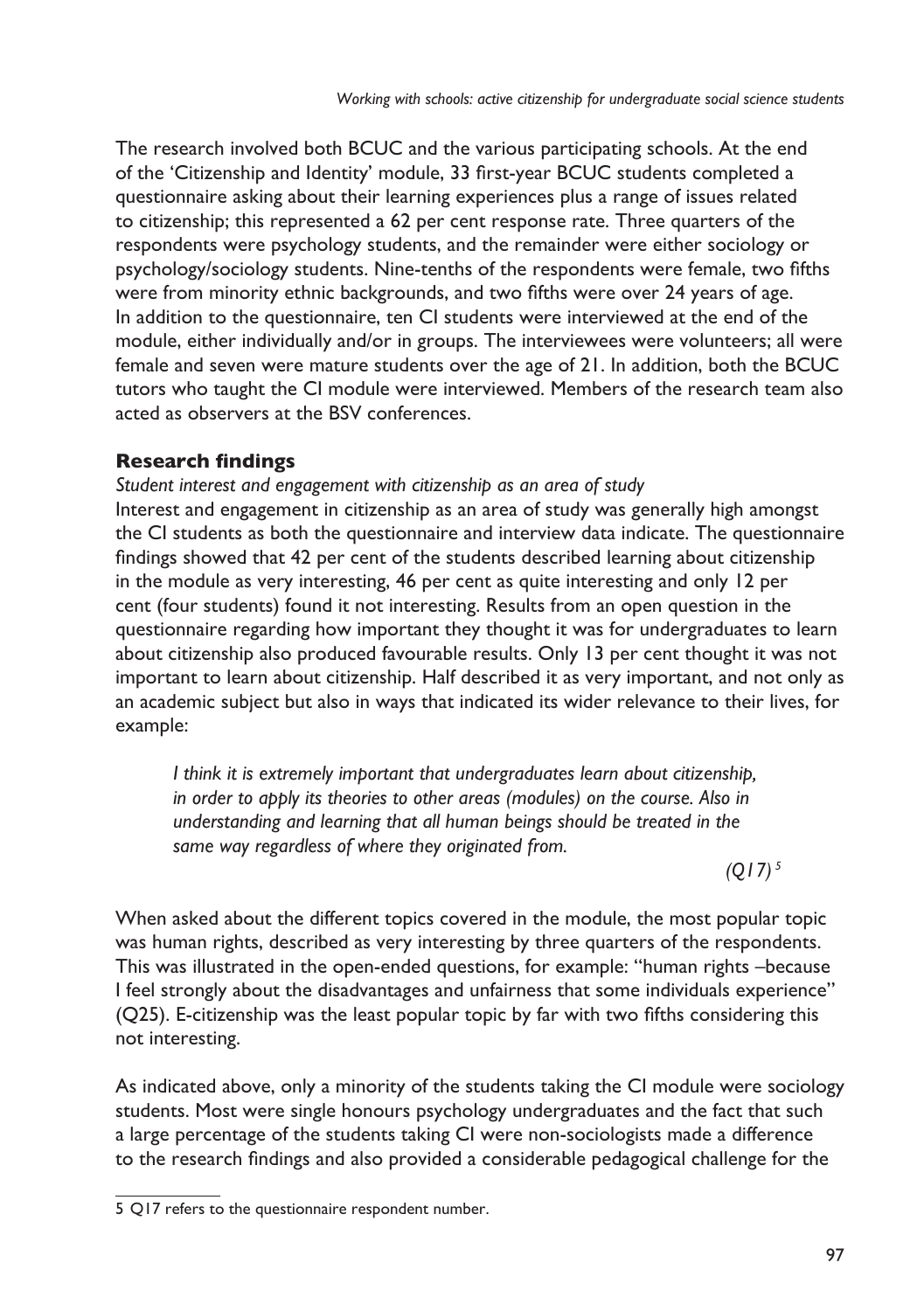#### *Paul Watt, Chris Gifford and Shirley Koster*

teaching team, as indicated in their interviews. Moral development was one of the most popular topics studied precisely because of its obvious psychology connection: "[I liked] moral development – as it is very much linked to psychology which is the degree I am taking" (Q20).

Those psychology students aged under 25 were least likely to regard learning about citizenship as very important, because they considered it to be outside the remit of psychology and also because they had not chosen to study it: "I found the course pointless as I couldn't see anyway it linked with psychology" (Q23). As the CI module leader said, "I think some of the younger ones didn't engage at times". The four students who said that the module was "not interesting" in the questionnaire were all younger psychology students. Students' disciplinary identities are often strong and the research raises issues about non-sociology students having a compulsory first level citizenship module and the importance of trying to make such a module more relevant to their perceived needs. At the same time, the interviews revealed that despite expressing initial disquiet about having to take a non-psychology module, there was a pronounced shift of opinion on the part of the mature psychology students by the end of the CI module, as this typical quote illustrates:

*Initially I didn't know what the relevance was to my psychology course. So I was confused and then once we started the lessons, I was intrigued and really interested in the subject. And then as the term, the weeks passed, I realised the relevance of it. (Margaret, Psychology)*

Both the interview and questionnaire data indicated that the majority of students regarded attendance at the school conference as a very positive aspect of the module, as we discuss below.

#### *Did students become more skilful, reflective and active citizens?*

One of the key questions raised in the research was whether or not this citizenship education module would enhance undergraduates' capacity, in terms of knowledge, skills and willingness, to engage in citizenship-related activities. Awareness of citizenship issues was raised among many students. When asked, around 70 per cent of questionnaire respondents said that their interest in both human rights and gender equality had increased as a result of taking the module, whilst 63 per cent said the same about their interest in the environment.

The questionnaire and interview data indicated that not only was students' awareness of citizenship enhanced by the end of the CI module, but that their skills and emotional capacities relevant to citizenship were also increased, for example in boosting their confidence, enhancing a sense of responsibility, improving their ability to work in groups and presentation skills. This enhancement of skills is especially significant given the fact that many of the BCUC students were themselves from non-traditional HE backgrounds including many mature students. Several of the latter talked about the way in which interacting with the pupils at the school conferences had helped them,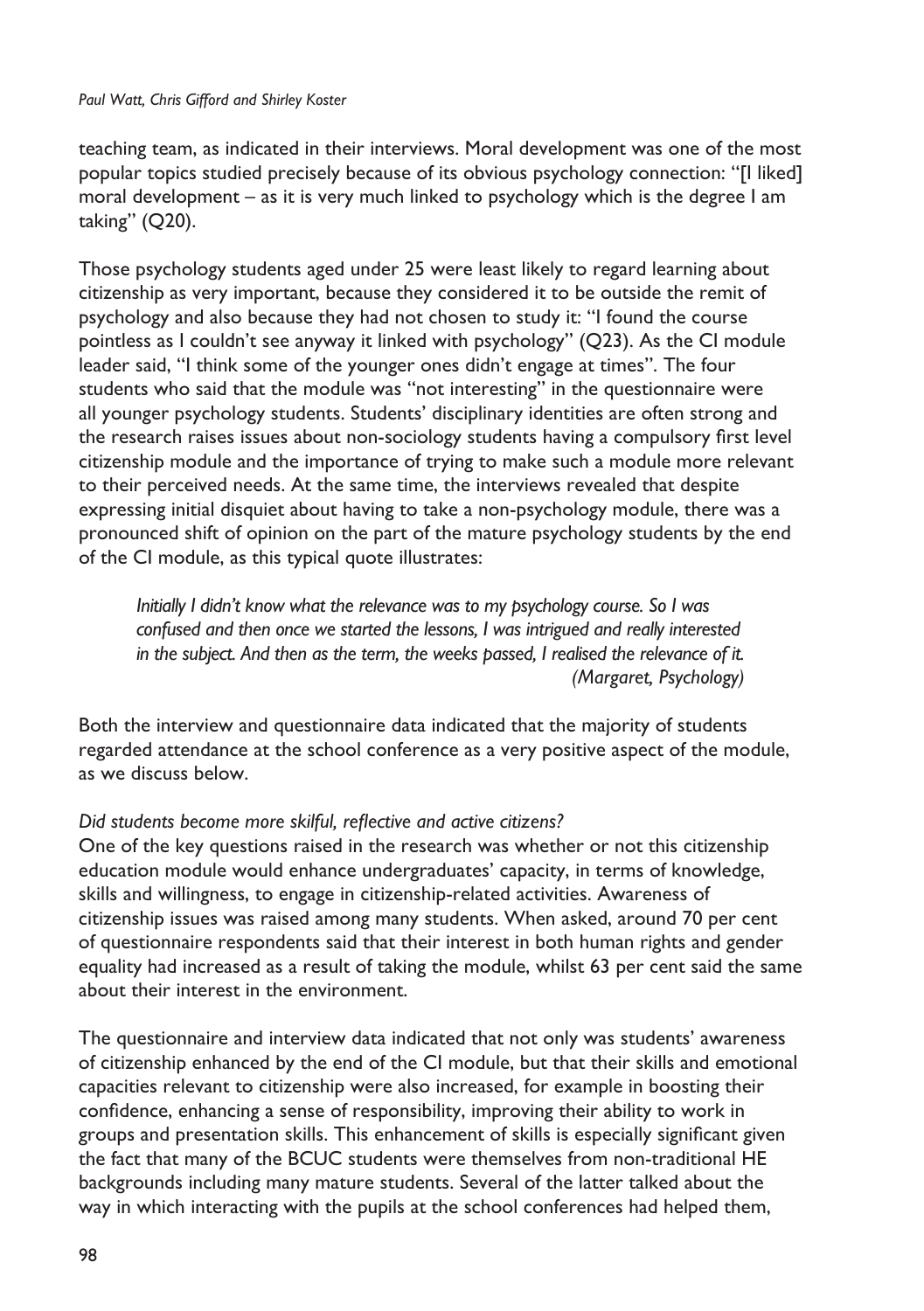particularly by giving them confidence in relation to their own presentations:

*I had been feeling a bit nervous about the presentation, you know just standing up, and after being at the schools conference I thought 'this is ridiculous, those children are standing up in a big lecture theatre, in a university in front of lots, lots of their contemporaries that they didn't even know and they were very forceful'. So for me it made me think 'don't be ridiculous'. So for that I enjoyed it more, so they taught me a thing really.*

*(Laura, Psychology)*

The students mentioned how they had developed a greater capacity for critical reflection and also that they were better able to appreciate others' points of view. This emerged out of the openly discursive nature of the seminars, which as one student said, could become, "quite heated because people were very set in their ways and hadn't thought about other people's opinions or different cultures or things like that" (Christine, Psychology). As Christine went on to say, this 'heat' did in fact bring some light:

*It was nice because citizenship was sort of in the group itself because we were learning to respect what each other had to say and if we didn't agree, that was also OK. But to still listen to what they had to say, and accept each other for whatever opinions they had, which is what citizenship's about.* 

Christine's comment above crystallises the conception of citizenship education that Faulks (2006) advocates in which learning to appreciate the point of view of others, different from the self, is highlighted.

If the students' citizenship capacity in relation to both awareness and skills was enhanced by their educational experiences on the module, to what extent were they more likely to translate this capacity into action? Here the evidence was less emphatic. The students were asked whether they had taken part in any activities related to citizenship during the first year of their degrees. Leaving aside those activities connected to the CI module itself, a total of 11 students had done so, i.e. one third of the total. All of these were women and also mainly over 25 years of age. The activities they had been involved in included fundraising and volunteering for charitable organisations. However, not much of this activity seemed to occur as a direct consequence of the module or their degrees. Nevertheless, the majority of students who were interviewed commented that the CI module had encouraged them to get more 'involved', even though most were somewhat unspecific about what that might mean. Again, the working with schools element was an important source of inspiration, for example:

*It was good, I loved the day, it excited me and enthused me to get involved more and I realised how three hours of your time can make such a big*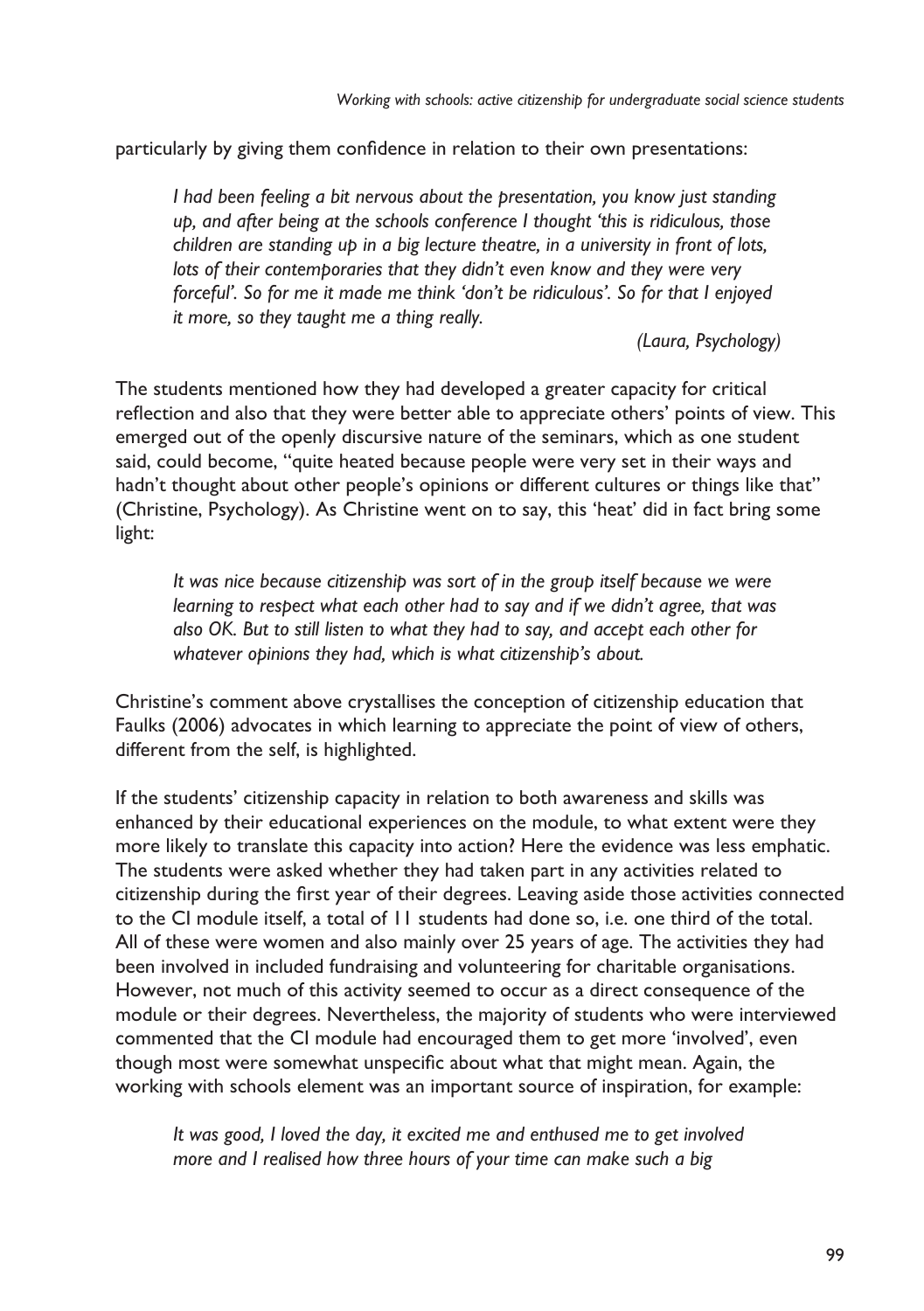*difference to these kids, well to any group really, I mean all we did was facilitate, and I love to be part of the process for change. I think I'm going to do more in the future.*

*(Patricia, Psychology)*

#### *Understanding 'others'*

Learning to appreciate others' viewpoints, and especially the viewpoints of 'others' who are different from oneself, came out strongly in the undergraduates' involvement in the school BSV conferences. In particular, the students' preconceptions, including negative stereotypes, regarding young people were contested, an important outcome in relation to Faulks' (2006) notion of citizenship education. One mature student was adamant that this engagement with schools should remain a central part of the module in future years, not least since it challenged her fellow students' views:

*I think that it has to be a central part of the module, doing the school council. Whether it be that the schools come to you or whether it be that we go to the schools. It really helped a lot of my peers to relate, they were really apprehensive about meeting these secondary school kids because they unfortunately believe the stereotypes that these are wild kids who wear you know 'hoodies', and it really changed their perception entirely…their opinion changed dramatically. Also how confident and articulate they were and how worldly they were and how, actually, to some extent how more aware they were of what citizenship was all about.*

*(Sarah, Psychology)*

Furthermore, there was a distinct local dimension to their more enlightened attitudes regarding young people. Many commented on how impressed they were that the pupils, mainly from upper rather than grammar schools, not only had a good grasp of the inequalities between the types of schools but also wanted to challenge these by breaking down school-based stereotypes:

*It surprised me how much of a grasp they'd got about the inequalities of life especially in X [Buckinghamshire town] because of the school system. And that came across, they wanted to tackle it and that came across even though it wasn't to do with what they were discussing, they were very vocal about that inequality and they wanted to put it right … They were quite passionate about the inequality of their education. So that was, for me, that was quite inspiring. Very thought provoking.*

*(Laura , Psychology)*

Attendance at the school conferences therefore enabled the BCUC students to reflect critically upon their own views regarding young people, not least since the latter sought to challenge some of the negative stereotypes widely held about them. The school conferences meant that undergraduates were directly coming up against the structurally unequal local context within which citizenship education was occurring.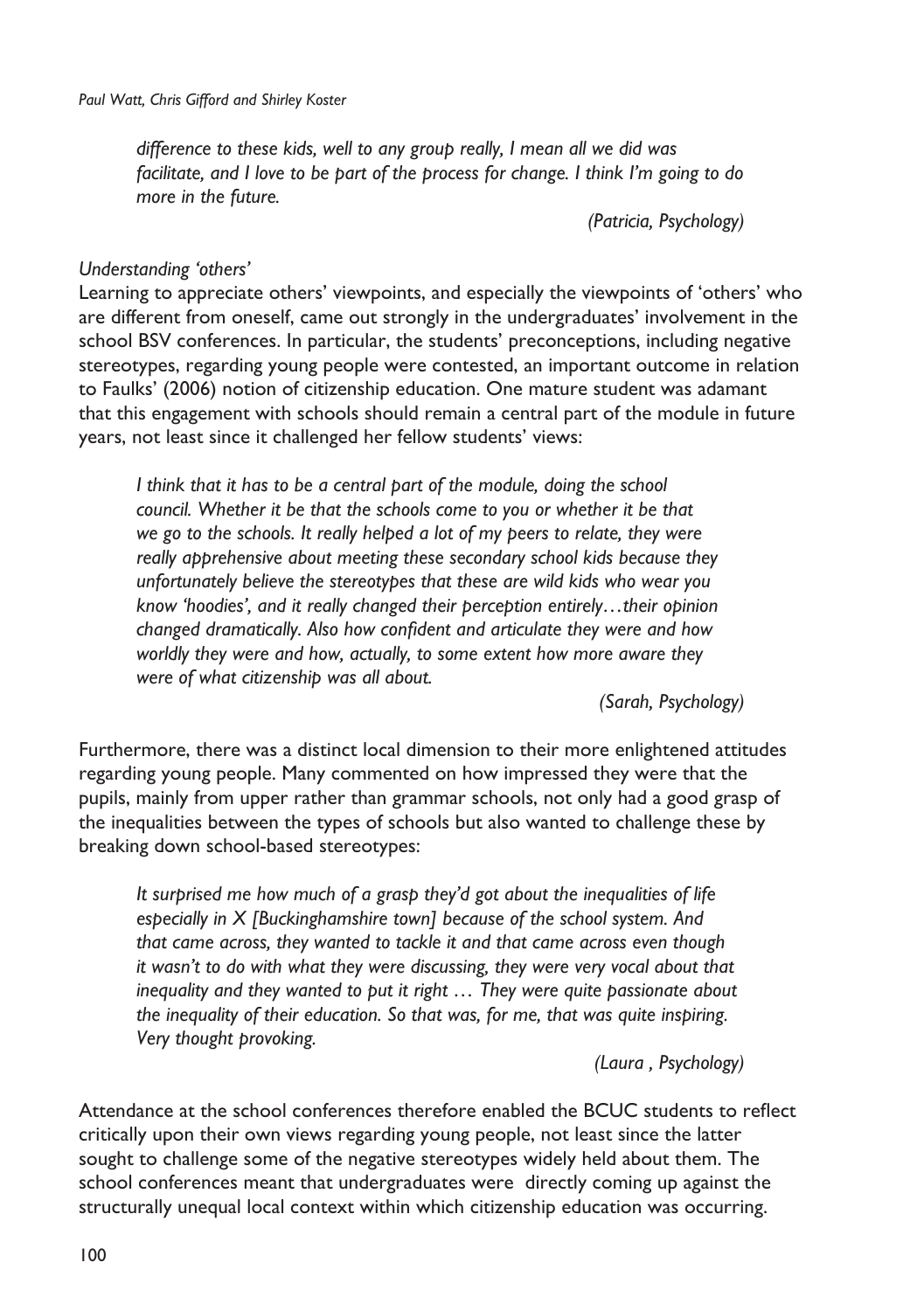This was a recurrent theme in the BSV conferences, and one that was prominent in the 'Working with Schools' project as a whole, as it had also been in the previous 'Teaching Citizenship' project (Gifford et al., 2005).

#### **Discussion and conclusions**

John Annette concludes his overview of research on citizenship education by emphasising the importance of active learning in achieving greater civic and political participation:

*The introduction of citizenship education as a type of effective learning should involve experiential learning in the community and the ability of the student to engage in reflective practice.*

*(2000, p.89)*

However, ensuring that citizenship education involves active learning is not straightforward and is potentially a radical departure from existing approaches to citizenship education. The 'Citizenship and Identity' module discussed in this paper represents one way of opening up citizenship in a meaningful and challenging way to undergraduates. It raised awareness and interest of citizenship amongst students and their own capacities in relation to skills and confidence were enhanced. This is not to say, however, that the module was problem-free. It was demanding upon staff and students in terms of organisation and time commitments and, as we have discussed, there was also evidence of non-engagement especially amongst the younger psychology undergraduates who would have preferred a more obviously degreerelevant unit.

The module worked best when the students engaged with citizenship through an exploration of their own commonalities and differences and, in this case, the differences between themselves and another group of citizen learners i.e. the pupils. The experiential nature of citizenship learning in the CI module challenged their own preconceptions regarding young people and also brought a direct engagement with locally-based patterns of social and educational inequality. The module was not about directly politicising students, but it did engender processes of contesting established social attitudes in a way that is potentially transformative.

#### **References and further reading**

Annette, J. (2000) 'Education for citizenship, civic participation and experiential and service learning in the community', in D. Lawton, J. Cairns and R. Gardner (eds) *Education for Citizenship*. London, Continuum.

Cunningham, S. and Lavalette, M. (2004) 'Active citizens or irresponsible truants? School student strikes against the war', *Critical Social Policy*, 24 (2), pp.255-69.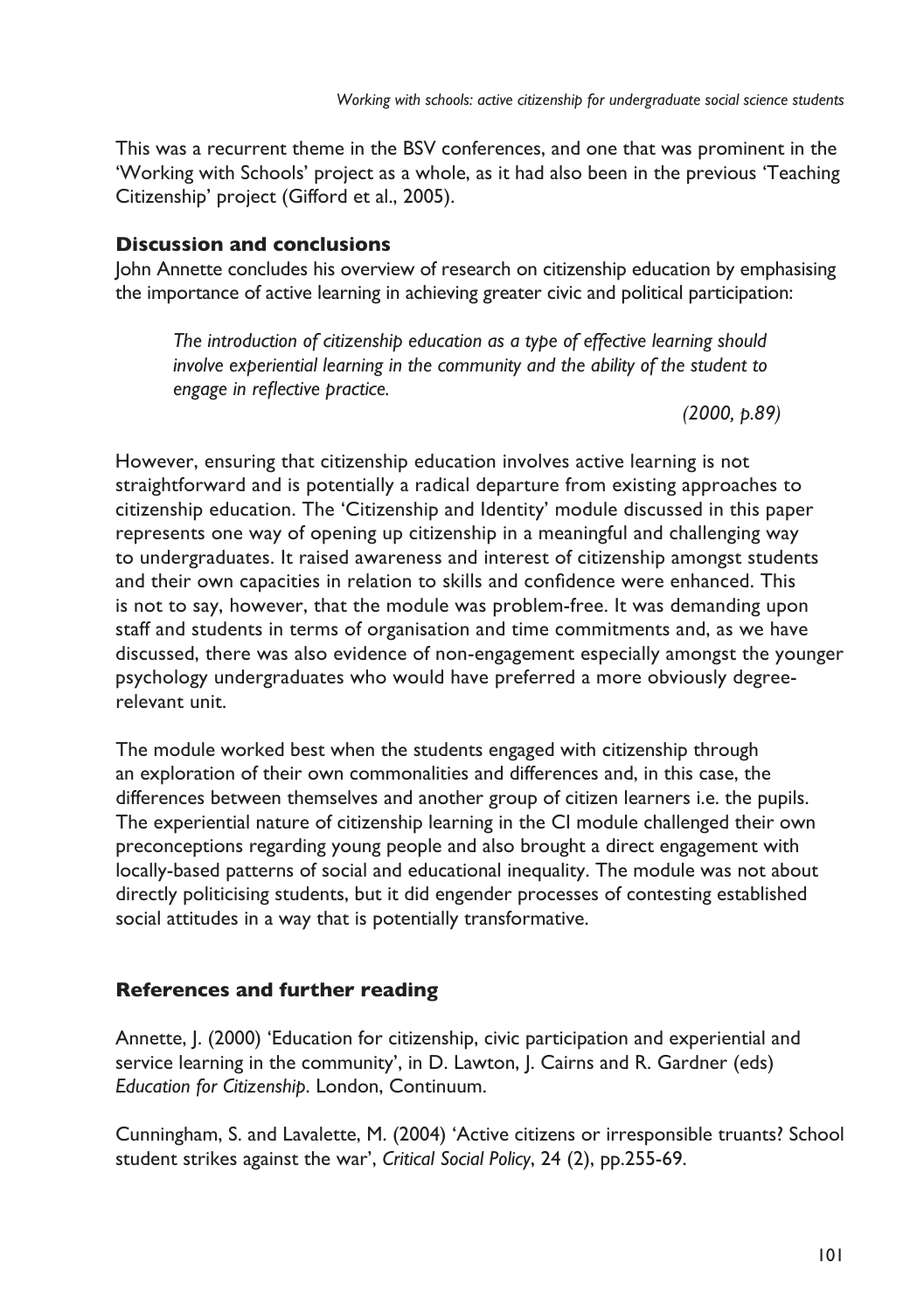*Paul Watt, Chris Gifford and Shirley Koster*

Faulks, K. (2006) 'Rethinking citizenship education in England: some lessons from contemporary social and political theory', *Education, Citizenship and Social Justice*, 1(2), pp.123-40.

Gifford C. (2004) *C-SAP Findings Report – Embedding Citizenship in the Undergraduate Sociology Curriculum*. Available at: www.c-sap.bham.ac.uk/subject\_areas/sociology/findings.htm

Gifford, C. and Watt, P. (2006) *C-SAP Findings Report – Working with Schools: Active Citizenship for Undergraduate Students*. Available at: www.c-sap.bham.ac.uk/subject\_areas/sociology/findings.htm

Gifford, C., Watt, P., Clark, W. and Koster, S. (2005) 'Negotiating participation and power in a school setting: the implementation of active citizenship within the undergraduate sociology curriculum', *Learning and Teaching in the Social Sciences*, 2(3), pp.175-190.

HEFCE (2006) *Widening Participation: A Review - Report to the Minister of State for Higher Education and Lifelong Learning by the Higher Education Funding Council for England*, London: HEFCE. Available at: www.hefce.ac.uk/widen/aimhigh/review.asp

National Committee of Inquiry into Higher Education [NCIHE] (1997*) Higher Education in the Learning Society* (Dearing Report).

Osler, A. and Starkey, H. (2000) 'Citizenship, human rights and cultural diversity', in Osler, A. (ed.) *Citizenship and Democracy in Schools: Diversity, Identity, Equality*. Stoke on Trent, Trentham Books.

Qualifications and Curriculum Authority [QCA] (1998) *Education for Citizenship and the Teaching of Democracy in Schools Report of the Advisory Group on Citizenship* (The Crick Report). London, QCA.

Stenson, K. and Watt, P. (1999a) 'Governmentality and the death of the social? A discourse analysis of local government texts in the South East of England', *Urban Studies*, 36 (1), pp.189-201.

Stenson, K. and Watt, P. (1999b) Crime, risk and governance in a southern English village, in G. Dingwall and S. Moody (eds), *Crime and Conflict in the Countryside*, Cardiff, University of Wales Press.

Watt, P. and Stenson, K. (1998) 'It's a bit dodgy around there: safety, danger, ethnicity and young people's use of public space', in T. Skelton and G. Valentine (eds), *Cool Places: Geographies of Youth Cultures*. London, Routledge.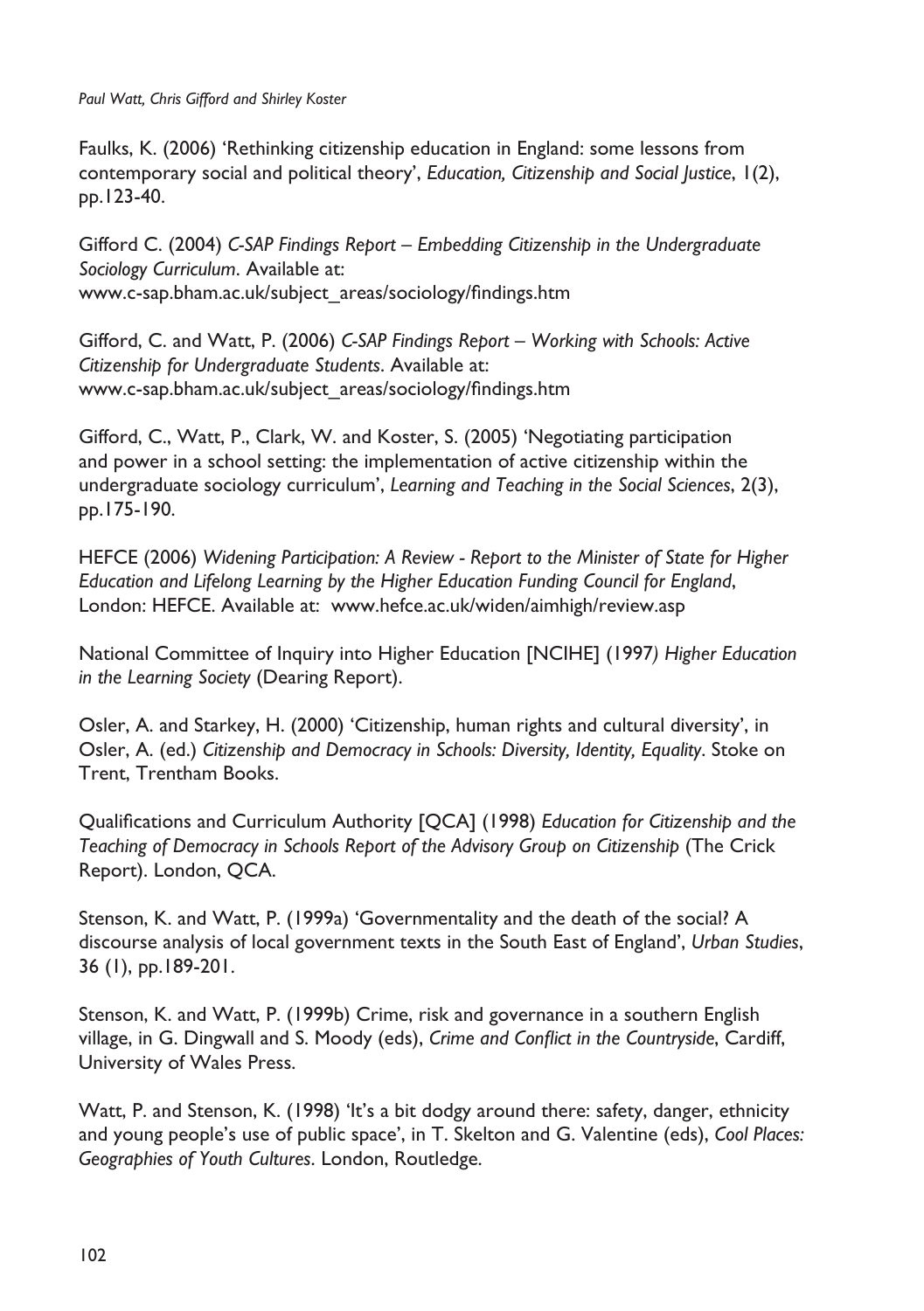Yarwood, R. (2005) 'Geography, citizenship and volunteering: some uses of the Higher Education Active Community Fund in geography', *Journal of Geography in Higher Education*, 29(3), pp.355-68.